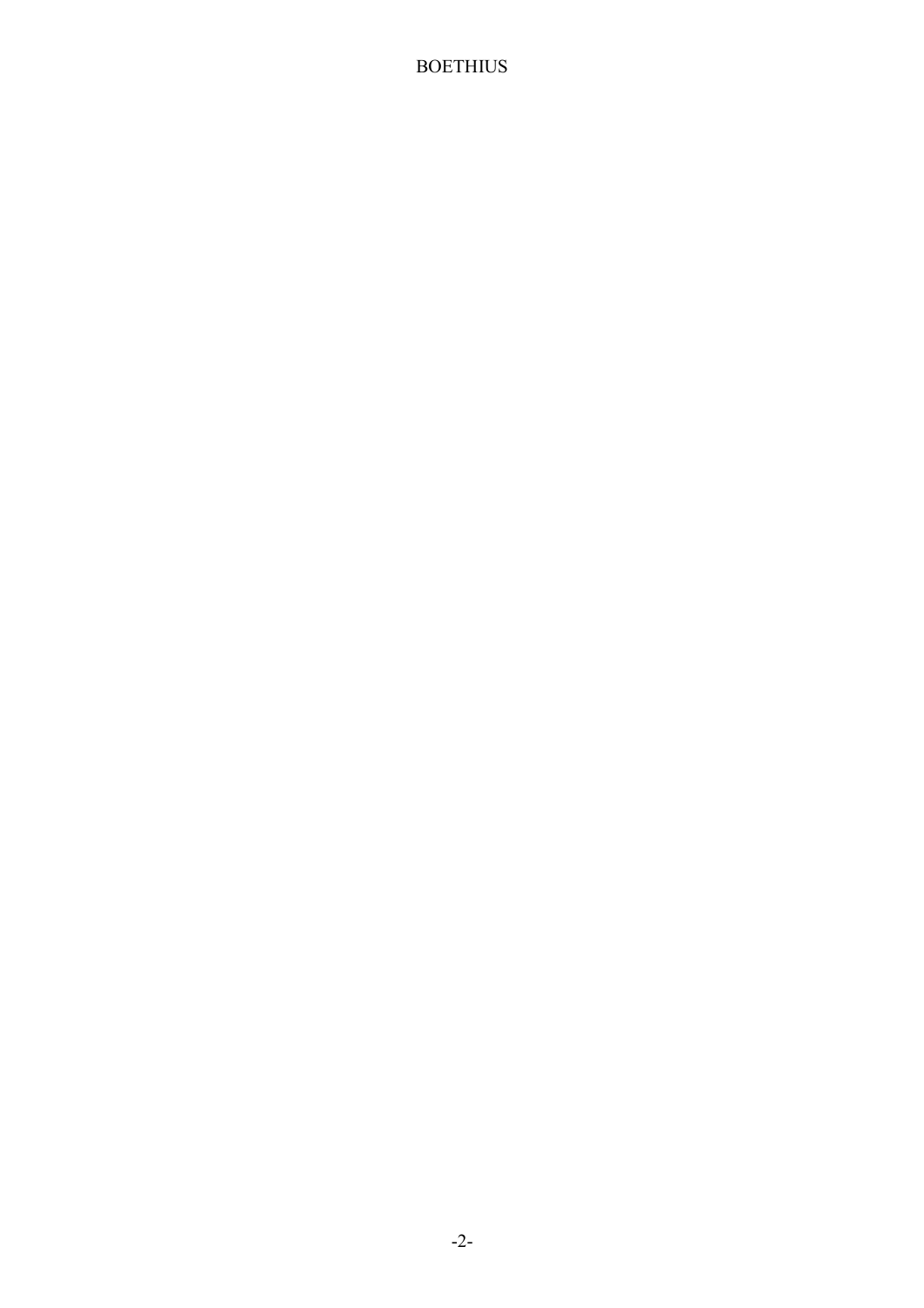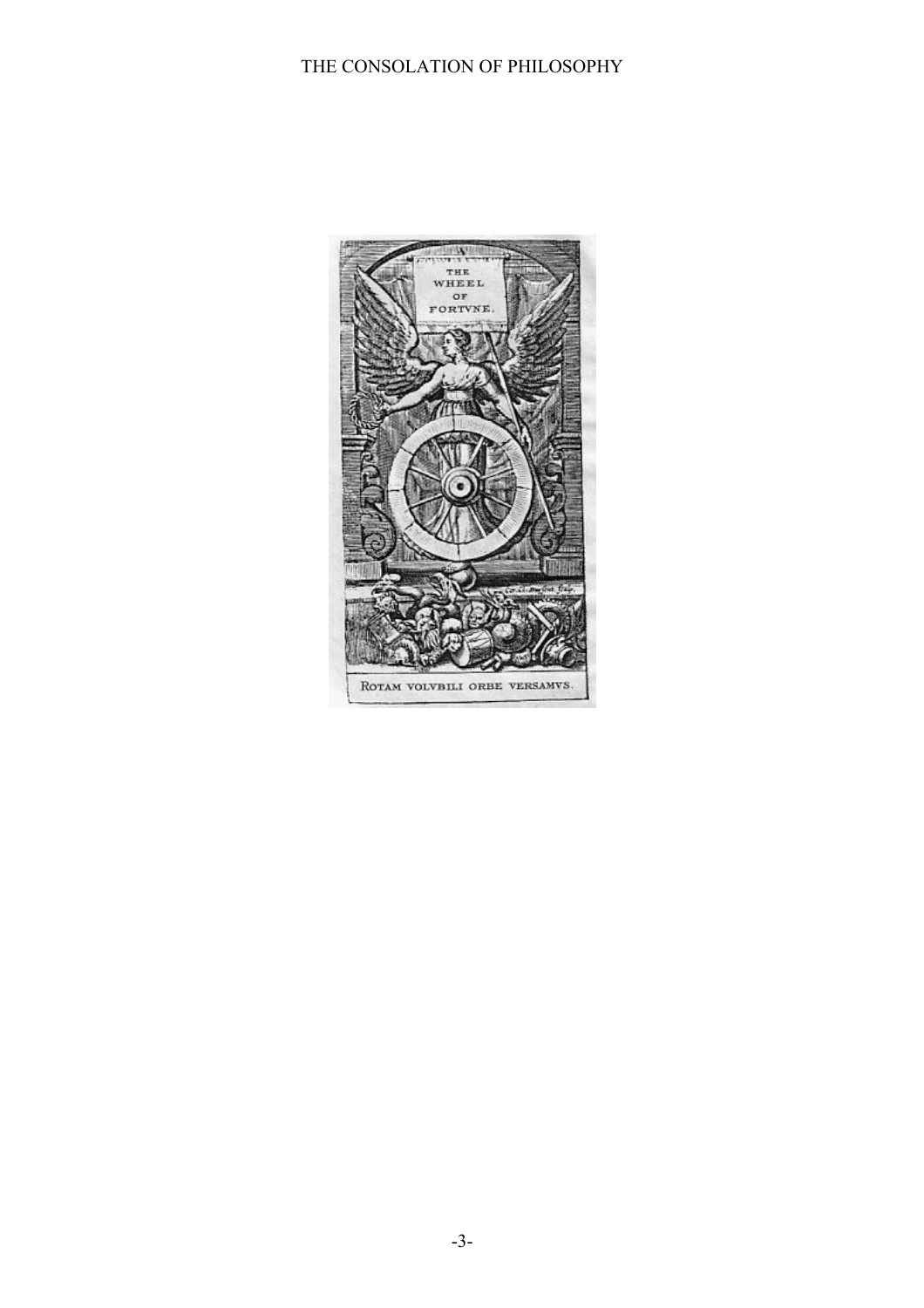# **CONTENTS**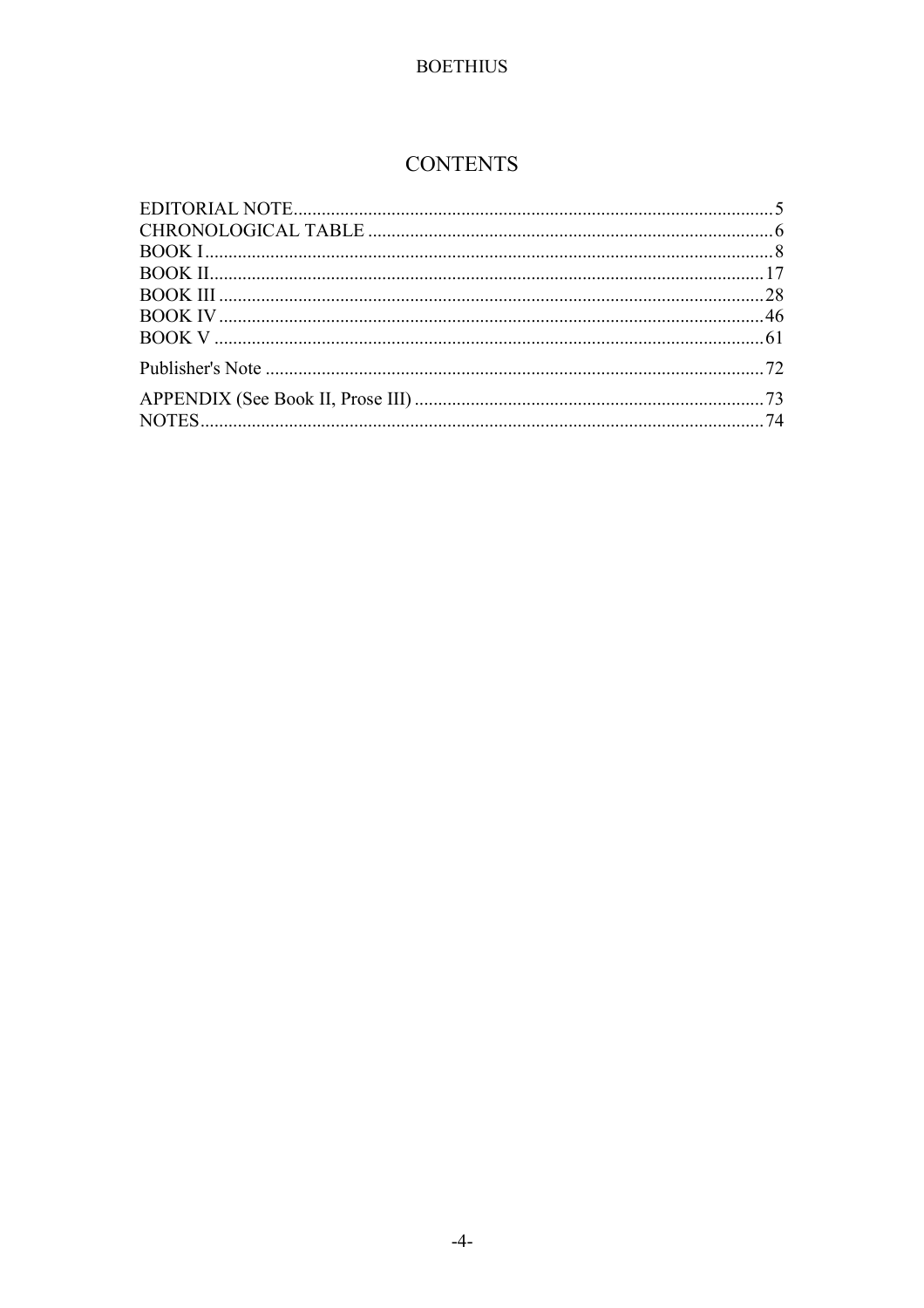## **EDITORIAL NOTE**

THE incompatibility of the sufferings of good men, the impunity and success of bad men, with the government of the world by a good God, has been a subject of thought among men ever since religion and abstract questions have occupied the thoughts of mankind. The poetical books of the Bible are full of it, particularly, of course the book of Job, which is a dramatic poem entirely devoted to the subject. The New Testament contains much teaching on the same question. Among the Greeks the tragedians and later philosophers delighted in working out its problems. But from the sixth to the seventeenth centuries of our era the *De Consolatione* of Boethius, in its original Latin and in many translations, was in the hands of almost all the educated people of the world. The author's personal history was well known. He was a man whose fortunes had risen to the highest pitch possible under the Roman Empire; who had himself experienced the utter collapse of those fortunes, and was known to have sustained himself through imprisonment and even to torture and an unjust death by the thoughts which he left to mankind in this book.

It is a work which appealed to Pagan and Christian alike. There is no Christian doctrine relied upon throughout the work, but there is also nothing which could be in conflict with Christianity. Even the personification of Philosophy, though after the form of a pagan goddess, is precisely like the 'Wisdom' of Solomon in the Apocrypha; and the same habit of thought led the Jews to personify the 'Word' of God, and use it as identical with God Himself; and the same led to that identifying of the 'Word' with Christ, which we find in the first chapter of St. John's Gospel. So, if there is nothing distinctly or dogmatically Christian in the work, there is also nothing which can be condemned as pagan, in spite of the strong influence of pagan philosophy, with which Boethius was intimate.

For though some have held that the Christianity of Boethius was foisted upon him, with his canonisation as St. Severinus, after his death by those who thought he must have been too good a man to have been a heathen, and though the authenticity of his theological works also has therefore been doubted, yet we may now be almost certain that he was a Christian, and an orthodox Christian, for if it is true that he wrote those works, he combated Arianism during his life, and during his imprisonment he was engaged upon a treatise on the Unity of the Trinity, as well as upon this work. Here perhaps lies an explanation of what must seem strange to us at first sight, namely, that a Christian should apparently look to Philosophy rather than to his religion for comfort in persecution and support at the approach of death. But it is to be feared that in his day, and in the society in which he moved, Christianity meant to many who professed it little more than a subject for rivalry and argument among sects and for the combating of heresies. With many of the contemporaries of Boethius, therefore, a new book of comfort sought for in Christian doctrine would not have had much influence, and there seems to be no reason why people of our own day, even those who draw the greatest help from their religion, should not enjoy the additional comfort which solaced an honest and pious thinker in a time of apparently intolerable and incredible misfortune.

The wide learning of Boethius may be partly shewn by a list of some of his writings, which included original works and translations in many branches of study. For instance, he translated into Latin a great number of Aristotle's works on different subjects, such as those on Rhetoric, Logic, the Categories, etc. He translated three books of Euclid, and wrote other mathematical works. He translated and wrote books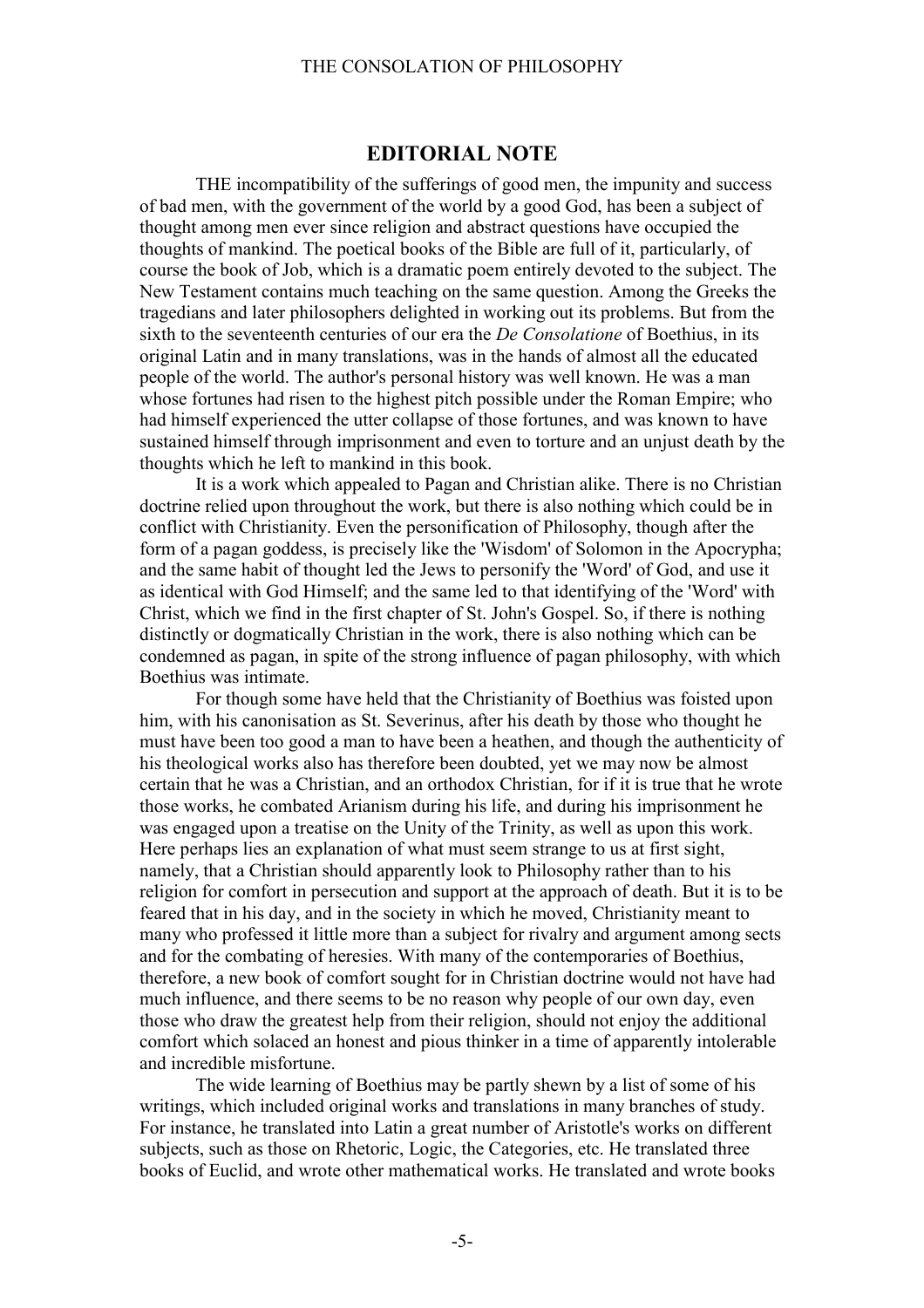upon Music and Mechanics, and one upon Astronomy. His theological works included treatises against the Nestorians and Arians.

But his *Consolation* is the work upon which his fame rests. The veneration in which this book was held in the middle ages and onward is abundantly shewn by the numerous translations made of it. It was very early rendered into German, and later on translated into the French of the day by Jehan de Meun and others in later times; into Greek by Maximus Planudes, into Italian and Spanish. In England translations have appeared at intervals during the last thousand years. For just that space of time has passed since that noble educator of his people, Alfred the Great, translated it with Asser's help, thinking, it would seem, that this work was most worthy of his people's reading of all books after the Bible. But his version does not give us a very true knowledge either of Boethius or his *Consolation*. It is of the greatest value to the student of Alfred, because there are many indisputably genuine sayings and opinions of that wise man. There are wise thoughts upon kingly duty and many definitely Christian maxims. These were outside the theme of Boethius, though wise themselves and deeply interesting as Alfred's own work. Furthermore, the more abstruse parts are wholly omitted, probably as being of little use for King Alfred's subjects.

In later times that most versatile scholar, Queen Elizabeth translated it. Chaucer, Sir Thomas More, and Leslie, Bishop of Ross, the adviser of Mary, Queen of Scots, wrote imitations of it. Robert of Lincoln (Grossetête) commented upon it. In the sixteenth century appeared Colville's very fine translation. Translations in verse appeared in the seventeenth century by Harry Coningsby and Lord Preston; others followed in the eighteenth and nineteenth centuries. Its influence is to be found perhaps even in the oldest English poetry of pre-Conquest times; it is certainly very marked in Chaucer, Gower, Spenser, and many another later poet. And in Italy, Dante makes St. Thomas Aquinas point out the spirit of Boethius in Paradise with these words:--

'Now if thy mental eye conducted be From light to light as I resound their fame, The eighth well worth attention thou wilt see. Within it dwells, all excellence beholding, The soul who pointed out the world's dark ways, To all who listen, its deceits unfolding. Beneath in Cieldauro lies the frame Whence it was driven; from woe and exile to This fair abode of peace and bliss it came.' *Paradiso*, x. 121 ff.

(Wright's translation.)

 $\top$ 

## **CHRONOLOGICAL TABLE**

| A.D |                                                                               |
|-----|-------------------------------------------------------------------------------|
| 470 | Anicius Manlius Severinus Boethius, born of most distinguished family.        |
| 493 | Theodoric, the Ostrogothic king, becomes sole master of Italy.                |
| 510 | Boethius consul.                                                              |
| 522 | His two sons consuls, and Boethius distributes enormous largesses.            |
| 526 | While using his influence as Theodoric's 'magister officiorum' for the purity |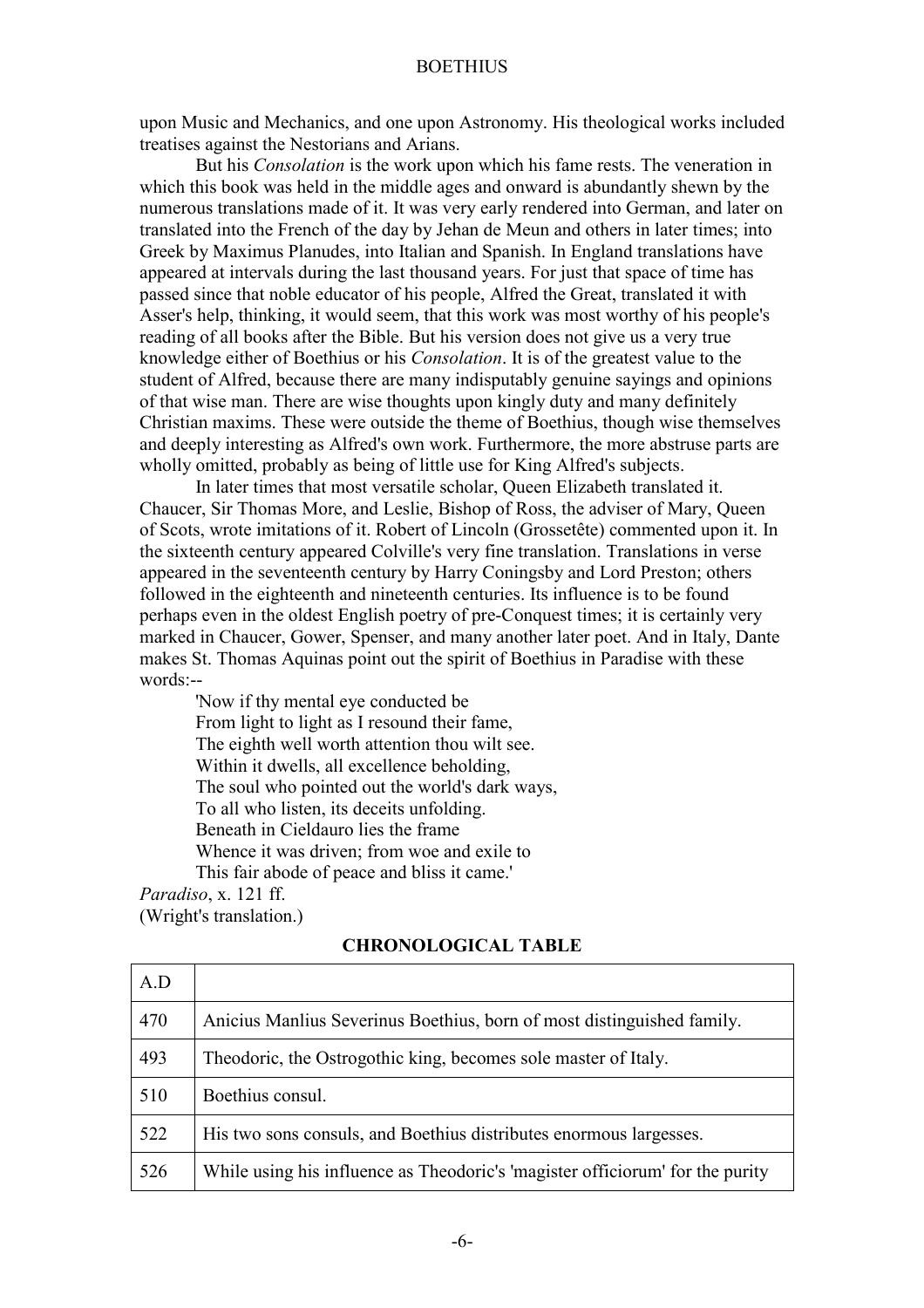|      | of the government and the welfare of the Italians, Boethius was charged with<br>treason. Without his being allowed to defend himself, his property was<br>confiscated, and he himself condemned to death. He was imprisoned at<br>Ticinum (Pavia), tortured, and brutally put to death at Calvenzano<br>His father-in-law, Symmachus, was also executed. |
|------|----------------------------------------------------------------------------------------------------------------------------------------------------------------------------------------------------------------------------------------------------------------------------------------------------------------------------------------------------------|
| 722. | Liutprand, king of the Lombards, erected a tomb to his memory in the Church<br>of S. Pietro Ciel d'Oro at Pavia. (See the quotation from Dante above.)                                                                                                                                                                                                   |

A few words on Theodoric may conclude this note.

Theodoric was born A.D. 455, educated at Constantinople as a hostage of the Emperor Leo, and succeeded his father as King of the Ostrogoths in 475. His youth was spent chiefly in war. He attacked his ally, the Emperor Zeno, in 487. To save Constantinople, Zeno gave him leave to expel Odoacer from Italy. Practically the whole Gothic nation migrated with Theodoric's army to Italy, where Odoacer was thrice defeated. He consented to allow Theodoric to reign jointly with him, but he was conveniently assassinated very soon afterwards, and Theodoric ruled till he died in 526, leaving the country certainly in a better state than that in which he found it, having ruled with moderation on the whole, and choosing good ministers such as Boethius. But in his last years he became influenced by unscrupulous men, informers, barbarian Ostrogoths, who oppressed the Italians, and the most bitter Arian sectaries, by each of which classes Boethius was hated as an honest and powerful minister, a protector of the oppressed Italians and as an orthodox Christian.

W. V. C.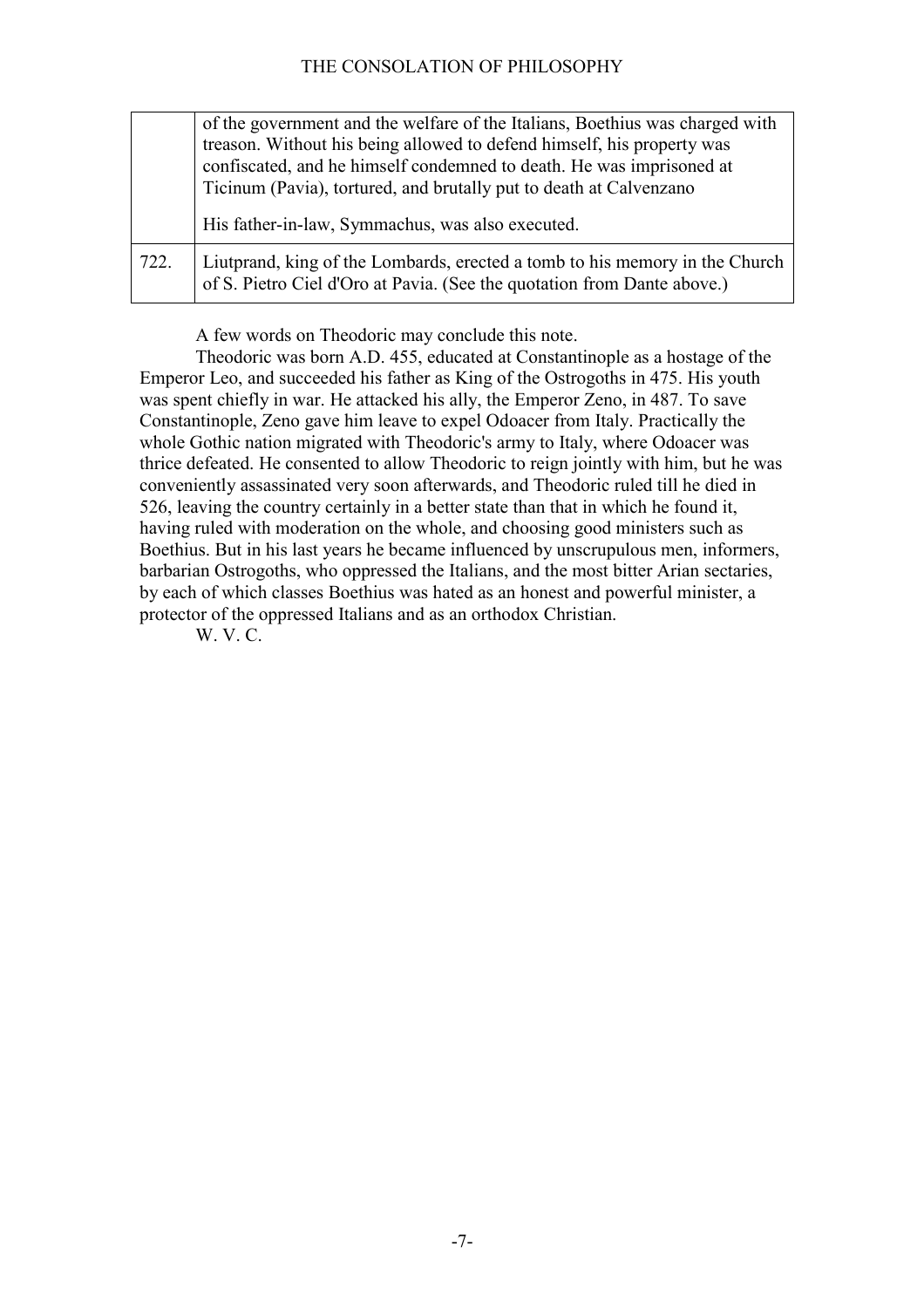## **BOOK I**

## **Met. I**

## **Boethius bewails his changed circumstances**

'To pleasant songs my work was erstwhile given, and bright were all my labours then; but now in tears to sad refrains am I compelled to turn. Thus my maimed Muses guide my pen, and gloomy songs make no feigned tears bedew my face. Then could no fear so overcome to leave me companionless upon my way. They were the pride of my earlier bright-lived days: in my later gloomy days they are the comfort of my fate; for hastened by unhappiness has age come upon me without warning, and grief hath set within me the old age of her gloom. White hairs are scattered untimely on my head, and the skin hangs loosely from my worn-out limbs.

'Happy is that death which thrusts not itself upon men in their pleasant years, yet comes to them at the oft-repeated cry of their sorrow. Sad is it how death turns away from the unhappy with so deaf an ear, and will not close, cruel, the eyes that weep. Ill is it to trust to Fortune's fickle bounty, and while yet she smiled upon me, the hour of gloom had well-nigh overwhelmed my head. Now has the cloud put off its alluring face, wherefore without scruple my life drags out its wearying delays.

'Why, O my friends, did ye so often puff me up, telling me that I was fortunate? For he that is fallen low did never firmly stand.'

#### **Prose I**

## **Philosophy approaches Boethius: the form of her appearance is allegorical**

While I was pondering thus in silence, and using my pen to set down so tearful a complaint, there appeared standing over my head a woman's form, whose countenance was full of majesty, whose eyes shone as with fire and in power of insight surpassed the eyes of men, whose colour was full of life, whose strength was yet intact though she was so full of years that none would ever think that she was subject to such age as ours. One could but doubt her varying stature, for at one moment she repressed it to the common measure of a man, at another she seemed to touch with her crown the very heavens: and when she had raised higher her head, it pierced even the sky and baffled the sight of those who would look upon it. Her clothing was wrought of the finest thread by subtle workmanship brought to an indivisible piece. This had she woven with her own hands, as I afterwards did learn by her own shewing. Their beauty was somewhat dimmed by the dulness of long neglect, as is seen in the smoke-grimed masks of our ancestors. On the border below was inwoven the symbol  $\Pi$  (Pi), on that above was to be read a  $\Theta$  (Theta)[1]. And between the two letters there could be marked degrees, by which, as by the rungs of a ladder, ascent might be made from the lower principle to the higher. Yet the hands of rough men had torn this garment and snatched such morsels as they could therefrom. In her right hand she carried books, in her left was a sceptre brandished.

When she saw that the Muses of poetry were present by my couch giving words to my lamenting, she was stirred a while; her eyes flashed fiercely, and said she, 'Who has suffered these seducing mummers to approach this sick man? Never do they support those in sorrow by any healing remedies, but rather do ever foster the sorrow by poisonous sweets. These are they who stifle the fruit-bearing harvest of reason with the barren briars of the passions: they free not the minds of men from disease, but accustom them thereto. I would think it less grievous if your allurements drew away from me some uninitiated man, as happens in the vulgar herd. In such an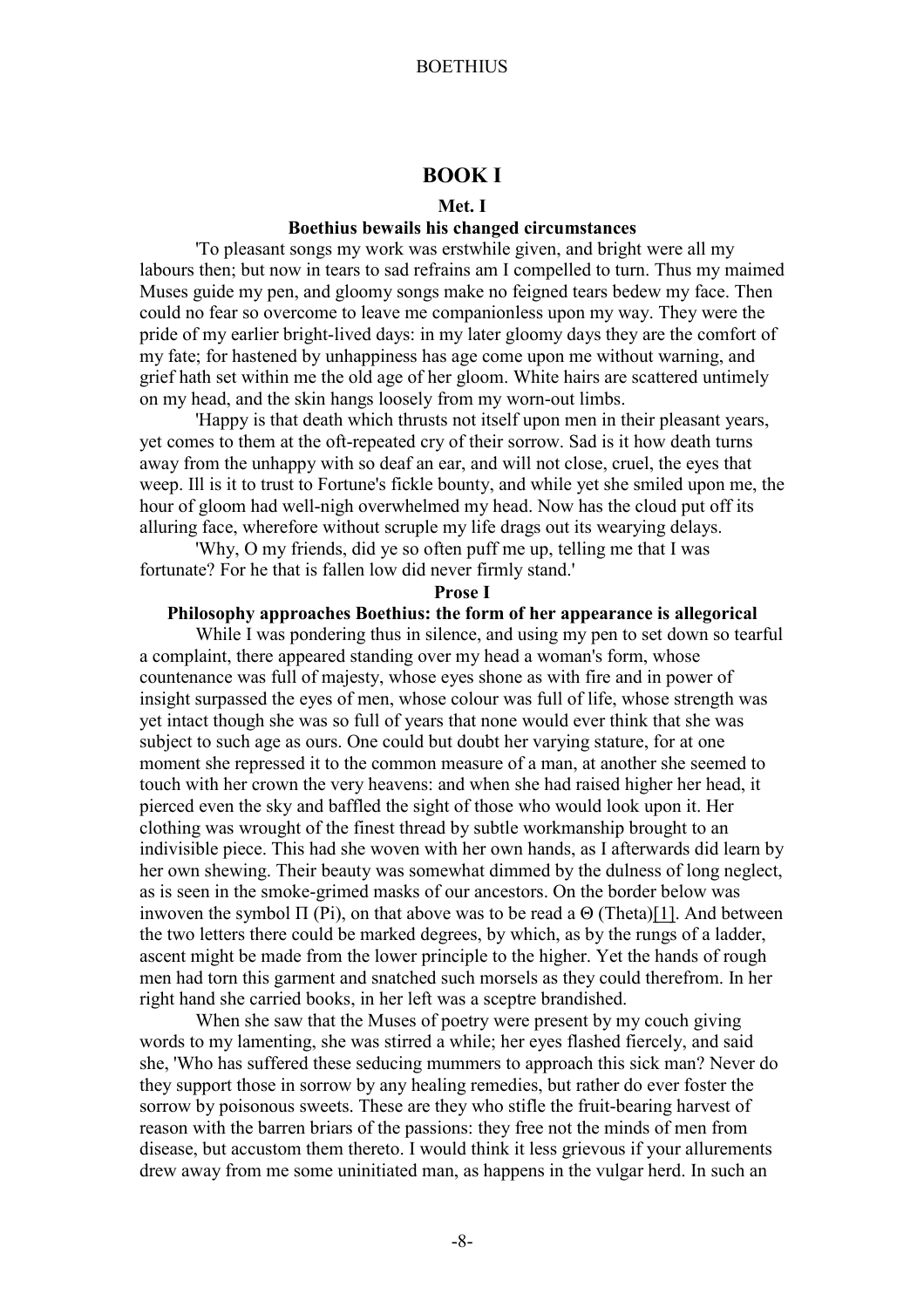one my labours would be naught harmed, but this man has been nourished in the lore of Eleatics and Academics; and to him have ye reached? Away with you, Sirens, seductive unto destruction! leave him to my Muses to be cared for and to be healed.'

Their band thus rated cast a saddened glance upon the ground, confessing their shame in blushes, and passed forth dismally over the threshold. For my part, my eyes were dimmed with tears, and I could not discern who was this woman of such commanding power. I was amazed, and turning my eyes to the ground I began in silence to await what she should do. Then she approached nearer and sat down upon the end of my couch: she looked into my face heavy with grief and cast down by sorrow to the ground, and then she raised her complaint over the trouble of my mind in these words.

#### **Met. II**

'Ah me! how blunted grows the mind when sunk below the o'erwhelming flood! Its own true light no longer burns within, and it would break forth to outer darknesses. How often care, when fanned by earthly winds, grows to a larger and unmeasured bane. This man has been free to the open heaven: his habit has it been to wander into the paths of the sky: his to watch the light of the bright sun, his to inquire into the brightness of the chilly moon; he, like a conqueror, held fast bound in its order every star that makes its wandering circle, turning its peculiar course. Nay, more, deeply has he searched into the springs of nature, whence came the roaring blasts that ruffle the ocean's bosom calm: what is the spirit that makes the firmament revolve; wherefore does the evening star sink into the western wave but to rise from the radiant East; what is the cause which so tempers the season of Spring that it decks the earth with rose-blossoms; whence comes it to pass that Autumn is prolific in the years of plenty and overflows with teeming vines: deeply to search these causes was his wont, and to bring forth secrets deep in Nature hid.

'Now he lies there; extinct his reason's light, his neck in heavy chains thrust down, his countenance with grievous weight downcast; ah! the brute earth is all he can behold.

#### **Prose II**

'But now,'said she, 'is the time for the physician's art, rather than for complaining.' Then fixing her eyes wholly on me, she said, 'Are you the man who was nourished upon the milk of my learning, brought up with my food until you had won your way to the power of a manly soul? Surely I had given you such weapons as would keep you safe, and your strength unconquered; if you had not thrown them away. Do you know me? Why do you keep silence? Are you dumb from shame or from dull amazement? I would it were from shame, but I see that amazement has overwhelmed you.'

When she saw that I was not only silent, but utterly tongue-tied and dumb, she put her hand gently upon my breast, and said, 'There is no danger: he is suffering from drowsiness, that disease which attacks so many minds which have been deceived. He has forgotten himself for a moment and will quickly remember, as soon as he recognises me. That he may do so, let me brush away from his eyes the darkening cloud of thoughts of matters perishable.' So saying, she gathered her robe into a fold and dried my swimming eyes.

## **Met. III**

Then was dark night dispelled, the shadows fled away, and my eyes received returning power as before. 'Twas just as when the heavenly bodies are enveloped by the west wind's rush, and the sky stands thick with watery clouds; the sun is hidden and the stars are not yet come into the sky, and night descending from above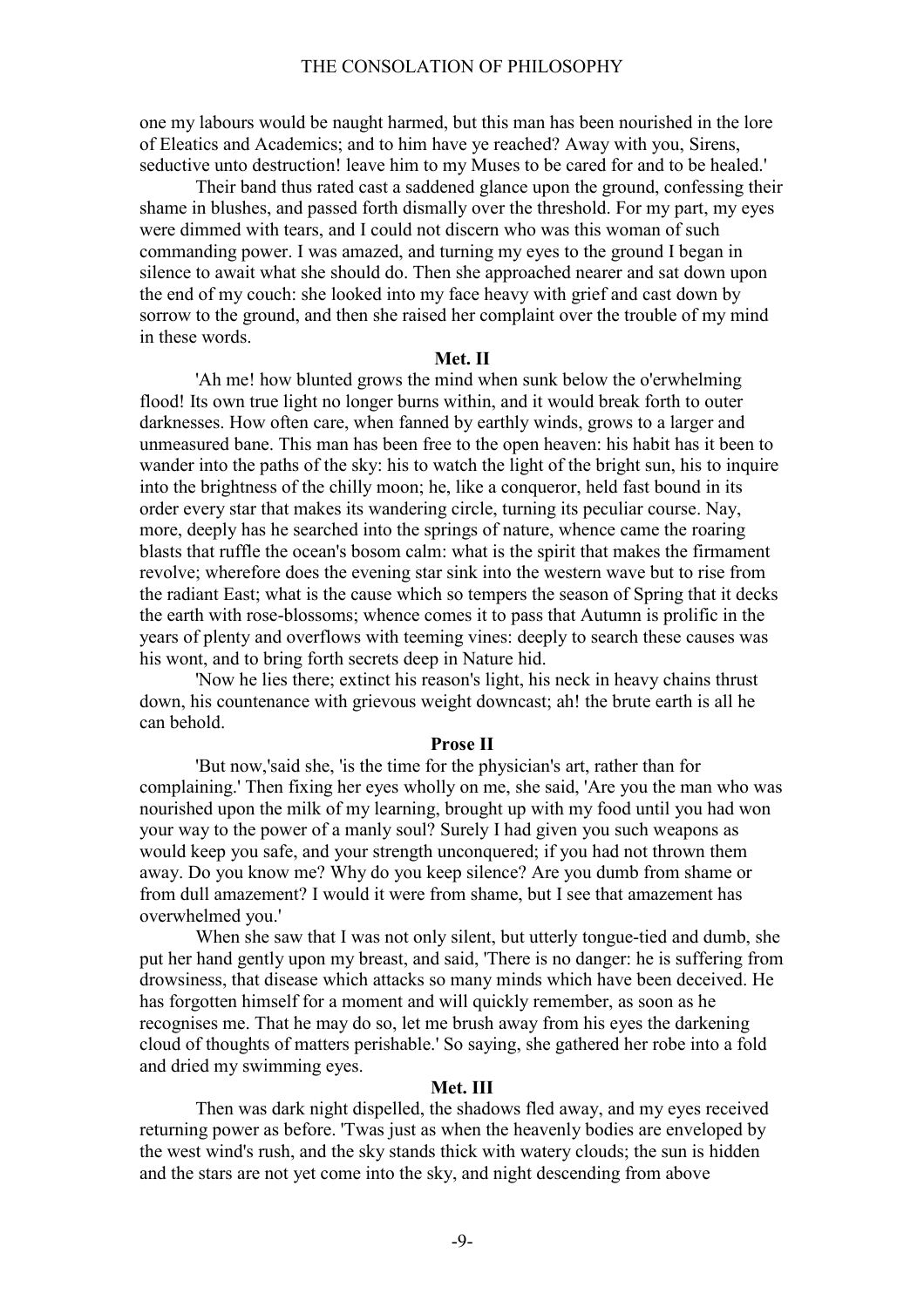o'erspreads the earth: but if the north wind smites this scene, launched forth from the Thracian cave, it unlocks the imprisoned daylight; the sun shines forth, and thus sparkling Phoebus smites with his rays our wondering eyes.

## **Prose III Boethius gains power to address philosophy Philosophy chides his lack of courage**

In such a manner were the clouds of grief scattered. Then I drew breath again and engaged my mind in taking knowledge of my physician's countenance. So when I turned my eyes towards her and fixed my gaze upon her, I recognised my nurse, Philosophy, in whose chambers I had spent my life from earliest manhood. And I asked her, 'Wherefore have you, mistress of all virtues, come down from heaven above to visit my lonely place of banishment? Is it that you, as well as I, may be harried, the victim of false charges?' 'Should I,' said she, 'desert you, my nursling? Should I not share and bear my part of the burden which has been laid upon you from spite against my name? Surely Philosophy never allowed herself to let the innocent go upon their journey unbefriended. Think you I would fear calumnies? that I would be terrified as though they were a new misfortune? Think you that this is the first time that wisdom has been harassed by dangers among men of shameless ways? In ancient days before the time of my child, Plato, have we not as well as nowadays fought many a mighty battle against the recklessness of folly? And though Plato did survive, did not his master, Socrates, win his victory of an unjust death, with me present at his side? When after him the followers of Epicurus, and in turn the Stoics, and then others did all try their utmost to seize his legacy, they dragged me, for all my cries and struggles, as though to share me as plunder; they tore my robe which I had woven with mine own hands, and snatched away the fragments thereof: and when they thought I had altogether yielded myself to them, they departed. And since among them were to be seen certain signs of my outward bearing, others ill-advised did think they wore my livery: thus were many of them undone by the errors of the herd of uninitiated. But if you have not heard of the exile of Anaxagoras,[2] nor the poison drunk by Socrates,[3] nor the torture of Zeno,[4] which all were of foreign lands, yet you may know of Canius,[5] Seneca,[6] and Soranus,[7] whose fame is neither small nor passing old. Naught else brought them to ruin but that, being built up in my ways, they appeared at variance with the desires of unscrupulous men. So it is no matter for your wonder if, in this sea of life, we are tossed about by storms from all sides; for to oppose evil men is the chief aim we set before ourselves. Though the band of such men is great in numbers, yet is it to be contemned: for it is guided by no leader, but is hurried along at random only by error running riot everywhere. If this band when warring against us presses too strongly upon us, our leader, Reason, gathers her forces into her citadel, while the enemy are busied in plundering useless baggage. As they seize the most worthless things, we laugh at them from above, untroubled by the whole band of mad marauders, and we are defended by that rampart to which riotous folly may not hope to attain.

## **Met. IV**

'He who has calmly reconciled his life to fate, and set proud death beneath his feet, can look fortune in the face, unbending both to good and bad: his countenance unconquered he can shew. The rage and threatenings of the sea will not move him though they stir from its depths the upheaving swell: Vesuvius's furnaces may never so often burst forth, and he may send rolling upwards smoke and fire; the lightning, whose wont it is to smite down lofty towers, may flash upon its way, but such men shall they never move. Why then stand they wretched and aghast when fierce tyrants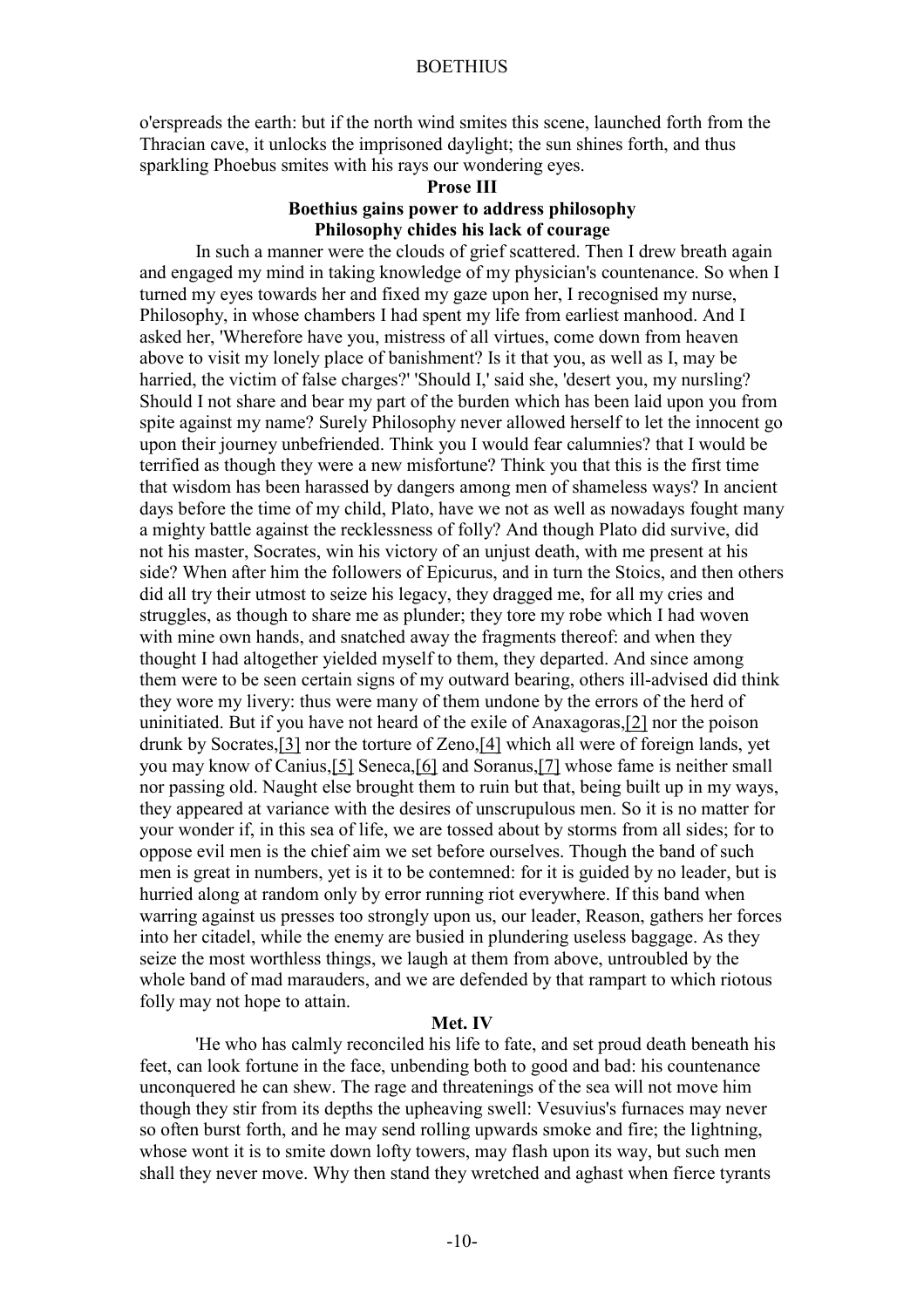rage in impotence? Fear naught, and hope naught: thus shall you have a weak man's rage disarmed. But whoso fears with trembling, or desires aught from them, he stands not firmly rooted, but dependent: thus has he thrown away his shield; he can be rooted up, and he links for himself the very chain whereby he may be dragged.

## **Prose IV**

## **Boethius complains to Philosophy of his sufferings after his just life**

'Are such your experiences, and do they sink into your soul?' she asked. 'Do you listen only as "the dull ass to the lyre"? Why do you weep? Wherefore flow your tears? "Speak, nor keep secret in thine heart." If you expect a physician to help you, you must lay bare your wound.'

Then did I rally my spirit till it was strong again, and answered, 'Does the savage bitterness of my fortune still need recounting? Does it not stand forth plainly enough of itself? Does not the very aspect of this place strike you? Is this the library which you had chosen for yourself as your sure resting-place in my house? Is this the room in which you would so often tarry with me expounding the philosophy of things human and divine? Was my condition like this, or my countenance, when I probed with your aid the secrets of nature, when you marked out with a wand the courses of the stars, when you shaped our habits and the rule of all our life by the pattern of the universe?[8] Are these the rewards we reap by yielding ourselves to you? Nay, you yourself have established this saying by the mouth of Plato, that commonwealths would be blessed if they were guided by those who made wisdom their study, or if those who guided them would make wisdom their study.[9] By the mouth of that same great man did you teach that this was the binding reason why a commonwealth should be governed by philosophers, namely that the helm of government should not be left to unscrupulous or criminal citizens lest they should bring corruption and ruin upon the good citizens.[10] Since, then, I had learned from you in quiet and inaction of this view, I followed it further, for I desired to practise it in public government. You and God Himself, who has grafted you in the minds of philosophers, are my witnesses that never have I applied myself to any office of state except that I might work for the common welfare of all good men. Thence followed bitter quarrels with evil men which could not be appeased, and, for the sake of preserving justice, contempt of the enmity of those in power, for this is the result of a free and fearless conscience. How often have I withstood Conigastus[11] to his face, whenever he has attacked a weak man's fortune! How often have I turned by force Trigulla,[11] the overseer of the Emperor's household, from an unjust act that he had begun or even carried out! How many times have I put my own authority in danger by protecting those wretched people who were harried with unending false charges by the greed of barbarian Goths which ever went unpunished! Never, I say, has any man depraved me from justice to injustice. My heart has ached as bitterly as those of the sufferers when I have seen the fortunes of our subjects ruined both by the rapacity of persons and the taxes of the state. Again, in a time of severe famine, a grievous, intolerable sale by compulsion was decreed in Campania, and devastation threatened that province. Then I undertook for the sake of the common welfare a struggle against the commander of the Imperial guard; though the king was aware of it, I fought against the enforcement of the sale, and fought successfully. Paulinus was a man who had been consul: the jackals of the court had in their own hopes and desires already swallowed up his possessions, but I snatched him from their very gaping jaws. I exposed myself to the hatred of the treacherous informer Cyprian, that I might prevent Albinus, also a former consul, being overwhelmed by the penalty of a trumped-up charge. Think you that I have raised up against myself bitter and great quarrels enough? But I ought to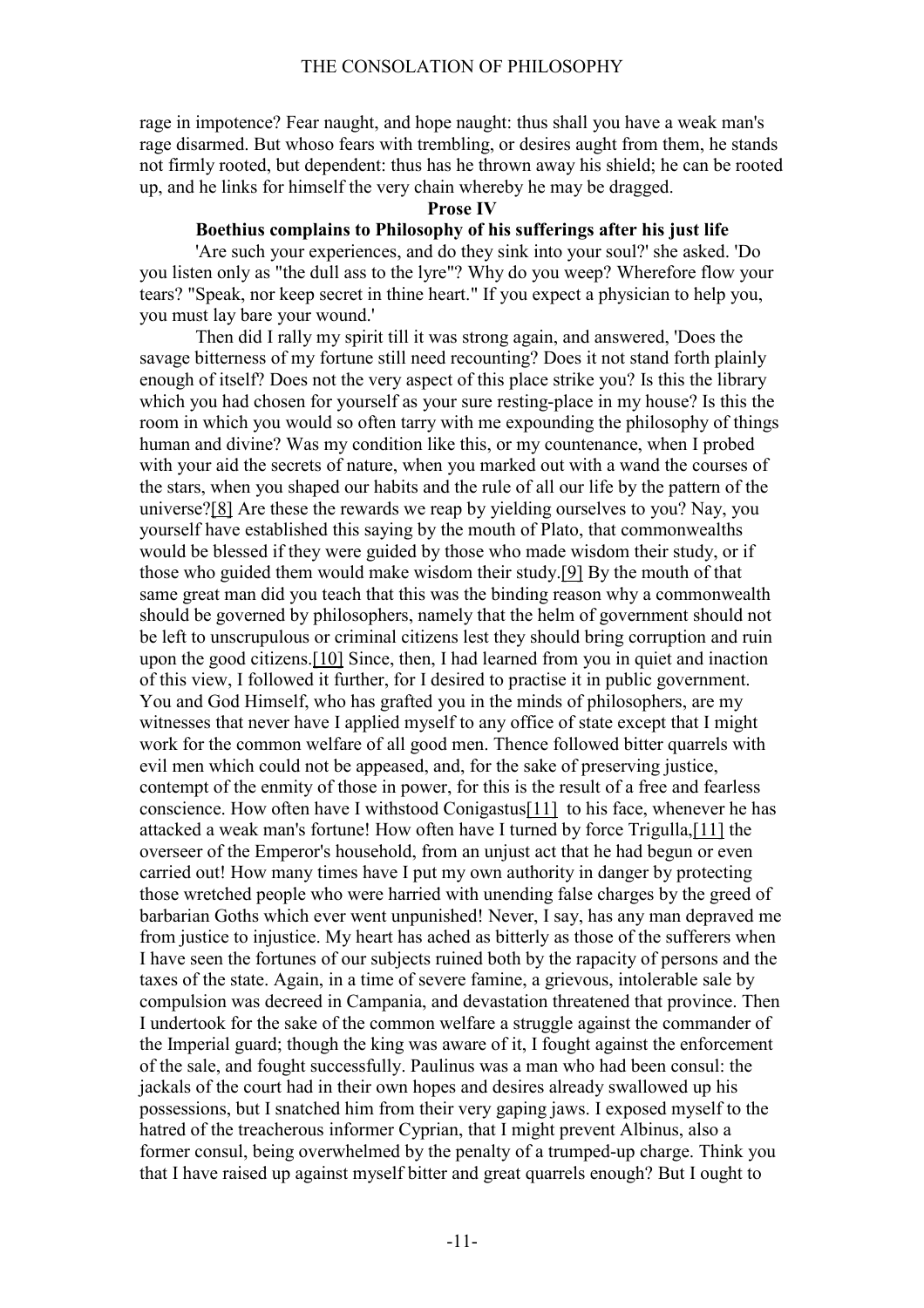have been safer among those whom I helped; for, from my love of justice, I laid up for myself among the courtiers no resource to which I might turn for safety. Who, further, were the informers upon whose evidence I was banished? One was Basilius: he was formerly expelled from the royal service, and was driven by debt to inform against me. Again, Opilio and Gaudentius had been condemned to exile by the king for many unjust acts and crimes: this decree they would not obey, and they sought sanctuary in sacred buildings, but when the king was aware of it, he declared that if they departed not from Ravenna before a certain day, they should be driven forth branded upon their foreheads. What could be more stringent than this? Yet upon that very day information against me was laid by these same men and accepted. Why so? Did my character deserve this treatment? Or did my prearranged condemnation give credit and justification to my accusers? Did Fortune feel no shame for this? If not for innocence calumniated, at any rate for the baseness of the calumniators?

'Would you learn the sum of the charges against me? It was said that "I had desired the safety of the Senate." You would learn in what way. I was charged with "having hindered an informer from producing papers by which the Senate could be accused of treason." What think you, my mistress? Shall I deny it lest it shame you? Nay, I did desire the safety of the Senate, nor shall ever cease to desire it. Shall I confess it? Then there would have been no need to hinder an informer. Shall I call it a crime to have wished for the safety of that order? By its own decrees concerning myself it has established that this is a crime. Though want of foresight often deceives itself, it cannot alter the merits of facts, and, in obedience to the Senate's command, I cannot think it right to hide the truth or to assent to falsehood.

'However, I leave it to your judgment and that of philosophers to decide how the justice of this may be; but I have committed to writing for history the true course of events, that posterity may not be ignorant thereof. I think it unnecessary to speak of the forged letters through which I am accused of "hoping for the freedom of Rome." Their falsity would have been apparent if I had been free to question the evidence of the informers themselves, for their confessions have much force in all such business.

'But what avails it? No liberty is left to hope for. Would there were any! I would answer in the words of Canius, who was accused by Gaius Cæsar,[12] Germanicus's son, of being cognisant of a plot against himself: " If I had known of it, you would not have."

'And in this matter grief has not so blunted my powers that I should complain of wicked men making impious attacks upon virtue: but at this I do wonder, that they should hope to succeed. Evil desires are, it may be, due to our natural failings, but that the conceptions of any wicked mind should prevail against innocence while God watches over us, seems to me unnatural. Wherefore not without cause has one of your own followers asked, " If God is, whence come evil things? If He is not, whence come good?"

'Again, let impious men, who thirst for the blood of the whole Senate and of all good citizens, be allowed to wish for the ruin of us too whom they recognise as champions of the Senate and all good citizens: but surely such as I have not deserved the same hatred from the members of the Senate too?

'Since you were always present to guide me in my words and my deeds, I think you remember what happened at Verona. When King Theodoric, desiring the common ruin of the Senate, was for extending to the whole order the charge of treason laid against Albinus, you remember how I laboured to defend the innocence of the order without any care for my own danger? You know that I declare this truthfully and with no boasting praise of self. For the secret value of a conscience, that approves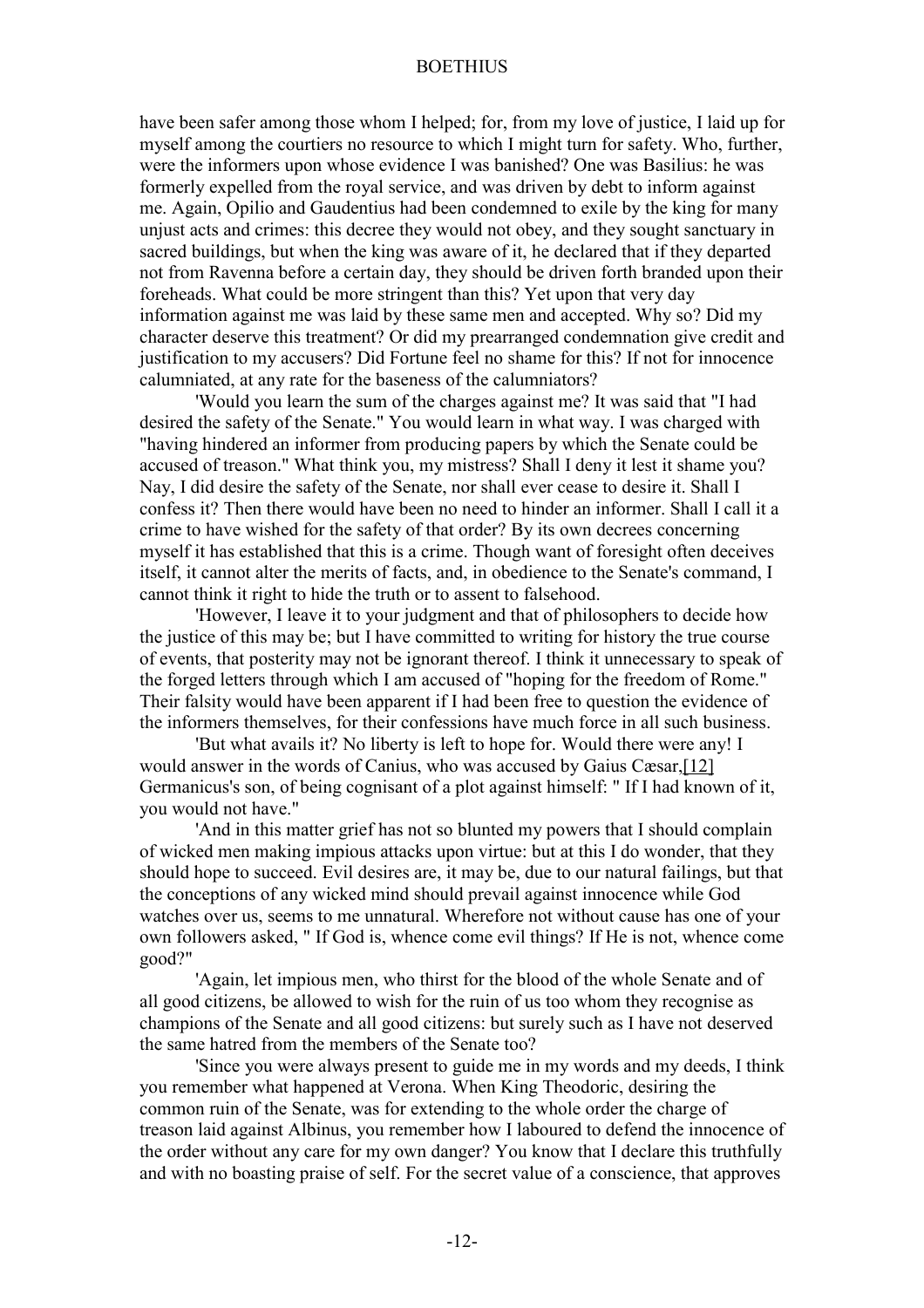its own action, is lessened somewhat each time that it receives the reward of fame by displaying its deeds. But you see what end has fallen upon my innocency. In the place of the rewards of honest virtue, I am suffering the punishments of an ill deed that was not mine. And did ever any direct confession of a crime find its judges so well agreed upon exercising harshness, that neither the liability of the human heart to err, nor the changeableness of the fortune of all mankind, could yield one dissentient voice? If it had been said that I had wished to burn down temples, to murder with sacrilegious sword their priests, that I had planned the massacre of all good citizens, even so I should have been present to plead guilty or to be convicted, before the sentence was executed. But here am I, nearly five hundred miles away, without the opportunity of defending myself, condemned to death and the confiscation of my property because of my too great zeal for the Senate. Ah! well have they deserved that none should ever be liable to be convicted on such a charge! Even those who laid information have seen the honour of this accusation, for, that they might blacken it with some criminal ingredient, they had need to lie, saying that I had violated my conscience by using unholy means to obtain offices corruptly. But you, by being planted within me, dispelled from the chamber of my soul all craving for that which perishes, and where your eyes were looking there could be no place for any such sacrilege. For you instilled into my ears, and thus into my daily thoughts, that saying of Pythagoras, "Follow after God." Nor was it seemly that I, whom you had built up to such excellence that you made me as a god, should seek the support of the basest wills of men. Yet, further, the innocent life within my home, my gathering of most honourable friends, my father-in-law Symmachus,[13] a man esteemed no less in his public life than for his private conscientiousness, these all put far from me all suspicion of this crime. But -- O the shame of it! -- it is from you that they think they derive the warrant for such a charge, and we seem to them to be allied to ill-doing from this very fact that we are steeped in the principles of your teaching, and trained in your manners of life. Thus it is not enough that my deep respect for you has profited me nothing, but you yourself have received wanton contumely from the hatred that had rather fallen on me. Yet besides this, is another load added to my heap of woes: the judgment of the world looks not to the deserts of the case, but to the evolution of chance, and holds that only this has been intended which good fortune may chance to foster: whence it comes that the good opinion of the world is the first to desert the unfortunate. It is wearisome to recall what were the tales by people told, or how little their many various opinions agreed. This alone I would fain say: it is the last burden laid upon us by unkind fortune, that when any charge is invented to be fastened upon unhappy men, they are believed to have deserved all they have to bear. For kindness I have received persecutions; I have been driven from all my possessions, stripped of my honours, and stained for ever in my reputation. I think I see the intoxication of joy in the sin-steeped dens of criminals: I see the most abandoned of men intent upon new and evil schemes of spying: I see honest men lying crushed with the fear which smites them after the result of my perilous case: wicked men one and all encouraged to dare every crime without fear of punishment, nay, with hope of rewards for the accomplishment thereof: the innocent I see robbed not merely of their peace and safety, but even of all chance of defending themselves. So then I may cry aloud:--

#### **Met. V**

'Founder of the star-studded universe, resting on Thine eternal throne whence Thou turnest the swiftly rolling sky, and bindest the stars to keep Thy law; at Thy word the moon now shines brightly with full face, ever turned to her brother's light, and so she dims the lesser lights; or now she is herself obscured, for nearer to the sun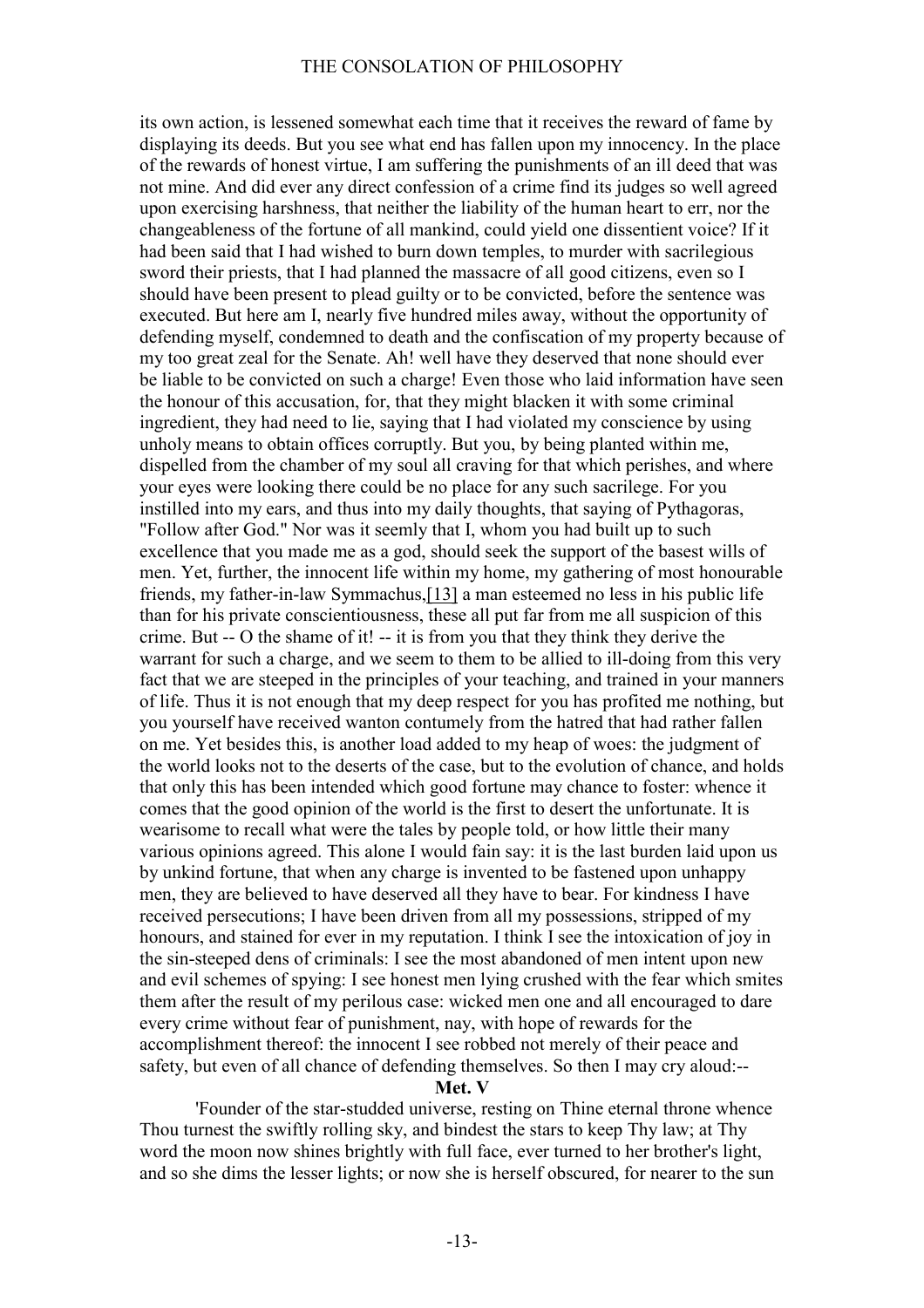her beams shew her pale horns alone. Cool rises the evening star at night's first drawing nigh: the same is the morning star who casts off the harness that she bore before, and paling meets the rising sun. When winter's cold doth strip the trees, Thou settest a shorter span to day. And Thou, when summer comes to warm, dost change the short divisions of the night. Thy power doth order the seasons of the year, so that the western breeze of spring brings back the leaves which winter's north wind tore away; so that the dog-star's heat makes ripe the cars of corn whose seed Arcturus watched. Naught breaks that ancient law: naught leaves undone the work appointed to its place. Thus all things Thou dost rule with limits fixed: the lives of men alone dost Thou scorn to restrain, as a guardian, within bounds. For why does Fortune with her fickle hand deal out such changing lots? The hurtful penalty is due to crime, but falls upon the sinless head: depraved men rest at ease on thrones aloft, and by their unjust lot can spurn beneath their hurtful heel the necks of virtuous men. Beneath obscuring shadows lies bright virtue hid: the just man bears the unjust's infamy. They suffer not for forsworn oaths, they suffer not for crimes glozed over with their lies. But when their will is to put forth their strength, with triumph they subdue the mightiest kings whom peoples in their thousands fear. O Thou who dost weave the bonds of Nature's self, look down upon this pitiable earth! Mankind is no base part of this great work, and we are tossed on Fortune's wave. Restrain, our Guardian, the engulfing surge, and as Thou dost the unbounded heaven rule, with a like bond make true and firm these lands.'

## **Prose V**

## **Philosophy reassures him**

While I grieved thus in long-drawn pratings, Philosophy looked on with a calm countenance, not one whit moved by my complaints. Then said she, 'When I saw you in grief and in tears I knew thereby that you were unhappy and in exile, but I knew not how distant was your exile until your speech declared it. But you have not been driven so far from your home; you have wandered thence yourself: or if you would rather hold that you have been driven, you have been driven by yourself rather than by any other. No other could have done so to you. For if you recall your true native country, you know that it is not under the rule of the many-headed people, as was Athens of old, but there is one Lord, one King, who rejoices in the greater number of his subjects, not in their banishment. To be guided by his reins, to bow to his justice, is the highest liberty. Know you not that sacred and ancient law of your own state by which it is enacted that no man, who would establish a dwelling-place for himself therein, may lawfully be put forth? For there is no fear that any man should merit exile, if he be kept safe therein by its protecting walls. But any man that may no longer wish to dwell there, does equally no longer deserve to be there. Wherefore it is your looks rather than the aspect of this place which disturb me. [14] It is not the walls of your library, decked with ivory and glass, that I need, but rather the resting-place in your heart, wherein I have not stored books, but I have of old put that which gives value to books, a store of thoughts from books of mine. As to your services to the common weal, you have spoken truly, though but scantily, if you consider your manifold exertions. Of all wherewith you have been charged either truthfully or falsely, you have but recorded what is well known. As for the crimes and wicked lies of the informers, you have rightly thought fit to touch but shortly thereon, for they are better and more fruitfully made common in the mouth of the crowd that discusses all matters. You have loudly and strongly upbraided the unjust ingratitude of the Senate: you have grieved over the charges made against myself, and shed tears over the insult to my fair fame: your last outburst of wrath was against Fortune, when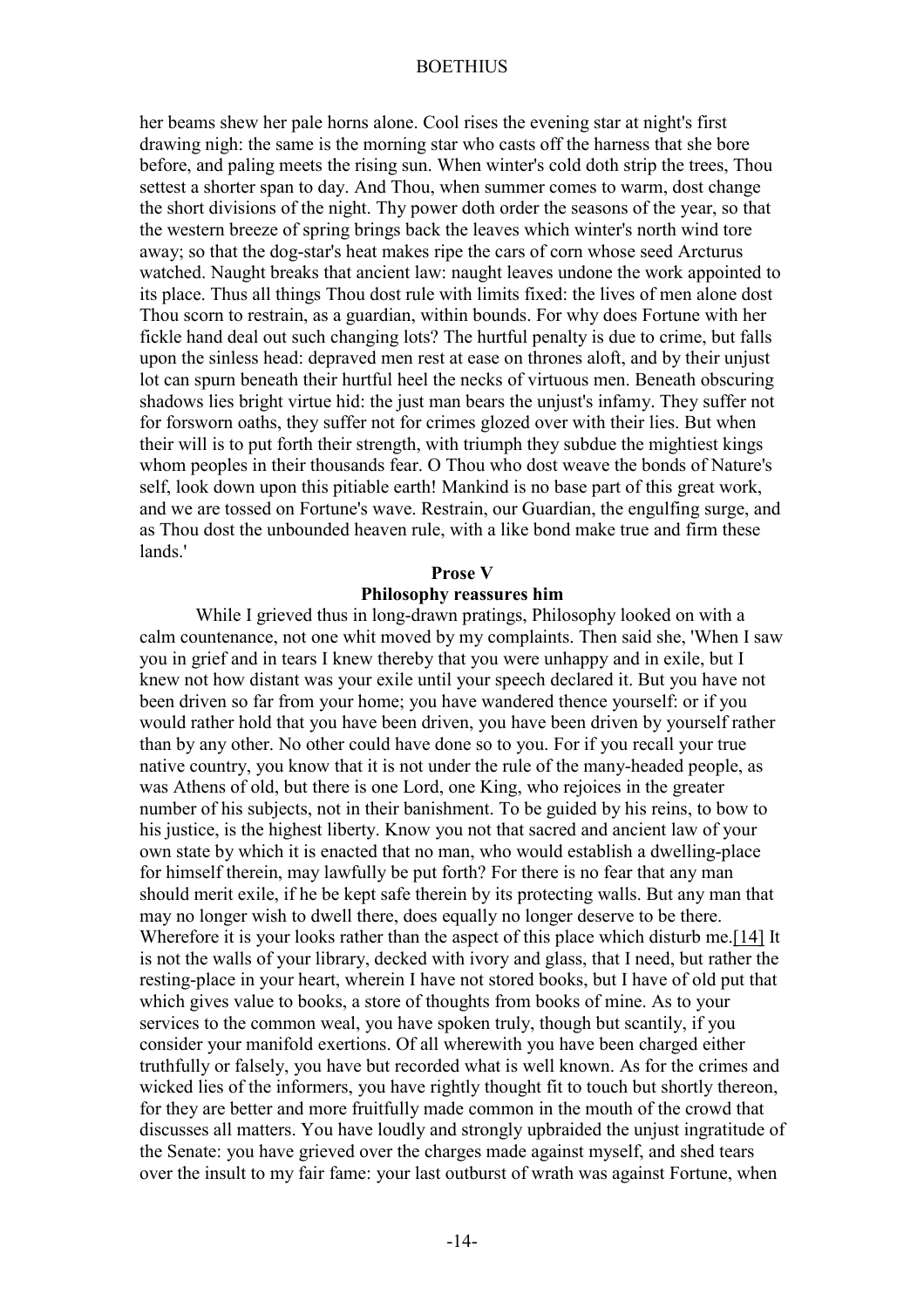you complained that she paid no fair rewards according to deserts: finally, you have prayed with passionate Muse that the same peace and order, that are seen in the heavens, might also rule the earth. But you are overwhelmed by this variety of mutinous passions: grief, rage, and gloom tear your mind asunder, and so in this present mood stronger measures cannot yet come nigh to heal you. Let us therefore use gentler means, and since, just as matter in the body hardens into a swelling, so have these disquieting influences, let these means soften by kindly handling the unhealthy spot, until it will bear a sharper remedy.

## **Met. VI**

'When the sign of the crab doth scorch the field, fraught with the sun's most grievous rays, the husbandman that has freely intrusted his seed to the fruitless furrow, is cheated by the faithless harvest-goddess; and he must turn him to the oak tree's fruit.

'When the field is scarred by the bleak north winds, wouldst thou seek the wood's dark carpet to gather violets? If thou wilt enjoy the grapes, wouldst thou seek with clutching hand to prune the vines in spring? 'Tis in autumn Bacchus brings his gifts. Thus God marks out the times and fits to them peculiar works: He has set out a course of change, and lets no confusion come. If aught betake itself to headlong ways, and leaves its sure design, ill will the outcome be thereto.

## **Prose VI**

'First then,' she continued,' will you let me find out and make trial of the state of your mind by a few small questions, that so I may understand what should be the method of your treatment?'

'Ask,' said I, 'what your judgment would have you ask, and I will answer you.'

Then said she, 'Think you that this universe is guided only at random and by mere chance? or think you there is any rule of reason constituted in it?'

'No, never would I think it could be so, nor believe that such sure motions could be made at random or by chance. I know that God, the founder of the universe, does overlook His work; nor ever may that day come which shall drive me to abandon this belief as untrue.'

'So is it,' she said, 'and even so you cried just now, and only mourned that mankind alone has no part in this divine guardianship: you were fixed in your belief that all other things are ruled by reason. Yet, how strange! how much I wonder how it is that you can be so sick though you are set in such a health-giving state of mind! But let us look deeper into it: I cannot but think there is something lacking. Since you are not in doubt that the universe is ruled by God, tell me by what method you think that government is guided?'

'I scarcely know the meaning of your question; much less can I answer it.'

'Was I wrong,' said she, 'to think that something was lacking, that there was some opening in your armour, some way by which this distracting disease has crept into your soul? But tell me, do you remember what is the aim and end of all things? what the object to which all nature tends?'

'I have heard indeed, but grief has blunted my memory.'

'But do you not somehow know whence all things have their source?'

'Yes,' I said; 'that source is God.'

'Is it possible that you, who know the beginning of all things, should not know their end? But such are the ways of these distractions, such is their power, that though they can move a man's position, they cannot pluck him from himself or wrench him from his roots. But this question would I have you answer: do you remember that you are a man?'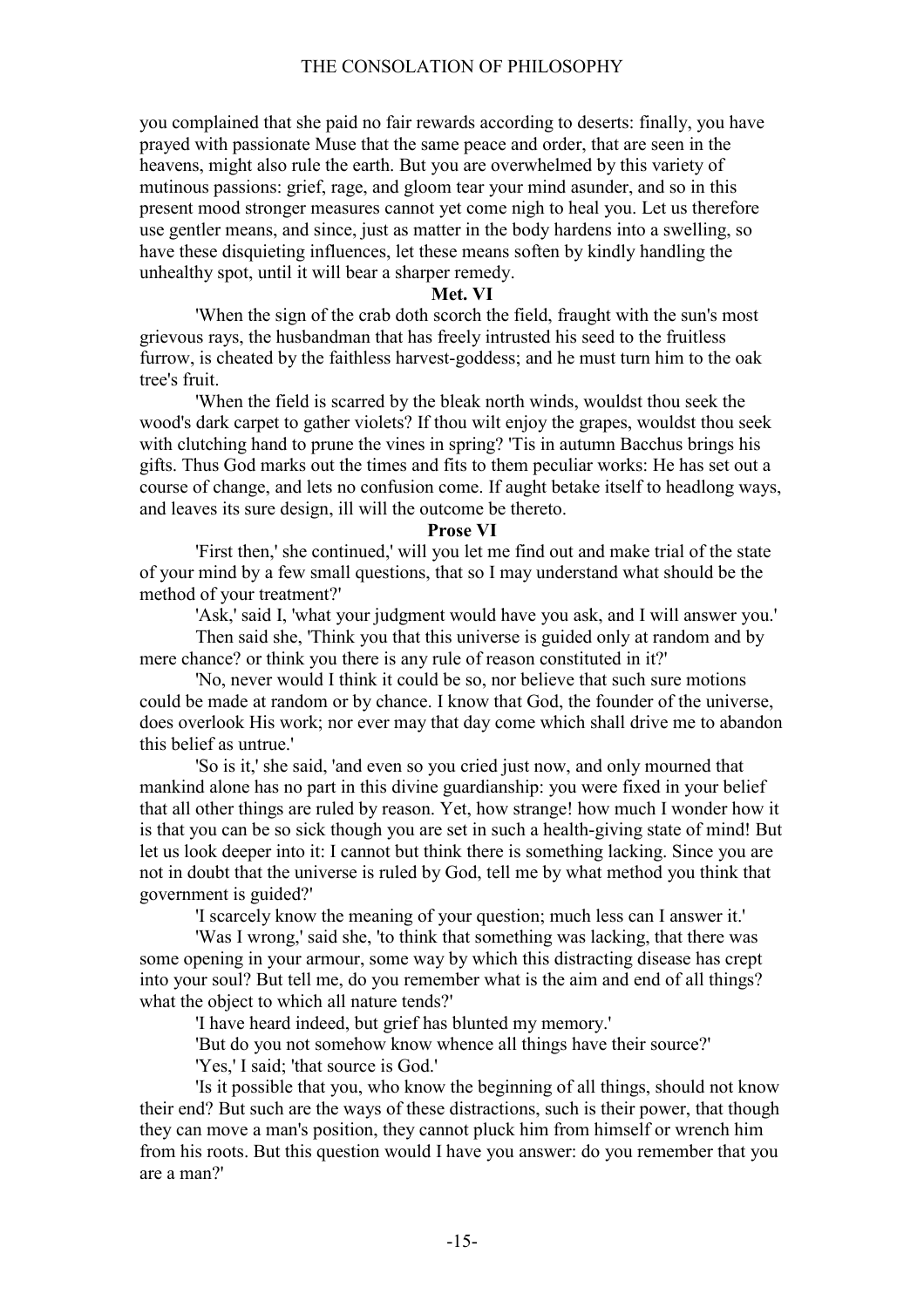'How can I but remember that?'

'Can you then say what is a man?'

'Need you ask? I know that he is an animal, reasoning and mortal; that I know, and that I confess myself to be.'

'Know you naught else that you are?' asked Philosophy.

'Naught,' said I.

'Now,' said she, 'I know the cause, or the chief cause, of your sickness. You have forgotten what you are. Now therefore I have found out to the full the manner of your sickness, and how to attempt the restoring of your health. You are overwhelmed by this forgetfulness of yourself: hence you have been thus sorrowing that you are exiled and robbed of all your possessions. You do not know the aim and end of all things; hence you think that if men are worthless and wicked, they are powerful and fortunate. You have forgotten by what methods the universe is guided; hence you think that the chances of good and bad fortune are tossed about with no ruling hand. These things may lead not to disease only, but even to death as well. But let us thank the Giver of all health, that your nature has not altogether left you. We have yet the chief spark for your health's fire, for you have a true knowledge of the hand that guides the universe: you do believe that its government is not subject to random chance, but to divine reason. Therefore have no fear. From this tiny spark the fire of life shall forthwith shine upon you. But it is not time to use severer remedies, and since we know that it is the way of all minds to clothe themselves ever in false opinions as they throw off the true, and these false ones breed a dark distraction which confuses the true insight, therefore will I try to lessen this darkness for a while with gentle applications of easy remedies, that so the shadows of deceiving passions may be dissipated, and you may have power to perceive the brightness of true light.'

## **Met. VII**

'When the stars are hidden by black clouds, no light can they afford. When the boisterous south wind rolls along the sea and stirs the surge, the water, but now as clear as glass, bright as the fair sun's light, is dark, impenetrable to sight, with stirred and scattered sand. The stream, that wanders down the mountain's side, must often find a stumbling-block, a stone within its path torn from the hill's own rock. So too shalt thou: if thou wouldst see the truth in undimmed light, choose the straight road, the beaten path; away with passing joys! Away with fear! Put vain hopes to flight! And grant no place to grief! Where these distractions reign, the mind is clouded o'er, the soul is bound in chains.'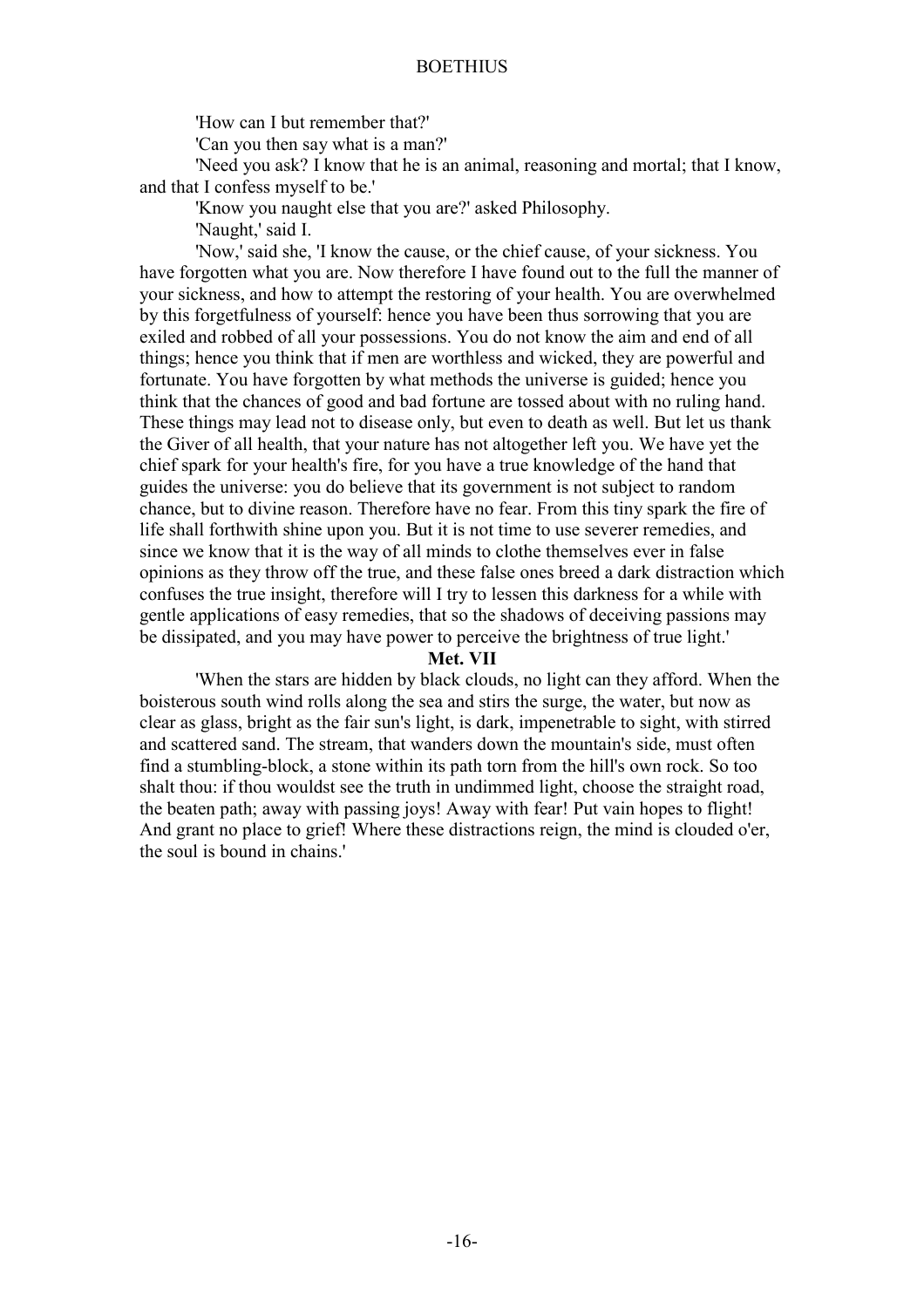## **BOOK II**

## **Prose I**

## **Philosophy would prove that his opinions and griefs are not justified in one of her followers**

THEN for a while she held her peace. But when her silence, so discreet, made my thoughts to cease from straying, she thus began to speak: 'If I have thoroughly learned the causes and the manner of your sickness, your former good fortune has so affected you that you are being consumed by longing for it. The change of one of her this alone has overturned your peace of mind through your own imagination. I understand the varied disguises of that unnatural state. I know how Fortune is ever most friendly and alluring to those whom she strives to deceive, until she overwhelms them with grief beyond bearing, by deserting them when least expected. If you recall her nature, her ways, or her deserts, you will see that you never had in her, nor have lost with her, aught that was lovely. Yet, I think, I shall not need great labour to recall this to your memory. For then too, when she was at your side with all her flattery, you were wont to reproach her in strong and manly terms; and to revile her with the opinions that you had gathered in worship of me with my favoured ones. But no sudden change of outward affairs can ever come without some upheaval in the mind. Thus has it followed that you, like others, have fallen somewhat away from your calm peace of mind. But it is time now for you to make trial of some gentle and pleasant draught, which by reaching your inmost parts shall prepare the way for yet stronger healing draughts. Try therefore the assuring influence of gentle argument which keeps its straight path only when it holds fast to my instructions. And with this art of orators let my handmaid, the art of song, lend her aid in chanting light or weighty harmonies as we desire.

'What is it, mortal man, that has cast you down into grief and mourning? You have seen something unwonted, it would seem, something strange to you. But if you think that Fortune has changed towards you, you are wrong. These are ever her ways: this is her very nature. She has with you preserved her own constancy by her very change. She was ever changeable at the time when she smiled upon you, when she was mocking you with the allurements of false good fortune. You have discovered both the different faces of the blind goddess. To the eyes of others she is veiled in part: to you she has made herself wholly known. If you find her welcome, make use of her ways, and so make no complaining. If she fills you with horror by her treachery, treat her with despite; thrust her away from you, for she tempts you to your ruin. For though she is the cause of this great trouble for you, she ought to have been the subject of calmness and peace. For no man can ever make himself sure that she will never desert him, and thus has she deserted you. Do you reckon such happiness to be prized, which is sure to pass away? Is good fortune dear to you, which is with you for a time and is not sure to stay, and which is sure to bring you unhappiness when it is gone? But seeing that it cannot be stayed at will, and that when it flees away it leaves misery behind, what is such a fleeting thing but a sign of coming misery? Nor should it ever satisfy any man to look only at that which is placed before his eyes. Prudence takes measure of the results to come from all things. The very changeableness of good and bad makes Fortune's threats no more fearful, nor her smiles to be desired. And lastly, when you have once put your neck beneath the yoke of Fortune, you must with steadfast heart bear whatever comes to pass within her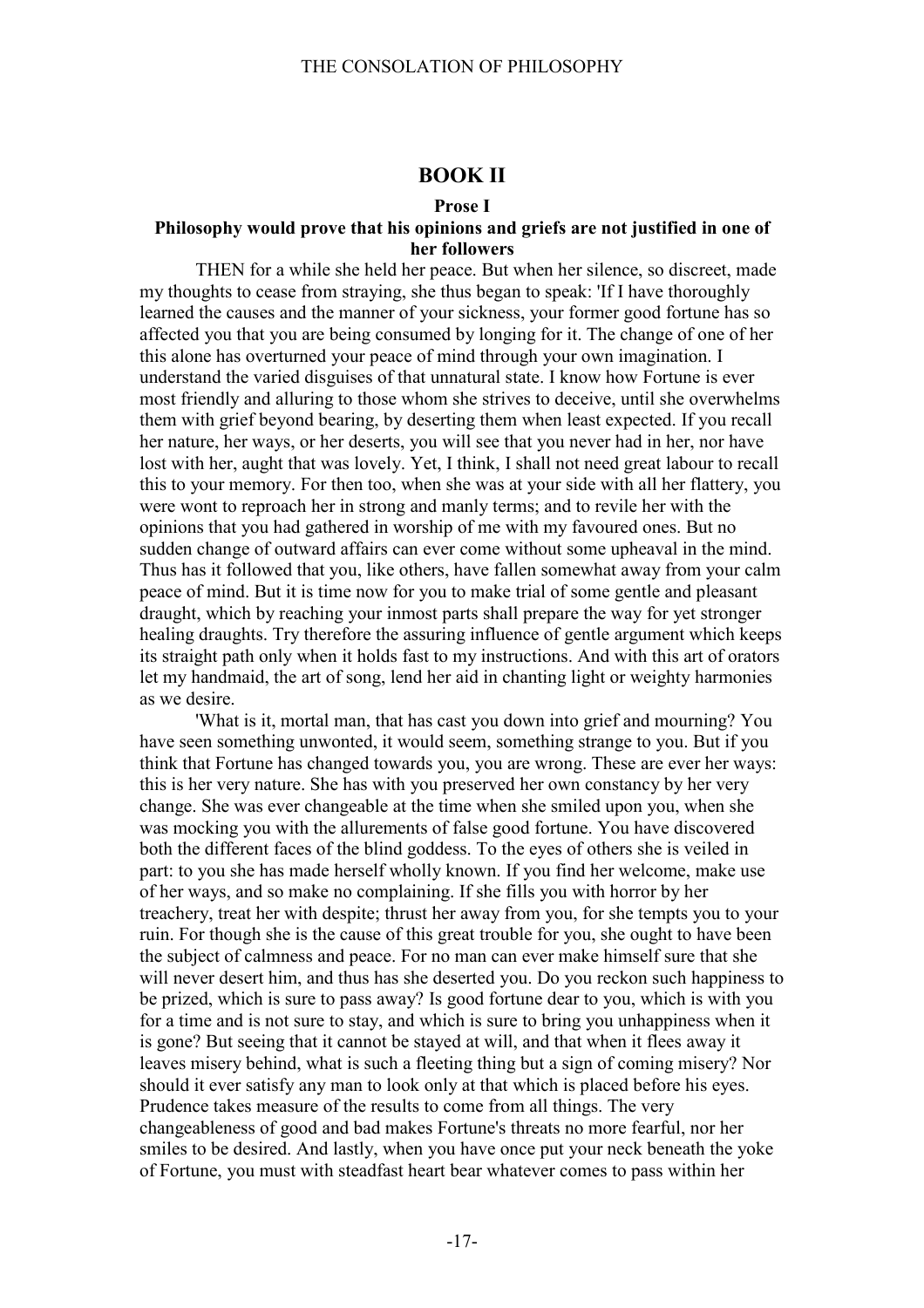realm. But if you would dictate the law by which she whom you have freely chosen to be your mistress must stay or go, surely you will be acting without justification; and your very impatience will make more bitter a lot which you cannot change. If you set your sails before the wind, will you not move forward whither the wind drives you, not whither your will may choose to go? If you intrust your seed to the furrow, will you not weigh the rich years and the barren against each other? You have given yourself over to Fortune's rule, and you must bow yourself to your mistress's ways. Are you trying to stay the force of her turning wheel? Ah! dull-witted mortal, if Fortune begin to stay still, she is no longer Fortune.

#### **Met. I**

'As thus she turns her wheel of chance with haughty hand, and presses on like the surge of Euripus's tides, fortune now tramples fiercely on a fearsome king, and now deceives no less a conquered man by raising from the ground his humbled face. She hears no wretch's cry, she heeds no tears, but wantonly she mocks the sorrow which her cruelty has made. This is her sport: thus she proves her power; if in the selfsame hour one man is raised to happiness, and cast down in despair, 'tis thus she shews her might.

## **Prose II**

## **Philosophy shews how fortune may plead her justification**

'Now would I argue with you by these few words which Fortune herself might use: and do you consider whether her demands are fair "Why, O man," she might say, "do you daily accuse me with your complainings? What injustice have I wrought upon you? Of what good things have I robbed you? Choose your judge whom you will, and before him strive with me for the right to hold your wealth and honours. If you can prove that any one of these does truly belong to any mortal man, readily will I grant that these you seek to regain were yours. When nature brought you forth from your mother's womb, I received you in my arms naked and bare of all things; I cherished you with my gifts, and I brought you up all too kindly with my favouring care, wherefore now you cannot bear with me, and I surrounded you with glory and all the abundance that was mine to give. Now it pleases me to withdraw my hand: be thankful, as though you had lived upon my loans. You have no just cause of complaint, as though you had really lost what was once your own. Why do you rail against me? I have wrought no violence towards you. Wealth, honours, and all such are within my rights. They are my handmaids; they know their mistress; they come with me and go when I depart. Boldly will I say that if these, of whose loss you complain, were ever yours, you would never have lost them at all. Am I alone to be stayed from using my rightful power? The heavens may grant bright sunlit days, and hide the same beneath the shade of night. The year may deck the earth's countenance with flowers and fruits, and again wrap it with chilling clouds. The sea may charm with its smoothed surface, but no less justly it may soon bristle in storms with rough waves. Is the insatiate discontent of man to bind me to a constancy which belongs not to my ways? Herein lies my very strength; this is my unchanging sport. I turn my wheel that spins its circle fairly; I delight to make the lowest turn to the top, the highest to the bottom. Come you to the top if you will, but on this condition, that you think it no unfairness to sink when the rule of my game demands it. Do you not know my ways? Have you not heard how Croesus,[15] king of Lydia, who filled even Cyrus with fear but a little earlier, was miserably put upon a pyre of burning faggots, but was saved by rain sent down from heaven? Have you forgotten how Paulus shed tears of respect for the miseries of his captive, King Perses?[16] For what else is the crying and the weeping in tragedies but for the happiness of kings overturned by the random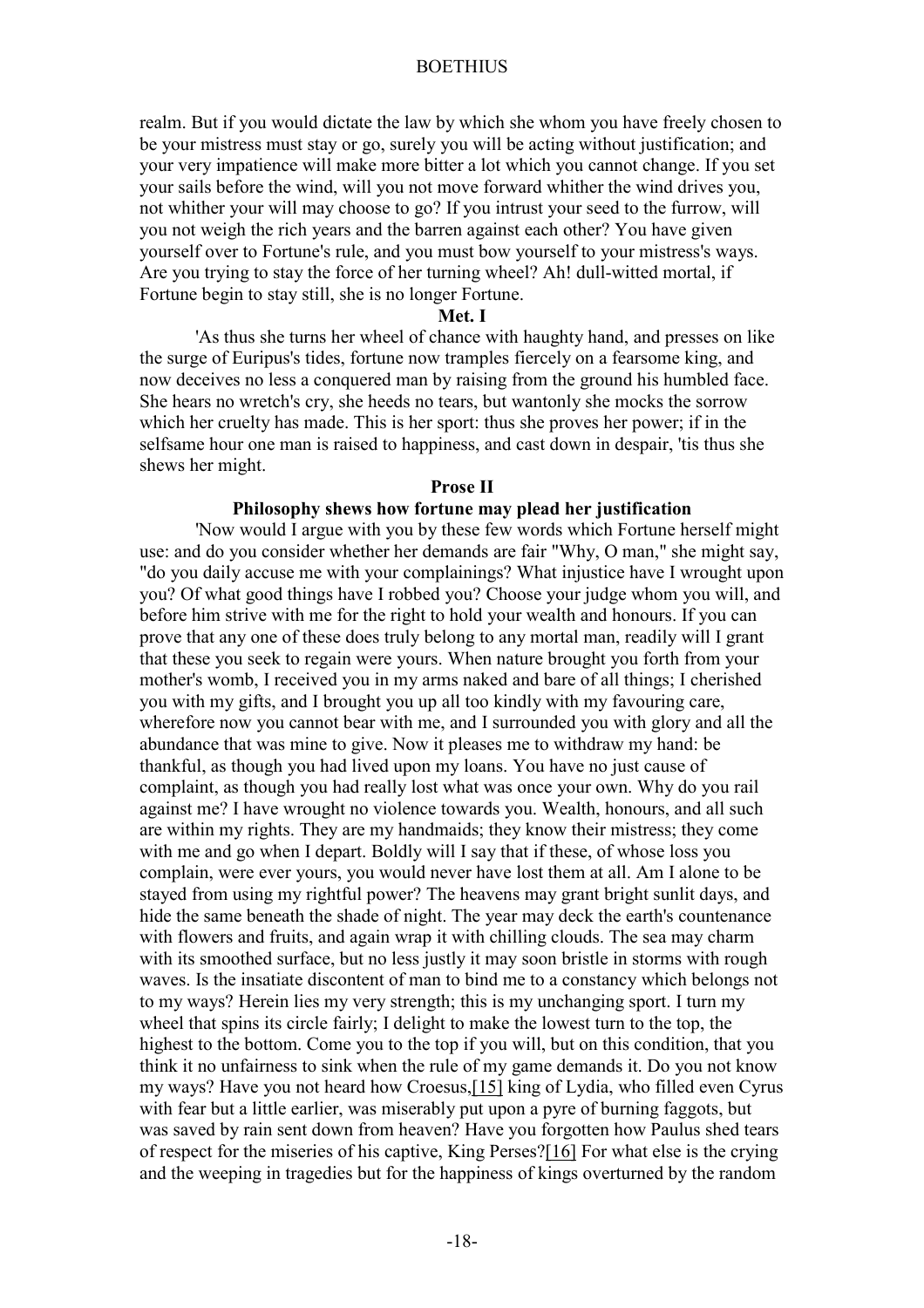blow of fortune? Have you never learnt in your youth the ancient allegory that in the threshold of Jove's hall there stand two vessels, one full of evil, and one of good? What if you have received more richly of the good? What if I have not ever withheld myself from you? What if my changing nature is itself a reason that you should hope for better things? In any way, let not your spirit eat itself away: you are set in the sphere that is common to all, let your desire therefore be to live with your own lot of life, a subject of the kingdom of the world.

## **Met. II**

"'If Plenty with o'erflowing horn scatter her wealth abroad, abundantly, as in the storm-tossed sea the sand is cast around, or so beyond all measure as the stars shine forth upon the studded sky in cloudless nights; though she never stay her hand, yet will the race of men still weep and wail. Though God accept their prayers freely and give gold with ungrudging hand, and deck with honours those who deserve them, yet when they are gotten, these gifts seem naught. Wild greed swallows what it has sought, and still gapes wide for more. What bit or bridle will hold within its course this headlong lust, when, whetted by abundance of rich gifts, the thirst for possession burns? Never call we that man rich who is ever trembling in haste and groaning for that he thinks he lacks."

#### **Prose III**

## **Philosophy proceeds to justify fortune in the balance of accounts with Boethius**

'If Fortune should thus defend herself to you,' said Philosophy, 'you would have naught, I think, to utter on the other part. But if you have any just defence for your complaining, you must put it forward. We will grant you the opportunity of speaking.'

Then I answered, 'Those arguments have a fair form and are clothed with all the sweetness of speech and of song. When a man listens to them, they delight him; but only so long. The wretched have a deeper feeling of their misfortunes. Wherefore when these pleasing sounds fall no longer upon the ear, this deep-rooted misery again weighs down the spirit.'

'It is so,' she said. 'For these are not the remedies for your sickness, but in some sort are the applications for your grief which chafes against its cure. When the time comes, I will apply those which are to penetrate deeply. But that you may not be content to think yourself wretched, remember how many and how great have been the occasions of your good fortune. I will not describe how, when you lost your father, men of the highest rank received you into their care: how you were chosen by the chief men in the state to be allied to them by marriage;[17] and you were dear to them before you were ever closely related; which is the most valuable of all relationships. Who hesitated to pronounce you most fortunate for the greatness of your wives' families, for their virtues, and for your blessings in your sons too? I need not speak of those things that are familiar, so I pass over the honours which are denied to most old men, but were granted to you when yet young. I choose to come to the unrivalled crown of your good fortune. If the enjoyment of anything mortal can weigh at all in the balance of good fortune, can your memory of one great day ever be extinguished by any mass of accumulated ills? I mean that day when you saw your two sons proceed forth from your house as consuls together, amid the crowding senators, the eager and applauding populace: when they sat down in the seats of honour and you delivered the speech of congratulation to the king, gaining thereby glory for your talent and your eloquence: when in the circus you sat in the place of honour between the consuls, and by a display of lavishness worthy of a triumphing general, you pleased to the full the multitude who were crowded around in expectation.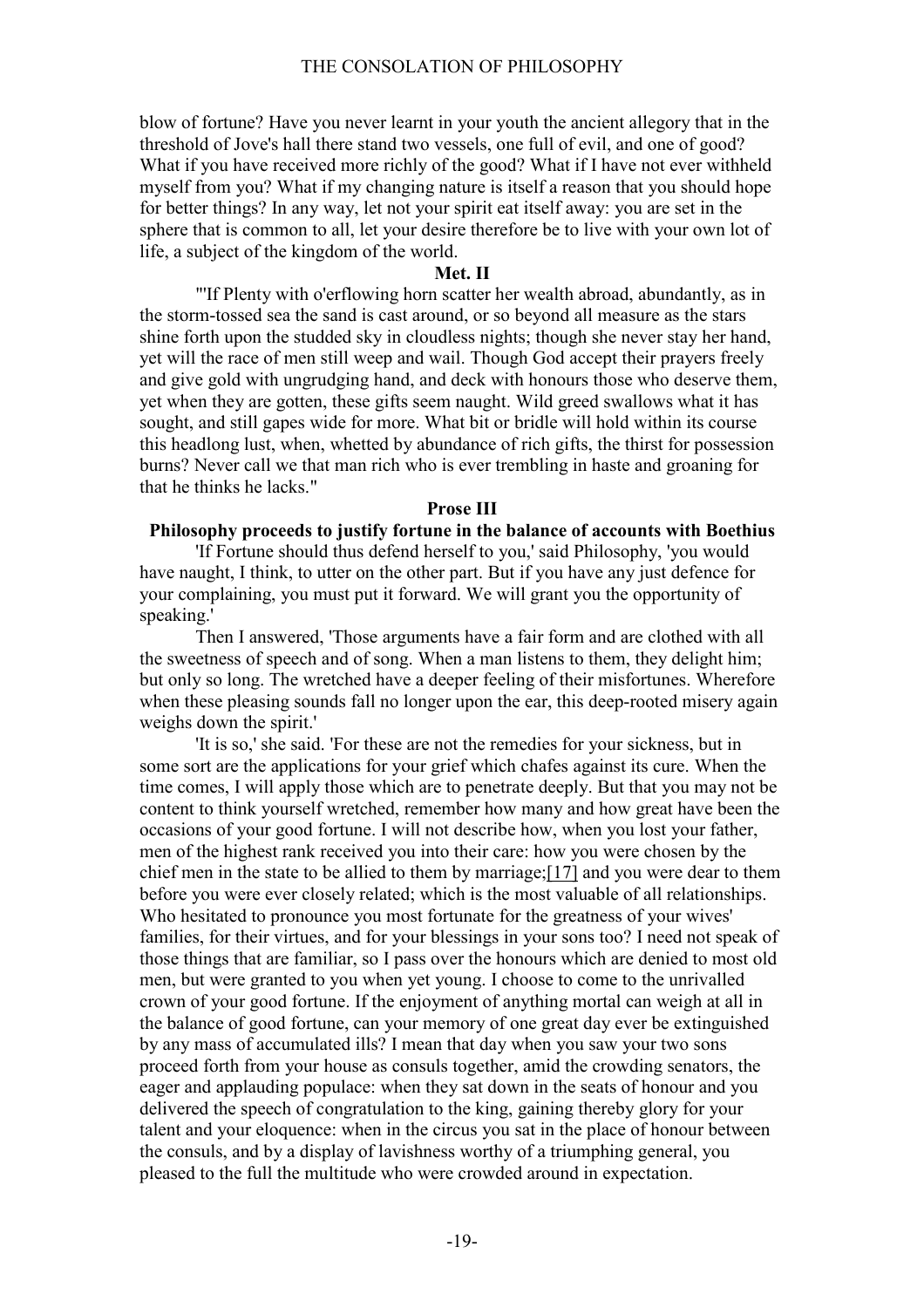'While Fortune then favoured you, it seems you flaunted her, though she cherished you as her own darling. You carried off a bounty which she had never granted to any citizen before. Will you then balance accounts with Fortune? This is the first time that she has looked upon you with a grudging eye. If you think of your happy and unhappy circumstances both in number and in kind, you will not be able to say that you have not been fortunate until now. And if you think that you were not fortunate because these things have passed away which then seemed to bring happiness, these things too are passing away, which you now hold to be miserable. wherefore you cannot think that you are wretched now. Is this your first entrance upon the stage of life? Are you come here unprepared and a stranger to the scene? Think you that there is any certainty in the affairs of mankind, when you know that often one swift hour can utterly destroy a man? For though the chances of life may seldom be depended upon, yet the last day of a lifetime seems to be the end of Fortune's power, though it perhaps would stay. What, think you, should we therefore say; that you desert her by dying, or that she deserts you by leaving you?'

#### **Met. III**

'When o'er the heaven Phoebus from his rose-red car begins to shed his light abroad, his flames oppress the paling stars and blunt their whitened rays. When the grove grows bright in spring with roses 'neath the west wind's warming breath, let but the cloudy gale once wildly blow, and their beauty is gone, the thorns alone remain. Often the sea is calmly glistening bright with all untroubled waves, but as often does the north wind stir them up, making the troubling tempest boil. If then the earth's own covering so seldom constant stays, if its changes are so great, shalt thou trust the brittle fortunes of mankind, have faith in fleeting good? For this is sure, and this is fixed by everlasting law, that naught which is brought to birth shall constant here abide.'

#### **Prose IV**

## **Boethius pleads that 'sorrow's crown of sorrow is remembering happier things,' and Philosophy answers him**

Then I answered her, 'Cherisher of all the virtues, you tell me but the truth: I cannot deny my rapid successes and my prosperity. But it is such remembrances that torment me more than others. For of all suffering from Fortune, the unhappiest misfortune is to have known a happy fortune.'

'But,' said Philosophy, 'you are paying the penalty for your mistaken expectations, and with this you cannot justly charge your life's circumstances. If you are affected by this empty name of Fortune's gift of happiness, you must listen while I recall how many and how great are your sources of happiness: and thus, if you have possessed that which is the most precious among all Fortune's gifts, and if that is still safe and unharmed in your possession, you will never, while you keep these better gifts, be able to justly charge Fortune with unkindness. Firstly, your wife's father, Symmachus, is still living and hale; and what more precious glory has the human race than him? And he, because your worth is undiminished and your life still so valuable, is mourning for the injustice you suffer, this man who is wholly made up of wisdom and virtue. Again, your wife lives, a woman whose character is full of virtue, whose modesty excels its kind; a woman who (to put in a word the gifts she brought you) is like her father. She lives, and, hating this life, for your sake alone she clings to it. Herein only will I yield to allow you unhappiness; she pines with tears and grief through her longing for you. Need I speak of your sons who have both been consuls, and whose lives, as when they were boys, are yet bright with the character of their grandfather and their father? Wherefore, since mortals desire exceedingly to keep a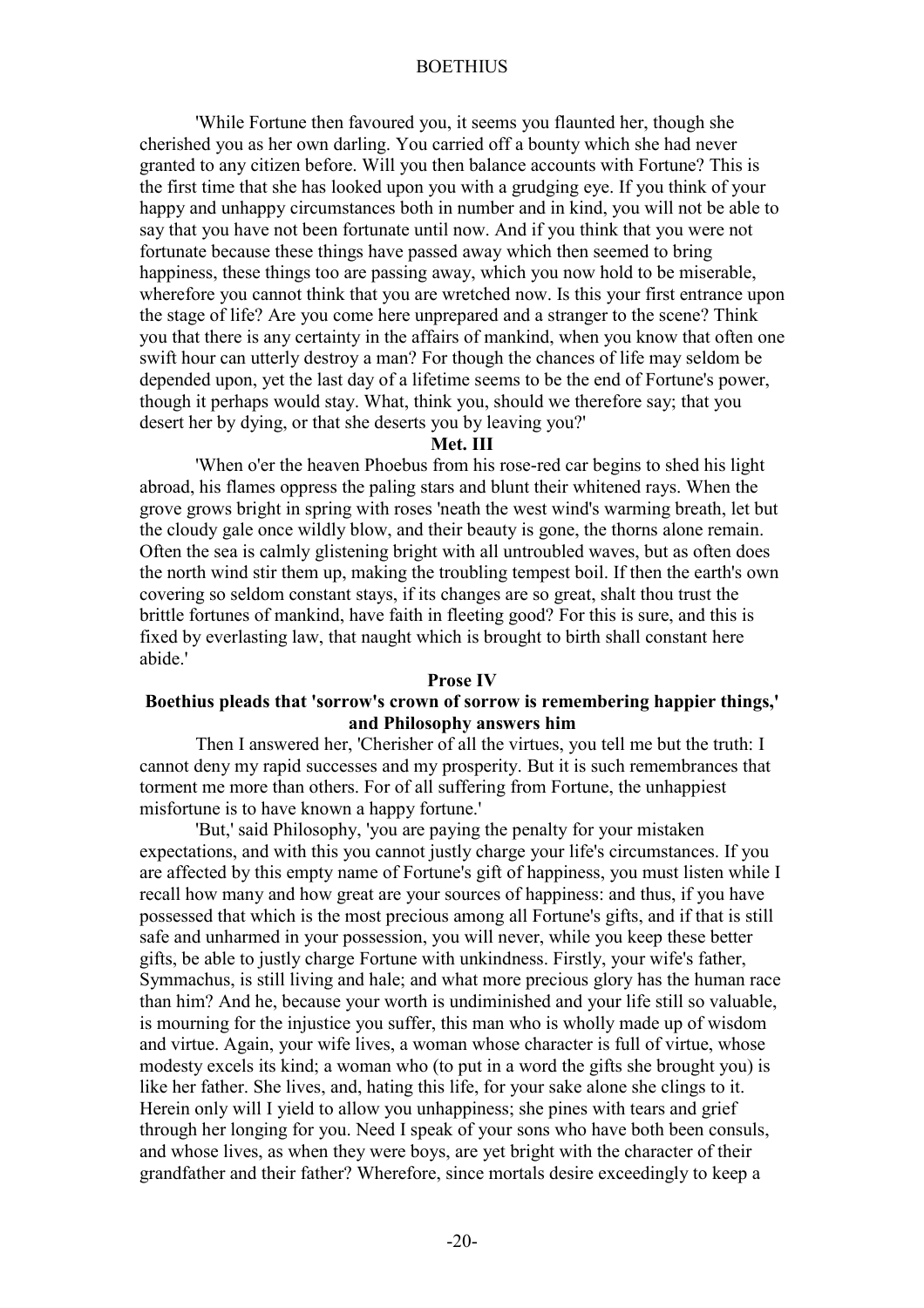hold on life, how happy you should be, knew you but your blessings, since you have still what none doubts to be dearer than life itself? Wherefore now dry your tears. Fortune's hatred has not yet been so great as to destroy all your holds upon happiness: the tempest that is fallen upon you is not too great for you: your anchors hold yet firm, and they should keep ever nigh to you confidence in the present and hope for future time.'

'And may they continue to hold fast,' said I, 'that is my prayer: while they are firm, we will reach the end of our voyage, however things may be. But you see how much my glory has departed.'

And she answered, 'We have made some progress, if you are not now weary entirely of your present lot. But I cannot bear this dallying so softly, so long as you complain that your happiness lacks aught, so long as you are full of sorrow and care. Whose happiness is so firmly established that he has no quarrel from any side with his estate of life? For the condition of our welfare is a matter fraught with care: either its completeness never appears, or it never remains. One man's wealth is abundant, but his birth and breeding put him to shame. Another is famous for his noble birth, but would rather be unknown because he is hampered by his narrow means. A third is blessed with wealth and breeding, but bewails his life because he has no wife. Another is happy in his marriage, but has no children, and saves his wealth only for an heir that is no son of his. Another is blessed with children, but weeps tears of sorrow for the misdeeds of son or daughter. So none is readily at peace with the lot his fortune sends him. For in each case there is that which is unknown to him who has not experienced it, and which brings horror to him who has experienced it. Consider further, that the feelings of the most fortunate men are the most easily affected, wherefore, unless all their desires are supplied, such men, being unused to all adversity, are cast down by every little care: so small are the troubles which can rob them of complete happiness.

'How many are they, think you, who would think themselves raised to heaven if the smallest part of the remnants of your good fortune fell to them? This very place, which you call a place of exile, is home to those who live herein. Thus there is nothing wretched unless you think it to be so: and in like manner he who bears all with a calm mind finds his lot wholly blessed. Who is so happy but would wish to change his estate, if he yields to impatience of his lot? With how much bitterness is the sweetness of man's life mingled! For even though its enjoyment seem pleasant, yet it may not be surely kept from departing when it will. It is plain then how wretched is the happiness of mortal life which neither endures for ever with men of calm mind, nor ever wholly delights the care-ridden. Wherefore, then, O mortal men, seek ye that happiness without, which lies within yourselves? Ye are confounded by error and ignorance. I will shew you as shortly as I may, the pole on which turns the highest happiness. Is there aught that you value more highly than your own self? You will answer that there is nothing. If then you are master of yourself, you will be in possession of that which you will never wish to lose, and which Fortune will never be able to take from you. Yet consider this further, that you may be assured that happiness cannot be fixed in matters of chance: if happiness is the highest good of a man who lives his life by reason, and if that which can by any means be snatched away, is not the highest good (since that which is best cannot be snatched away), it is plain that Fortune by its own uncertainty can never come near to reaching happiness. Further, the man who is borne along by a happiness which may stumble, either knows that it may change, or knows it not: if he knows it not, what happiness can there be in the blindness of ignorance ? If he knows it, he must needs live in fear of losing that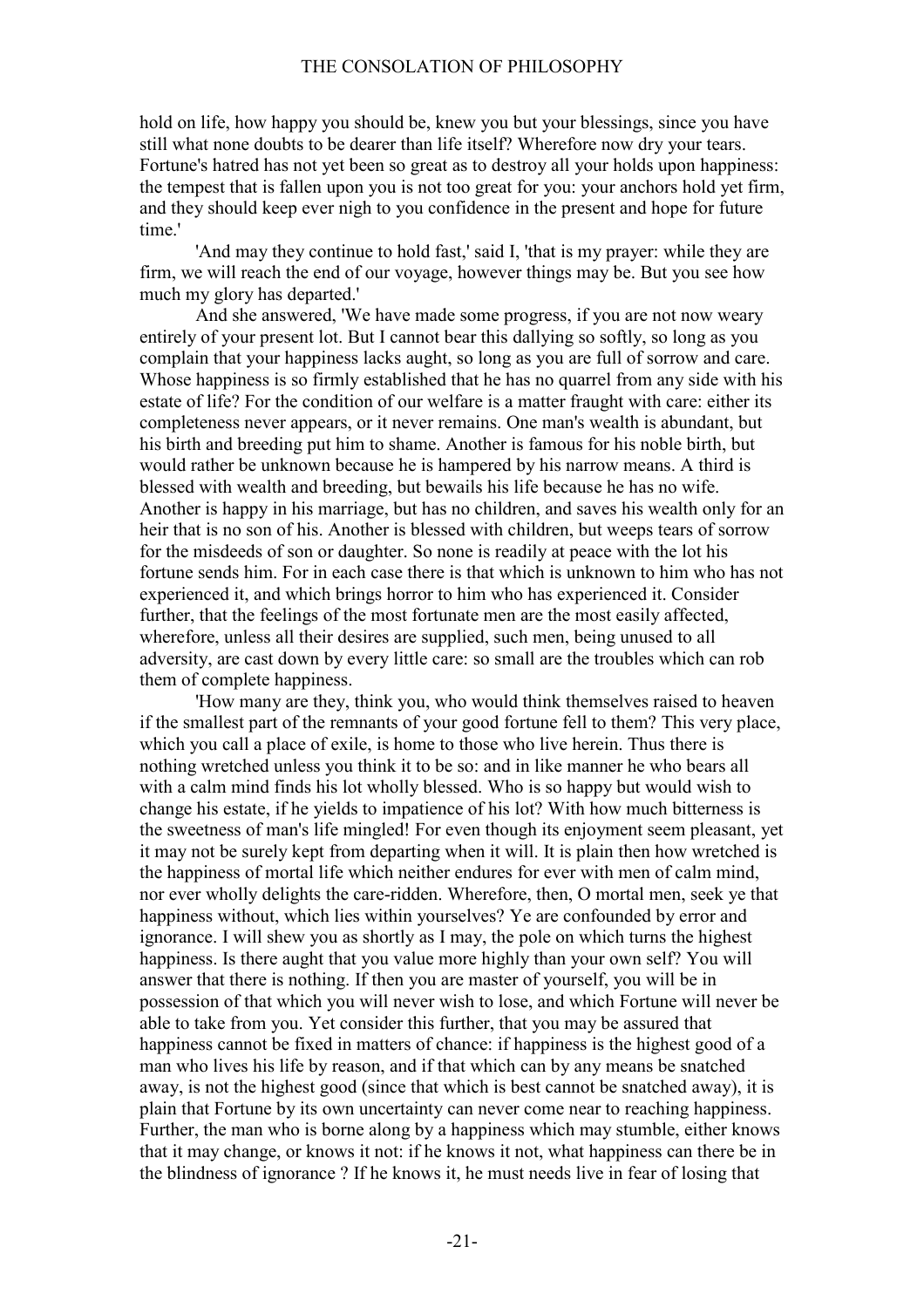which he cannot doubt that he may lose; wherefore an ever-present fear allows not such an one to be happy. Or at any rate, if he lose it without unhappiness, does he not think it worthless? For that, whose loss can be calmly borne, is indeed a small good. You, I know well, are firmly persuaded that men's understandings can never die; this truth is planted deep in you by many proofs: since then it is plain that the happiness of fortune is bounded by the death of the body, you cannot doubt that, if death can carry away happiness, the whole race of mortals is sinking into wretchedness to be found upon the border of death. But we know that many have sought the enjoyment of happiness not only by death, but even by sorrow and sufferings: how then can the presence of this life make us happy, when its end cannot make us unhappy?

#### **Met. IV**

'He that would build on a lasting resting-place; who would be firm to resist the blasts of the storming wind; who seeks, too, safety where he may contemn the surge and threatening of the sea; must leave the lofty mountain's top, and leave the thirsting sands. The hill is swept by all the might of the headstrong gale: the sands dissolve, and will not bear the load upon them. Let him fly the danger in a lot which is pleasant rest unto the eye: let him be mindful to set his house surely upon the lowly rock. Then let the wind bellow, confounding wreckage in the sea, and thou wilt still be founded upon unmoving peace, wilt be blessed in the strength of thy defence: thy life will be spent in calmness, and thou mayest mock the raging passions of the air.

## **Prose V**

## **Philosophy examines more carefully the value of things highly prized by men**

'But now,' she continued, 'the first remedies of reasoning are reaching you more deeply, and I think I should now use those that are somewhat stronger. If the gifts of Fortune fade not nor pass quickly away, even so, what is there in them which could ever be truly yours, or which would not lose its value when examined or thought upon?

'Are riches valuable for their own nature, or on account of your and other men's natures? Which is the more valuable, the gold itself or the power of the stored up-money? Surely wealth shines more brightly when spent than when put away in masses. Avarice ever brings hatred, while generous spending brings honour. But that cannot remain with one person which is handed over to another: therefore money becomes valuable to its possessor when, by being scattered, it is transferred to others, and ceases to be possessed. And if all that is heaped together among mankind comes to one man, it makes the others all poor. A voice indeed fills equally the ears of all that hear: but your riches cannot pass to others without being lessened: and when they pass, they make poor those whom they leave. How strait then and poor are those riches, which most men may not have, and which can only come to one by making others poor!

'Think again of precious stones: does their gleam attract your eyes? But any excellence they have is their own brilliance, and belongs not to men: wherefore I am amazed that men so strongly admire them. What manner of thing can that be which has no mind to influence, which has no structure of parts, and yet can justly seem to a living, reasoning mind to be beautiful? Though they be works of their creator, and by their own beauty and adornment have a certain low beauty, yet are they in rank lower than your own excellence, and have in no wise deserved your admiration.

'Does the beauty of landscape delight you?'

'Surely, for it is a beautiful part of a beautiful creation: and in like manner we rejoice at times in the appearance of a calm sea, and we admire the sky, the stars, the sun, and the moon.'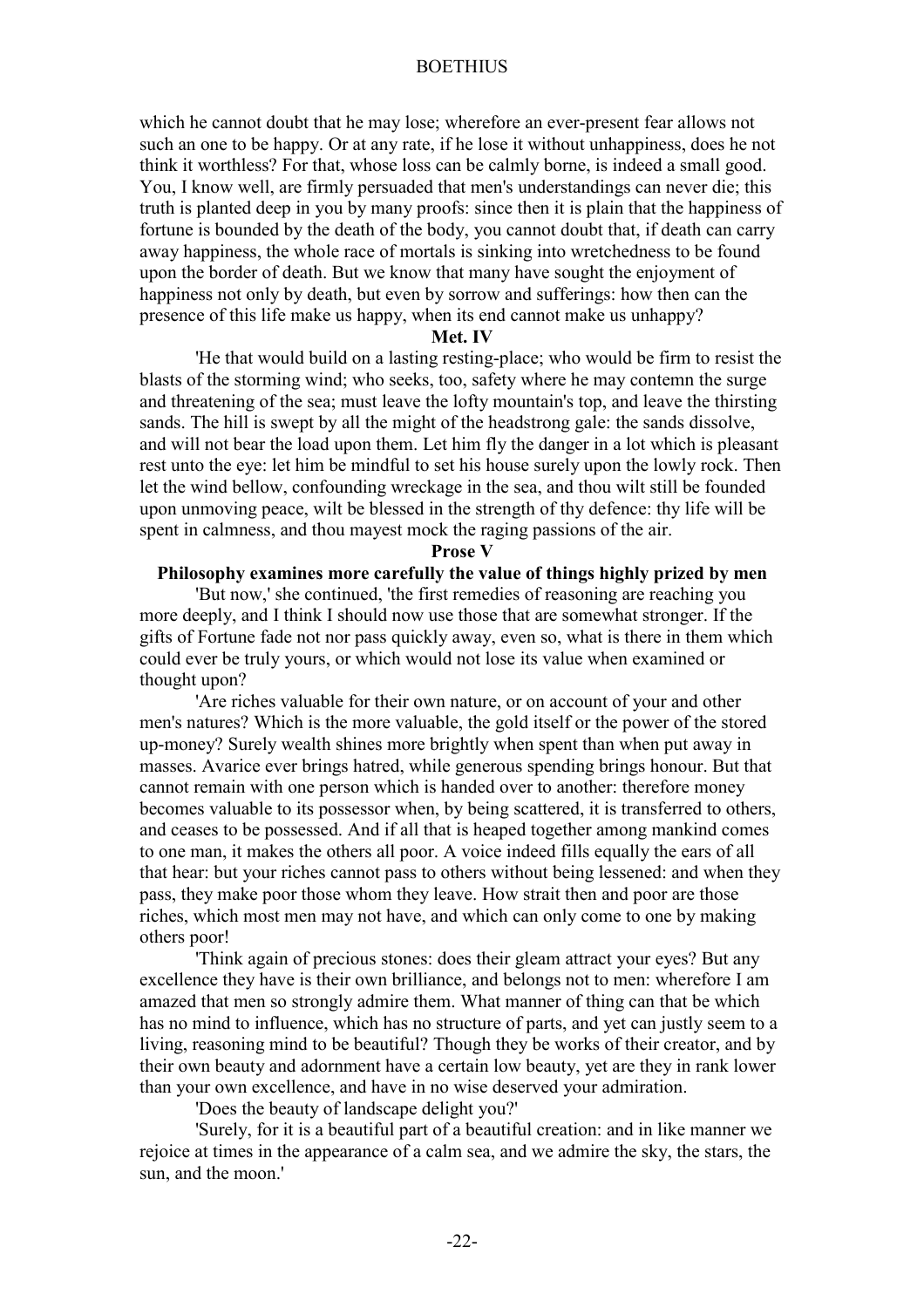'Does any one of these,' said she, 'concern you? Dare you boast yourself of the splendid beauty of any one of such things? Are you yourself adorned by the flowers of spring? Is it your richness that swells the fruits of autumn? Why are you carried away by empty rejoicing. Why do you embrace as your own the good things which are outside yourself? Fortune will never make yours what Nature has made to belong to other things. The fruits of the earth should doubtless serve as nourishment for living beings, but if you would satisfy your need as fully as Nature needs, you need not the abundance of Fortune. Nature is content with very little, and if you seek to thrust upon her more than is enough, then what you cast in will become either unpleasing or even harmful.

'Again, you think that you appear beautiful in many kinds of clothing. But if their form is pleasant to the eyes, I would admire the nature of the material or the skill of the maker. Or are you made happy by a long line of attendants? Surely if they are vicious, they are but a burden to the house, and full of injury to their master himself; while if they are honest, how can the honesty of others be counted among your possessions?

'Out of all these possessions, then, which you reckon as your wealth, not one can really be shown to be your own. For if they have no beauty for you to acquire, what have they for which you should grieve if you lose them, or in keeping which you should rejoice? And if they are beautiful by their own nature, how are you the richer thereby? For these would have been pleasing of themselves, though cut out from your possessions. They do not become valuable by reason that they have come into your wealth; but you have desired to count them among your wealth, because they seemed valuable. Why then do you long for them with such railing against Fortune? You seek, I believe, to put want to flight by means of plenty. But you find that the opposite results. The more various is the beauty of furniture, the more helps are needed to keep it beautiful; and it is ever true that they who have much, need much; and on the other hand, they need least who measure their wealth by the needs of nature, not by excess of display.

'Is there then no good which belongs to you and is implanted within you, that you seek your good things elsewhere, in things without you and separate from you? Have things taken such a turn that the animal, whose reason gives it a claim to divinity, cannot seem beautiful to itself except by the possession of. lifeless trappings? Other classes of things are satisfied by their intrinsic possessions; but men, though made like God in understanding, seek to find among the lowest things adornment for their higher nature: and you do not understand that you do a great wrong thereby to your Creator. He intended that the human race should be above all other earthly beings; yet you thrust down your honourable place below the lowest. For if every good thing is allowed to be more valuable than that to which it belongs, surely you are putting yourselves lower than them in your estimation, since you think precious the most worthless of things; and this is indeed a just result. Since, then, this is the condition of human nature, that it surpasses other classes only when it realises what is in itself; as soon as it ceases to know itself, it must be reduced to a lower rank than the beasts. To other animals ignorance of themselves is natural; in men it is a fault. How plainly and how widely do you err by thinking that anything can be adorned by ornaments that belong to others! Surely that cannot be. For if anything becomes brilliant by additions thereto, the praise for the brilliance belongs to the additions. But the subject remains in its own vileness, though hidden and covered by these externals.

'Again, I say that naught can be a good thing which does harm to its possessor. Am I wrong? "No," you will say. Yet many a time do riches harm their possessors,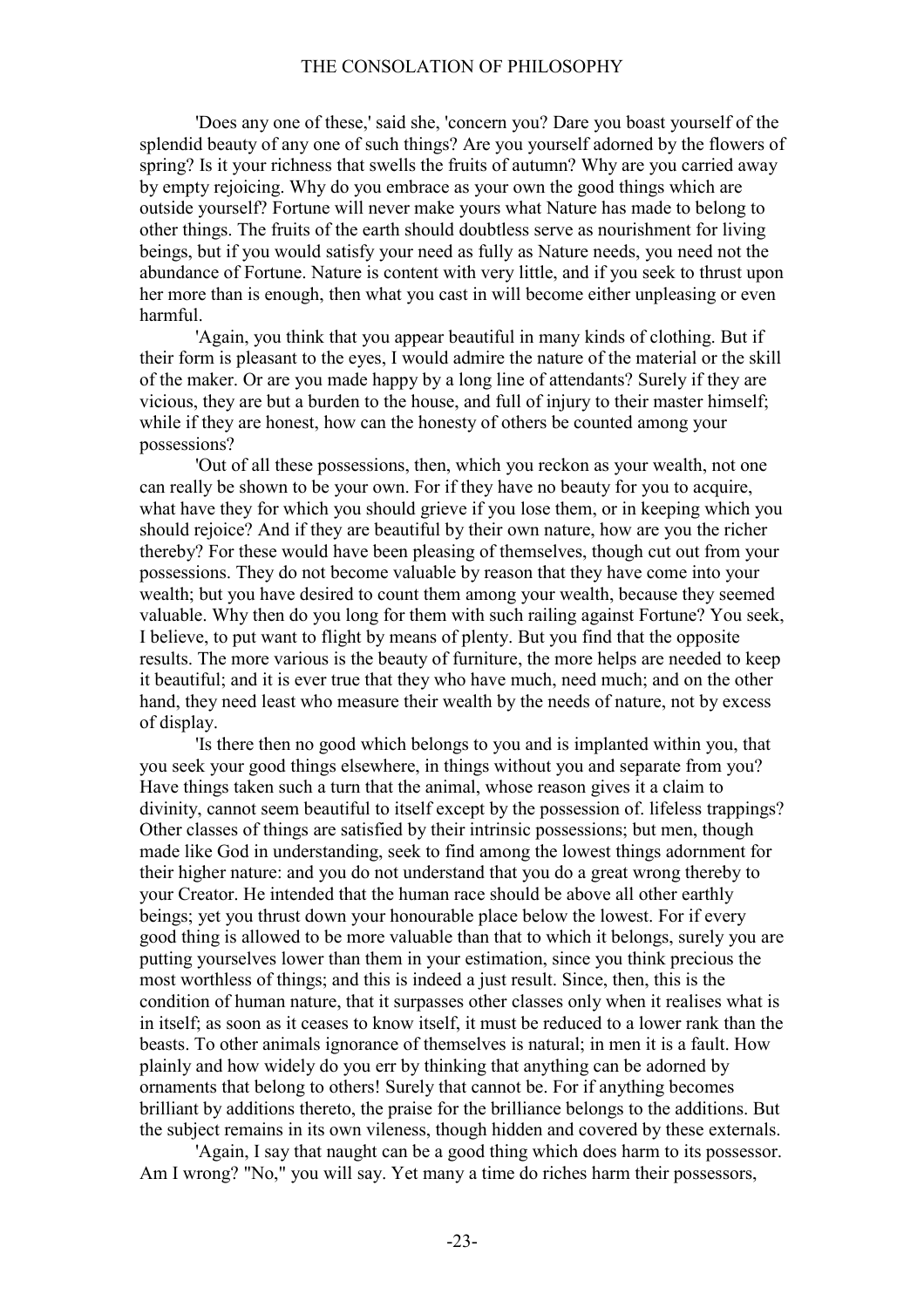since all base men, who are therefore the most covetous, think that they themselves alone are worthy to possess all gold and precious stones. You therefore, who now go in fear of the cudgel and sword of the robber, could laugh in his face if you had entered upon this path with empty pockets.[18] How wonderful is the surpassing blessing of mortal wealth! As soon as you have acquired it, your cares begin!

#### **Met. V**

'O happy was that early age of men, contented with their trusted and unfailing fields, nor ruined by the wealth that enervates. Easily was the acorn got that used to satisfy their longwhile fast. They knew not Bacchus' gifts, nor honey mixed therewith. They knew not how to tinge with Tyre's purple dyes the sheen of China's silks. Their sleep kept health on rush and grass; the stream gave them to drink as it flowed by: the lofty pine to them gave shade. Not one of them yet clave the ocean's depths, nor, carrying stores of merchandise, had visited new shores. Then was not heard the battle's trump, nor had blood made red with bitter hate the bristling swords of war. For why should any madness urge to take up first their arms upon an enemy such ones as knew no sight of cruel wounds nor knew rewards that could be reaped in blood? Would that our times could but return to those old ways! but love of gain and greed of holding burn more fiercely far than Ætna's fires. Ah! who was the wretch who first unearthed the mass of hidden gold, the gems that only longed to lie unfound? For full of danger was the prize he found.

## **Prose VI**

'What am I to say of power and of the honours of office, which you raise to heaven because you know not true honoured power? What fires belched forth from Ætna's flames, what overwhelming flood could deal such ruin as these when they fall into the hands of evil men? I am sure you remember how your forefathers wished to do away with the consular power, which had been the very foundation of liberty, because of the overbearing pride of the consuls, just as your ancestors had too in earlier times expunged from the state the name of king on account of the same pride. But if, as rarely happens, places of honour are granted to honest men, what else is delightful in them but the honesty they practise thereby? Wherefore honour comes not to virtue from holding office, but comes to office from virtues there practised.

'But what is the power which you seek and esteem so highly? O creatures of the earth, can you not think over whom you are set? If you saw in a community of mice, one mouse asserting his rights and his power over the others, with what mirth you would greet the sight! Yet if you consider the body, what can you find weaker than humanity? Cannot a tiny gnat by its bite, or by creeping into the inmost parts, kill that body? How can any exercise right upon any other except upon the body alone, or that which is below the body, whereby I mean the fortunes? Can you ever impose any law upon a free spirit? Can you ever disturb the peculiar restfulness which is the property of a mind that hangs together upon the firm basis of its reason? When a certain tyrant thought that by tortures he would compel a free man[l9] to betray the conspirators in a plot against his life, the philosopher bit through his tongue and spat it out in the tyrant's face. Thus were the tortures, which the tyrant intended to have cruel results, turned by the philosopher into subjects of high courage. Is there aught that one man can do to another, which he may not suffer from another in his turn? We have heard how Busiris, who used to kill strangers, was killed by Hercules when he came to Egypt. Regulus,[20] who had cast into chains many a Carthaginian captive, soon yielded himself a prisoner to their chains. Do you think that power to be any power, whose possessor cannot ensure his own escape from suffering at another's hands what he inflicts upon some other?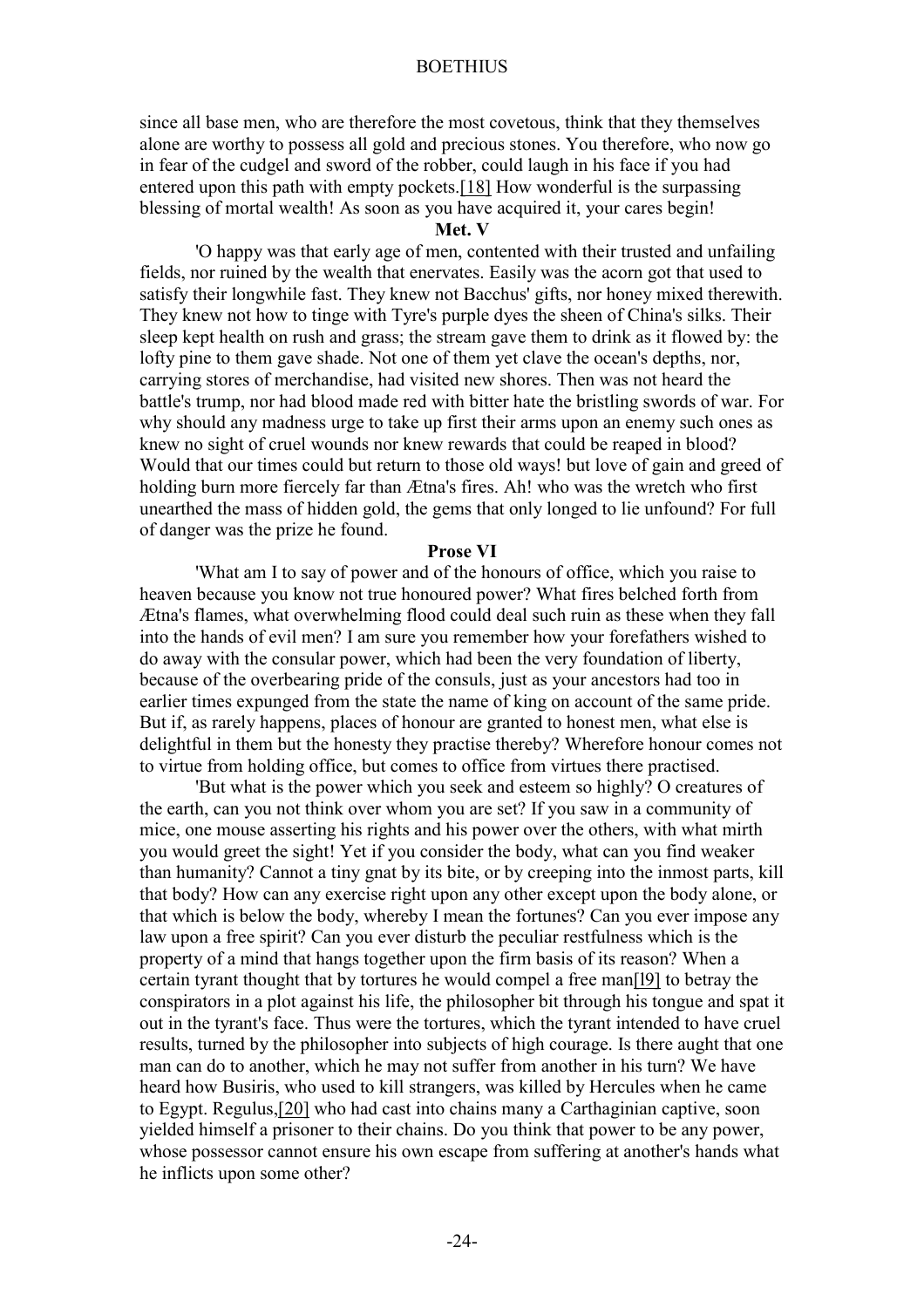'Further, if there were any intrinsic good in the nature of honours and powers themselves, they could never crowd upon the basest men. For opposites will not be bound together. Nature refuses to allow contraries to be linked to each other. Wherefore, while it is undoubted that for the most part offices of honour are enjoyed by bad men, it is also manifest that those things are not by nature good, which allow themselves to cling to evil men. And this indeed may worthily be held of all the gifts of fortune which come with the greatest success to the most unscrupulous. And in this matter we must also think on this fact, that no one doubts a man to be brave in whom he has found by examination that bravery is implanted: and whoever has the quality of swiftness is plainly swift. So also music makes men musical, medicine makes men physicians, oratory makes men orators. The nature of each quality acts as is peculiar to itself: it is not confused with the results of contrary qualities, but goes so far as to drive out those qualities which are opposed to it. Wealth cannot quench the insatiable thirst of avarice: nor can power ever make master of himself the man whom vicious passions hold fast in unbreakable chains. Honours, when joined to dishonest men, so far from making them honourable, betray them rather, and show them to be dishonourable. Why is this so? It is because you rejoice to call things by false names which belong not to them; their names are refuted by the reality of their qualities: wherefore neither riches, nor that kind of power, nor these honours, can justly so be called. Lastly, we may come to the same conclusion concerning all the aspects of Fortune: nothing is to be sought in her, and it is plain she has no innate good, for she is not always joined with good men, nor does she make good those with whom she is joined.'

#### **Met. VI**

'We have heard what ruin Nero wrought when Rome was burnt and senators were slain. We know how savagely he did to death his brother,[21] how he was stained by the spilling of his own mother's blood, and how he looked upon her cold body and yet no tear fell upon his cheek: yet could this man be judge of the morals that were dead. Nay, he was ruler of the peoples whom the sun looks upon from the time he rises in the east until he hides his rays beneath the waves, and those whom the chilling northern Wain o'errules, and those whom the southern gale burns with its dry blast, as it heats the burning sands. Say, could great power chasten Nero's maddened rage? Ah! heavy fate, how often is the sword of high injustice given where is already most poisonous cruelty!'

## **Prose VII**

## **Philosophy discusses fame, 'that last infirmity of noble minds'**

Then I said, 'You know that the vain-glory of this world has had but little influence over me; but I have desired the means of so managing affairs that virtue might not grow aged in silence.'

'Yes,' said she, 'but there is one thing which can attract minds, which, though by nature excelling, yet are not led by perfection to the furthest bounds of virtue; and that thing is the love of fame and reputation for deserving well of one's country. Think then thus upon it, and see that it is but a slight thing of no weight. As you have learnt from astronomers' shewing, the whole circumference of the earth is but as a point compared with the size of the heavens. That is, if you compare the earth with the circle of the universe, it must be reckoned as of no size at all. And of this tiny portion of the universe there is but a fourth part, as you have learnt from the demonstration of Ptolemæus,[22] which is inhabited by living beings known to us. If from this fourth part you imagine subtracted all that is covered by sea and marsh, and all the vast regions of thirsty desert, you will find but the narrowest space left for human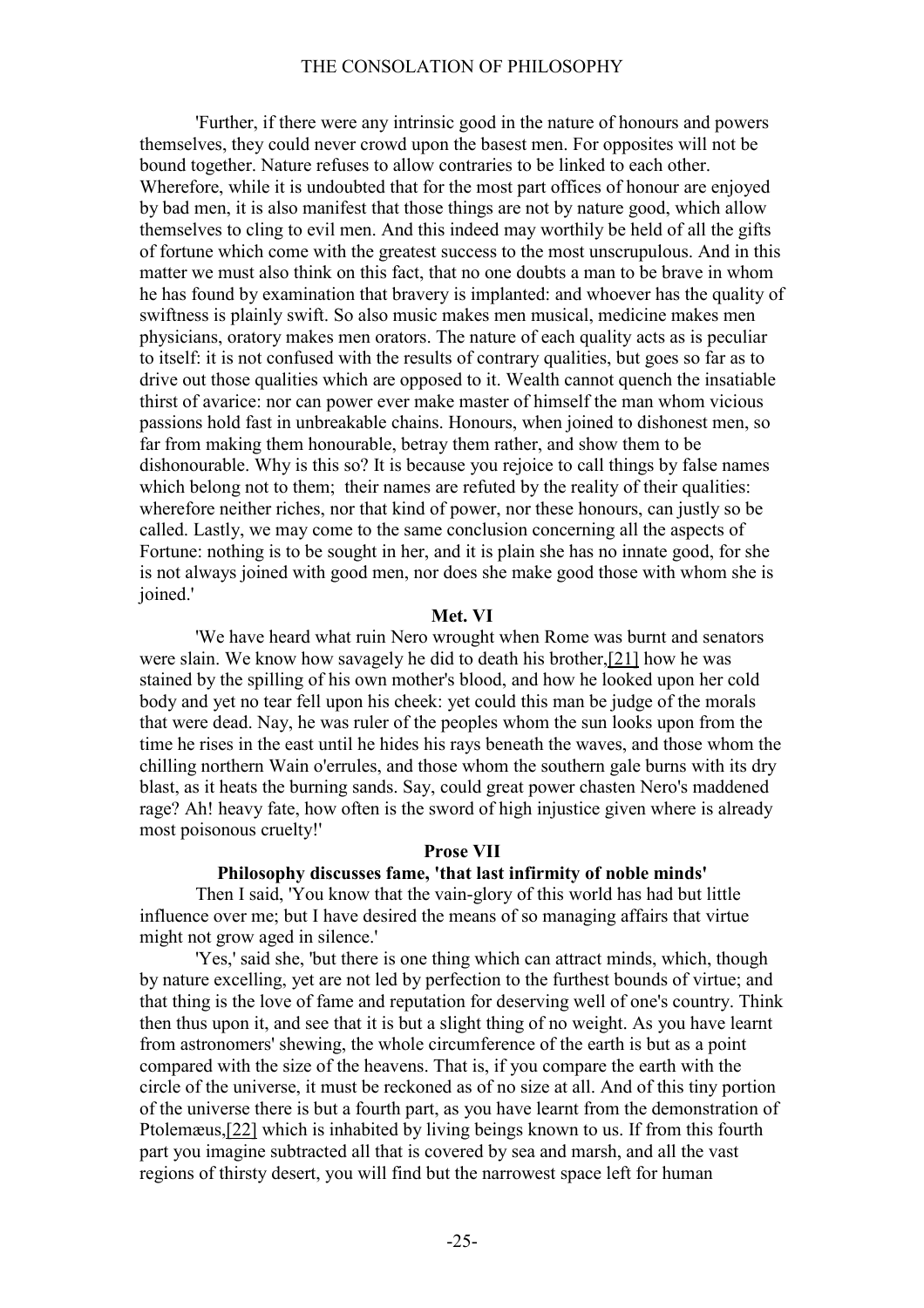habitation. And do you think of setting forth your fame and publishing your name in this space, which is but as a point within another point so closely circumscribed? And what size or magnificence can fame have which is shut in by such close and narrow bounds? Further, this narrow enclosure of habitation is peopled by many races of men which differ in language, in customs, and in their whole scheme of living; and owing to difficulty of travelling, differences of speech, and rareness of any intercourse, the fame of cities cannot reach them, much less the fame of men. Has not Cicero written somewhere that in his time the fame of Rome had not reached the mountains of the Caucasus, though the Republic was already well grown and striking awe among the Parthians and other nations in those parts? Do you see then how narrow and closely bounded must be that fame which you wish to extend more widely? Can the fame of a Roman ever reach parts to which the name of Rome cannot come?

'Further, the manners and customs of different races are so little in agreement, that what is make his name known, because he takes pleasure in a glorious fame. So each man shall be content if his fame travels throughout his own countrymen, and the immortality of his name shall be bounded by the limits of one nation. But how many men, the most famous of their times, are wiped out by oblivion because no man has written of them![23] And yet what advantage is there in much that is written? For with their authors these writings are overwhelmed in the length and dimness of age. Yet when you think upon your fame in future ages, you seem to think that you are prolonging it to immortality. But if you think upon the unending length of eternity, what enjoyment do you find in the long endurance of your name? For though one moment bears but the least proportion to ten thousand years, yet there is a definite ratio, because both are limited spaces of time. But even ten thousand years, or the greatest number you will, cannot even be compared with eternity. For there will always be ratio between finite things, but between the finite and the infinite there can never be any comparison. Wherefore, however long drawn out may be the life of your fame, it is not even small, but it is absolutely nothing when compared with eternity. You know not how to act rightly except for the breezes of popular opinion and for the sake of empty rumours; thus the excellence of conscience and of virtue is left behind, and you seek rewards from the tattle of other men. Listen to the witty manner in which one played once upon the shallowness of this pride. A certain man once bitterly attacked another who had taken to himself falsely the name of philosopher, not for the purpose of true virtue, but for pride of fame; he added to his attack that he would know soon whether he was a philosopher, when he saw whether the other bore with meekness and patience the insults he heaped upon him. The other showed patience for a while and took the insults as though he scoffed at them, until he said, "Do you now see that I am a philosopher?" "I should have, had you kept silence," said the other stingingly. But we are speaking of great men: and I ask, what do they gain from fame, though they seek glory by virtue? what have they after the body is dissolved at death? For if men die utterly, as our reason forbids us to believe, there is no glory left to them at all, since they whose it is said to be, do not exist. If, on the other hand, the mind is still conscious and working when it is freed from its earthly prison, it seeks heaven in its freedom and surely spurns all earthly traffic: it enjoys heaven and rejoices in its release from the of this world.

#### **Met. VII**

'The mind that rushes headlong in its search for fame, thinking that is its highest good, should look upon the spreading regions of the air, and then upon the bounded tracts that are this world: then will shame enter it; that, though fame grow, yet can it never fill so small a circle. Proud men! why will ye try in vain to free your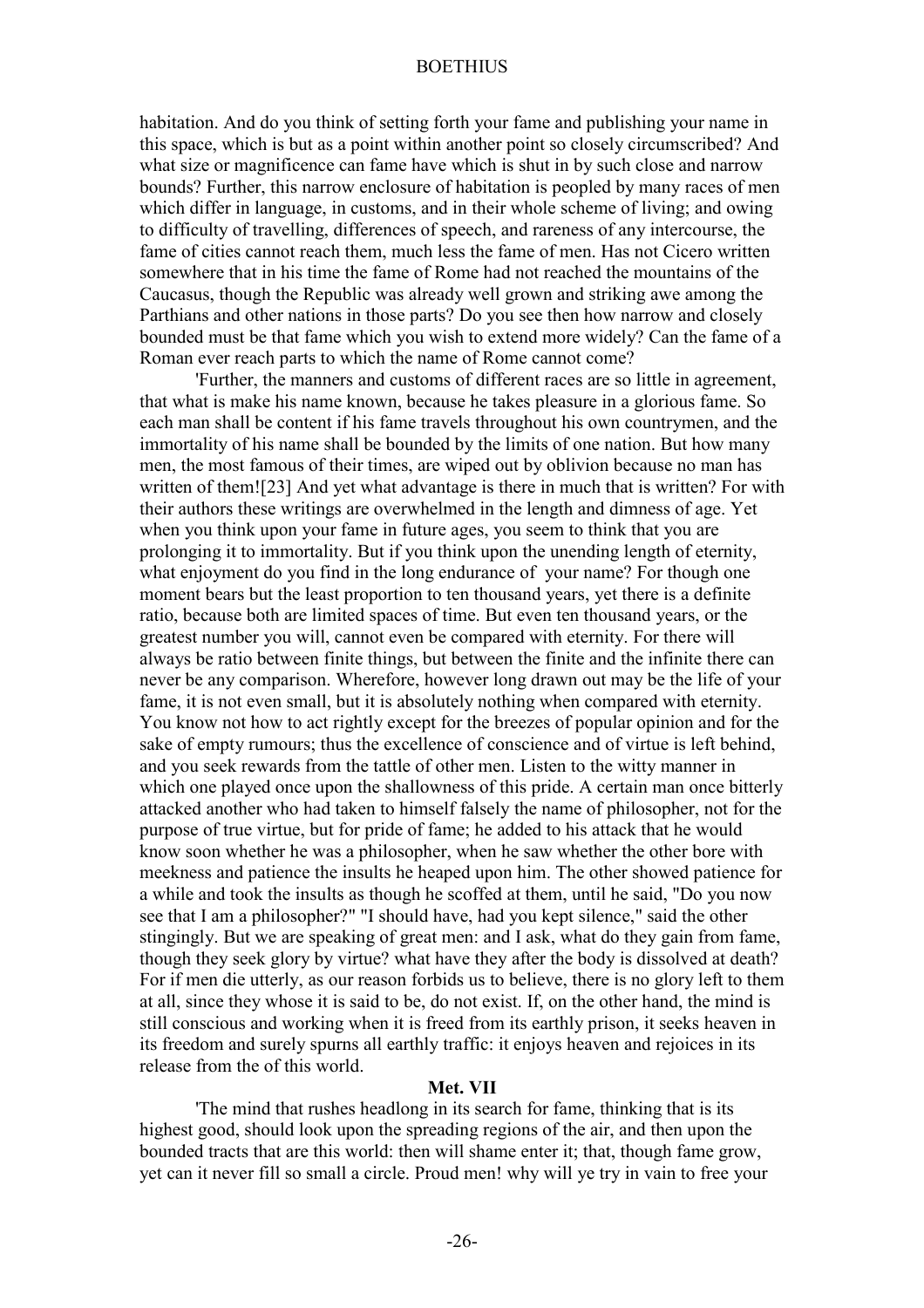necks from the yoke mortality has set thereon? Though fame may be wide scattered and find its way through distant lands, and set the tongues there talking; though a splendid house may draw brilliance from famous names and tales; yet death regards not any glory, howsoever great. Alike he overwhelms the lowly and the lofty head, and levels high with low.

'Where are Fabricius's[24] bones, that honourable man? What now is Brutus?[25] or unbending Cato?[26] Their fame survives in this: it has no more than a few slight letters shewing forth an empty name. We see their noble names engraved, and only know thereby that they are brought to naught. Ye lie then all unknown, and fame can give no knowledge of you. But if you think that life can be prolonged by the breath of mortal fame, yet when the slow time robs you of this too, then there awaits you but a second death.

#### **Prose VIII**

'But,' she said, 'do not think that I would urge implacable war upon Fortune. There are times when her deception of men has certain merits: I mean when she discovers herself, unveils her face, and proclaims her ways. Perhaps you do not yet understand what I would say. It is a strange thing that I am trying to say, and for that reason I can scarcely explain myself in words. I think that ill fortune is of greater advantage to men than good fortune. Good fortune is ever lying when she seems to favour by an appearance of happiness. Ill fortune is ever true when by her changes she shews herself inconstant. The one deceives; the other edifies. The one by a deceitful appearance of good things enchains the minds of those who enjoy them: the other frees them by a knowledge that happiness is so fragile. You see, then, that the one is blown about by winds, is ever moving and ever ignorant of its own self; the other is sober, ever prepared and ever made provident by the undergoing of its very adversities. Lastly, good fortune draws men from the straight path of true good by her fawning: ill fortune draws most men to the true good, and holds them back by her curved staff.

'And do you think that this should be reckoned among the least benefits of this rough, unkind, and terrible ill fortune, that she has discovered to you the minds of your faithful friends? Fortune has distinguished for you your sure and your doubtful friends; her departure has taken away her friends and left you yours. At what price could you have bought this benefit if you had been untouched and, as you thought, fortunate? Cease then to seek the wealth you have lost. You have found your friends, and they are the most precious of all riches.

## **Met. VIII**

'Through Love[27] the universe with constancy makes changes all without discord: earth's elements, though contrary, abide in treaty bound: Phoebus in his golden car leads up the glowing day; his sister rules the night that Hesperus brought: the greedy sea confines its waves in bounds, lest the earth's borders be changed by its beating on them: all these are firmly bound by Love, which rules both earth and sea, and has its empire in the heavens too. If Love should slacken this its hold, all mutual love would change to war; and these would strive to undo the scheme which now their glorious movements carry out with trust and with accord. By Love are peoples too kept bound together by a treaty which they may not break. Love binds with pure affection the sacred tie of wedlock, and speaks its bidding to all trusty friends. O happy race of mortals, if your hearts are ruled as is the universe, by Love![28]'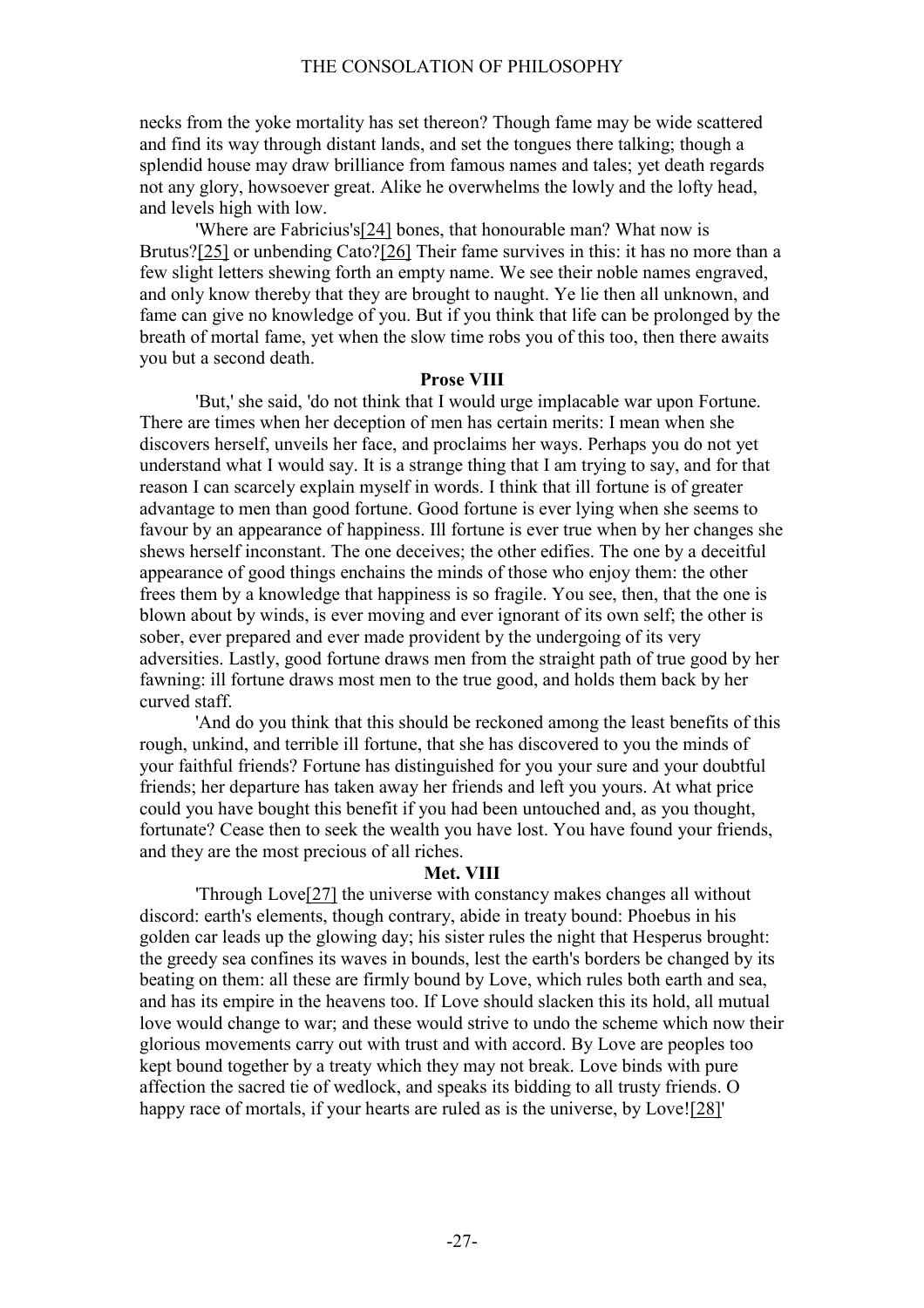## **BOOK III**

#### **Prose I**

When she finished her lay, its soothing tones left me spellbound with my ears alert in my eagerness to listen. So a while afterwards I said, 'Greatest comforter of weary minds, how have you cheered me with your deep thoughts and sweet singing too! No more shall I doubt my power to meet the blows of Fortune. So far am I from terror at the remedies which you did lately tell me were sharper, that I am longing to hear them, and eagerly I beg you for them.'

Then said she, 'I knew it when you laid hold upon my words in silent attention, and I was waiting for that frame of mind in you, or more truly, I brought it about in you. They that remain are indeed bitter to the tongue, but sweet to the inner man. But as you say you are eager to hear, how ardently you would be burning, if you knew whither I am attempting to lead you!'

'Whither is that?' I asked.

'To the true happiness, of which your soul too dreams; but your sight is taken up in imaginary views thereof, so that you cannot look upon itself.'

Then said I, 'I pray you shew me what that truly is, and quickly.'

'I will do so,' she said, 'for your sake willingly. But first I will try to picture in words and give you the form of the cause, which is already better known to you, that so, when that picture is perfect and you turn your eyes to the other side, you may recognise the form of true happiness.

#### **Met. I**

'When a man would sow in virgin soil, first he clears away the bushes, cuts the brambles and the ferns, that the corn-goddess may go forth laden with her new fruit. The honey, that the bee has toiled to give us, is sweeter when the mouth has tasted bitter things. The stars shine with more pleasing grace when a storm has ceased to roar and pour down rain. After the morning star has dispersed the shades of night, the day in all its beauty drives its rosy chariot forth. So thou hast looked upon false happiness first; now draw thy neck from under her yoke: so shall true happiness now come into thy soul.'

## **Prose II**

## **Philosophy discusses 'the highest good'**

She lowered her eyes for a little while as though searching the innermost recesses of her mind; and then she continued:-- 'The trouble of the many and various aims of mortal men bring them much care, and herein they go forward by different paths but strive to reach one end, which is happiness. And that good is that, to which if any man attain, he can desire nothing further. It is that highest of all good things, and it embraces in itself all good things: if any good is lacking, it cannot be the highest good, since then there is left outside it something which can be desired. Wherefore happiness is a state which is made perfect by the union of all good things. This end all men seek to reach, as I said, though by different paths. For there is implanted by nature in the minds of men a desire for the true good; but error leads them astray towards false goods by wrong paths.

'Some men believe that the highest good is to lack nothing, and so they are at pains to possess abundant riches. Others consider the true good to be that which is most worthy of admiration, and so they strive to attain to places of honour, and to be held by their fellow-citizens in honour thereby. Some determine that the highest good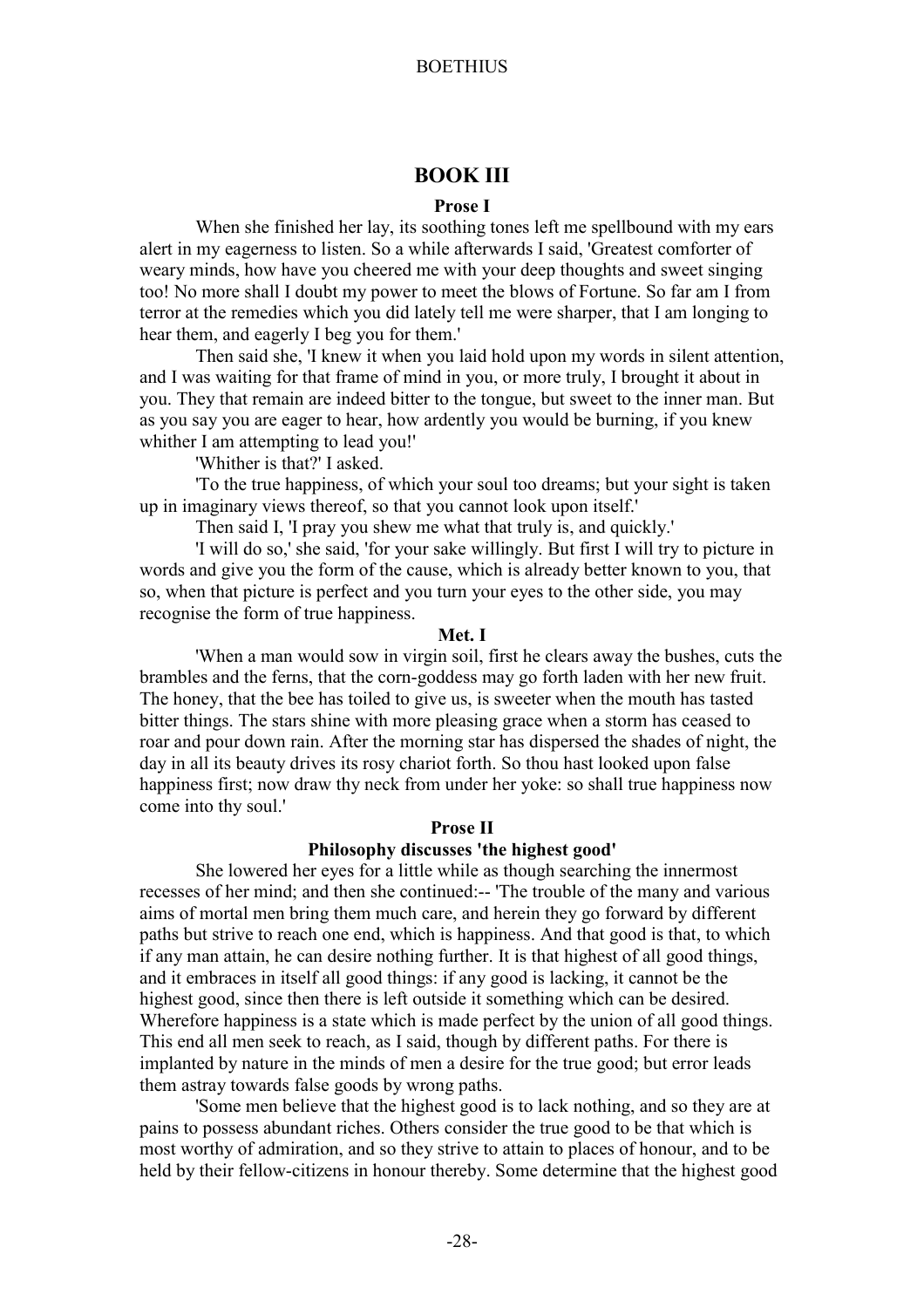lies in the highest power; and so they either desire to reign themselves, or try to cleave to those who do reign. Others think that renown is the greatest good, and they therefore hasten to make a famous name by the arts of peace or of war. But more than all measure the fruit of good by pleasure and enjoyment, and these think that the happiest man is abandoned to pleasure.

'Further, there are those who confuse the aims and the causes of these good things: as those who desire riches for the sake of power or of pleasure, or those who seek power for the sake of money or celebrity. In these, then, and other things like to them, lies the aim of men's actions and prayers, such as renown and popularity, which seem to afford some fame, or wife and children, which are sought for the pleasure they give. On the other hand, the good of friends, which is the most honourable and holy of all, lies not in Fortune's but in Virtue's realm. All others are adopted for the sake of power or enjoyment.

'Again, it is plain that the good things of the body must be accounted to those false causes which we have mentioned; for bodily strength and stature seem to make men more able and strong; beauty and swiftness seem to give renown; health seems to give pleasure. By all these happiness alone is plainly desired. For each man holds that to be the highest good, which he seeks before all others. But we have defined the highest good to be happiness. Wherefore what each man desires above all others, he holds to be a state of happiness.

'Wherefore you have each of these placed before you as the form of human happiness: wealth, honours, power, glory, and pleasure. Epicurus[29] considered these forms alone, and accordingly determined upon pleasure as the highest good, because all the others seemed but to join with it in bringing enjoyment to the mind.

'But to return to the aims of men: their minds seem to seek to regain the highest good, and their memories seem to dull their powers. It is as though a drunken man were seeking his home, but could not remember the way thither. Can those people be altogether wrong whose aim it is to lack nothing? No, there is nothing which can make happiness so perfect as an abundant possession of good things, needing naught that belongs to others, but in all ways sufficing for itself. Surely those others too are not mistaken who think that what is best is also most worthy of reverence and respect. It cannot be any cheap or base thing, to attain which almost all men aim and strive. And is power not to be accounted a good thing? Surely it is: can that be a weak thing or forceless, which is allowed in all cases to excel? Is renown of no value? We cannot surrender this; that whatever is most excellent, has also great renown. It is hardly worth saying that happiness has no torturing cares or gloom, and is not subject to grief and trouble; for even in small things, the aim is to find that which it is a delight to have and to enjoy. These, then, are the desires of men: they long for riches, places of honour, kingdoms, glory, and pleasure; and they long for them because they think that thereby they will find satisfaction, veneration, power, renown, and happiness. It is the good then which men seek by their different desires; and it is easy to shew how great a force nature has put therein, since in spite of such varying and discordant opinions, they are all agreed in the goal they seek, that of the highest good.

## **Met. II**

'I would to pliant strings set forth a song of how almighty Nature turns her guiding reins, telling with what laws her providence keeps safe this boundless universe, binding and tying each and all with cords that never shall be loosed. The lions of Carthage, though they bear the gorgeous bonds and trappings of captivity, and eat the food that is given them by hand, and though they fear their harsh master with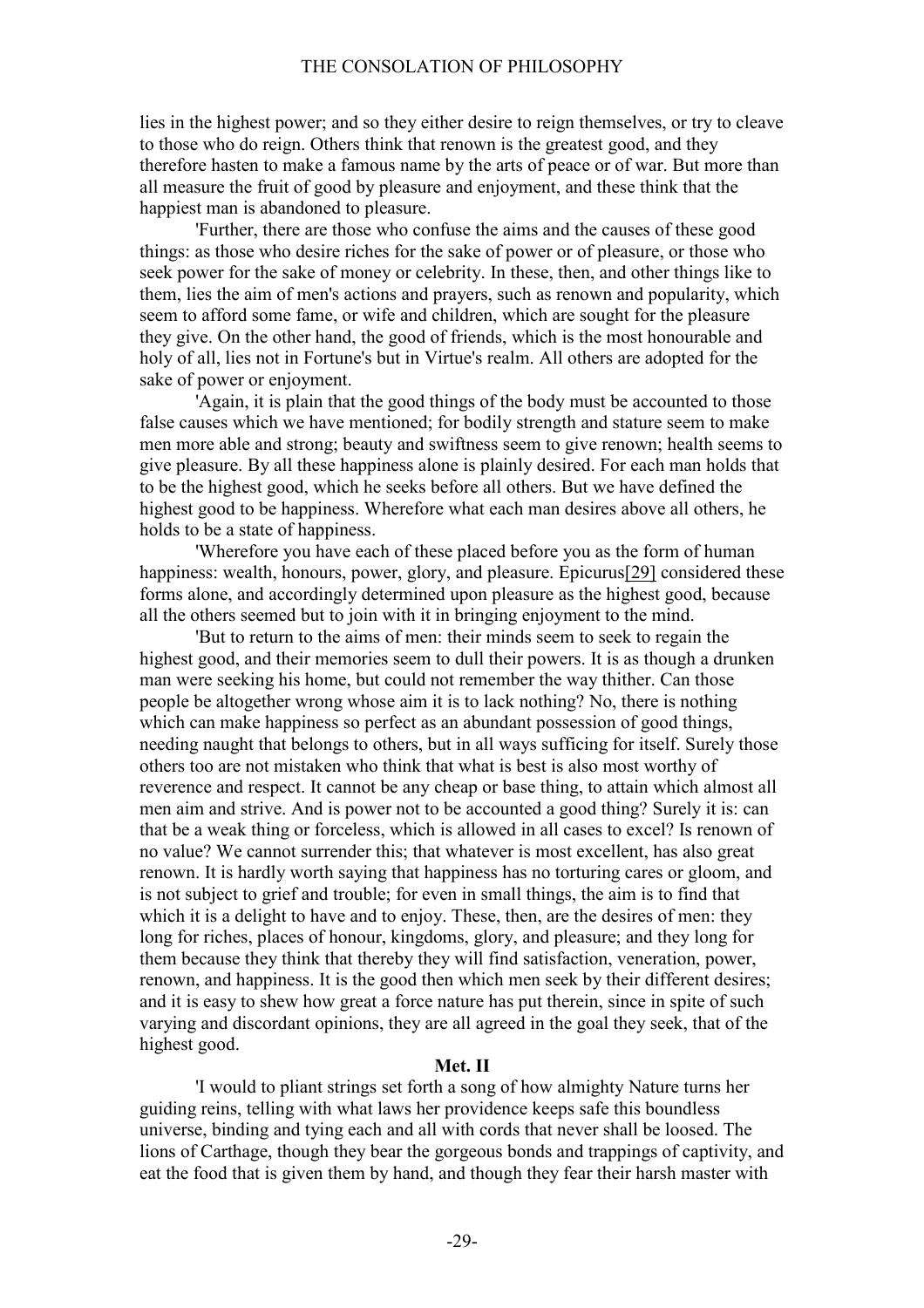his lash they know so well; yet if once blood has touched their bristling jaws, their old, their latent wills return; with deep roaring they remember their old selves; they loose their bands and free their necks, and their tamer is the first torn by their cruel teeth, and his blood is poured out by their rage and wrath.

'If the bird who sings so lustily upon the high tree-top, be caught and caged, men may minister to him with dainty care, may give him cups of liquid honey and feed him with all gentleness on plenteous food; yet if he fly to the roof of his cage and see the shady trees he loves, he spurns with his foot the food they have put before him; the woods are all his sorrow calls for, for the woods he sings with his sweet tones.

'The bough which has been downward thrust by force of strength to bend its top to earth, so soon as the pressing hand is gone, looks up again straight to the sky above.

'Phœbus sinks into the western waves, but by his unknown track he turns his car once more to his rising in the east.

'All things must find their own peculiar course again, and each rejoices in his own return. Not one can keep the order handed down to it, unless in some way it unites its rising to its end, and so makes firm, immutable, its own encircling course.

## **Prose III**

## **Philosophy shews the vanity of riches**

'And you too, creatures of the earth, do dream of your first state, though with a dim idea. With whatsoever thinking it may be, you look to that goal of happiness, though never so obscure your thoughts: thither, to true happiness, your natural course does guide you, and from the same your various errors lead you. For I would have you consider whether men can reach the end they have resolved upon, namely happiness, by these ways by which they think to attain thereto. If money and places of honour and such-like do bring anything of that sort to a man who seems to lack no good thing, then let us acknowledge with them that men do become happy by the possession of these things. But if they cannot perform their promises, and there is still lack of further good things, surely it is plain that a false appearance of happiness is there discovered. You, therefore, who had lately abundant riches, shall first answer me. With all that great wealth, was your mind never perturbed by torturing care arising from some sense of injustice?'

'Yes,' I said; 'I cannot remember that my mind was ever free from some such care.'

'Was it not because something was lacking, which you missed, or because something was present to you which you did not like to have?'

'Yes,' I answered.

'You desired, then, the presence of the one, and the absence of the other?' 'I acknowledge it.'

'Then,' said she, 'such a man lacks what he desires.'

'He does.'

'But while a man lacks anything, can he possibly satisfy himself?' 'No,' said I.

'Then, while you were bountifully supplied with wealth, you felt that you did not satisfy yourself?'

'I did indeed.'

'Then,' said she, 'wealth cannot prevent a man from lacking or make him satisfied. And this is what it apparently professed to do. And this point too I feel is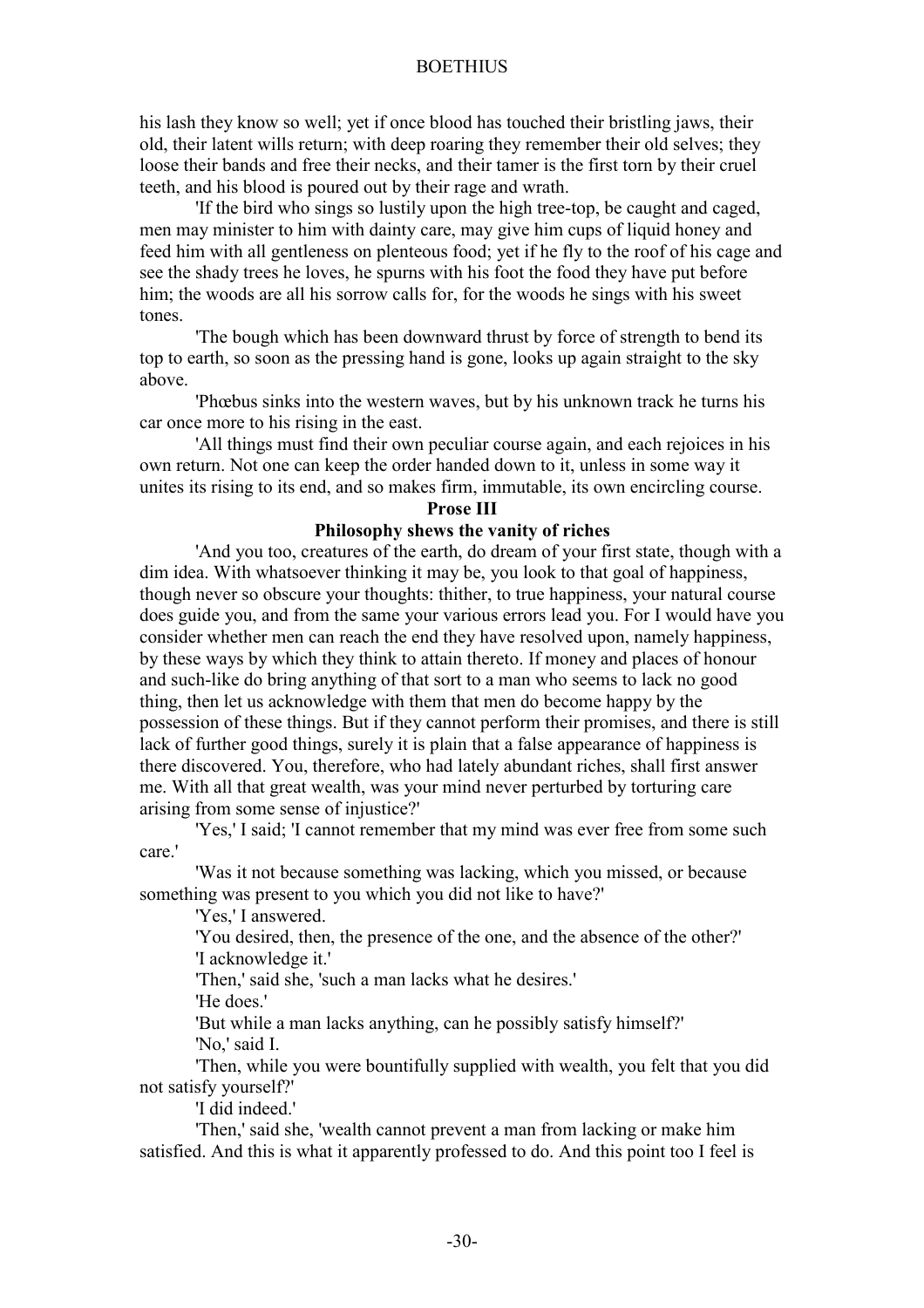most important: money has in itself, by its own nature, nothing which can prevent its being carried off from those, who possess it, against their will.'

'It has not,' I said.

'No, you cannot deny that any stronger man may any day snatch it from them. For how come about the quarrels of the law-courts ? Is it not because people try to regain money that has been by force or by fraud taken from them?' 'Yes,' I answered.

'Then,' said she, 'a man will need to seek from the outside help to guard his own money.'

'That cannot be denied,' I said.

'And a man will not need that unless he possesses money which he can lose.' 'Undoubtedly he will not.'

'Then the argument turns round the other way,' she said. 'The riches which were thought to make a man all-sufficient for himself, do really put him in need of other people's help. Then how can need be separated from wealth? Do the rich never feel hunger nor thirst? Do the limbs of moneyed men never feel the cold of winter? You will say, "Yes, but the rich have the wherewithal to satisfy hunger and thirst, and drive away cold." But though riches may thus console wants, they cannot entirely take them away. For, though these ever crying wants, these continual requests, are satisfied, yet there must exist that which is to be satisfied. I need not say that nature is satisfied with little, greed is never satisfied. Wherefore, I ask you, if wealth cannot remove want, and even creates its own wants, what reason is there that you should think it affords satisfaction to a man?

## **Met. III**

'Though the rich man with greed heap up from ever-flowing streams the wealth that cannot satisfy, though he deck himself with pearls from the Red Sea's shore, and plough his fertile field with oxen by the score, yet gnawing care will never in his lifetime leave him, and at his death his wealth will not go with him, but leave him faithlessly.'

## **Prose IV The vanity of high places**

'But,' I urged, 'places of honour make the man, to whom they fall, honoured and venerated.'

'Ah!' she answered, 'have those offices their force in truth that they may instil virtues into the minds of those that hold them, and drive out vices therefrom? And yet we are too well accustomed to see them making wickedness conspicuous rather than avoiding it. Wherefore we are displeased to see such places often falling to the most wicked of men, so that Catullus called Nonius "a diseased growth,"[30] though he sat in the highest chair of office. Do you see how great a disgrace high honours can add to evil men? Their unworthiness is less conspicuous if they are not made famous by honours. Could you yourself have been induced by any dangers to think of being a colleague with Decoratus, [31] when you saw that he had the mind of an unscrupulous buffoon, and a base informer? We cannot consider men worthy of veneration on account of their high places, when we hold them to be unworthy of those high places. But if you see a man endowed with wisdom, you cannot but consider him worthy of veneration, or at least of the wisdom with which he is endowed. For such a man has the worth peculiar to virtue, which it transmits directly to those in whom it is found. But since honours from the vulgar crowd cannot create merit, it is plain that they have not the peculiar beauty of this worth. And here is a particular point to be noticed: if men are the more worthless as they are despised by more people, high position makes them all the worse because it cannot make venerable those whom it shews to so many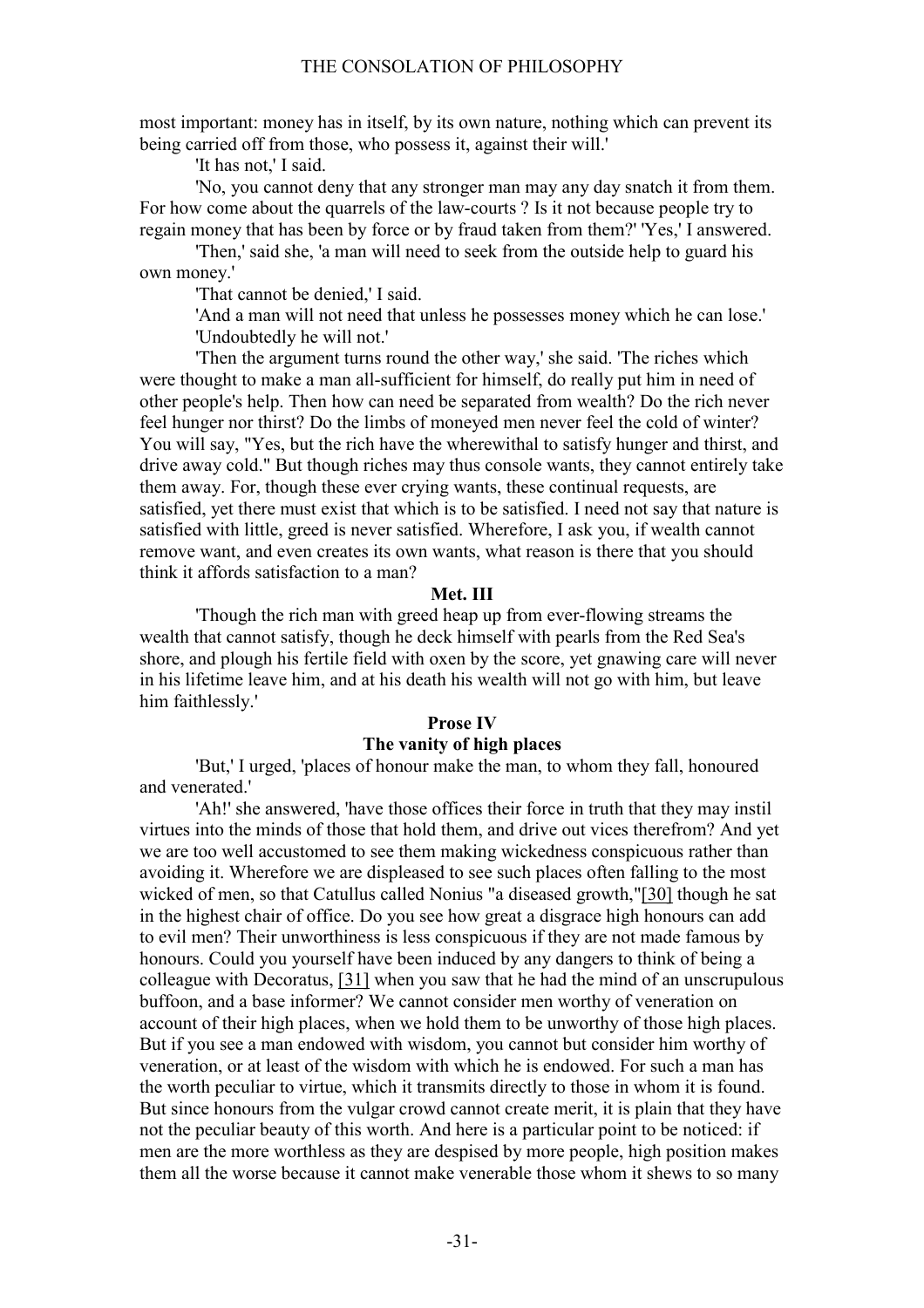people to be contemptible. And this brings its penalty with it: wicked people bring a like quality into their positions, and stain them with their infection.

'Now I would have you consider the matter thus, that you may recognise that true veneration cannot be won through these shadowy honours. If a man who had filled the office of consul many times in Rome, came by chance into a country of barbarians, would his high position make him venerated by the barbarians? Yet if this were a natural quality in such dignities, they would never lose their effective function in any land, just as fire is never aught but hot in all countries. But since they do not receive this quality of veneration from any force peculiar to themselves, but only from a connexion in the untrustworthy opinions of men, they become as nothing as soon as they are among those who do not consider these dignities as such.

'But that is only in the case of foreign peoples. Among the very peoples where they had their beginnings, do these dignities last for ever? Consider how great was the power in Rome of old of the office of Præfect: now it is an empty name and a heavy burden upon the income of any man of Senator's rank. 'The præfect then, who was commissioner of the corn-market, was held to be a great man. Now there is no office more despised. For, as I said before, that which has no intrinsic beauty, sometimes receives a certain glory, sometimes loses it, according to the opinion of those who are concerned with it. If then high offices cannot make men venerated, if furthermore they grow vile by the infection of bad men, if changes of time can end their glory, and, lastly, if they are held cheaply in the estimation of whole peoples, I ask you, so far from affording true beauty to men, what beauty have they in themselves which men can desire?

#### **Met. IV**

'Though Nero decked himself proudly with purple of Tyre and snow-white gems, none the less that man of rage and luxury lived ever hated of all. Yet would that evil man at times give his dishonoured offices to men who were revered. Who then could count men blessed, who to such a villain owed their high estate?

#### **Prose V**

## **The vanity of kingdoms**

'Can kingdoms and intimacies with kings make people powerful? "Certainly, "some may answer, "in so far as their happiness is lasting." But antiquity and our times too are full of examples of the contrary; examples of men whose happiness as kings has been exchanged for disaster. What wonderful power, which is found to be powerless even for its own preservation! But if this kingly power is really a source of happiness, surely then, if it fail in any way, it lessens the happiness it brings, and equally causes unhappiness. However widely human empires may extend, there must be still more nations left, over whom each king does not reign. And so, in whatever direction this power ceases to make happy, thereby comes in powerlessness, which makes men unhappy; thus therefore there must be a greater part of unhappiness in every king's estate. That tyrant [32] had learnt well the dangers of his lot, who likened the fear which goes with kingship to the terror inspired by a sword ever hanging overhead. What then is such a power, which cannot drive away the bite of cares, nor escape the stings of fear?

'Yet these all would willingly live without fear, but they cannot, and yet they boast of their power. Think you a man is powerful when you see that he longs for that which he cannot bring to pass? Do you reckon a man powerful who walks abroad with dignity and attended by servants? A man who strikes fear into his subjects, yet fears them more himself? A man who must be at the mercy of those that serve him, in order that he may seem to have power?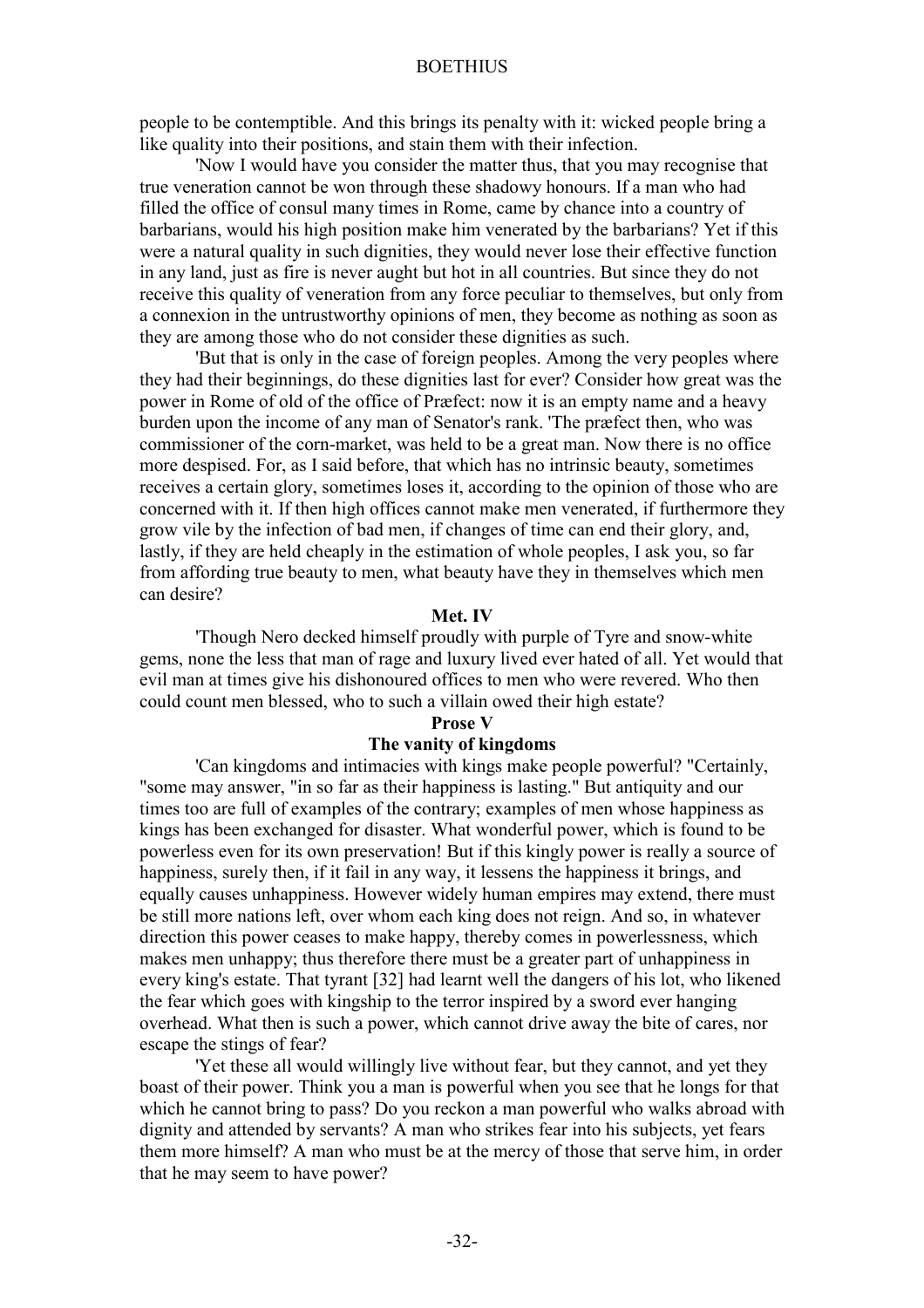'Need I speak of intimacies with kings when kingship itself is shewn to be full of weakness? Not only when kings' powers fall are their friends laid low, but often even when their powers are intact. Nero compelled his friend and tutor, Seneca,[33] to choose how he would die. Papinianus,[34] for a long while a powerful courtier, was handed over to the soldiers' swords by the Emperor Antoninus. Yet each of these was willing to surrender all his power. Seneca even tried to give up all his wealth to Nero, and to seek retirement. But the very weight of their wealth and power dragged them down to ruin, and neither could do what he wished.

'What then is that power, whose possessors fear it? in desiring to possess which, you are not safe, and from which you cannot escape, even though you try to lay it down? What help are friends, made not by virtue but by fortune? The friend gained by good fortune becomes an enemy in ill-fortune. And what plague can more effectually injure than an intimate enemy?

#### **Met. V**

'The man who would true power gain, must needs subdue his own wild thoughts: never must he let his passions triumph and yoke his neck by their foul bonds. For though the earth, as far as India's shore, tremble before the laws you give, though Thule bow to your service on earth's farthest bounds, yet if thou canst not drive away black cares, if thou canst not put to flight complaints, then is no true power thine.

## **Prose VI The vanity of earthly glory, fame The vanity of noble birth**

'How deceitful is fame often, and how base a thing it is! Justly did the tragic poet cry out,[35] "O Fame, Fame, how many lives of men of naught hast thou puffed up!" For many men have got a great name from the false opinions of the crowd. And what could be baser than such a thing? For those who are falsely praised, must blush to hear their praises. And if they are justly won by merits, what can they add to the pleasure of a wise man's conscience? For he measures his happiness not by popular talk, but by the truth of his conscience. If it attracts a man to make his name widely known, he must equally think it a shame if it be not made known. But I have already said that there must be yet more lands into which the renown of a single man can never come; wherefore it follows that the man, whom you think famous, will seem to have no such fame in the next quarter of the earth.

'Popular favour seems to me to be unworthy even of mention under this head, for it comes not by any judgment, and is never constant.

'Again, who can but see how empty a name, and how futile, is noble birth? For if its glory is due to renown, it belongs not to the man. For the glory of noble birth seems to be praise for the merits of a man's forefathers. But if praise creates the renown, it is the renowned who are praised. Wherefore, if you have no renown of your own, that of others cannot glorify you. But if there is any good in noble birth, I conceive it to be this, and this alone, that the highborn seem to be bound in honour not to show any degeneracy from their fathers' virtue.

## **Met. VI**

'From like beginning rise all men on earth, for there is one Father of all things; one is the guide of everything. 'Tis He who gave the sun his rays, and horns unto the moon. 'Tis He who set mankind on earth, and in the heavens the stars. He put within our bodies spirits which were born in heaven. And thus a highborn race has He set forth in man. Why do ye men rail on your forefathers? If ye look to your beginning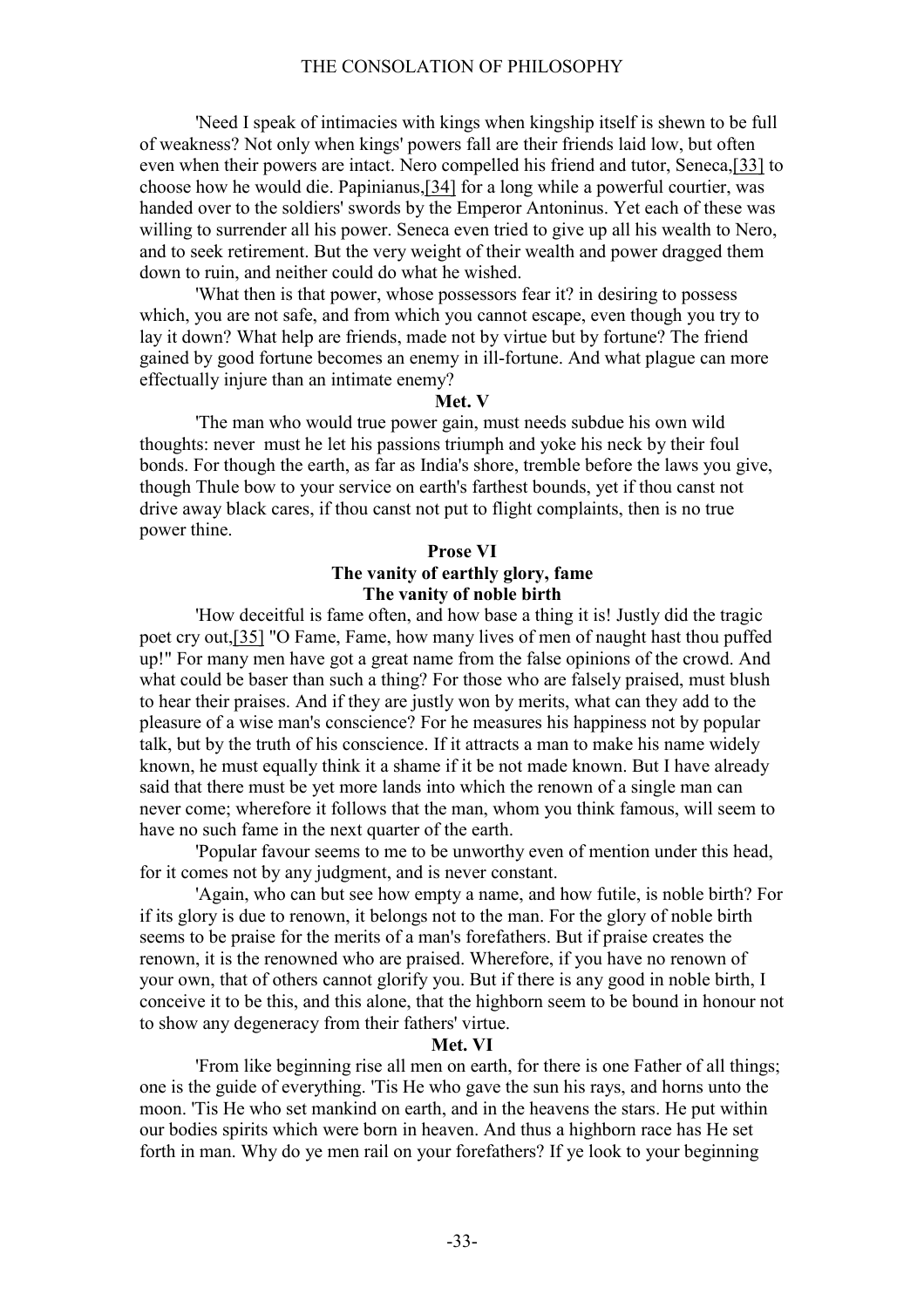and your author, which is God, is any man degenerate or base but he who by his own vices cherishes base things and leaves that beginning which was his?

#### **Prose VII**

## **The vanity of the lusts of the flesh**

'And now what am I to say of the pleasures of the body? The desires of the flesh are full of cares, their fulfilment is full of remorse. What terrible diseases, what unbearable griefs, truly the fruits of sin, do they bring upon the bodies of those who enjoy them! I know not what pleasure their impulse affords, but any who cares to recall his indulgences of his passions, will know that the results of such pleasures are indeed gloomy. If any can shew that those results are blest with happiness, then may the beasts of the field be justly called blessed, for all their aims are urged toward the satisfying of their bodies' wants. The pleasures of wife and children may be most honourable; but nature makes it all too plain that some have found torment in their children. How bitter is any such kind of suffering, I need not tell you now, for you have never known it, nor have any such anxiety now. Yet in this matter I would hold with my philosopher Euripides, [36] that he who has no children is happy in his misfortune.

## **Met. VII**

'All pleasures have this way: those who enjoy them they drive on with stings. Pleasure, like the winged bee, scatters its honey sweet, then flies away, and with a clinging sting it strikes the hearts it touches.

#### **Prose VIII**

## **All these vanities are actually harmful**

'There is then no doubt that these roads to happiness are no roads, and they cannot lead any man to any end whither they profess to take him. I would shew you shortly with what great evils they are bound up. Would you heap up money? You will need to tear it from its owner. Would you seem brilliant by the glory of great honours? You must kneel before their dispenser, and in your desire to surpass other men in honour, you must debase yourself by setting aside all pride. Do you long for power? You will be subject to the wiles of all over whom you have power, you will be at the mercy of many dangers. You seek fame? You will be drawn to and fro among rough paths, and lose all freedom from care. Would you spend a life of pleasure? Who would not despise and cast off such servitude to so vile and brittle a thing as your body? How petty are all the aims of those who put before themselves the pleasures of the body, how uncertain is the possession of such? In bodily size will you ever surpass the elephant? In strength will you ever lead the bull, or in speed the tiger? Look upon the expanse of heaven, the strength with which it stands, the rapidity with which it moves, and cease for a while to wonder at base things. This heaven is not more wonderful for those things than for the design which guides it. How sweeping is the brightness of outward form, how swift its movement, yet more fleeting than the passing of the flowers of spring. But if, as Aristotle says, many could use the eyes of lynxes to see through that which meets the eye, then if they saw into the organs within, would not that body, though it had the most fair outside of Alcibiades,[37] seem most vile within? Wherefore it is not your own nature, but the weakness of the eyes of them that see you, which makes you seem beautiful. But consider how in excess you desire the pleasures of the body, when you know that howsoever you admire it, it can be reduced to nothing by a three-days' fever. To put all these points then in a word: these things cannot grant the good which they promise; they are not made perfect by the union of all good things in them; they do not lead to happiness as a path thither; they do not make men blessed.[38]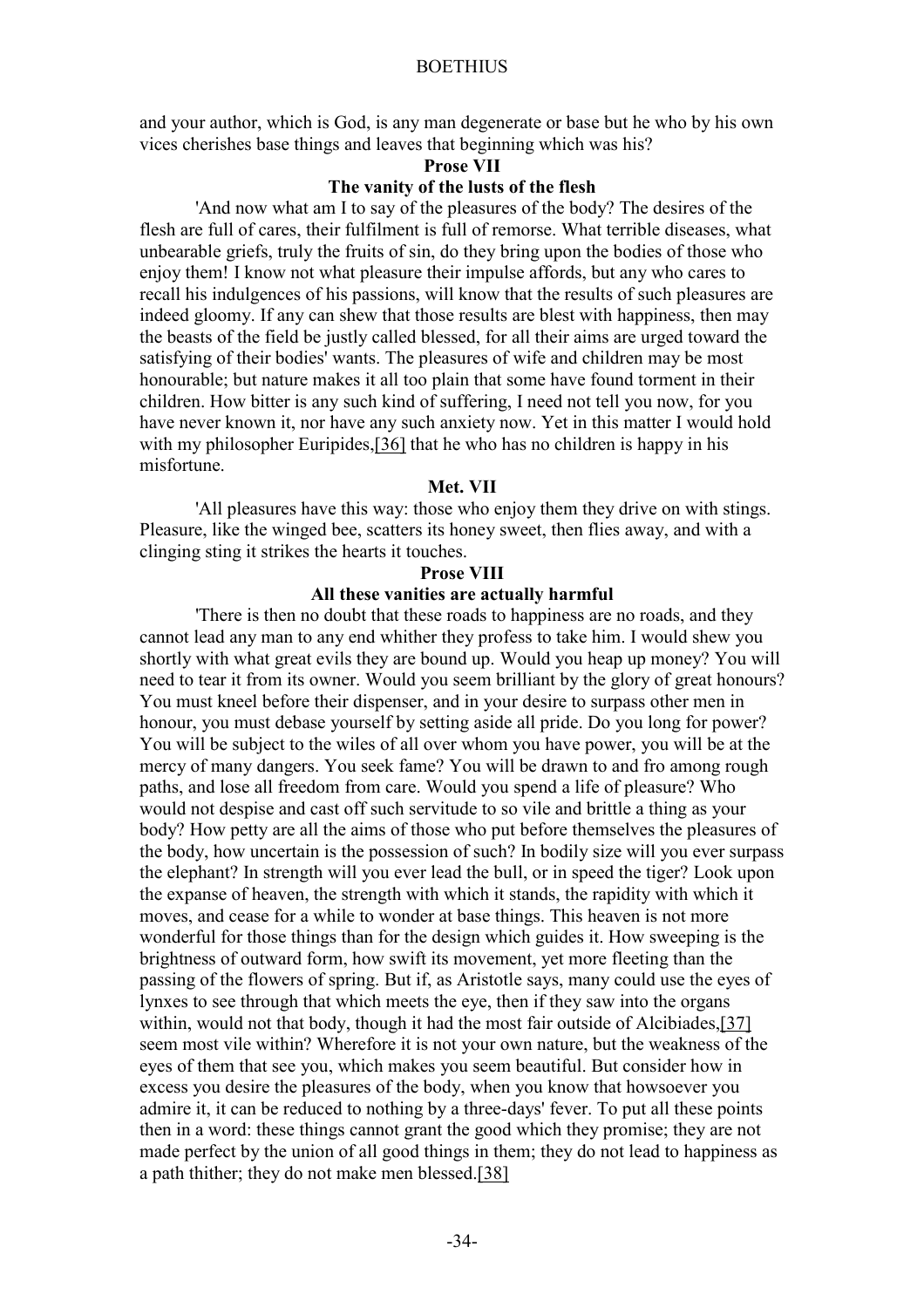#### **Met. VIII**

'Ah! how wretched are they whom ignorance leads astray by her crooked path! Ye seek not gold upon green trees, nor gather precious stones from vines, nor set your nets on mountain tops to catch the fishes for your feast, nor hunt the Umbrian sea in search of goats. Man knows the depths of the sea themselves, hidden though they be beneath its waves; he knows which water best yields him pearls, and which the scarlet dye. But in their blindness men are content, and know not where lies hid the good which they desire. They sink in earthly things, and there they seek that which has soared above the star-lit heavens. What can I call down upon them worthy of their stubborn folly? They go about in search of wealth and honours; and only when they have by labours vast stored up deception for themselves, do they at last know what is their true good.

## **Prose IX**

## **Philosophy begins to examine true happiness**

'So far,' she continued, 'we have been content to set forth the form of false happiness. If you clearly understand that, my next duty is to shew what is true happiness.'

'I do see,' said I, 'that wealth cannot satisfy, that power comes not to kingdoms, nor veneration to high offices; that true renown cannot accompany ambition, nor true enjoyment wait upon the pleasures of the body.'

'Have you grasped the reasons why it is so?' she asked.

'I seem to look at them as through a narrow chink, but I would learn more clearly from you.'

'The reason is to hand,' said she; 'human error takes that which is simple and by nature impossible to divide, tries to divide it, and turns its truth and perfection into falsity and imperfection. Tell me, do you think that anything which lacks nothing, can be without power?'

'Of course not.'

'You are right; for if anything has any weakness in any part, it must lack the help of something else.'

'That is so,' I said.

'Then perfect satisfaction and power have the same nature?'

'Yes, it seems so.'

'And do you think such a thing contemptible, or the opposite, worthy of all veneration?'

'There can be no doubt that it is worthy.'

'Then let us add veneration to that satisfaction and power, and so consider these three as one.'

'Yes, we must add it if we wish to proclaim the truth.'

'Do you then think that this whole is dull and of no reputation, or renowned with all glory? For consider it thus: we have granted that it lacks nothing, that it has all power and is worthy of all veneration; it must not therefore lack the glory which it cannot supply for itself, and thereby seem to be in any direction contemptible.'

'No,' I said, 'I must allow that it has glory too.'

'Therefore we must rank this glory equally with the other three.'

'Yes, we must.'

'Then that which lacks nothing from outside itself, which is all-powerful by its own might, which has renown and veneration, must surely be allowed to be most happy too?'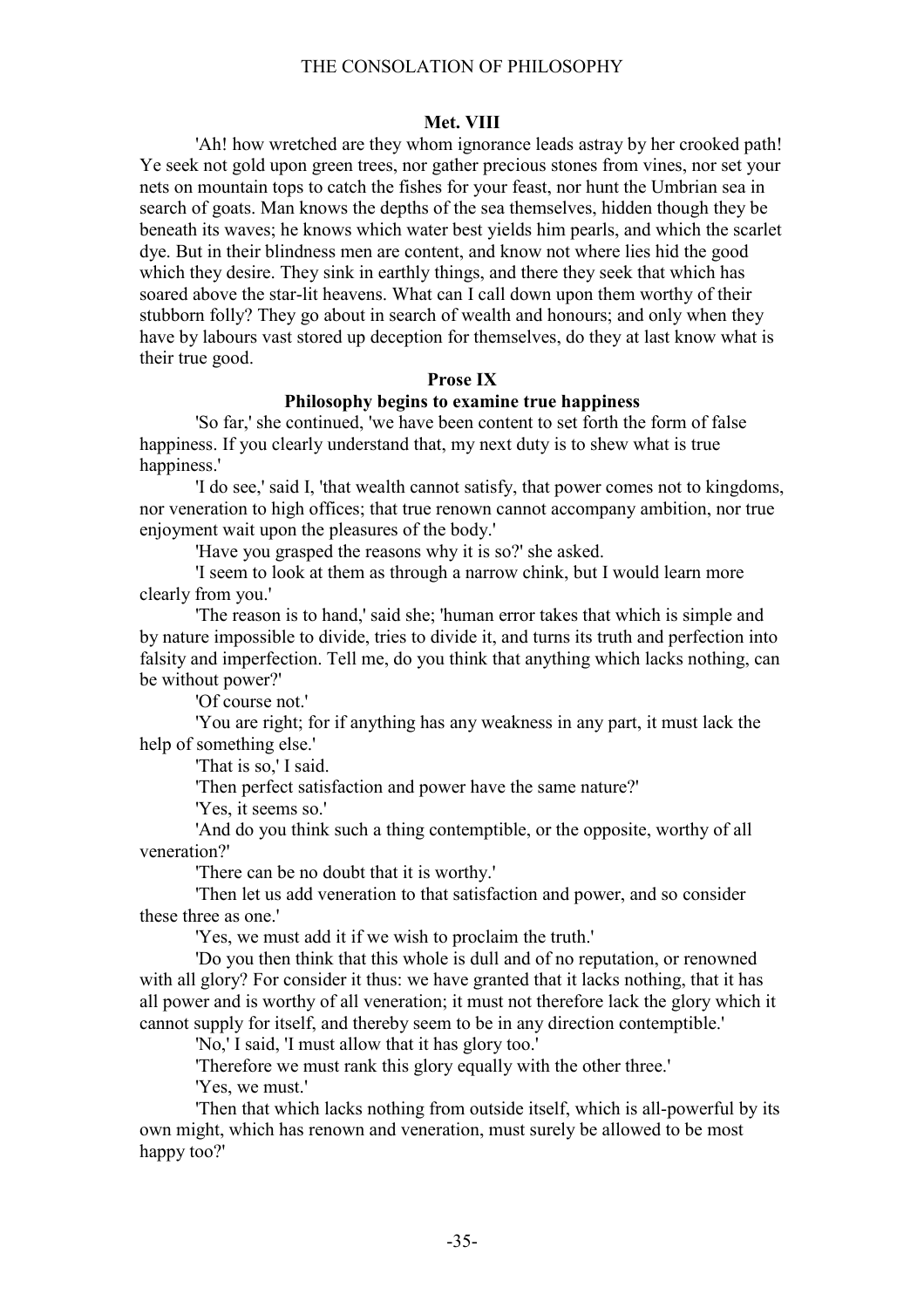'I cannot imagine from what quarter unhappiness would creep into such a thing, wherefore we must grant that it is full of happiness if the other qualities remain existent.'

'Then it follows further, that though perfect satisfaction, power, glory, veneration, and happiness differ in name, they cannot differ at all in essence?'

'They cannot.'

'This then,' said she, 'is a simple, single thing by nature, only divided by the mistakes of base humanity; and while men try to gain a part of that which has no parts, they fail both to obtain a fraction, which cannot exist, and the whole too after which they do not strive.'

'Tell me how they fail thus,' I said.

'One seeks riches by fleeing from poverty, and takes no thought of power,' she answered, 'and so he prefers to be base and unknown, and even deprives himself of natural pleasures lest he should part with the riches which he has gathered. Thus not even that satisfaction reaches the man who loses all power, who is stabbed by sorrow, lowered by his meanness, hidden by his lack of fame. Another seeks power only: he scatters his wealth, he despises pleasures and honours which have no power, and sets no value upon glory. You see how many things such an one lacks. Sometimes he goes without necessaries even, sometimes he feels the bite and torture of care; and as he cannot rid himself of these, he loses the power too which he sought above all things. The same argument may be applied to offices, glory, and pleasure. For since each one of these is the same as each other, any man who seeks one without the others, gains not even that one which he desires.'

'What then?' I asked.

'If any man desires to obtain all together, he will be seeking the sum of happiness. But will he ever find that in these things which we have shewn cannot supply what they promise?'

'No.

'Then happiness is not to be sought for among these things which are separately believed to supply each thing so sought.'

'Nothing could be more plainly true,' I said.

'Then you have before you the form of false happiness, and its causes; now turn your attention in the opposite direction, and you will quickly see the true happiness which I have promised to shew you.'

'But surely this is clear even to the blindest, and you shewed it before when you were trying to make clear the causes of false happiness. For if I mistake not, true and perfect happiness is that which makes a man truly satisfied, powerful, venerated, renowned, and happy. And (for I would have you see that I have looked deeply into the matter) I realise without doubt that that which can truly yield any one of these, since they are all one, is perfect happiness.'

'Ah! my son,' said she, 'I do see that you are blessed in this opinion, but I would have you add one thing.'

'What is that?' I asked.

'Do you think that there is anything among mortals, and in our perishable lives, which could yield such a state?'

'I do not think that there is, and I think that you have shewn this beyond the need of further proof.'

'These then seem to yield to mortals certain appearances of the true good, or some such imperfections; but they cannot give true and perfect good.'

'No.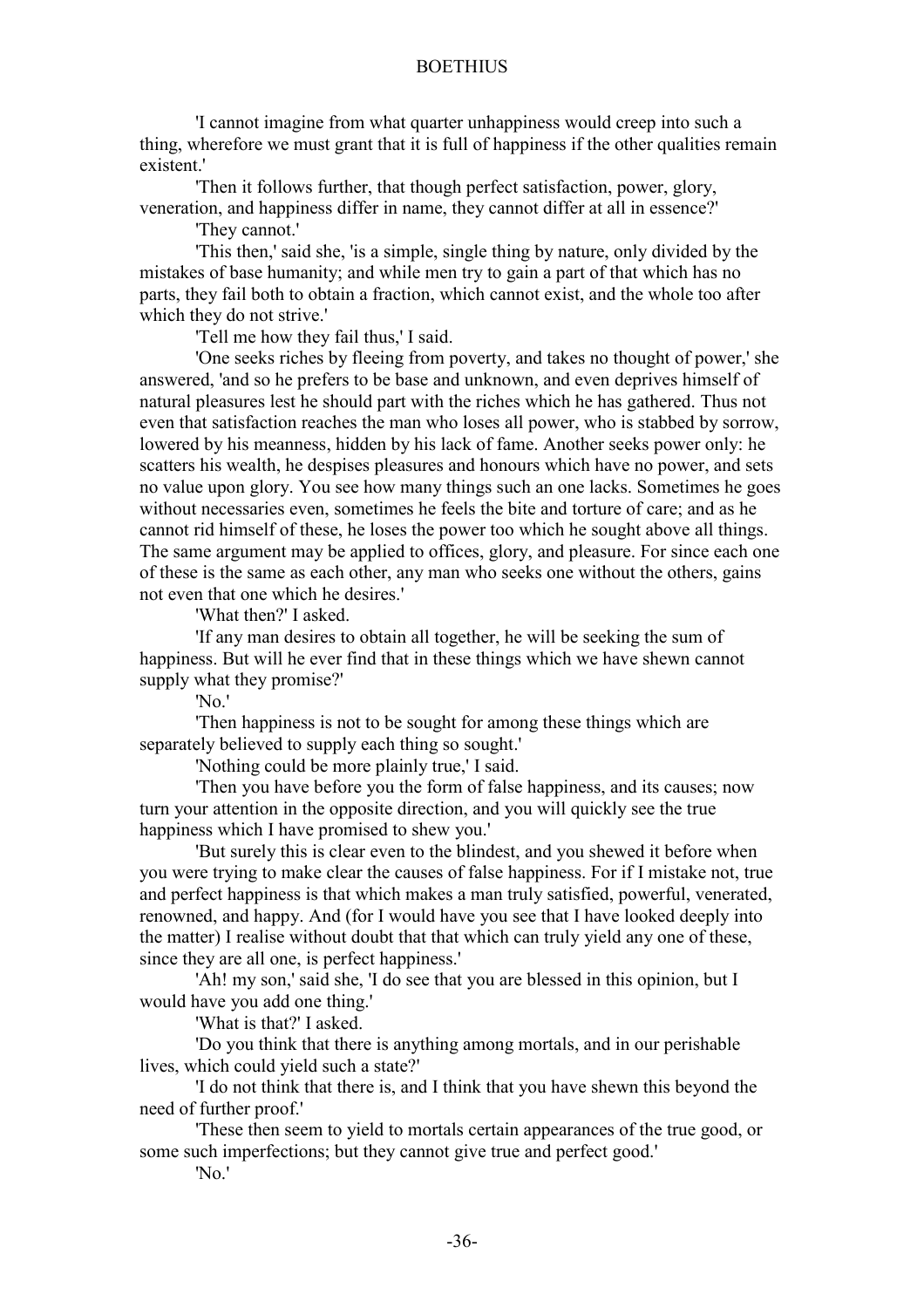'Since, then, you have seen what is true happiness, and what are the false imitations thereof, it now remains that you should learn whence this true happiness may be sought.'

'For that,' said I, 'I have been impatiently waiting.'

'But divine help must be sought in small things as well as great (as my pupil Plato says in his *Timæus*)[39]; so what, think you, must we do to deserve to find the place of that highest good?'

'Call,' I said, 'upon the Father of all, for if we do not do so, no undertaking would be rightly or duly begun.'

'You are right,' said she; and thus she cried aloud:-- [40]

# **Met. IX**

# **Philosophy invokes God's guidance**

'Thou who dost rule the universe with everlasting law, founder of earth and heaven alike, who hast bidden time stand forth from out Eternity, for ever firm Thyself, yet giving movement unto all. No causes were without Thee which could thence impel Thee to create this mass of changing matter, but within Thyself exists the very idea of perfect good, which grudges naught, for of what can it have envy? Thou makest all things follow that high pattern. In perfect beauty Thou movest in Thy mind a world of beauty, making all in a like image, and bidding the perfect whole to complete its perfect functions. All the first principles of nature Thou dost bind together by perfect orders as of numbers, so that they may be balanced each with its opposite: cold with heat, and dry with moist together; thus fire may not fly upward too swiftly because too purely, nor may the weight of the solid earth drag it down and overwhelm it. Thou dost make the soul as a third between mind and material bodies: to these the soul gives life and movement, for Thou dost spread it abroad among the members of the universe, now working in accord. Thus is the soul divided as it takes its course, making two circles, as though a binding thread around the world. Thereafter it returns unto itself and passes around the lower earthly mind; and in like manner it gives motion to the heavens to turn their course. Thou it is who dost carry forward with like inspiration these souls and lower lives. Thou dost fill these weak vessels with lofty souls, and send them abroad throughout the heavens and earth, and by Thy kindly law dost turn them again to Thyself and bring them to seek, as fire doth, to rise to Thee again.

'Grant then, O Father, that this mind of ours may rise to Thy throne of majesty; grant us to reach that fount of good. Grant that we may so find light that we may set on Thee unblinded eyes; cast Thou therefrom the heavy clouds of this material world. Shine forth upon us in Thine own true glory. Thou art the bright and peaceful rest of all Thy children that worship Thee. To see Thee clearly is the limit of our aim. Thou art our beginning, our progress, our guide, our way, our end.

## **Prose X**

# **Philosophy discourses on the union of the highest good with God**

'Since then you have seen the form both of the imperfect and the perfect good, I think I should now shew you where lies this perfection of happiness. In this I think our first inquiry must be whether any good of this kind can exist in the very nature of a subject; for we must not let any vain form of thought make us miss the truth of this matter. But there can be no denial of its existence, that it is as the very source of all good. For if anything is said to be imperfect, it is held to be so by some loss of its perfection. Wherefore if in any kind of thing a particular seems imperfect, there must also be a perfect specimen in the same kind. For if you take away the perfection, it is impossible even to imagine whence could come the so-called imperfect specimen. For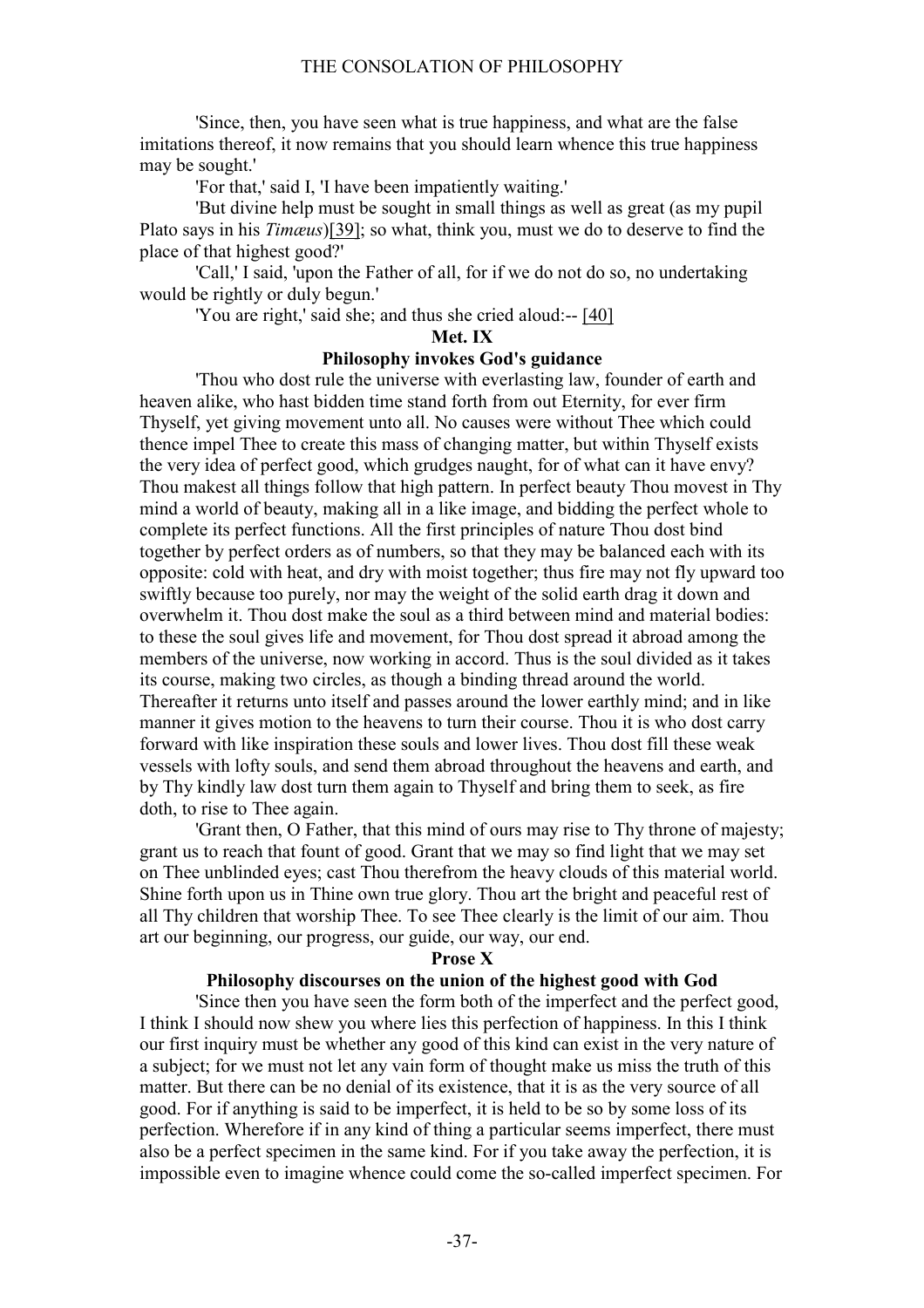nature does not start from degenerate or imperfect specimens, but starting from the perfect and ideal, it degenerates to these lower and weaker forms. If then, as we have shewn above, there is an uncertain and imperfect happiness to be found in the good, then there must doubtless be also a sure and perfect happiness therein.'[41]

'Yes,' said I, 'that is quite surely proved to be true.'

'Now consider,' she continued, 'where it lies. The universally accepted notion of men proves that God, the fountain-head of all things, is good. For nothing can be thought of better than God, and surely He, than whom there is nothing better, must without doubt be good. Now reason shews us that God is so good, that we are convinced that in Him lies also the perfect good. For if it is not so, He cannot be the fountain-head; for there must then be something more excellent, possessing that perfect good, which appears to be of older origin than God: for it has been proved that all perfections are of earlier origin than the imperfect specimens of the same: wherefore, unless we are to prolong the series to infinity, we must allow that the highest Deity must be full of the highest, the perfect good. But as we have laid down that true happiness is perfect good, it must be that true happiness is situated in His Divinity.'

'Yes, I accept that; it cannot be in any way contradicted.'

'But,' she said, 'I beg you, be sure that you accept with a sure conscience and determination this fact, that we have said that the highest Deity is filled with the highest good.'

'How should I think of it?' I asked.

'You must not think of God, the Father of all, whom we hold to be filled with the highest good, as having received this good into Himself from without, nor that He has it by nature in such a manner that you might consider Him, its possessor, and the happiness possessed, as having different essential existences. For if you think that good has been received from without, that which gave it must be more excellent than that which received it; but we have most rightly stated that He is the most excellent of all things. And if you think that it is in Him by His nature, but different in kind, then, while we speak of God as the fountain-head of all things, who could imagine by whom these different kinds can have been united? Lastly, that which is different from anything cannot be the thing from which it differs. So anything which is by its nature different from the highest good, cannot be the highest good. And this we must not think of God, than whom there is nothing more excellent, as we have agreed. Nothing in this world can have a nature which is better than its origin, wherefore I would conclude that that which is the origin of all things, according to the truest reasoning, is by its essence the highest good.'

'Most truly,' I said.

'You agree that the highest good is happiness?'

'Yes.'

'Then you must allow that God is absolute happiness?'

'I cannot deny what you put forward before, and I see that this follows necessarily from those propositions.'

'Look then,' she said, 'whether it is proved more strongly by this too: there cannot be two highest goods which are different. For where two good things are different, the one cannot be the other; wherefore neither can be the perfect good, while each is lacking to the other. And that which is not perfect cannot be the highest, plainly. Therefore if two things are highest good, they cannot be different. Further, we have proved to ourselves that both happiness and God are each the highest good. Therefore the highest Deity must be identical with the highest happiness.'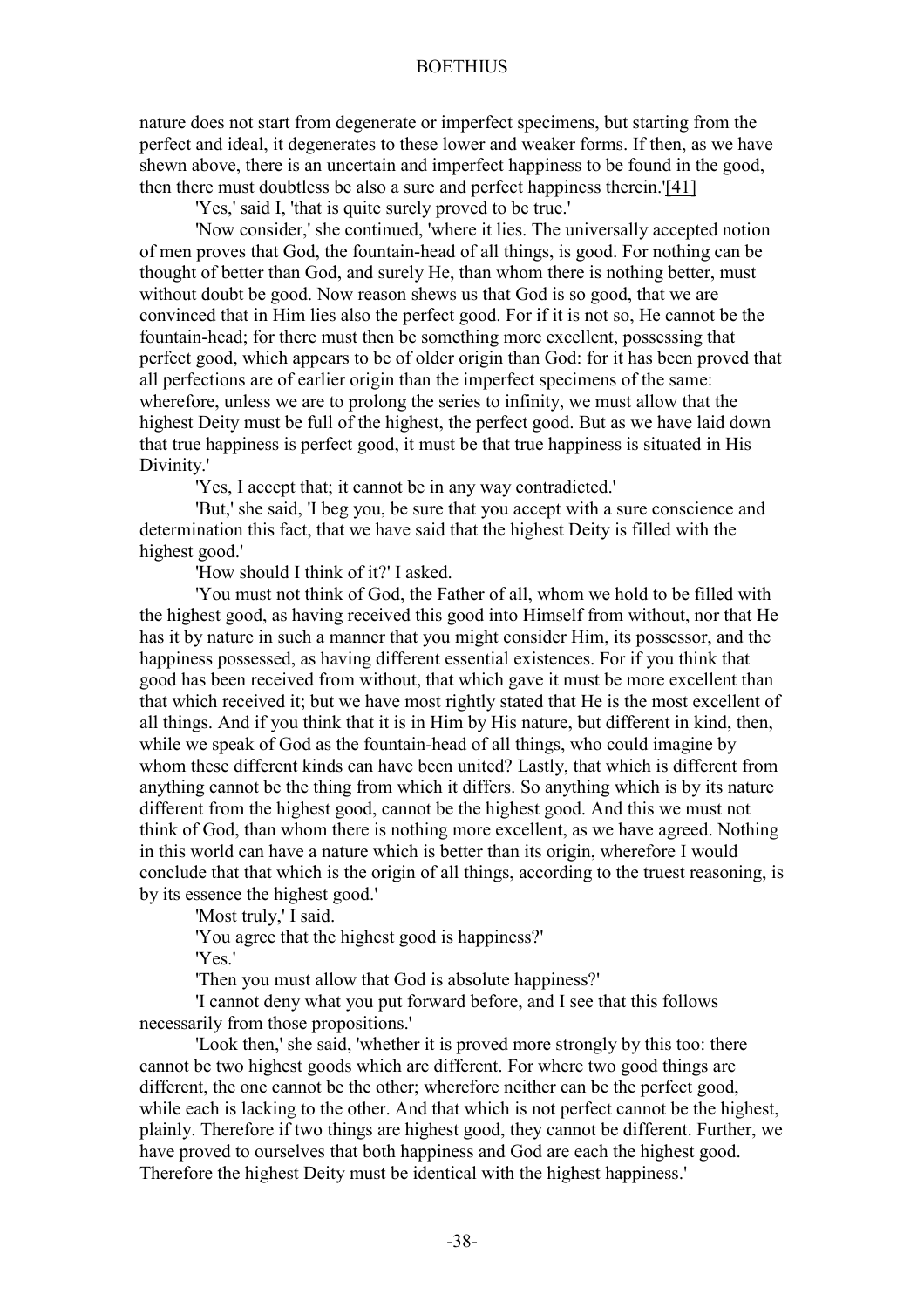'No conclusion,' I said, 'could be truer in fact, or more surely proved by reason, or more worthy of our God.'

'Besides this let me give you corollary, as geometricians do, when they wish to add a point drawn from the propositions they have proved. Since men become happy by acquiring happiness, and happiness is identical with divinity, it is plain that they become happy by acquiring divinity. But just as men become just by acquiring the quality of justice, and wise by wisdom, so by the same reasoning, by acquiring divinity they become divine. Every happy man then is divine. But while nothing prevents as many men as possible from being divine, God is so by His nature, men become so by participation.'

'This corollary,' I said, 'or whatever you call it, is indeed beautiful and very precious.'

'Yes, but nothing can be more beautiful than this too which reason would have us add to what we have agreed upon.'

'What is that?' I asked.

'Happiness seems to include many things: do all these join it together as into a whole which is happiness, as though each thing were a different part thereof, or is any one of them a good which fulfils the essence of happiness, and do the others merely bear relations to this one .?'

'I would have you make this plain by the enunciation of these particulars.' 'Do we not,' she asked, 'hold that happiness is a good thing?'

'Yes,' I answered, 'the highest good.'

'But you may apply this quality of happiness to them all. For the perfect satisfaction is the same, and the highest power, and veneration, and renown, and pleasure; these are all held to be happiness.

'What then?' I asked.

'Are all these things, satisfaction, power, and the others, as it were, members of the body, happiness, or do they all bear their relation to the good, as members to a head?'

'I understand what you propose to examine, but I am waiting eagerly to hear what you will lay down.'

'I would have you take the following explanation,' she said. 'If these were all members of the one body, happiness, they would differ individually. For this is the nature of particulars, to make up one body of different parts. But all these have been shewn to be one and the same. Therefore they are not as members; and further, this happiness will then appear to be joined together into a whole body out of one member, which is impossible.'

'That is quite certain,' said I, 'but I would hear what is to come.'

'It is plain that the others have some relation to the good. It is for that reason, namely because it is held to be good, that this satisfaction is sought, and power likewise, and the others too; we may suppose the same of veneration, renown, and pleasure. The good then is the cause of the desire for all of these, and their consummation also. Such a thing as has in itself no real or even pretended good, cannot ever be sought. On the other hand, such things as are not by nature good, but seem to be so, are sought as though they were truly good. Wherefore we may justly believe that their good quality is the cause of the desire for them, the very hinge on which they turn, and their consummation. The really important object of a desire, is that for the sake of which anything is sought, as a means. For instance, if a man wishes to ride for the sake of his health, he does not so much desire the motion of riding, as the effect, namely health. As, therefore, each of these things is desired for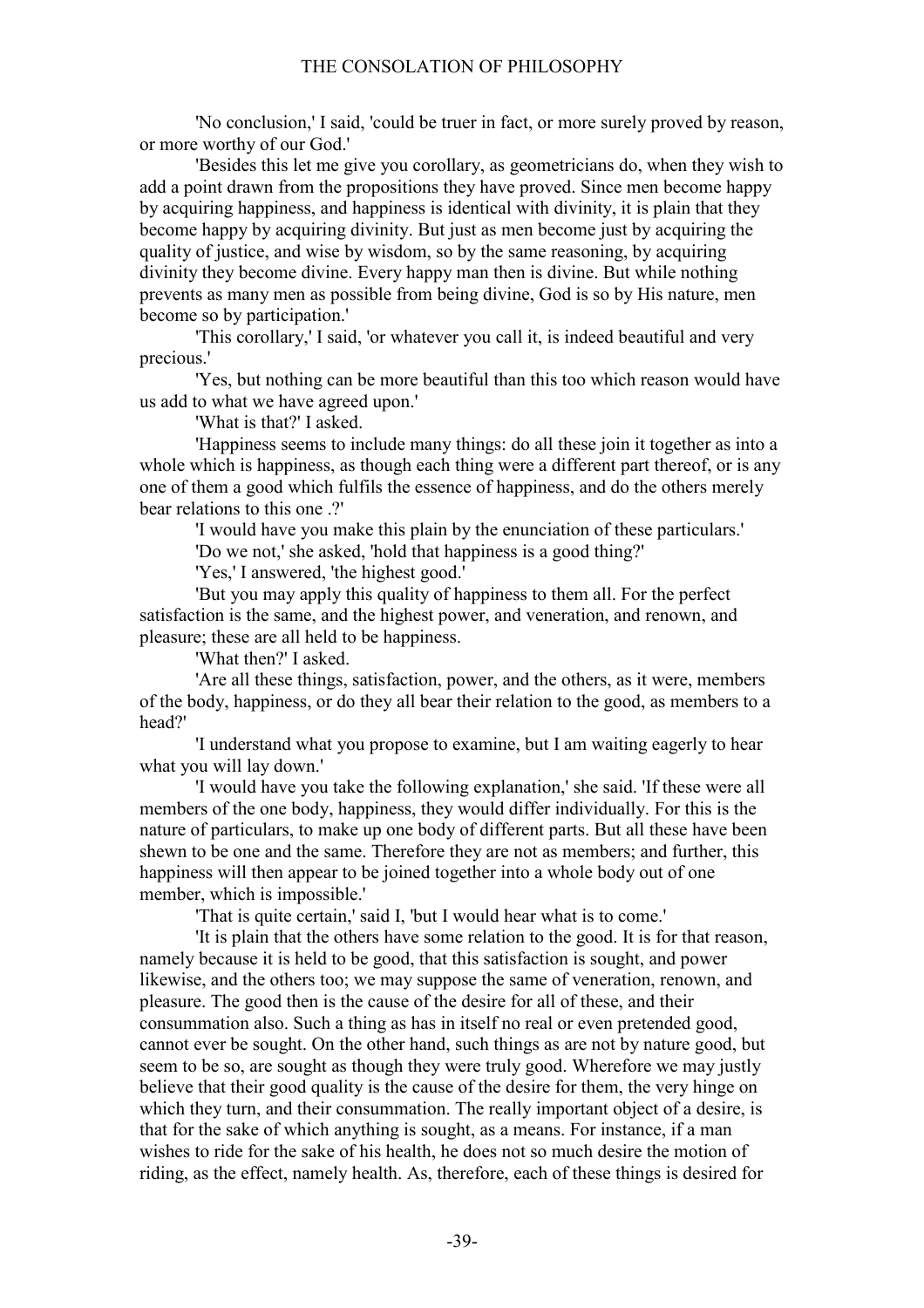the sake of the good, the absolute good is the aim, rather than themselves. But we have agreed that the other things are desired for the sake of happiness, wherefore in this case too, it is happiness alone which is the object of the desire. Wherefore it is plain that the essence of the good and of happiness is one and the same.'

'I cannot see how any one can think otherwise.'

'But we have shewn that God and true happiness are one and the same.' 'Yes.'

'Therefore,' said she, 'we may safely conclude that the essence of God also lies in the absolute good and nowhere else.'

## **Met. X**

'Come hither all who are the prey of passions, bound by their ruthless chains; those deceiving passions which blunt the minds of men. Here shall you find rest from your labours; here a haven lying in tranquil peace; this shall be a resting-place open to receive within itself all the miserable on earth. Not all the wealth of Tagus's golden sands, nor Hermus's gleaming strand,[42] nor Indus, nigh earth's hottest zone, mingling its emeralds and pearls, can bring light to the eyes of any soul, but rather plunge the soul more blindly in their shade. In her deepest caverns does earth rear all that pleases the eye and excites the mind. The glory by which the heavens move and have their being, has nought to do with the darknesses which bring ruin to the soul. Whosoever can look on this true light will scarce allow the sun's rays to be clear.'

# **Prose XI**

# **Philosophy discourses on the unity which is the highest good**

'I cannot but agree with that,' I said, 'for it all stands woven together by the strongest proofs.' Then she said, 'At what would you value this, namely if you could find out what is the absolute good?'

'I would reckon it,' I said, 'at an infinite value, if I could find out God too, who is the good.'

'And that too I will make plain by most true reasoning, if you will allow to stand the conclusions we have just now arrived at.'

'They shall stand good.'

'Have I not shewn,' she asked, 'that those upon the things which most men seek are for this reason not perfect goods, because they differ between the highest themselves; they are lacking to one another, and so cannot afford full, absolute good? But when they are gathered together, as it were, into one form and one operation, so that complete satisfaction, power, veneration, renown, and pleasure are all the same, then they become the true good. Unless they are all one and the same, they have no claim to be reckoned among the true objects of men's desires.'

'That has been proved beyond all doubt.'

'Then such things as differ among themselves are not goods, but they become so when they begin to be a single unity. Is it not then the case these become goods by the attainment of unity?'

'Yes,' I said, 'it seems so.'

'But I think you allow that every good is good by participation in good?' 'Yes, I do.'

'Then by reason of this likeness both unity and good must be allowed to be the same thing; for such things as have by nature the same operation, have the same essence.'

'Undeniably.'

'Do you realise that everything remains existent so long as it keeps its unity, but perishes in dissolution as soon as it loses its unity?'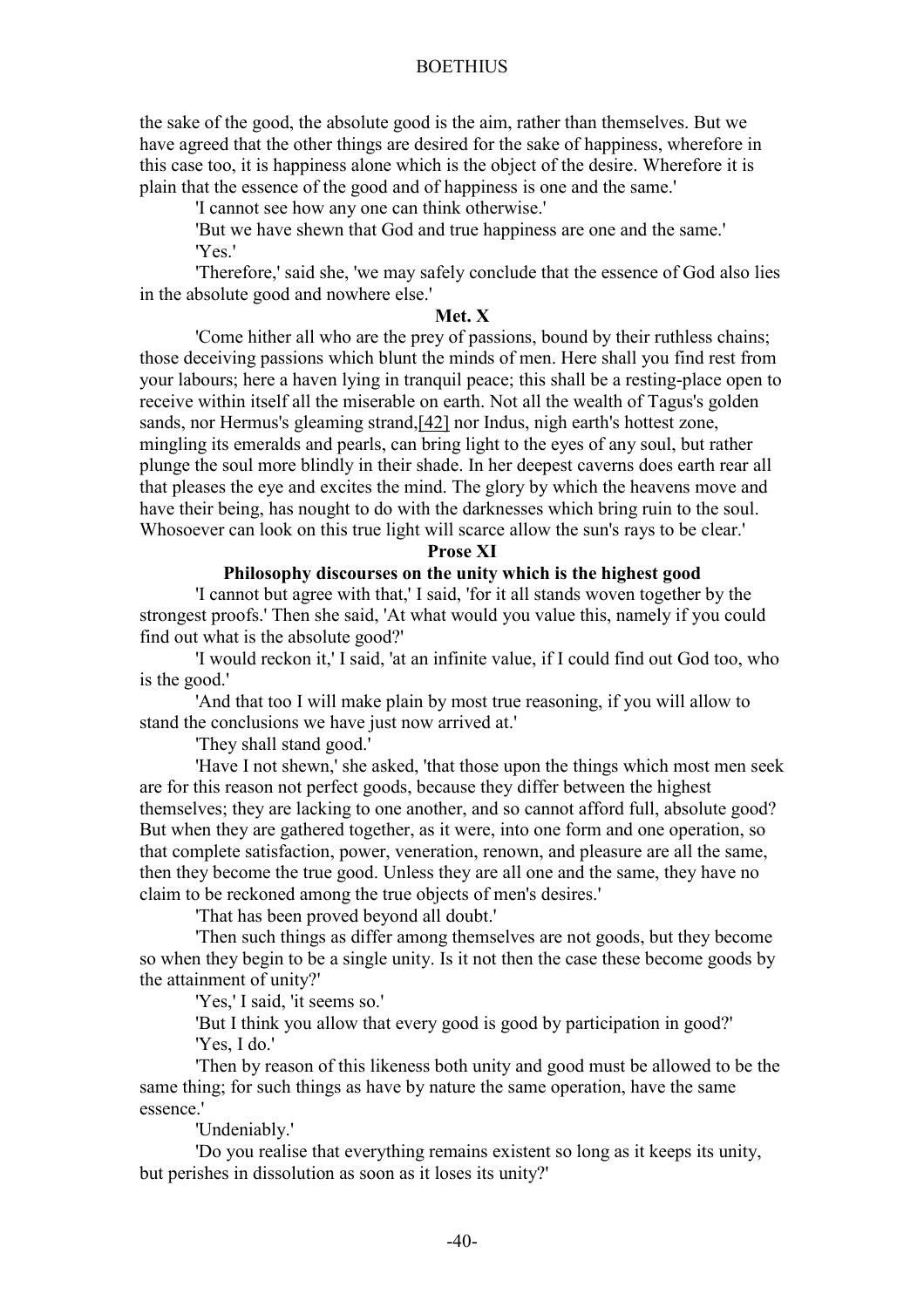'How so?' I asked.

'In the case of animals,' she said, 'so long as mind and body remain united, you have what you call an animal. But as soon as this unity is dissolved by the separation of the two, the animal perishes and can plainly be no longer called an animal. In the case of the body, too, so long as it remains in a single form by the union of its members, the human figure is presented. But if the division or separation of the body's parts drags that union asunder, it at once ceases to be what it was. In this way one may go through every subject, and it will be quite evident that each thing exists individually, so long as it is one, but perishes so soon as it ceases to be one.'

'Yes, I see the same when I think of other cases.'

'Is there anything,' she then asked, 'which, in so far as it acts by nature, ever loses its desire for self-preservation, and would voluntarily seek to come to death and corruption?'

'No,' I said; 'while I think of animals which have volition in their nature, I can find in them no desire to throw away their determination to remain as they are, or to hasten to perish of their own accord, so long as there are no external forces compelling them thereto. Every animal labours for its preservation, shunning death and extinction. But about trees and plants, I have great doubts as to what I should agree to in their case, and in all inanimate objects.'

'But in this case too,' she said, 'you have no reason to be in doubt, when you see how trees and plants grow in places which suit them, and where, so far as nature is able to prevent it, they cannot quickly wither and perish. For some grow in plains, others on mountains; some are nourished by marshes, others cling to rocks; some are fertilised by otherwise barren sands, and would wither away if one tried to transplant them to better soil. Nature grants to each what suits it, and works against their perishing while they can possibly remain alive. I need hardly remind you that all plants seem to have their mouths buried in the earth, and so they suck up nourishment by their roots and diffuse their strength through their pith and bark: the pith being the softest part is always hidden away at the heart and covered, protected, as it were, by the strength of the wood; while outside, the bark, as being the defender who endures the best, is opposed to the unkindness of the weather. Again, how great is nature's care, that they should all propagate themselves by the reproduction of their seed; they all, as is so well known, are like regular machines not merely for lasting a time, but for reproducing themselves for ever, and that by their own kinds. Things too which are supposed to be inanimate, surely do all seek after their own by a like process. For why is flame carried upward by its lightness, while solid things are carried down by their weight, unless it be that these positions and movements are suitable to each? Further, each thing preserves what is suitable to itself, and what is harmful, it destroys. Hard things, such as stones, cohere with the utmost tenacity of their parts, and resist easy dissolution; while liquids, water, and air, yield easily to division, but quickly slip back to mingle their parts which have been cut asunder. And fire cannot be cut at all.

'We are not now discussing the voluntary movements of a reasoning mind, but the natural instinct. For instance, we unwittingly digest the food we have eaten, and unconsciously breathe in sleep. Not even in animals does this love of self-preservation come from mental wishes, but from elementary nature. For often the will, under stress of external causes, embraces the idea of death, from which nature revolts in horror.[43] And, on the other hand, the will sometimes restrains what nature always desires, namely the operation of begetting, by which alone the continuance of mortal things becomes enduring. Thus far, then, this love of self-preservation arises not from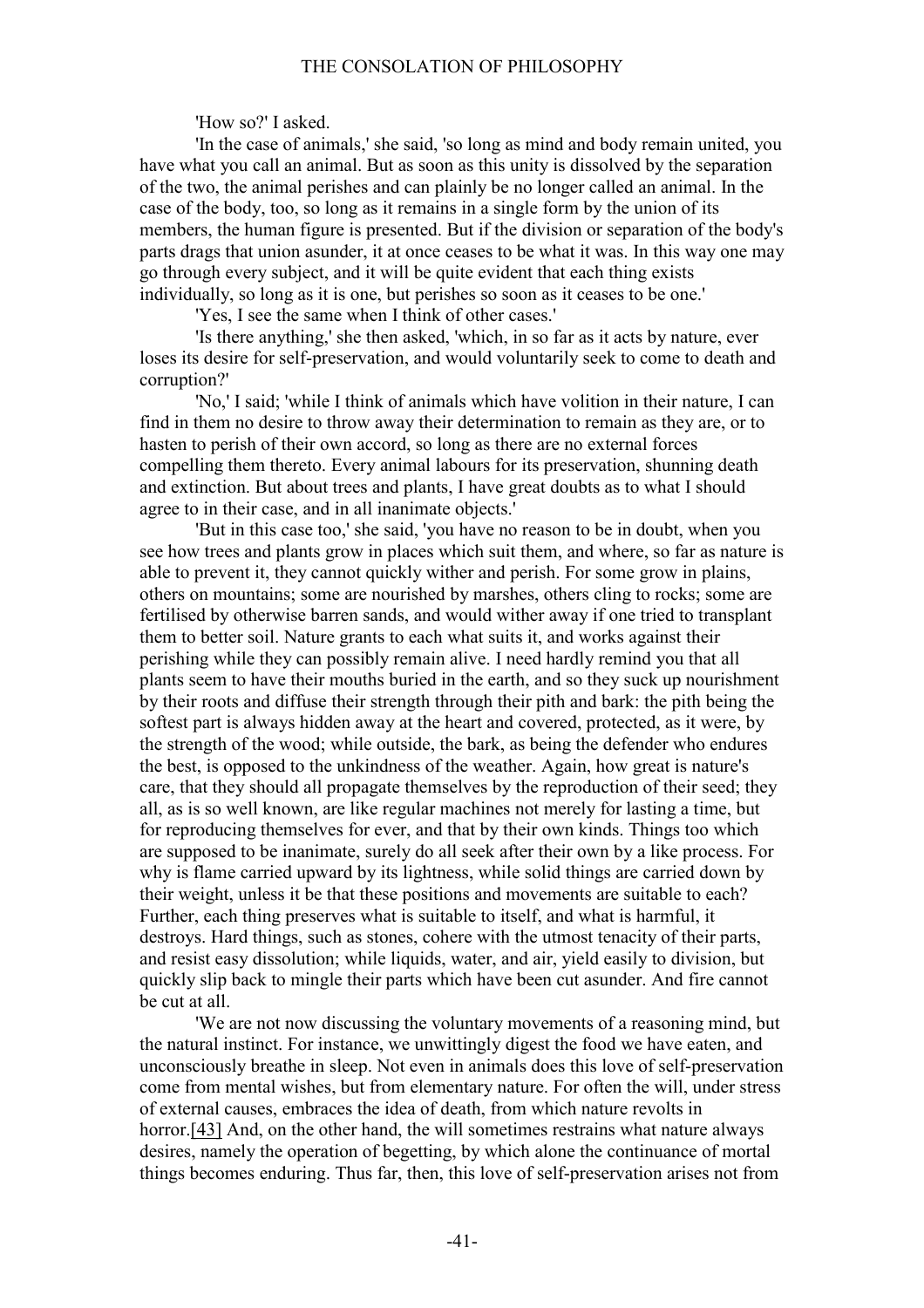the reasoning animal's intention, but from natural instinct. Providence has given to its creatures this the greatest cause of permanent existence, the instinctive desire to remain existent so far as possible. Wherefore you have no reason to doubt that all things, which exist, seek a permanent existence by nature, and similarly avoid extinction.'

'Yes,' I said, 'I confess that I see now beyond all doubt what appeared to me just now uncertain.'

'But,' she continued, 'that which seeks to continue its existence, aims at unity; for take this away, and none will have any chance of continued existence.'

'That is true.'

'Then all things desire unity,' she said, and I agreed.

'But we have shewn unity to be identical with the good?'

'Yes,' said I.

'Then all things desire the good; and that you may define as being the absolute good which is desired by all.'

'Nothing could be more truthfully reasoned. For either everything is brought back to nothing, and all will flow on at random with no guiding head; or if there is any universal aim, it will be the sum of all good.'

'Great is my rejoicing, my son,' said she, 'for you have set firmly in your mind the mark of the central truth. And hereby is made plain to you that which you a short time ago said that you knew not.'

'What was that?'

'What was the final aim of all things,' she said, 'for that is plainly what is desired by all: since we have agreed that that is the good, we must confess that the good is the end of all things.

## **Met. XI**

'If any man makes search for truth with all his penetration, and would be led astray by no deceiving paths, let him turn upon himself the light of an inward gaze, let him bend by force the long-drawn wanderings of his thoughts into one circle; let him tell surely to his soul, that he has, thrust away within the treasures of his mind, all that he labours to acquire without. Then shall that truth, which now was hid in error's darkening cloud, shine forth more clear than Phoebus's self. For the body, though it brings material mass which breeds forgetfulness, has never driven forth all light from the mind. The seed of truth does surely cling within, and can be roused as a spark by the fanning of philosophy. For if it is not so, how do ye men make answers true of your own instinct when teachers question you? Is it not that the quick spark of truth lies buried in the heart's low depths? And if the Muse of Plato sends through those depths the voice of truth, each man has not forgotten and is but reminding himself of what he learns.'[44]

## **Prose XII**

# **Philosophy shows that God rules the universe for the highest good**

When she made an end, I said, 'I agree very strongly with Plato; for this is the second time that you have reminded me of these thoughts. The first time I had lost them through the material influence of the body; the second, when overwhelmed by this weight of trouble.'

'If,' said she, 'you look back upon what we that have agreed upon earlier, you will also soon recall what you just now said you knew not.'

'What is that?' I asked.

'The guidance by which the universe is directed.'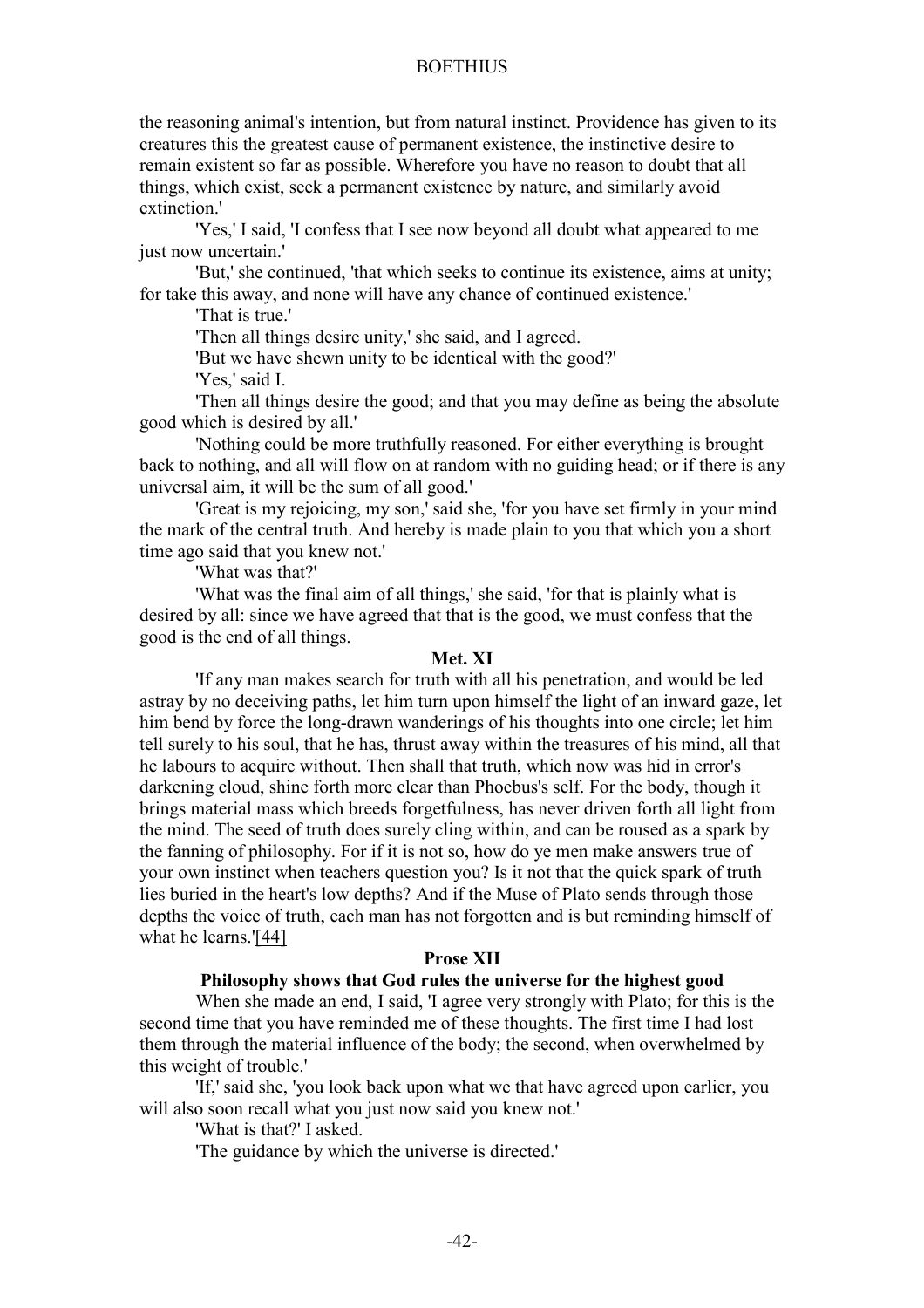'Yes, I remember confessing my ignorance, and though I think I foresee the answer you will offer, I am eager to hear you explain it more fully.'

'This world,' she said, 'you thought a little while ago must without doubt be guided by God.'

'And I think so now,' I said, 'and will never think there is any doubt thereof; and I will shortly explain by what reasoning I arrive at that point. This universe would never have been suitably put together into one form from such various and opposite parts, unless there were some One who joined such different parts together; and when joined, the very variety of their natures, so discordant among themselves, would break their harmony and tear them asunder unless the One held together what it wove into one whole. Such a fixed order of nature could not continue its course, could not develop motions taking such various directions in place, time, operation, space, and attributes, unless there were One who, being immutable, had the disposal of these various changes. And this cause of their remaining fixed and their moving, I call God, according to the name familiar to all.'

Then said she,' Since these are your feelings, I think there is but little trouble left me before you may revisit your home with happiness in your grasp. But let us look into the matter we have set before ourselves. Have we not shewn that complete satisfaction exists in true happiness, and we have agreed that God is happiness itself, have we not?'

'We have.'

'Wherefore He needs no external aid in governing the universe, or, if He had any such need, He would not have this complete sufficiency.'

'That of necessity follows,' I said.

'Then He arranges all things by Himself.'

Without doubt He does.'

'And God has been shewn to be the absolute good.'

'Yes, I remember.'

'Then He arranges all things by good, if He arranges them by Himself, whom we have agreed to be the absolute good. And so this is the tiller and rudder by which the ship of the universe is kept sure and unbreakable.'

'I feel that most strongly,' I said; 'and I foresaw that you would say so before, though I had a slight uncertainty.'

'I believe you,' she said, 'for now you bring your eyes more watchfully to scan the truth. But what I am going to say is no less plain to the sight.'

'What is that?'

'Since we may reasonably be sure that God steers all things by the helm of goodness, and, as I have shewn you, all things have a natural instinct to hasten towards the good, can there be any doubt that they are guided according to their own will: and that of their own accord they turn to the will of the supreme disposer, as though agreeing with, and obedient to, the helmsman?'

'That is so,' I said, 'and the government would not seem happy if it was a yoke upon discontented necks, and not the salvation of the submissive.'

'Then nothing need oppose God's way for its own nature's preservation.' 'No.'

'But if it try to oppose Him, will it ever have any success at all against One whom we have justly allowed to be supremely powerful in matters of happiness?'

'Certainly not.'

'Then there is nothing which could have the will or the power to resist the highest good?'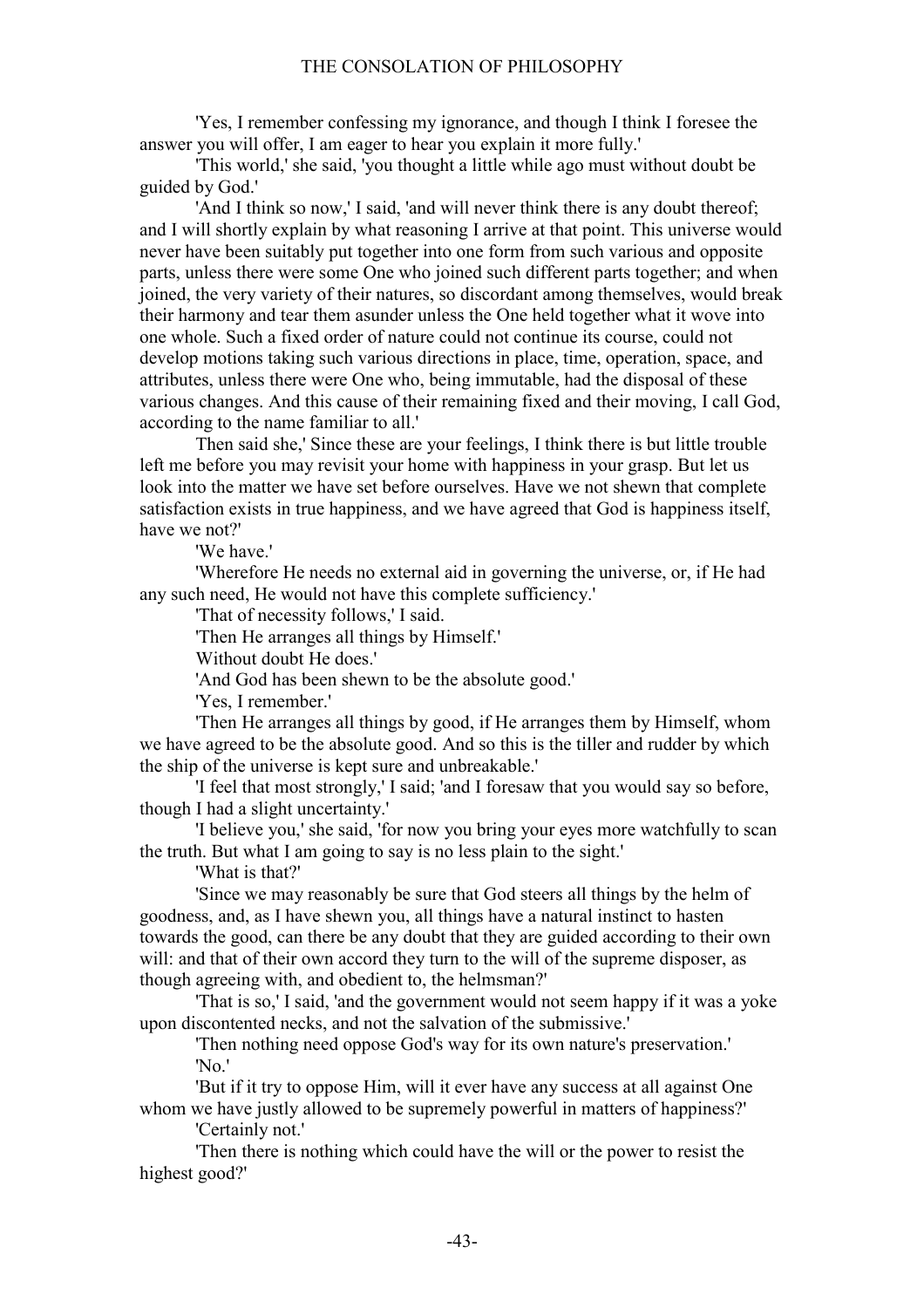'I think not.'

'Then it is the highest good which is guiding with strength and disposing with gentleness?'

Then said I, 'How great pleasure these things give me! not only those which have been proved by the strongest arguments, but still more the words in which you prove them, which make me ashamed that my folly has bragged so loudly.'

'You have heard in mythology how the giants attacked heaven. It was this kindly strength which overthrew them too, as was their desert. But would you care to put these arguments at variance? For perhaps from such a friction, some fair spark of truth may leap forth.'

'As you hold best,' I said.

'Nobody would care to doubt that God is all-powerful?'

'At any rate, no sane man would doubt it.'

'Being, then, all-powerful, nothing is beyond His power?'

'Nothing.'

'Can, then, God do evil?'

'No.'

'Then evil is nothing, since it is beyond His power, and nothing is beyond His power?'

'Are you playing with me,' I asked, 'weaving arguments as a labyrinth out of which I shall find no way? You may enter a labyrinth by the way by which you may come forth: come now forth by the way you have gone in: or are you folding your reason in some wondrous circle of divine simplicity? A little while ago you started from happiness, and said that happiness was the highest good; and you shewed how that rested in the highest Deity. And you reasoned that God too was the highest good, and the fullest happiness; and you allowed, as though granting a slight gift, that none could be happy except such as were similarly divine. Again, you said that the essence of God and of happiness was identical with the very form of good; and that that alone was good which was sought by all nature. And you argued, too, that God guided this universe by the helm of goodness; and that all creatures with free will obeyed this guidance, and that there was no such thing as natural evil; and all these things you developed by no help from without, but by homely and internal proofs, each gaining its credence from that which went before it.'

Then she answered, 'I was not mocking you. We have worked out the greatest of all matters by the grace of God, to whom we prayed. For the form of the divine essence is such that it is not diffused without, nor receives aught into itself from without. But as Parmenides says of it, "It is a mass well rounded upon all sides."[45] But if you examine it with reasoning, sought for not externally but by lying within the sphere of the very thing we are handling, you will not wonder at what you have learnt on Plato's authority,[46] that our language must be akin to the subjects of which we speak.

#### **Met. XII**

'Happy the man who could reach the crystal fount of good: happy he who could shake off the chains of matter and of earth. The singer of Thrace in olden time lamented his dead wife: by his tearful strains he made the trees to follow him, and bound the flowing streams to stay: for him the hind would fearlessly go side by side with fiercest lions, and the hare would look upon the hound, nor be afraid, for he was gentle under the song's sway. But when the hotter flame burnt up his inmost soul, even the strains, which had subdued all other things, could not soothe their own lord's mind. Complaining of the hard hearts of the gods above, he dared approach the realms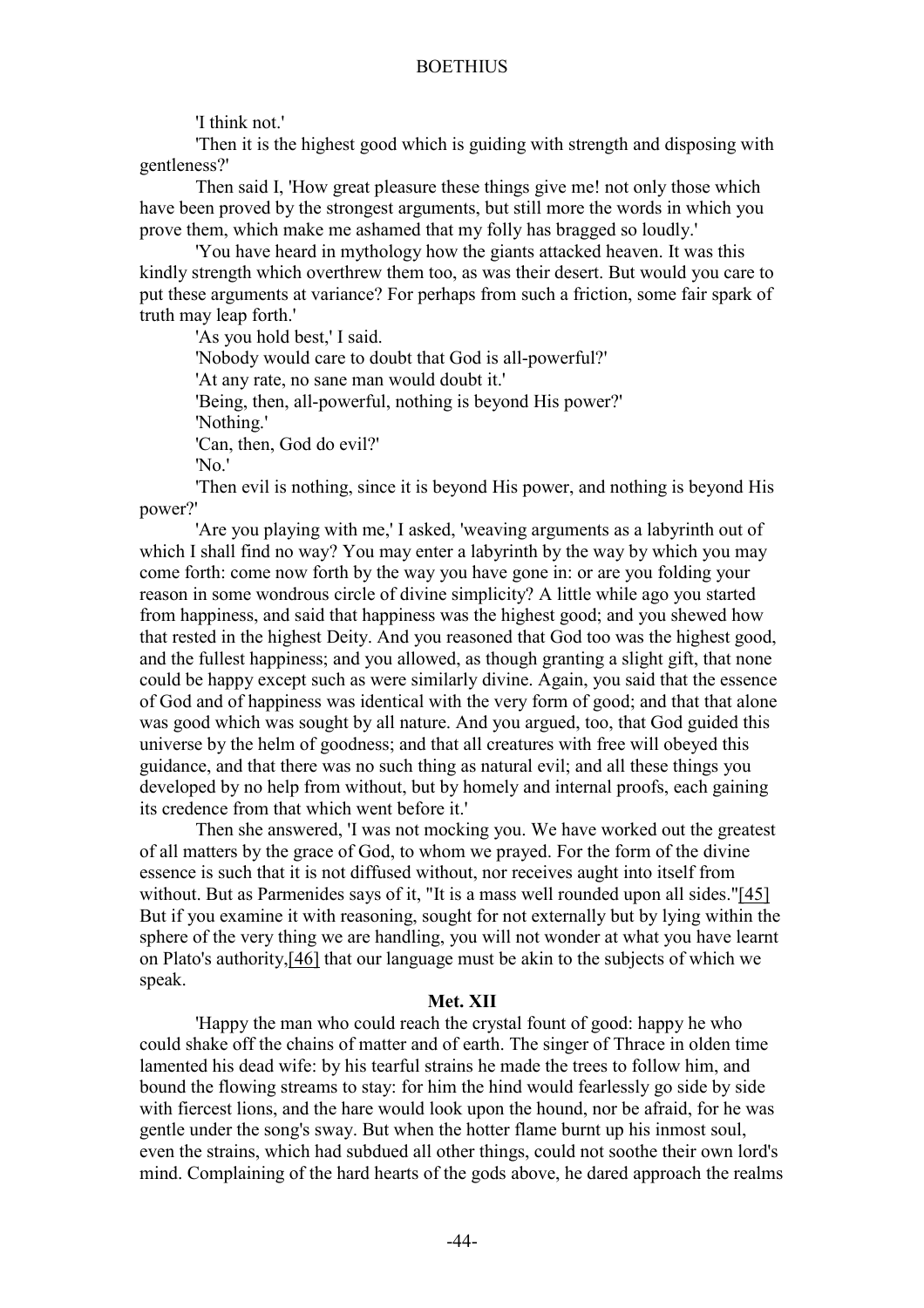below. There he tuned his songs to soothing tones, and sang the lays he had drawn from his mother's[47] fount of excellence. His unrestrained grief did give him power, his love redoubled his grief's power: his mourning moved the depths of hell. With gentlest prayers he prayed to the lords of the shades for grace. The three-headed porter[48] was taken captive with amazement at his fresh songs. The avenging goddesses,[49] who haunt with fear the guilty, poured out sad tears. Ixion's[50] wheel no longer swiftly turned. Tantalus,[51] so long abandoned unto thirst, could then despise the flowing stream. The vulture, satisfied by his strains, tore not awhile at Tityos's[52] heart. At last the lord of the shades[53] in pity cried: "We are conquered; take your bride with you, bought by your song; but one condition binds our gift: till she has left these dark abodes, turn not your eyes upon her." Who shall set a law to lovers? Love is a greater law unto itself. Alack! at the very bounds of darkness Orpheus looked upon his Eurydice; looked, and lost her, and was lost himself.

'To you too this tale refers; you, who seek to lead your thoughts to the light above. For whosoever is overcome of desire, and turns his gaze upon the darkness 'neath the earth, he, while he looks on hell, loses the prize he carried off.'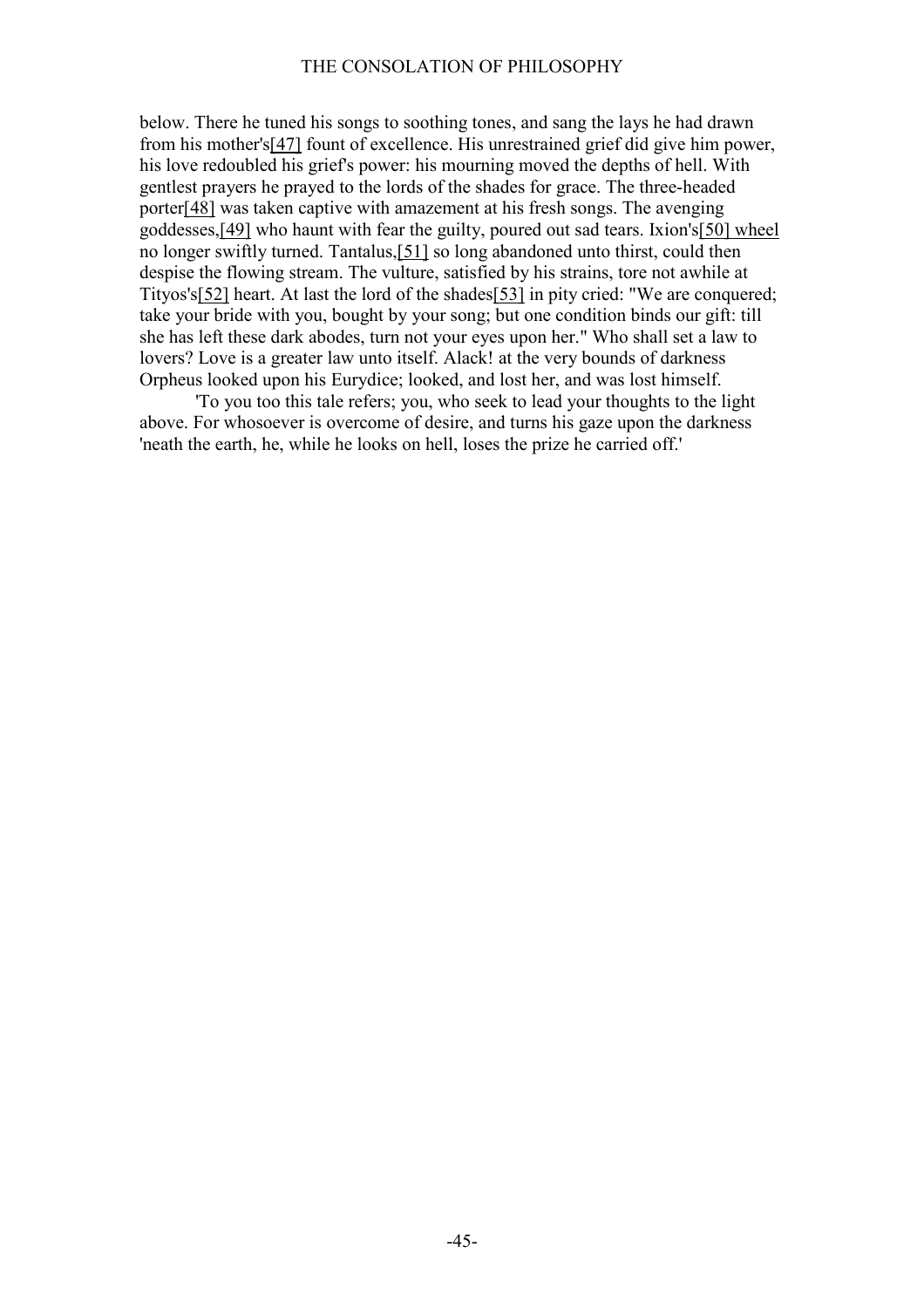#### **BOOK IV**

## **Prose I**

# **They discuss the possibility of evil in God's world**

THUS gently sang the Lady Philosophy with dignified mien and grave countenance; and when she ceased, I, who had not thoroughly forgotten the grief within me, interrupted her as she was about to speak further. 'Herald of true light,' I said, 'right clear have been the outpourings of your speech till now, seeming inspired as one contemplates them, and invincible through your reasonings. And though through grief for the injustices I suffer, I had forgotten them, yet you have not spoken of what I knew not at all before. But this one thing is the chief cause of my grief, namely that, when there exists a good governor of the world, evils should exist at all, or, existing, should go unpunished. I would have you think how strange is this fact alone. But there is an even stranger attached thereto: ill-doing reigns and flourishes, while virtue not only lacks its reward, but is even trampled underfoot by wicked doers, and pays the penalties instead of crime. Who can wonder and complain enough that such things should happen under the rule of One who, while all-knowing and allpowerful, wills good alone?'

Then she answered: 'Yes, it would be most terrible, monstrous, and infinitely amazing if it were as you think. It would be as though in a well-ordered house of a good master, the vilest vessels were cared for while the precious were left defiled. But it is not so. If our former conclusions are unshaken, God Himself, of whose government we speak, will teach you that the good are always powerful, the evil are always the lowest and weakest; vice never goes unpunished; virtue never goes without its own reward; happiness comes to the good, misfortune to the wicked: and when your complaints are set at rest, many such things would most firmly strengthen you in this opinion. You have seen now from my teaching the form of true happiness; you know now its place: let us go quickly through all that must be lightly passed over, and let me shew you the road which shall lead you to your home. I will give wings to your mind, by which it shall raise itself aloft: so shall disquiet be driven away, and you may return safe to your home by my guidance, by the path I shall shew you, even by myself carrying you thither.

#### **Met. I**

'Yea, airy wings are mine to scale the heights of heaven; when these the mind has donned, swiftly she loathes and spurns this earth. She soars above the sphere of this vast atmosphere, sees the clouds behind her far; she passes high above the topmost fires which seethe above the feverish turmoil of the air,[54] until she rises to the stars' own home, and joins her path unto the sun's; or accompanies on her path the cold and ancient Saturn, maybe as the shining warrior Mars; or she may take her course through the circle of every star that decks the night. And when she has had her fill of journeying, then may she leave the sky and tread the outer plane of the swift moving air, as mistress of the awful light. Here holds the King of kings His sway, and guides the reins of the universe, and Himself unmoved He drives His winged chariot, the bright disposer of the world. And if this path brings thee again hither, the path that now thy memory seeks to recall, I tell thee, thou shalt say, "This is my home, hence was I derived, here shall I stay my course." But if thou choose to look back upon the earthly night behind thee, thou shalt see as exiles from light the tyrants whose grimness made wretched peoples so to fear.'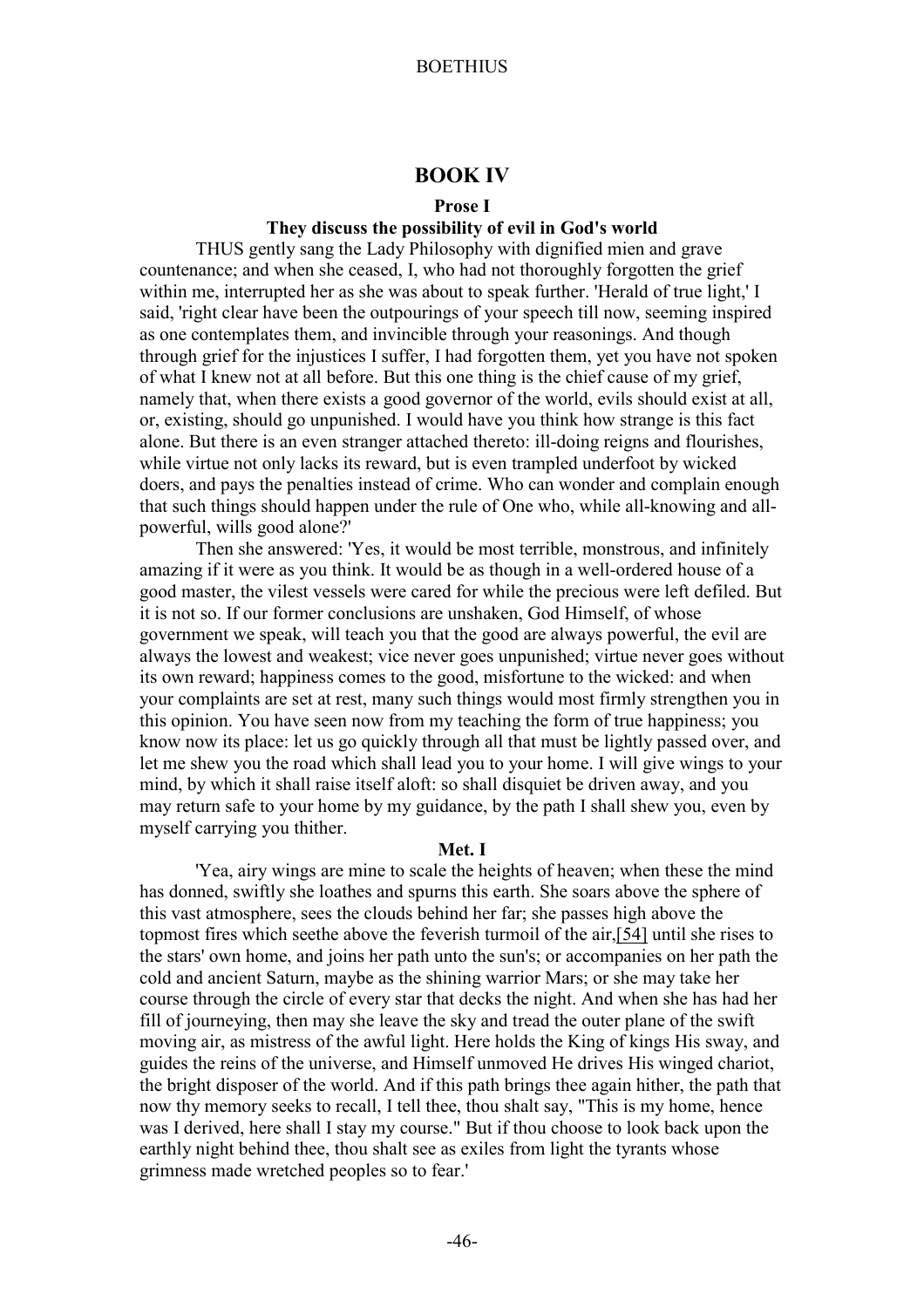# THE CONSOLATION OF PHILOSOPHY

## **Prose II**

## **Philosophy argues that the good are powerful, the bad are weak**

'Wondrous,' I cried; 'what vast things do you promise! and I doubt not that you can fulfil them. I only beg that you will not hold me back with delays, now that you have excited me thus far.'

'First, then, you must learn that power is never lacking to the good, while the wicked are devoid of all strength. The proofs of these two statements hang upon each other. For good and bad are opposites, and therefore, if it is allowed that good is powerful, the weakness of evil is manifest: if the weakness and uncertainty of evil is made plain, the strength and sureness of good is proved. To gain more full credit for my opinion, I will go on to make my argument sure by first the one, then the other of the two paths, side by side.

'It is allowed that there are two things upon which depend the entire operation of human actions: they are will and power. For if the will be wanting, a man does not even attempt that which he has no desire to perform; if the power be wanting, the will is exercised in vain. Wherefore, if you see a man wish for that which he will in no wise gain, you cannot doubt that he lacks the power to attain that which he wishes.'

'That is plain beyond doubt.'

'And if you see a man gain that which he wishes, can you doubt that he has the power?'

'No.'

'But wherein a man has power, he is strong; wherein he has not power, he must be counted weak?'

'Yes.'

'Do you remember that we agreed from our earlier reasonings, that the instinct of all human will, though acted upon by different aims, does lead with eagerness towards happiness?'

'Yes,' said I, 'I remember that that too was proved.'

'Do you remember that happiness is the absolute good, and that the good is desired of all, when in that manner happiness is sought?'

'I need not recall that,' I said, 'since it is present fixedly in my memory.'

'Then all men, good and bad alike, seek to arrive at the good by no different instincts?'

'Yes, that follows necessarily.'

'But it is certain that the good become so by the attainment of good?' 'Yes.'

'Then the good attain that which they wish?'

'Yes,' said I, 'it seems so.'

'But if evil men attain the good they seek, they cannot be evil?' 'No.'

'Since, then, both classes seek the good, which the good attain, but the evil attain not, it is plain that the good are powerful, while the evil are weak?'

'If any doubt that, he cannot judge by the nature of the world, nor by the sequence of arguments.'

Again she said, 'If there are two persons before whom the same object is put by natural instinct, and one person carries his object through, working by his natural functions, but the other cannot put his natural instinct into practice, but using some function unsuitable to nature he can imitate the successful person, but not fulfil his original purpose, in this case, which of the two do you decide to be the more capable?'

'I think I guess what you mean, but I would hear more explicitly.'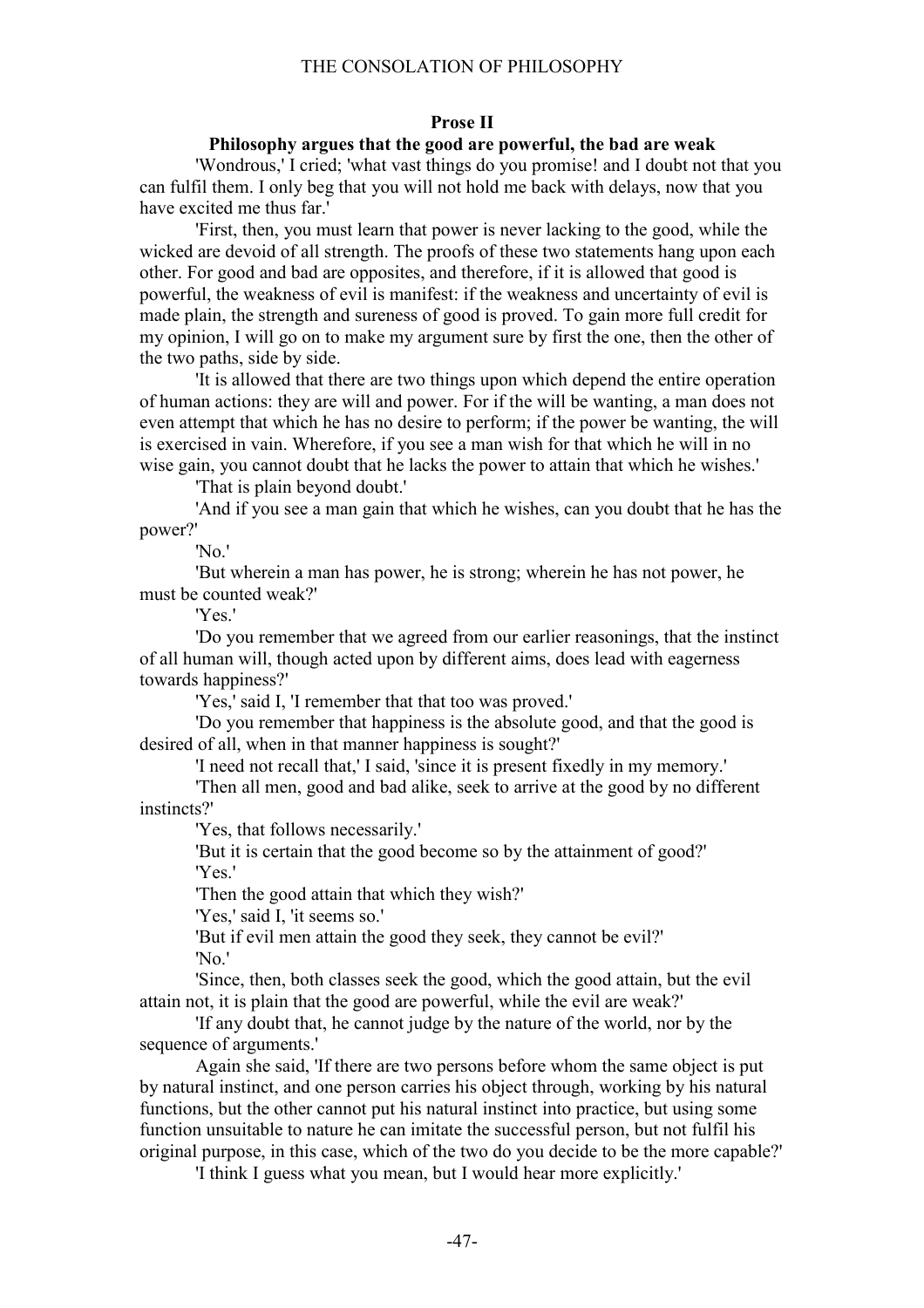'You will not, I think, deny that the motion of walking is a natural one to mankind?'

'No, I will not.'

'And is not that the natural function of the feet?'

'Yes.'

'If, then, one man walks, being able to advance upon his feet, while another, who lacks the natural function of feet, uses his hands and so tries to walk, which of these two may justly be held the more capable?'

'Weave me other riddles!' I exclaimed, 'for can any one doubt that a man who enjoys his natural functions, is more capable than one who is incapable in that respect?'

'But in the case of the highest good,' she said, 'it is equally the purpose set before good and bad men; good men seek it by the natural functions of virtue, while bad men seek to attain the same through their cupidity, which is not a natural function for the attainment of good. Think you not so?'

'I do indeed,' said I; 'this is plain, as also is the deduction which follows. For it must be, from what I have already allowed, that the good are powerful, the wicked weak.'

'Your anticipation is right; and as doctors are wont to hope, it shews a lively nature now fit to withstand disease. But I see that you are very ready in understanding, and I will multiply my arguments one upon another. See how great is the weakness of these wicked men who cannot even attain that to which their natural instinct leads them, nay, almost drives them. And further, how if they are deprived of this great, this almost invincible, aid of a natural instinct to follow? Think what a powerlessness possesses these men. They are no light objects which they seek; they seek no objects in sport, objects which it is impossible that they should achieve. They fail in the very highest of all things, the crown of all, and in this they find none of the success for which they labour day and night in wretchedness. But herein the strength of good men is conspicuous. If a man could advance on foot till he arrived at an utmost point beyond which there was no path for further advance, you would think him most capable of walking: equally so, if a man grasps the very end and aim of his search, you must think him most capable. Wherefore also the contrary is true; that evil men are similarly deprived of all strength. For why do they leave virtue and follow after vice? Is it from ignorance of good? Surely not, for what is weaker or less compelling than the blindness of ignorance? Do they know what they ought to follow, and are they thrown from the straight road by passions? Then they must be weak too in selfcontrol if they cannot struggle with their evil passions. But they lose thus not only power, but existence all together. For those who abandon the common end of all who exist, must equally cease to exist. And this may seem strange, that we should say that evil men, though the majority of mankind, do not exist at all; but it is so. For while I do not deny that evil men are evil, I do deny that they "are," in the sense of absolute existence. You may say, for instance, that a corpse is a dead man, but you cannot call it a man. In a like manner, though I grant that wicked men are bad, I cannot allow that they are men at all, as regards absolute being. A thing exists which keeps its proper place and preserves its nature; but when anything falls away from its nature, its existence too ceases, for that lies in its nature. You will say, "Evil men are capable of evil": and that I would not deny. But this very power of theirs comes not from strength, but from weakness. They are capable of evil; but this evil would have no efficacy if it could have stayed under the operation of good men. And this very power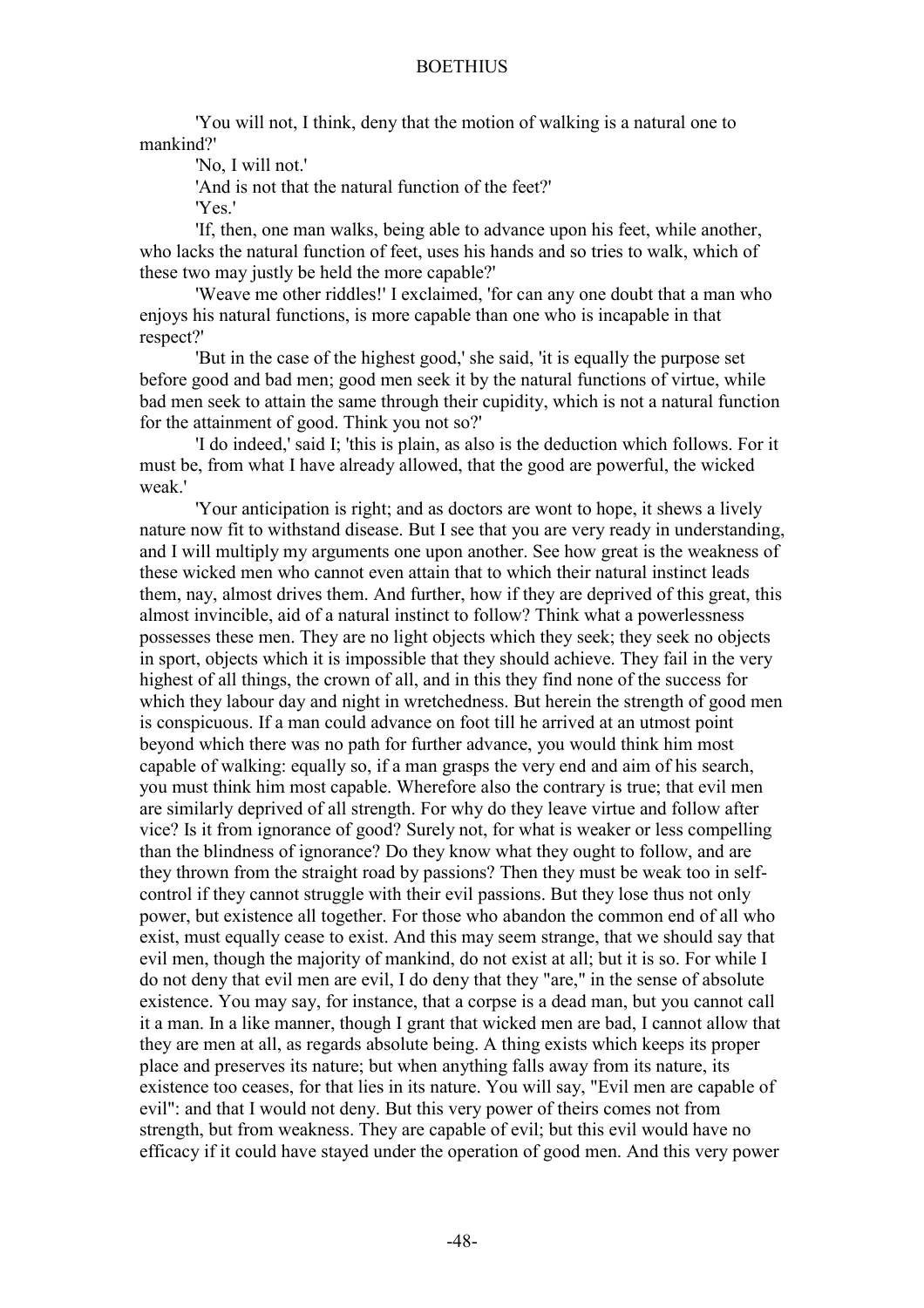of ill shews the more plainly that their power is naught. For if, as we have agreed, evil is nothing, then, since they are only capable of evil, they are capable of nothing'

'That is quite plain.'

'I would have you understand what is this strength of power. We have a little while ago laid down that nothing is more powerful than the highest good?'

'Yes,' I said.

'But the highest good can do no evil?'

'No.'

'Is there any one who thinks that men are all-powerful?'

'No one,' I said, 'unless he be mad.'

'And yet those same men can do evil.

Would to heaven they could not!' I cried.

'Then a powerful man is capable only of all good; but even those who are capable of evil, are not capable of all: so it is plain that those who are capable of evil, are capable of less. Further, we have shewn that all power is to be counted among objects of desire, and all objects of desire have their relation to the good, as to the coping-stone of their nature. But the power of committing crime has no possible relation to the good. Therefore it is not an object of desire. Yet, as we said, all power is to be desired. Therefore the power of doing evil is no power at all. For all these reasons the power of good men and the weakness of evil men is apparent. So Plato's opinion[55] is plain that " the wise alone are able to do what they desire, but unscrupulous men can only labour at what they like, they cannot fulfil their real desires." They do what they like so long as they think that they will gain through their pleasures the good which they desire; but they do not gain it, since nothing evil ever reaches happiness.

## **Met. II**

'Kings you may see sitting aloft upon their thrones, gleaming with purple, hedged about with grim guarding weapons, threatening with fierce glances, and their hearts heaving with passion. If any man take from these proud ones their outward covering of empty honour, he will see within, will see that these great ones bear secret chains. For the heart of one is thus filled by lust with the poisons of greed, or seething rage lifts up its waves and lashes his mind therewith: or gloomy grief holds them weary captives, or by slippery hopes they are tortured. So when you see one head thus labouring beneath so many tyrants, you know he cannot do as he would, for by hard task-masters is the master himself oppressed.

#### **Prose III**

# **The good and the evil have their own rewards**

'Do you see then in what a slough crimes are involved, and with what glory honesty shines forth? It is plain from this that reward is never lacking to good deeds, nor punishment to crime. We may justly say that the reward of every act which is performed is the object for which it is performed. For instance, on the racecourse the crown for which the runner strives is his reward. But we have shewn that happiness is the identical good for the sake of which all actions are performed. Therefore the absolute good is the reward put before all human actions. But good men cannot be deprived of this. And further, a man who lacks good cannot justly be described as a good man; wherefore we may say that good habits never miss their rewards. Let the wicked rage never so wildly, the wise man's crown shall never fail nor wither. And the wickedness of bad men can never take away from good men the glory which belongs to them. Whereas if a good man rejoiced in a glory which he received from outside, then could another, or even he, may be, who granted it, carry it away. But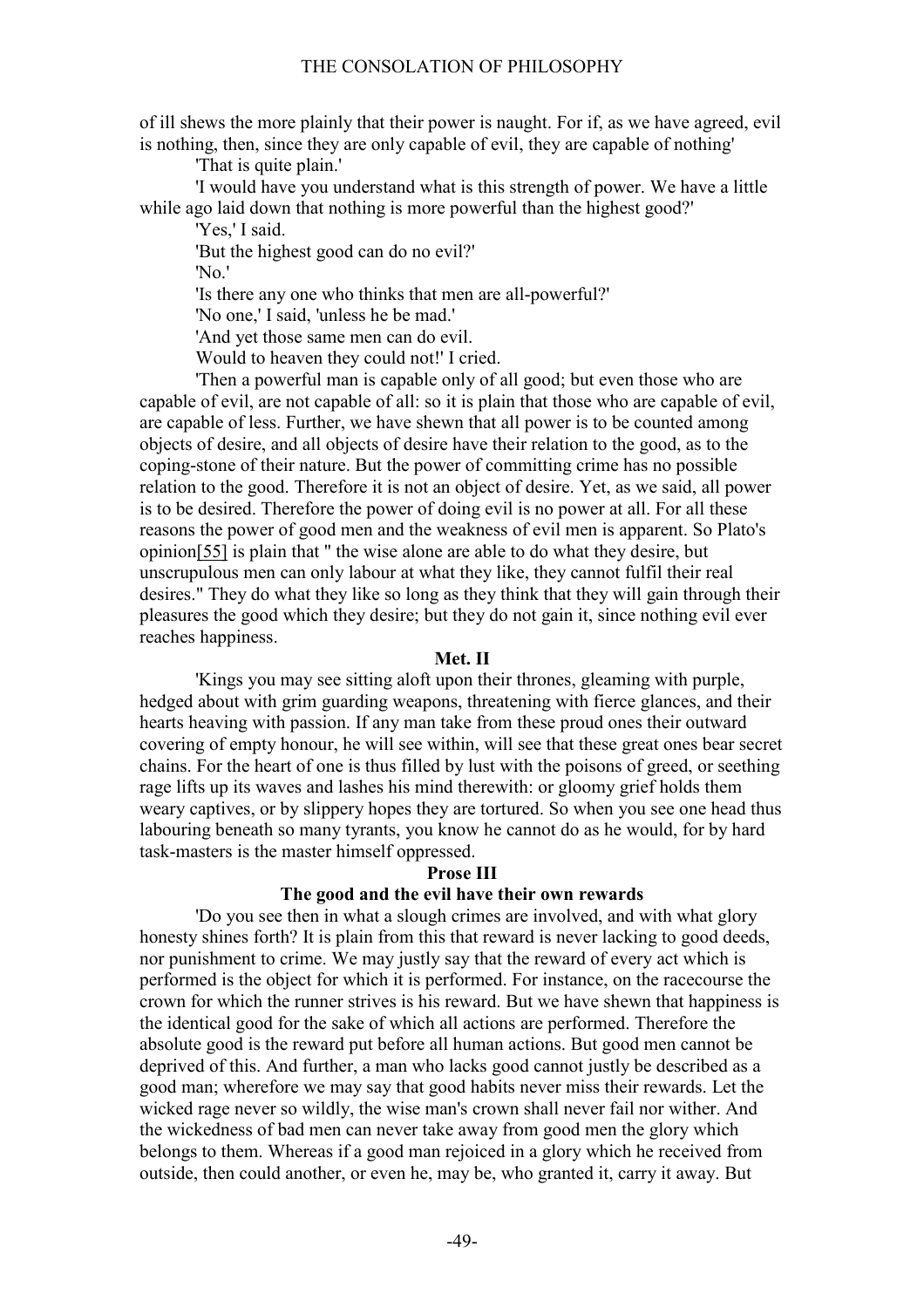since honesty grants to every good man its own rewards, he will only lack his reward when he ceases to be good. And lastly, since every reward is sought for the reason that it is held to be good, who shall say that the man, who possesses goodness, does not receive his reward? And what reward is this? Surely the fairest and greatest of all. Remember that corollary which I emphasised when speaking to you a little while ago; and reason thus therefrom. While happiness is the absolute good, it is plain that all good men become good by virtue of the very fact that they are good. But we agreed that happy men are as gods. Therefore this is the reward of the good, which no time can wear out, no power can lessen, no wickedness can darken; they become divine. In this case, then, no wise man can doubt of the inevitable punishment of the wicked as well. For good and evil are so set, differing from each other just as reward and punishment are in opposition to each other: hence the rewards, which we see fall to the good, must correspond precisely to the punishments of the evil on the other side. As, therefore, honesty is itself the reward of the honest, so wickedness is itself the punishment of the wicked. Now whosoever suffers punishment, doubts not that he is suffering an evil: if, then, they are ready so to judge of themselves, can they think that they do not receive punishment, considering that they are not only affected but thoroughly permeated by wickedness, the worst of all evils?

'Then, from the other point of view of the good, see what a punishment ever goes with the wicked. You have learnt a little while past that all that exists is one, and that the good itself is one; it follows therefrom that all that exists must appear to be good. In this way, therefore, all that falls away from the good, ceases also to exist, wherefore evil men cease to be what they were. The form of their human bodies still proves that they have been men; wherefore they must have lost their human nature when they turned to evil-doing. But as goodness alone can lead men forward beyond their humanity, so evil of necessity will thrust down below the honourable estate of humanity those whom it casts down from their first position. The result is that you cannot hold him to be a man who has been, so to say, transformed by his vices. If a violent man and a robber burns with greed of other men's possessions, you say he is like a wolf. Another fierce man is always working his restless tongue at lawsuits, and you will compare him to a hound. Does another delight to spring upon men from ambushes with hidden guile? He is as a fox. Does one man roar and not restrain his rage? He would be reckoned as having the heart of a lion. Does another flee and tremble in terror where there is no cause of fear? He would be held to be as deer. If another is dull and lazy, does he not live the life of an ass? One whose aims are inconstant and ever changed at his whims, is in no wise different from the birds. If another is in a slough of foul and filthy lusts, he is kept down by the lusts of an unclean swine. Thus then a man who loses his goodness, ceases to be a man, and since he cannot change his condition for that of a god, he turns into a beast.

#### **Met. III**

'The east wind wafted the sails which carried on the wandering ships of Ithaca's king to the island where dwelt the fair goddess Circe, the sun's own daughter. There for her new guests she mingled cups bewitched by charms. Her hand, well skilled in use of herbs, changed these guests to different forms. One bears the face of a boar; another grows like to an African lion with fangs and claws; this one becomes as a wolf, and when he thinks to weep, he howls; that one is an Indian tiger, though he walks all harmless round about the dwelling-place. The leader alone, Ulysses, though beset by so many dangers, was saved from the goddess's bane by the pity of the winged god, Mercury. But the sailors had drunk of her cups, and now had turned from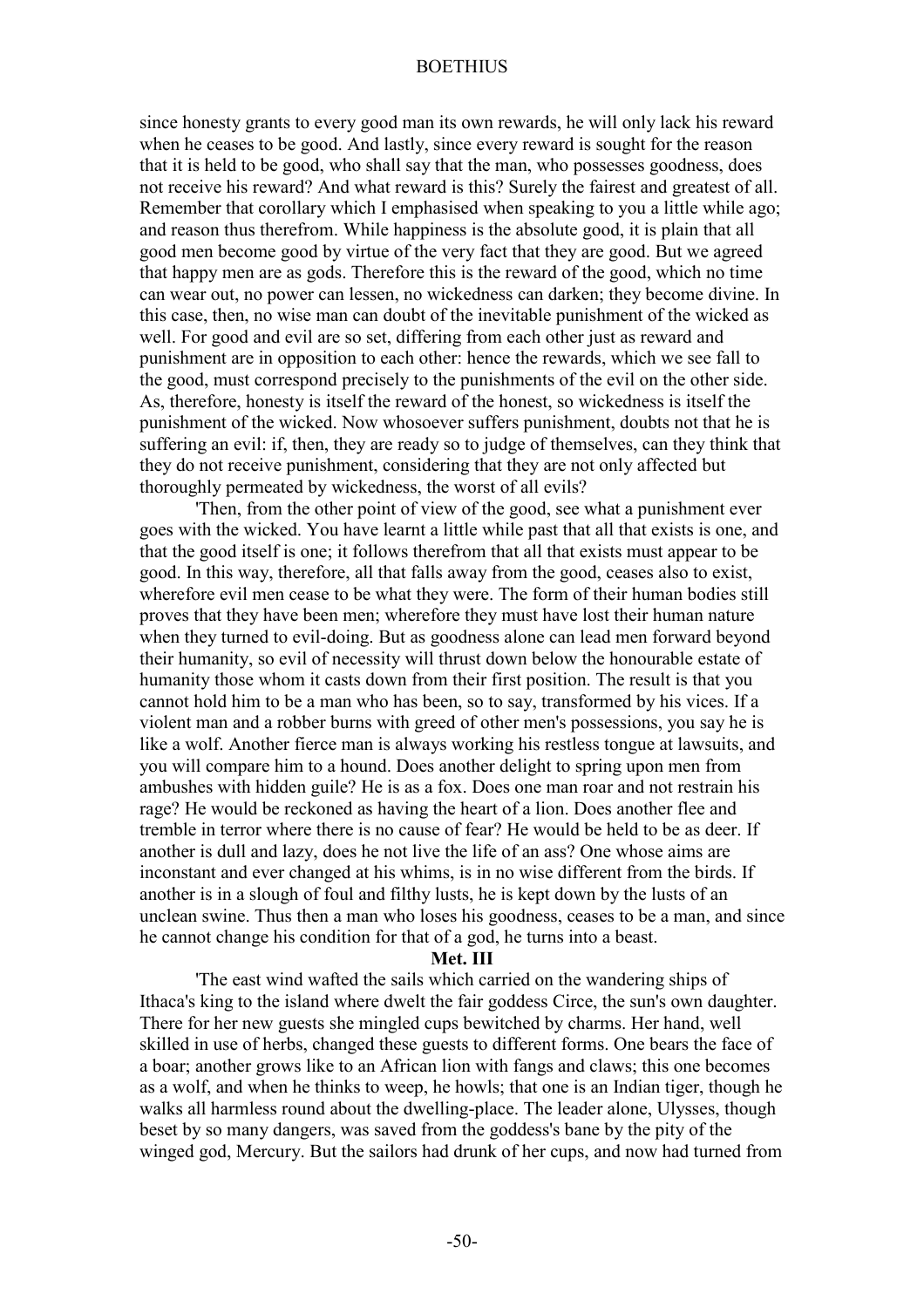food of corn to husks and acorns, food of swine. Naught is left the same, speech and form are gone; only the mind remains unchanged, to bewail their unnatural sufferings.

'How weak was that hand, how powerless those magic herbs which could change the limbs but not the heart! Within lies the strength of men, hidden in deep security. Stronger are those dread poisons which can drag a man out of himself, which work their way within: they hurt not the body, but on the mind their rage inflicts a grievous wound.'[56]

#### **Prose IV**

Then I answered: 'I confess that I think it is justly said that vicious men keep only the outward bodily form of their humanity, and, in the attributes of their souls, are changed to beasts. But I would never have allowed them willingly the power to rage in the ruin of good men through their fierce and wicked intentions.'

'They have not that power,' said she, 'as I will shew you at a convenient time. But if this very power, which you believe is allowed to them, were taken from them, the punishment of vicious men would be to a great extent lightened. For, though some may scarcely believe it, evil men must be more unhappy when they carry out their ill desires than when they cannot fulfil them. For if it is pitiable to have wished bad things, it is more pitiable to have had the power to perform them, without which power the performance of this pitiable will would never have effect. Thus, when you see men with the will and the power to commit a crime, and you see them perform it, they must be the victims of a threefold misfortune, since each of those three things brings its own misery.

'Yes,' said I, 'I agree; but I do wish from my heart that they may speedily be rid of one of these misfortunes, being deprived of this power of doing evil.'

'They will be rid of it,' she said, 'more speedily even than you wish perhaps, and sooner than they think they will be rid thereof. There is in the short course of life naught which is so long coming that an immortal mind can think it has long to wait for it. Many a time are their high hopes and great plans for evil-doing cut short by a sudden and unlooked-for end. This indeed it is that sets a limit to their misery. For if wickedness makes a man miserable, the longer he is wicked, the more miserable must he be; and I should hold them most miserable of all, if not even death at last put an end to their evil-doing. If we have reached true conclusions concerning the unhappiness of depravity, the misery, which is said to be eternal, can have no limit.'

'That is a strange conclusion and hard to accept. But I see that it is suited too well by what we have agreed upon earlier.'

'You are right,' she said; 'but when one finds it hard to agree with a conclusion, one ought in fairness to point out some fault in the argument which has preceded, or shew that the sequence of statements is not so joined together as to effectively lead to the conclusion; otherwise, if the premises are granted, it is not just to cavil at the inference. This too, which I am about to say, may not seem less strange, but it follows equally from what has been taken as fact.'

'What is that?' I asked.

'That wicked men are happier when they pay the penalty for their wickedness than when they receive no penalty at the hands of justice.[57] I am not going to urge what may occur to any one, namely, that deprayed habits are corrected by penalties, and drawn towards the right by fear of punishment, and that an example is hereby given to others to avoid all that deserves blame. But I think that the wicked who are not punished are in another way the more unhappy, without regard to the corrective quality of punishment, nor its value as an example.'

'And what way is there other than these?'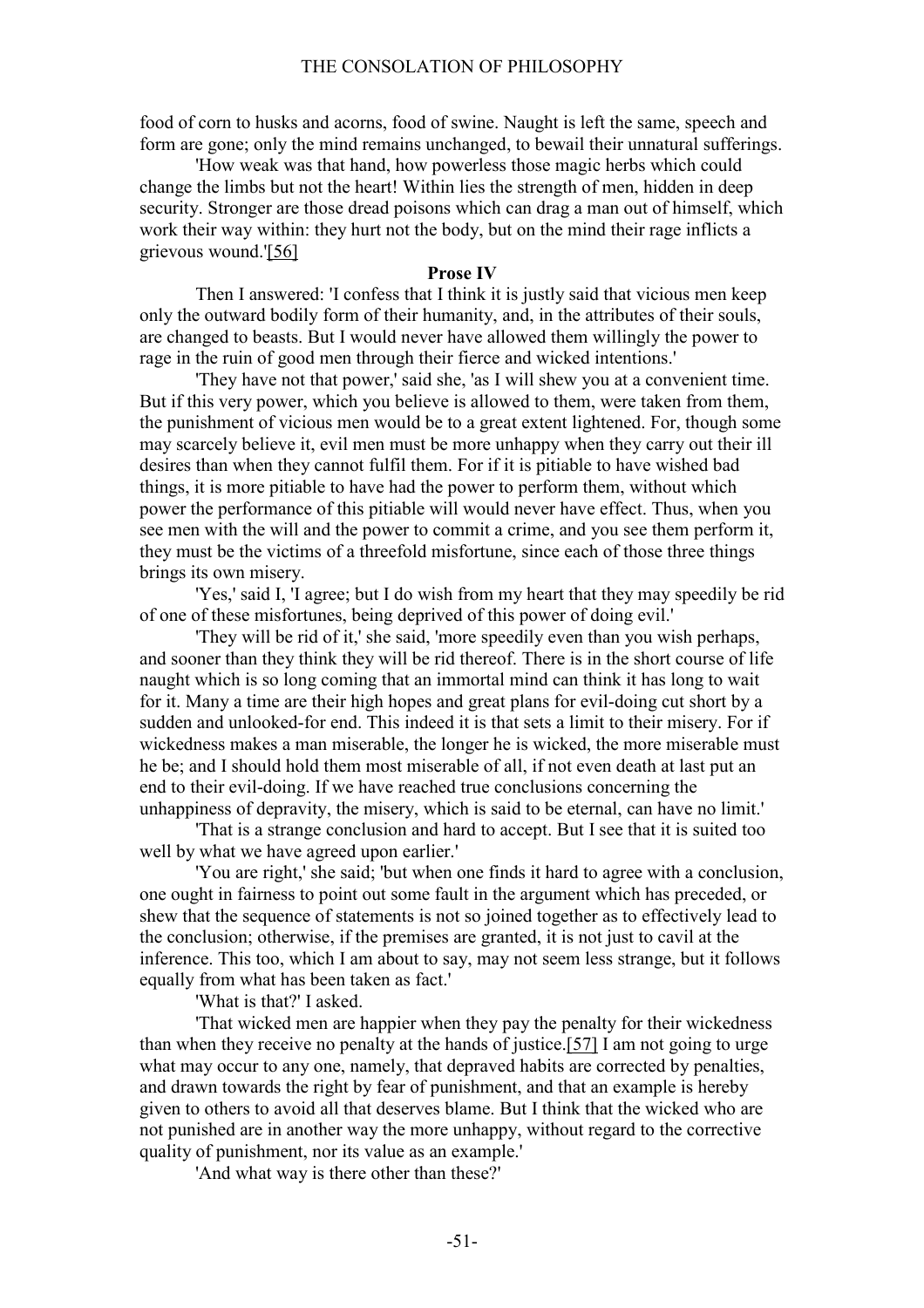'We have allowed, have we not,' she said, 'that the good are happy, but the bad are miserable?'.

'Yes.'

'Then if any good be added to the misery of any evil man, is he not happier than the man whose miserable state is purely and simply miserable without any good at all mingled therewith?'

'I suppose so.'

'What if some further evil beyond those by which a man, who lacked all good things, were made miserable, were added to his miseries? Should not he be reckoned far more unhappy than the man whose misfortune was lightened by a share in some good?'

'Of course it is so.'

'Therefore,' she said, 'the wicked when punished have something good added to their lot, to wit, their punishment, which is good by reason of its quality of justice; and they also, when unpunished, have something of further evil, their very impunity, which you have allowed to be an evil, by reason of its injustice.'

'I cannot deny that,' said I.

'Then the wicked are far more unhappy when they are unjustly unpunished, than when they are justly punished. It is plain that it is just that the wicked should be punished, and unfair that they should escape punishment.'

'No one will gainsay you.'

'But no one will deny this either, that all which is just is good; and on the other part, all that is unjust is evil.'

Then I said: 'The arguments which we have accepted bring us to that conclusion. But tell me, do you leave no punishment of the soul to follow after the death of the body?'

'Yes,' she answered, 'heavy punishments, of which some, I think, are effected by bitter penalties, others by a cleansing mercy.[58] But it is not my intention to discuss these now. My object has been to bring you to know that the power of evil men, which seems to you so unworthy, is in truth nothing; and that you may see that those wicked men, of whose impunity you complained, do never miss the reward of their ill-doing; and that you may learn that their passion, which you prayed might soon be cut short, is not long-enduring, and that the longer it lasts, the more unhappiness it brings, and that it would be most unhappy if it endured for ever. Further, I have tried to shew you that the wicked are more to be pitied if they escape with unjust impunity, than if they are punished by just retribution. And it follows upon this fact that they will be undergoing heavier penalties when they are thought to be unpunished.'

'When I hear your arguments, I feel sure that they are true as possible. But if I turn to human opinions, I ask what man would not think them not only incredible, but even unthinkable?'

'Yes,' she said, 'for men cannot raise to the transparent light of truth their eyes which have been accustomed to darkness. They are like those birds whose sight is clear at night, but blinded by daylight. So long as they look not upon the true course of nature, but upon their own feelings, they think that the freedom of passion and the impunity of crime are happy things. Think upon the sacred ordinances of eternal law. If your mind is fashioned after better things, there is no need of a judge to award a prize; you have added yourself to the number of the more excellent. If your mind sinks to worse things, seek no avenger from without: you have thrust yourself downward to lower things. It is as though you were looking at the squalid earth and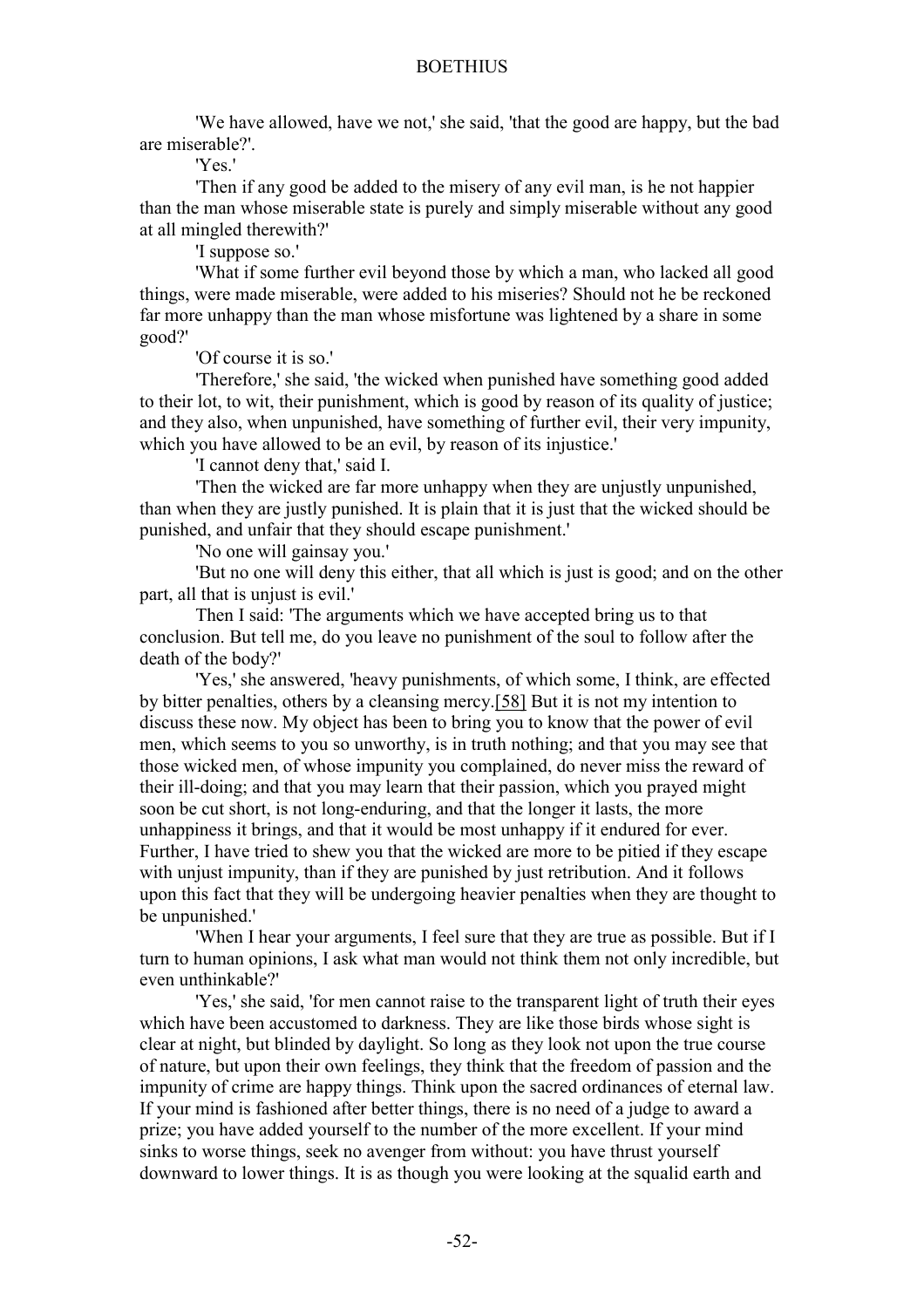## THE CONSOLATION OF PHILOSOPHY

the heavens in turn; then take away all that is about you; and by the power of sight, you will seem to be in the midst now of mud, now of stars. But mankind looks not to such things. What then shall we do? Shall we join ourselves to those whom we have shewn to be as beasts? If a man lost utterly his sight, and even forgot that he had ever seen, so that he thought he lacked naught of human perfection, should we think that such a blind one can see as we do? Most people would not even allow another point, which rests no less firmly upon strong reasons, namely, that those who do an injury are more unhappy than those who suffer one.'[59]

'I would hear those strong reasons,' I said.

'You do not deny that every wicked man deserves punishment?' 'No.'

'It is plain for many reasons that the wicked are unhappy?' 'Yes.'

'Then you doubt not that those who are worthy of punishment are miserable?' 'No, I agree.'

'If then you were sitting as a judge, upon which would you consider punishment should fall -- the man who did the injury, or the man who suffered it?'

'I have no hesitation in saying that I would make amends to the sufferer at the expense of the doer of the injustice.'

'Then the doer of the injustice would seem to you more miserable than the sufferer?'

'That follows.'

'Then from this,' said she, 'and other causes which rest upon the same foundation, it is plain that, since baseness makes men more miserable by its own nature, the misery is brought not to the sufferer of an injustice, but to the doer thereof. But the speakers in law-courts take the opposite course: they try to excite the pity of the judges for those who have suffered any heavy or bitter wrong; but more justly their pity would be due to those who have committed the wrong. These guilty men ought to be brought, by accusers kindly rather than angry, to justice, as patients to a doctor, that their disease of crime may be checked by punishment. Under such an arrangement the occupation of advocates for defence would either come to a complete stand-still, or if it seemed more to the advantage of mankind, it might turn to the work of prosecution. And if the wicked too themselves might by some device look on virtue left behind them, and if they could see that they would lay aside the squalor of vice by the pain of punishment, and that they would gain the compensation of achieving virtue again, they would no longer hold it punishment, but would refuse the aid of advocates for their defence, and would intrust themselves unreservedly to their accusers and their judges. In this way there would be no place left for hatred among wise men. For who but the most foolish would hate good men? And there is no cause to hate bad men. Vice is as a disease of the mind, just as feebleness shews ill-health in the body. As, then, we should never think that those, who are sick in the body, deserve hatred, so are those, whose minds are oppressed by a fiercer disease than feebleness, namely wickedness, much more worthy of pity than of persecution.

#### **Met. IV**

'To what good end do men their passions raise, even to drag from fate their deaths by their own hands? If ye seek death, she is surely nigh of her own will; and her winged horses she will not delay. Serpents and lions, bears, tigers and boars, all seek your lives with their fangs, yet do ye seek them with swords? Is it because your manners are so wide in variance that men raise up unjust battles and savage wars, and seek to perish by each other's darts? Such is no just reason for this cruelty. Wouldst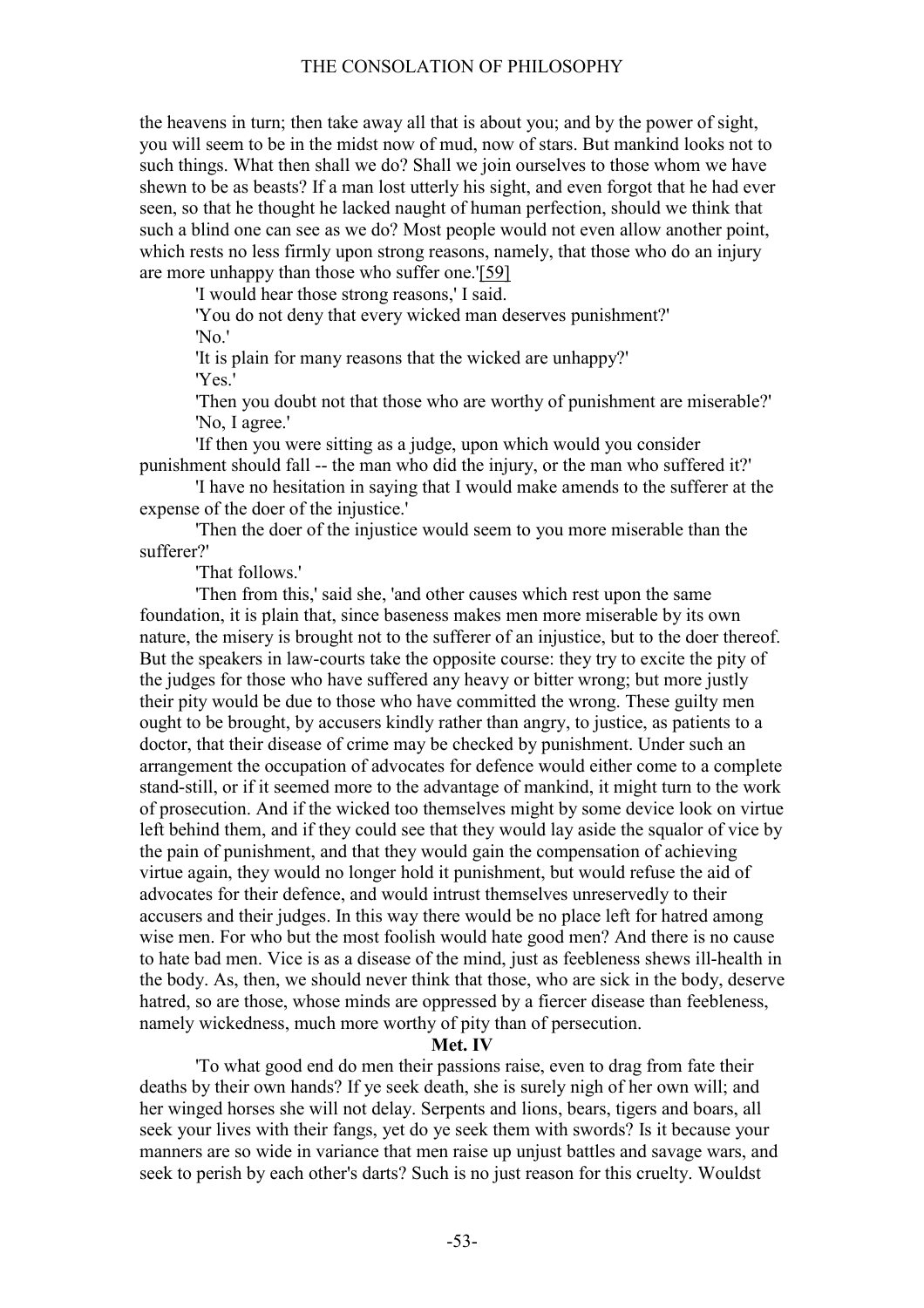thou apportion merit to merit fitly? Then love good men as is their due, and for the evil shew your pity.'

# **Prose V**

# **Boethius still feels dissatisfied with the world's government**

Then said I, 'I see how happiness and misery lie inseparably in the deserts of good and bad men. But I am sure that there is some good and some bad in the general fortune of men. For no wise man even would wish to be exiled, impoverished, and disgraced rather than full of wealth, power, veneration, and strength, and flourishing securely in his own city. The operation of wisdom is shewn in this way more nobly and clearly, when the happiness of rulers is in a manner transmitted to the people who come into contact with their rule; and especially when prisons, bonds, and other penalties of the law become the lot of the evil citizens for whom they were designed. I am struck with great wonder why these dues are interchanged; why punishments for crimes fall upon the good, while the bad citizens seize the rewards of virtue; and I long to learn from you what reason can be put forward for such unjust confusion. I should wonder less if I could believe that everything was the confusion of accident and chance. But now the thought of God's guidance increases my amazement; He often grants happiness to good men and bitterness to the bad, and then, on the other hand, sends hardships to the good and grants the desires of the wicked. Can we lay our hands on any cause? If not, what can make this state different in any way from accidental chance?'

'It is no wonder,' she answered, 'if one who knows not the order and reasons of nature, should think it is all at random and confused. But doubt not, though you know not the cause of such a great matter of the world's government, doubt not, I say, that all is rightly done, because a good Governor rules the universe.

#### **Met. V**

'If any man knows not that the star Arcturus[60] has his course nearest the topmost pole how shall he not be amazed that Boötes so slowly takes his wain and is so late to dip his brightness in the ocean, and yet so swiftly turns to rise again? The law of heaven on high will but bewilder him. When the full moon grows dim to its horns, darkened by the shadow of dull night, when Phœbe thus lays bare all the varying bands of the stars, which she had hidden by the power of her shining face: then are the nations stirred by the errors of the vulgar, and beat without ceasing brazen cymbals.[61] No man is surprised when the blasts of the wind beat a shore with roaring waves, nor when a solid mass of frozen snow is melted by the warmth of Phoebus's rays; for herein the causes are ready at hand to be understood. But in those other matters the causes are hidden, and so do trouble all men's hearts, for time does not grant them to advance with experience in such things as seldom recur: the common herd is ever amazed at all that is extraordinary. But let the cloudy errors of ignorance depart, and straightway these shall seem no longer marvellous.'

#### **Prose VI**

## **Philosophy discusses Providence and Fate**

'That is true,' I said; 'but it is your kind office to unravel the causes of hidden matters, and explain reasons now veiled in darkness; wherefore I beg of you, put forth your decree and expound all to me, since this wonder most deeply stirs my mind.'

Then said she, smiling, 'Your question calls me to the greatest of all these matters, and a full answer thereto is well-nigh impossible. For this is its kind: if one doubt be cut away, innumerable others arise, as the Hydra's heads; and there can be no limit unless a man restrains them by the most quick fire of the mind. For herein lie the questions of the directness of Providence, the course of Fate, chances which cannot be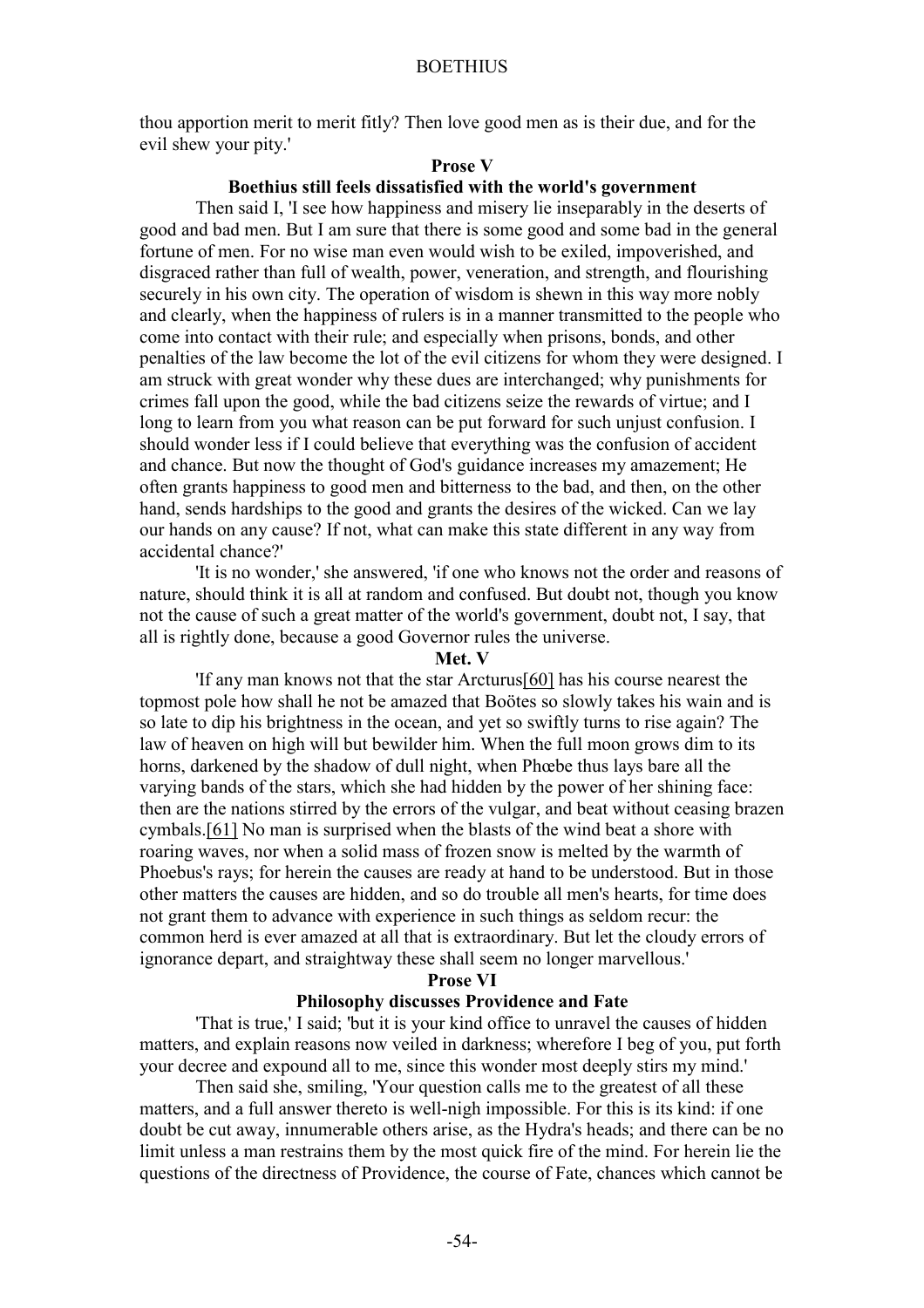foreseen, knowledge, divine predestination, and freedom of judgment. You can judge for yourself the weight of these questions. But since it is a part of your treatment to know some of these, I will attempt to make some advantage therefrom, though we are penned in by our narrow space of time. But if you enjoy the delights of song, you must wait a while for that pleasure, while I weave together for you the chain of reasons.'

'As you will,' said I. Then, as though beginning afresh, she spake thus:

'The engendering of all things, the whole advance of all changing natures, and every motion and progress in the world, draw their causes, their order, and their forms from the allotment of the unchanging mind of God, which lays manifold restrictions on all action from the calm fortress of its own directness Such restrictions are called Providence when they can be seen to lie in the very simplicity of divine understanding; but they were called Fate in old times when they were viewed with reference to the objects which they moved or arranged. It will easily be understood that these two are very different if the mind examines the force of each. For Providence is the very divine reason which arranges all things, and rests with the supreme disposer of all; while Fate is that ordering which is a part of all changeable things, and by means of which Providence binds all things together in their own order. Providence embraces all things equally, however different they may be, even however infinite: when they are assigned to their own places, forms, and times, Fate sets them in an orderly motion; so that this development of the temporal order, unified in the intelligence of the mind of God, is Providence. The working of this unified development in time is called Fate. These are different, but the one hangs upon the other. For this order, which is ruled by Fate, emanates from the directness of Providence. Just as when a craftsman perceives in his mind the form of the object he would make, he sets his working power in motion, and brings through the order of time that which he had seen directly and ready present to his mind. So by Providence does God dispose all that is to be done, each thing by itself and unchangeably; while these same things which Providence has arranged are worked out by Fate in many ways and in time. Whether, therefore, Fate works by the aid of the divine spirits which serve Providence, or whether it works by the aid of the soul, or of all nature, or the motions of the stars in heaven, or the powers of angels, or the manifold skill of other spirits, whether the course of Fate is bound together by any or all of these, one thing is certain, namely that Providence is the one unchangeable direct power which gives form to all things which are to come to pass, while Fate is the changing bond, the temporal order of those things which are arranged to come to pass by the direct disposition of God. Wherefore everything which is subject to Fate is also subject to Providence, to which Fate is itself subject. But there are things which, though beneath Providence, are above the course of Fate. Those things are they which are immovably set nearest the primary divinity, and are there beyond the course of the movement of Fate. As in the case of spheres moving round the same axis, that which is nearest the centre approaches most nearly the simple motion of the centre, and is itself, as it were, an axis around which turn those which are set outside it. That sphere which is outside all turns through a greater circuit, and fulfils a longer course in proportion as it is farther from the central axis; and if it be joined or connect itself with that centre, it is drawn into the direct motion thereof, and no longer strays or strives to turn away. In like manner, that which goes farther from the primary intelligence, is bound the more by the ties of Fate, and the nearer it approaches the axis of all, the more free it is from Fate. But that which clings without movement to the firm intellect above, surpasses altogether the bond of Fate. As, therefore, reasoning is to understanding; as that which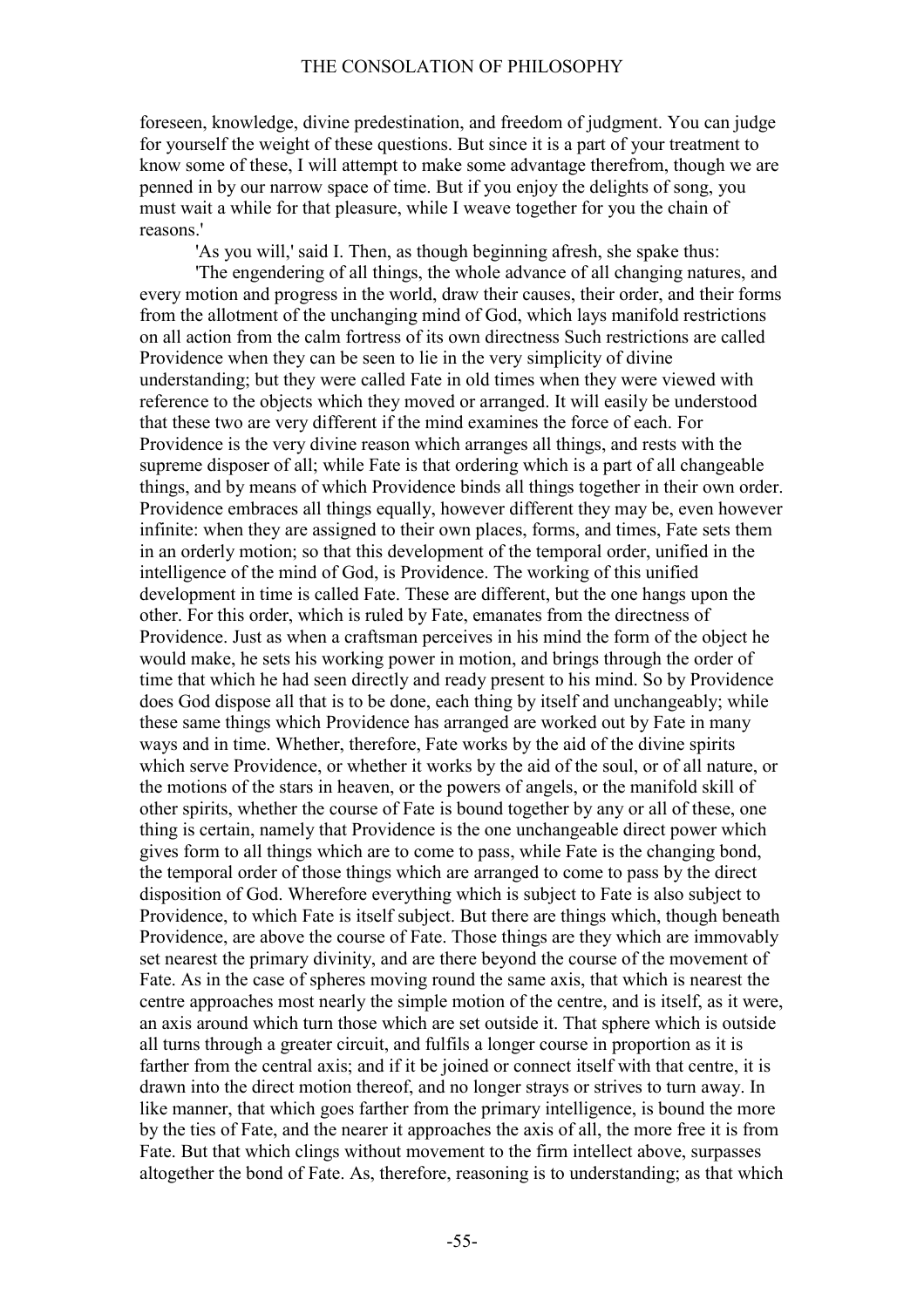becomes is to that which is; as time is to eternity; as the circumference is to the centre: so is the changing course of Fate to the immovable directness of Providence. That course of Fate moves the heavens and the stars, moderates the first principles in their turns, and alters their forms by balanced interchangings. The same course renews all things that are born and wither away by like advances of offspring and seed. It constrains, too, the actions and fortunes of men by an unbreakable chain of causes: and these causes must be unchangeable, as they proceed from the beginnings of an unchanging Providence. Thus is the world governed for the best if a directness, which rests in the intelligence of God, puts forth an order of causes which may not swerve. This order restrains by its own unchangeableness changeable things, which might otherwise run hither and thither at random. Wherefore in disposing the universe this limitation directs all for good, though to you who are not strong enough to comprehend the whole order, all seems confusion and disorder. Naught is there that comes to pass for the sake of evil, or due to wicked men, of whom it has been abundantly shewn that they seek the good, but misleading error turns them from the right course; for never does the true order, which comes forth from the centre of the highest good, turn any man aside from the right beginning.

'But you will ask, "What more unjust confusion could exist than that good men should sometimes enjoy prosperity, sometimes suffer adversity, and that the bad too should sometimes receive what they desire, sometimes what they hate?" Are then men possessed of such infallible minds that they, whom they consider honest or dishonest, must necessarily be what they are held to be? No, in these matters human judgment is at variance with itself, and those who are held by some to be worthy of reward, are by others held worthy of punishment. But let us grant that a man could discern between good and bad characters. Can he therefore know the inmost feelings of the soul, as a doctor can learn a body's temperature? For it is no less a wonder to the ignorant why sweet things suit one sound body, while bitter things suit another; or why some sick people are aided by gentle draughts, others by sharp and bitter ones. But a doctor does not wonder at such things, for he knows the ways and constitutions of health and sickness. And what is the health of the soul but virtue? and what the sickness, but vice? And who is the preserver of the good and banisher of the evil, who but God, the guardian and healer of minds? God looks forth from the high watch-tower of His Providence, He sees what suits each man, and applies to him that which suits him. Hence then comes that conspicuous cause of wonder in the order of Fate, when a wise man does that which amazes the ignorant. For, to glance at the depth of God's works with so few words as human reason is capable of comprehending, I say that what you think to be most fair and most conducive to justice's preservation, that appears different to an all-seeing Providence. Has not our fellow-philosopher Lucan told us how "the conquering cause did please the gods, but the conquered, Cato?"[62] What then surprises you when done on this earth, is the true-guided order of things; it is your opinion which is perverted and confused. But if there is any one whose life is so good that divine and human estimates of him agree, yet he must be uncertain in the strength of his mind; if any adversity befall him, it may always be that he will cease to preserve his innocence, by which he found that he could not preserve his good fortune. Thus then a wise dispensation spares a man who might be made worse by adversity, lest he should suffer when it is not good for him to be oppressed. Another may be perfected in all virtues, wholly conscientious, and very near to God: Providence holds that it is not right such an one should receive any adversity, so that it allows him to be troubled not even by bodily diseases. As a better man[63] than I has said, "The powers of virtues build up the body of a good man." It often happens that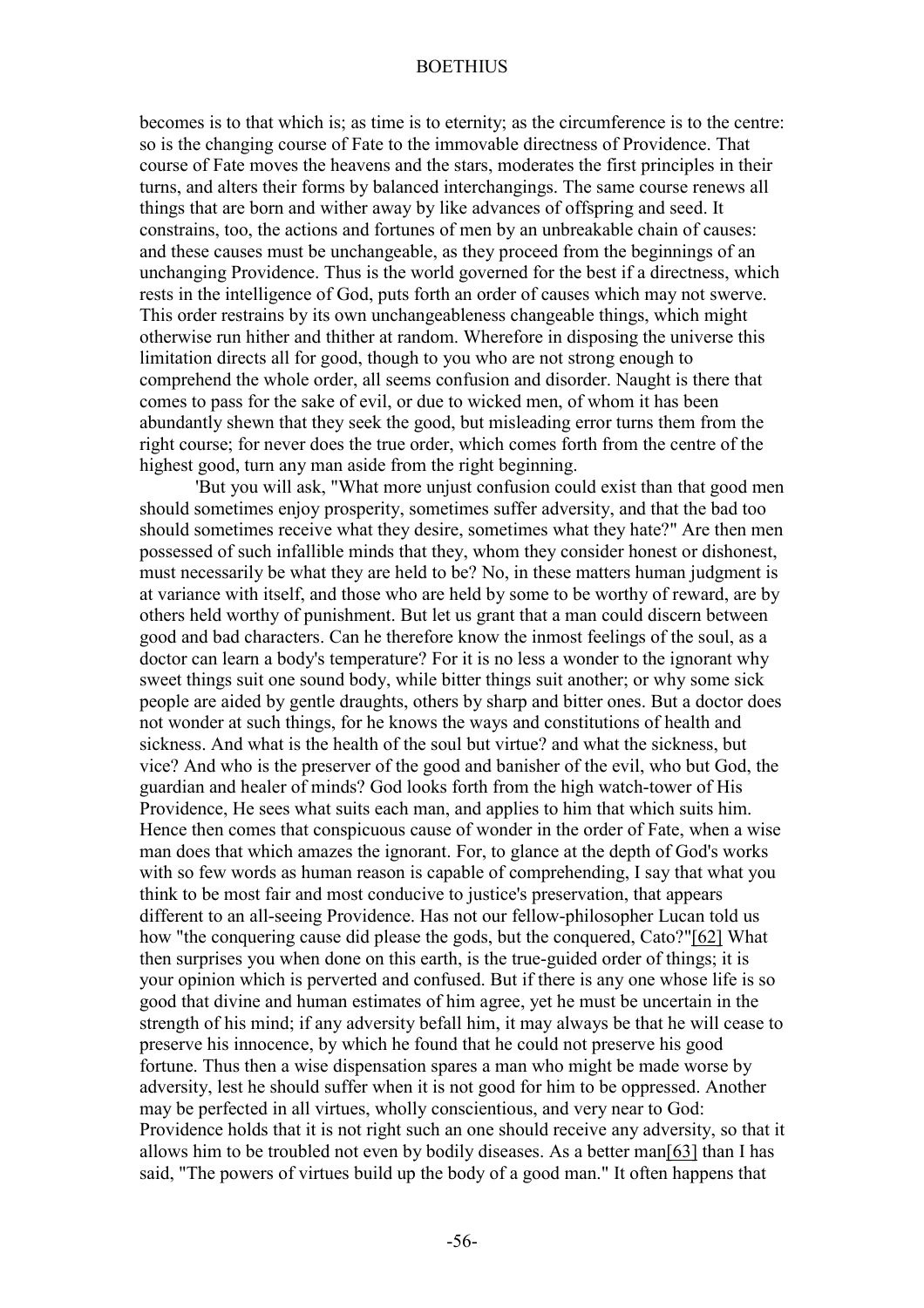#### THE CONSOLATION OF PHILOSOPHY

the duty of a supreme authority is assigned to good men for the purpose of pruning the insolent growth of wickedness. To some, Providence grants a mingled store of good and bad, according to the nature of their minds. Some she treats bitterly, lest they grow too exuberant with long continued good fortune; others she allows to be harassed by hardships that the virtues of their minds should be strengthened by the habit and exercise of patience. Some have too great a fear of sufferings which they can bear; others have too great contempt for those which they cannot bear: these she leads on by troubles to make trial of themselves. Some have brought a name to be honoured for all time at the price of a glorious death. Some by shewing themselves undefeated by punishment, have left a proof to others that virtue may be invincible by evil. What doubt can there be of how rightly such things are disposed, and that they are for the good of those whom we see them befall? The other point too arises from like causes, that sometimes sorrows, sometimes the fulfilment of their desires, falls to the wicked. As concerns the sorrows, no one is surprised, because all agree that they deserve ill. Their punishments serve both to deter others from crime by fear, and also to amend the lives of those who undergo them; their happiness, on the other hand, serves as a proof to good men of how they should regard good fortune of this nature, which they see often attends upon the dishonest. And another thing seems to me to be well arranged: the nature of a man may be so headstrong and rough that lack of wealth may stir him to crime more readily than restrain him; for the disease of such an one Providence prescribes a remedy of stores of patrimony: he may see that his conscience is befouled by sin, he may take account with himself of his fortune, and will perhaps fear lest the loss of this property, of which he enjoys the use, may bring unhappiness. Wherefore he will change his ways, and leave off from ill-doing so long as he fears the loss of his fortune. Again, good fortune, unworthily improved, has flung some into ruin. To some the right of punishing is committed that they may use it for the exercise and trial of the good, and the punishment of evil men. And just as there is no league between good and bad men, so also the bad cannot either agree among themselves: nay, with their vices tearing their own consciences asunder, they cannot agree with themselves, and do often perform acts which, when done, they perceive that they should not have done. Wherefore high Providence has thus often shewn her strange wonder, namely, that bad men should make other bad men good. For some find themselves suffering injustice at the hands of evil men, and, burning with hatred of those who have injured them, they have returned to cultivate the fruits of virtue, because their aim is to be unlike those whom they hate. To divine power, and to that alone, are evil things good, when it uses them suitably so as to draw good results therefrom. For a definite order embraces all things, so that even when some subject leaves the true place assigned to it in the order, it returns to an order, though another, it may be, lest aught in the realm of Providence be left to random chance. But "hard is it for me to set forth all these matters as a god,"[64] nor is it right for a man to try to comprehend with his mind all the means of divine working, or to explain them in words. Let it be enough that we have seen that God, the Creator of all nature, directs and disposes all things for good. And while He urges all, that He has made manifest, to keep His own likeness, He drives out by the course of Fate all evil from the bounds of His state. Wherefore if you look to the disposition of Providence, you will reckon naught as bad of all the evils which are held to abound upon earth.

'But I see that now you are weighed down by the burden of the question, and wearied by the length of our reasoning, and waiting for the gentleness of song. Take then your draught, be refreshed thereby and advance further the stronger.

#### **Met. VI**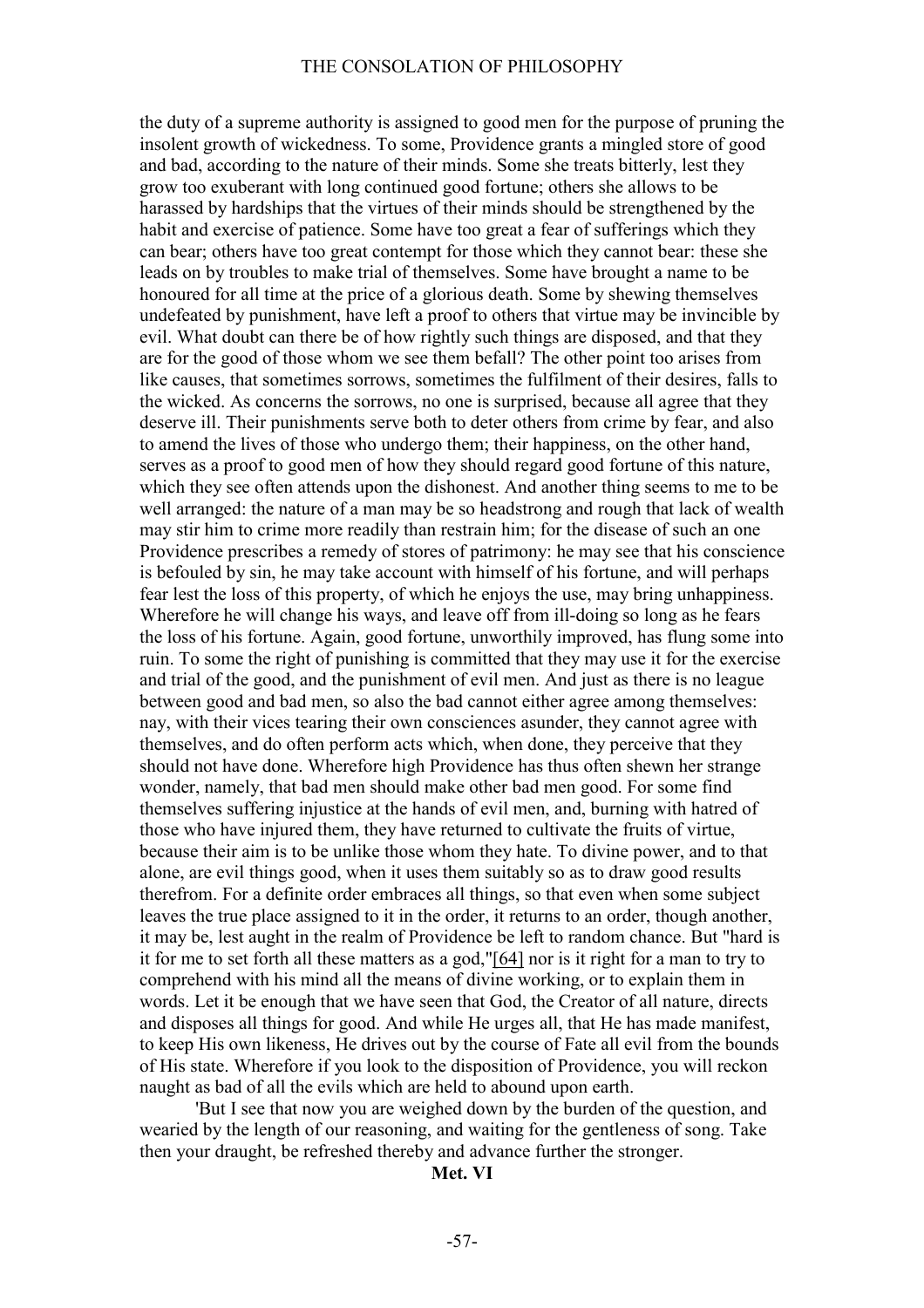'If thou wouldst diligently behold with unsullied mind the laws of the God of thunder upon high, look to the highest point of heaven above. There, by a fair and equal compact, do the stars keep their ancient peace. The sun is hurried on by its whirl of fire, but impedes not the moon's cool orb. The Bear turns its rushing course around the highest pole of the universe, and dips not in the western depths, and though it sees the other constellations sink, it never seeks to quench its flames in the ocean stream. In just divisions of time does the evening star foretell the coming of the late shadows, and, as Lucifer, brings back again the warming light of day. Thus does the interchanging bond of love bring round their neverfailing courses; and strife is for ever an exile from the starry realms. This unity rules by fair limits the elements, so that wet yields to dry, its opposite, and it faithfully joins cold to heat. Floating fire rises up on high, and matter by its weight sinks down. From these same causes in warm spring the flowering season breathes its scents; then the hot summer dries the grain; then with its burden of fruits comes autumn again, and winter's falling rain gives moisture. This mingling of seasons nourishes and brings forth all on earth that has the breath of life; and again snatches them away and hides them, whelming in death all that has arisen. Meanwhile the Creator sits on high, rules all and guides, king and Lord, fount and source of all, Law itself and wise judge of justice. He restrains all that stirs nature to motion, holds it back, and makes firm all that would stray. If He were not to recall them to their true paths, and set them again upon the circles of their courses, they would be torn from their source and so would perish. This is the common bond of love; all seek thus to be restrained by the limit of the good. In no other manner can they endure if this bond of love be not turned round again, and if the causes, which He has set, return not again.

#### **Prose VII**

# **Philosophy shews that all fortune is good**

'Do you see now,' she continued, 'what follows upon all that we have said?' 'What is it?' I asked.

'That all fortune is plainly good,' she answered.

'How can that be?' said I.

'Consider this,' she said: 'all fortune, whether pleasant or difficult, is due to this cause; it is for the sake of rewarding the good or exercising their virtue, and of punishing and correcting bad men: therefore it is plain that all this fortune which is allowed to be just or expedient, must be good.'

'Yes,' I said, 'that is a true argument, and when I think of the Providence or Fate about which you have taught me, the conclusion rests upon strong foundations. But if it please you, let us count it among those conclusions which you a little while ago set down as inconceivable.'

'Why?' she asked.

'Because it is a commonplace saying among men -- indeed an especially frequent one -- that some people have bad fortune.'

'Would you then have us approach more nearly the common conversation of men, lest we should seem to withdraw too far from human ways?'

'If you will,' I said.

'Do you not think that that, which is advantageous, is good?' 'Yes.'

'And that fortune, which exercises or corrects, is advantageous?' 'I agree,' said I.

'Then it is good, is it not?'

'It must be so.'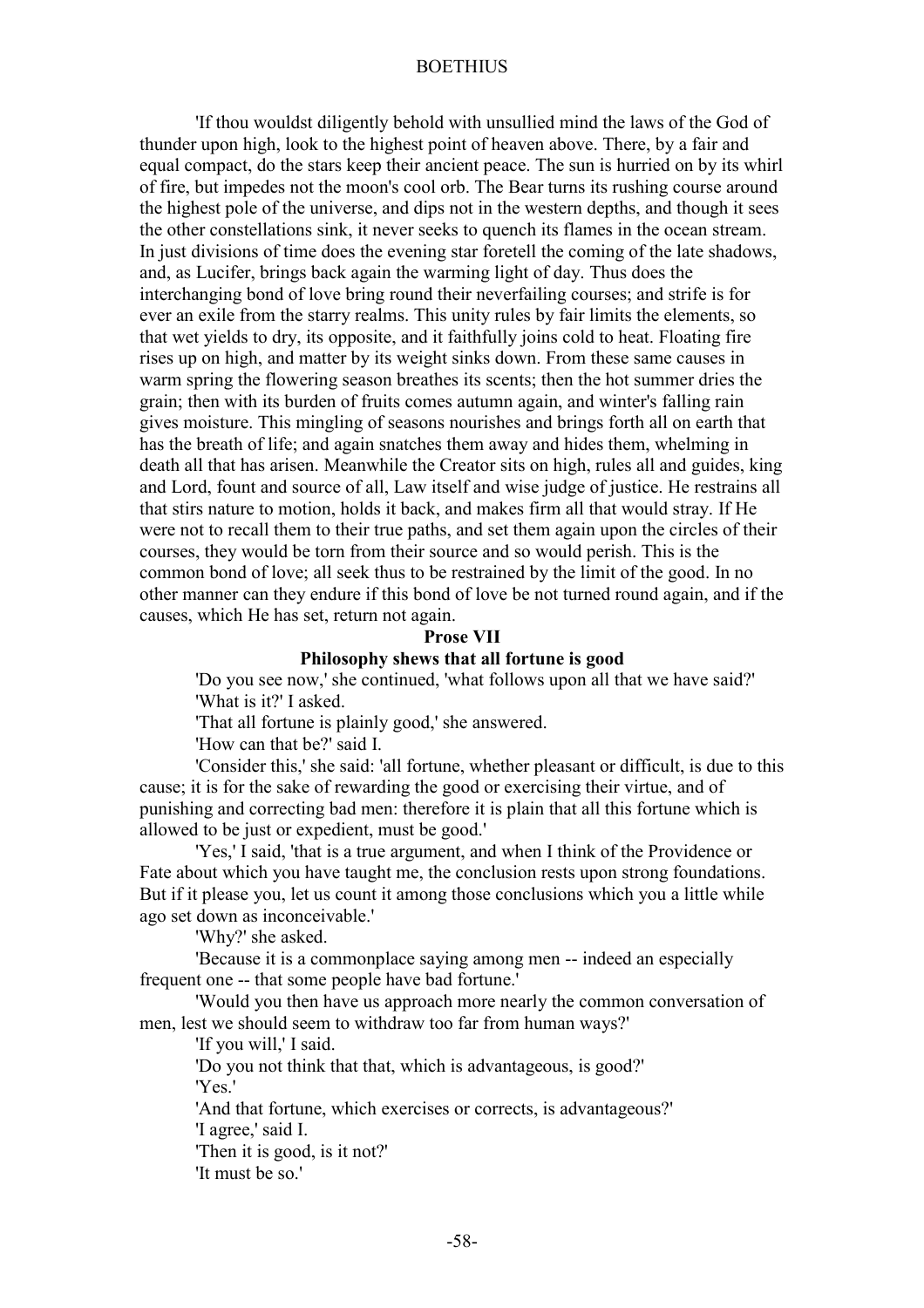## THE CONSOLATION OF PHILOSOPHY

'This is the fortune of those who are either firmly set in virtue and struggling against their difficulties, or of those who would leave their vices and take the path of virtue?'

'That is true,' I said.

'But what of that pleasant fortune which is granted as a reward to good men? Do most people perceive that it is bad? No; but, as is true, they esteem it the best. And what of the last kind of fortune, which is hard and which restrains bad men by just punishment? Is that commonly held to be good?'

'No,' said I, 'it is held to be the most miserable of all that can be imagined.' 'Beware lest in following the common conception, we come to some truly inconceivable conclusion.'

'What do you mean?'

'From what we have allowed,' she said, 'it results that the fortune of those who are in possession of virtue, or are gaining it, or advancing therein, is entirely good, whatever it be, while for those who remain in wickedness, their fortune is the worst.'

'That is true, but who would dare confess it?'

'For this reason a wise man should never complain, whenever he is brought into strife with fortune; just as a brave man cannot properly be disgusted whenever the noise of battle is heard, since for both of them their very difficulty is their opportunity, for the brave man of increasing his glory, for the wise man of confirming and strengthening his wisdom. From this is virtue itself so named,[65] because it is so supported by its strength that it is not overcome by adversity. And you who were set in the advance of virtue have not come to this pass of being dissipated by delights, or enervated by pleasure; but you fight too bitterly against all fortune. Keep the middle path of strength and virtue, lest you be overwhelmed by misfortune or corrupted by pleasant fortune. All that falls short or goes too far ahead, has contempt for happiness, and gains not the reward for labour done. It rests in your own hands what shall be the nature of the fortune which you choose to form for yourself. For all fortune which seems difficult, either exercises virtue, or corrects or punishes vice.

#### **Met. VII**

'The avenging son of Atreus strove for full ten years before he expiated in the fall of Phrygian Troy the wrong done to his brother's marriage. The same Agamemnon must needs throw off his father's nature, and himself, an unwilling priest, thrust his knife into his unhappy daughter's throat, and buy the winds at the cost of blood, when he sought to fill the sails of the fleet of Greece. The King of Ithaca wept sore for his lost comrades whom the savage Polyphemus swallowed into his huge maw as he lay in his vast cave; but, when mad for his blinded eye, he paid back with rejoicings for the sad tears he had drawn. Hercules became famous through hard labours. He tamed the haughty Centaurs, and from the fierce lion of Nemea took his spoil. With his sure arrows he smote the birds of Stymphalus; and from the watchful dragon took the apples of the Hesperides, filling his hand with their precious gold; and Cerberus he dragged along with threefold chain. The story tells how he conquered the fierce Diomede and set before his savage mares their master as their food. The Hydra's poison perished in his fire. He took the horn and so disgraced the brow of the river Achelous, who hid below his bank his head ashamed. On the sands of Libya he laid Antæus low; Cacus he slew to sate Evander's wrath. The bristling boar of Erymanthus flecked with his own foam the shoulders which were to bear the height of heaven; for in his last labour he bore with unbending neck the heavens, and so won again his place in heaven, the reward of his last work.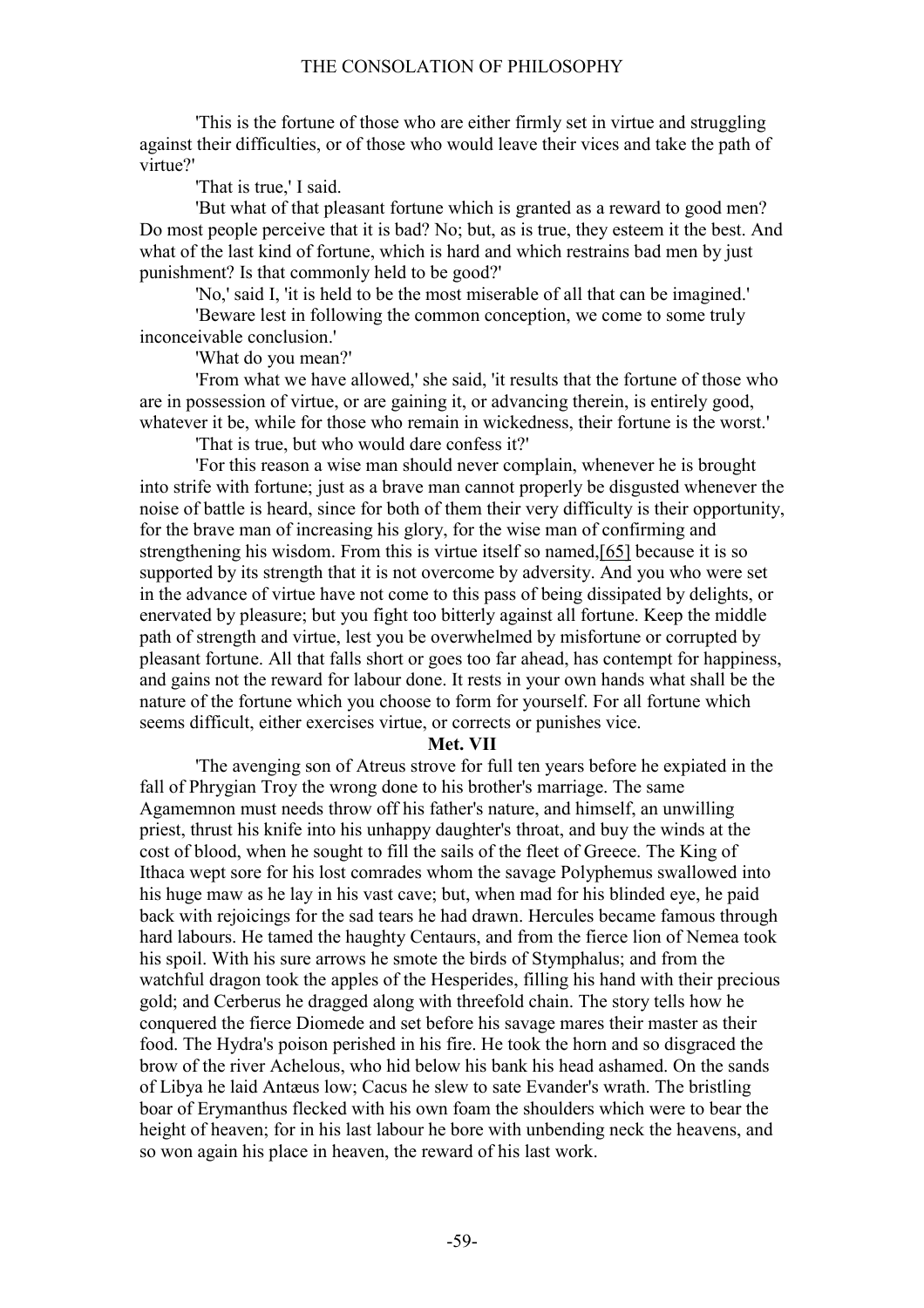'Go forth then bravely whither leads the lofty path of high example. Why do ye sluggards turn your backs? When the earth is overcome, the stars are yours.'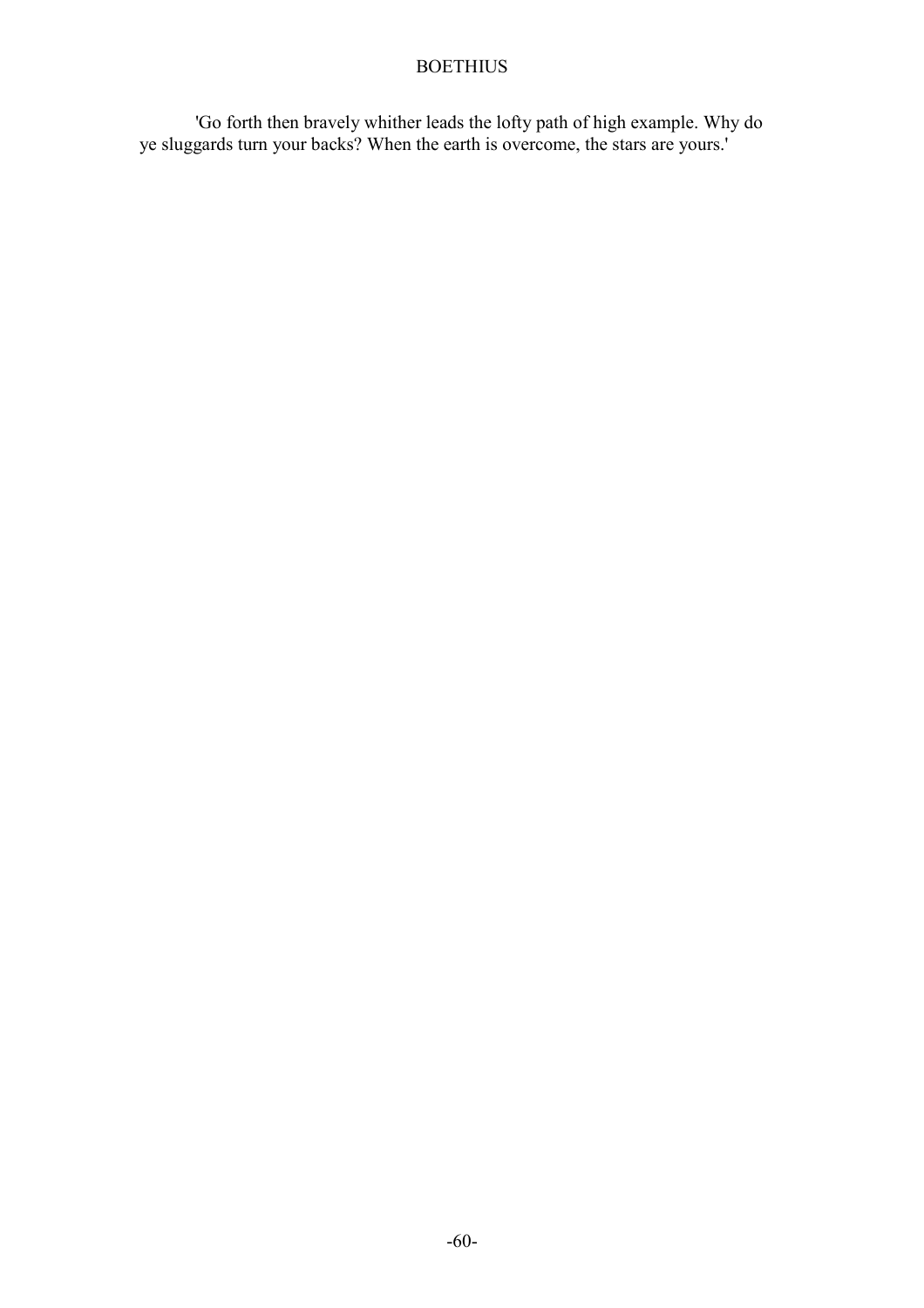## **BOOK V**

### **Prose I**

#### **Philosophy discusses 'chance'**

HERE she made an end and was for turning the course of her speaking to the handling and explaining of other subjects. Then said I: 'Your encouragement is right and most worthy in truth of your name and weight. But I am learning by experience what you just now said of Providence; that the question is bound up in others. I would ask you whether you think that Chance exists at all, and what you think it is?'

Then she answered: ' I am eager to fulfil my promised debt, and to shew you the path by which you may seek your home. But these things, though all-expedient for knowledge, are none the less rather apart from our path, and we must be careful lest you become wearied by our turnings aside, and so be not strong enough to complete the straight journey.'

'Have no fear at all thereof,' said I.' It will be restful to know these things in which I have so great a pleasure; and when every view of your reasoning has stood firm with unshaken credit, so let there be no doubt of what shall follow.'

'I will do your pleasure,' she made answer, and thus she began to speak:

'If chance is defined as an outcome of random influence, produced by no sequence of causes, I am sure that there is no such thing as chance, and I consider that it is but an empty word, beyond shewing the meaning of the matter which we have in hand. For what place can be left for anything happening at random, so long as God controls everything in order? It is a true saying that nothing can come out of nothing. None of the old philosophers has denied that, though they did not apply it to the effective principle, but to the matter operated upon -- that is to say, to nature; and this was the foundation upon which they built all their reasoning. If anything arises from no causes, it will appear to have risen out of nothing. But if this is impossible, then chance also cannot be anything of that sort, which is stated in the definition which we mentioned.'

'Then is there nothing which can be justly called chance, nor anything "by chance"?' I asked.' Or is there anything which common people know not, but which those words do suit?'

'My philosopher, Aristotle, defined it in his *Physics*[66] shortly and well-nigh truly.'

'How?' I asked.

'Whenever anything is done with one intention, but something else, other than was intended, results from certain causes, that is called chance: as, for instance, if a man digs the ground for the sake of cultivating it, and finds a heap of buried gold. Such a thing is believed to have happened by chance, but it does not come from nothing, for it has its own causes, whose unforeseen and unexpected coincidence seem to have brought about a chance. For if the cultivator did not dig the ground, if the owner had not buried his money, the gold would not have been found. These are the causes of the chance piece of good fortune, which comes about from the causes which meet it, and move along with it, not from the intention of the actor. For neither the burier nor the tiller intended that the gold should be found; but, as I said, it was a coincidence, and it happened that the one dug up what the other buried. We may therefore define chance as an unexpected result from the coincidence of certain causes in matters where there was another purpose. The order of the universe, advancing with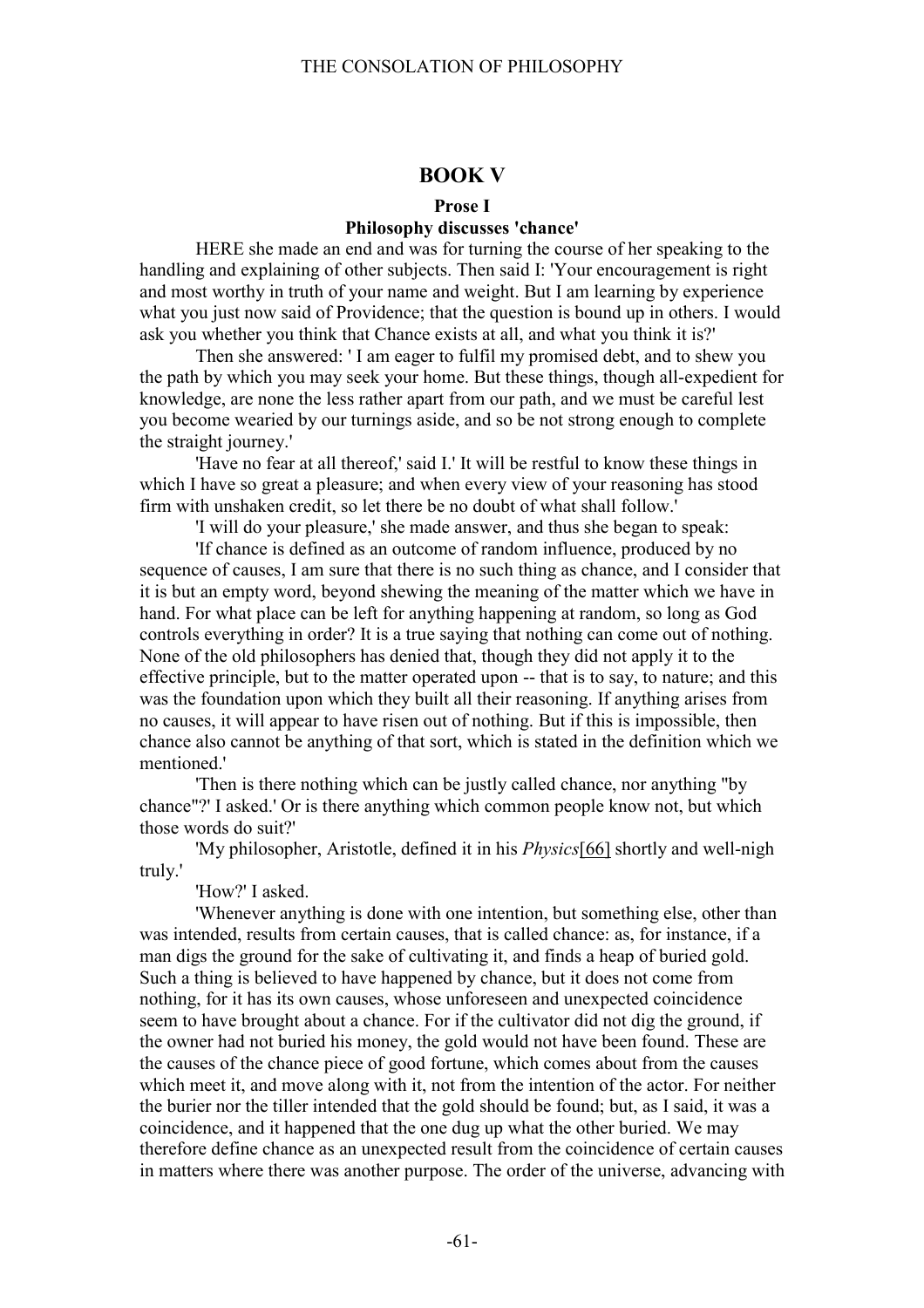its inevitable sequences, brings about this coincidence of causes. This order itself emanates from its source, which is Providence, and disposes all things in their proper time and place.

## **Met. I**

'In the land where the Parthian, as he turns in flight, shoots his arrows into the pursuer's breast, from the rocks of the crag of Achmænia, the Tigris and Euphrates flow from out one source, but quickly with divided streams are separate. If they should come together and again be joined in a single course, all, that the two streams bear along, would flow in one together. Boats would meet boats, and trees meet trees torn up by the currents, and the mingled waters would together entwine their streams by chance; but their sloping beds restrain these chances vague, and the downward order of the falling torrent guides their courses. Thus does chance, which seems to rush onward without rein, bear the bit, and take its way by rule.'

#### **Prose II**

# **Philosophy asserts the existence of free will**

'I have listened to you,' I said, 'and agree that it is as you say. But in this close sequence of causes, is there any freedom for our judgment or does this chain of fate bind the very feelings of our minds too?'

'There is free will,' she answered. 'Nor could there be any reasoning nature without freedom of judgment. For any being that can use its reason by nature, has a power of judgment by which it can without further aid decide each point, and so distinguish between objects to be desired and objects to be shunned. Each therefore seeks what it deems desirable, and flies from what it considers should be shunned. Wherefore all who have reason have also freedom of desiring and refusing in themselves. But I do not lay down that this is equal in all beings. Heavenly and divine beings have with them a judgment of great insight, an imperturbable will, and a power which can effect their desires. But human spirits must be more free when they keep themselves safe in the contemplation of the mind of God; but less free when they sink into bodies, and less still when they are bound by their earthly members. The last stage is mere slavery, when the spirit is given over to vices and has fallen away from the possession of its reason. For when the mind turns its eyes from the light of truth on high to lower darkness, soon they are dimmed by the clouds of ignorance, and become turbid through ruinous passions; by yielding to these passions and consenting to them, men increase the slavery which they have brought upon themselves, and their true liberty is lost in captivity. But God, looking upon all out of the infinite, perceives the views of Providence, and disposes each as its destiny has already fated for it according to its merits: "He looketh over all and heareth all."[67]

#### **Met. II**

'Homer with his honeyed lips sang of the bright sun's clear light; yet the sun cannot burst with his feeble rays the bowels of the earth or the depths of the sea. Not so with the Creator of this great sphere. No masses of earth can block His vision as He looks over all. Night's cloudy darkness cannot resist Him. With one glance of His intelligence He sees all that has been, that is, and that is to come. He alone can see all things, so truly He may be called the Sun.' [68]

# **Prose III**

**Boethius cannot reconcile God's foreknowledge with man's free will** Then said I, 'Again am I plunged in yet more doubt and difficulty.'

'What are they,' she asked, 'though I have already my idea of what your trouble consists?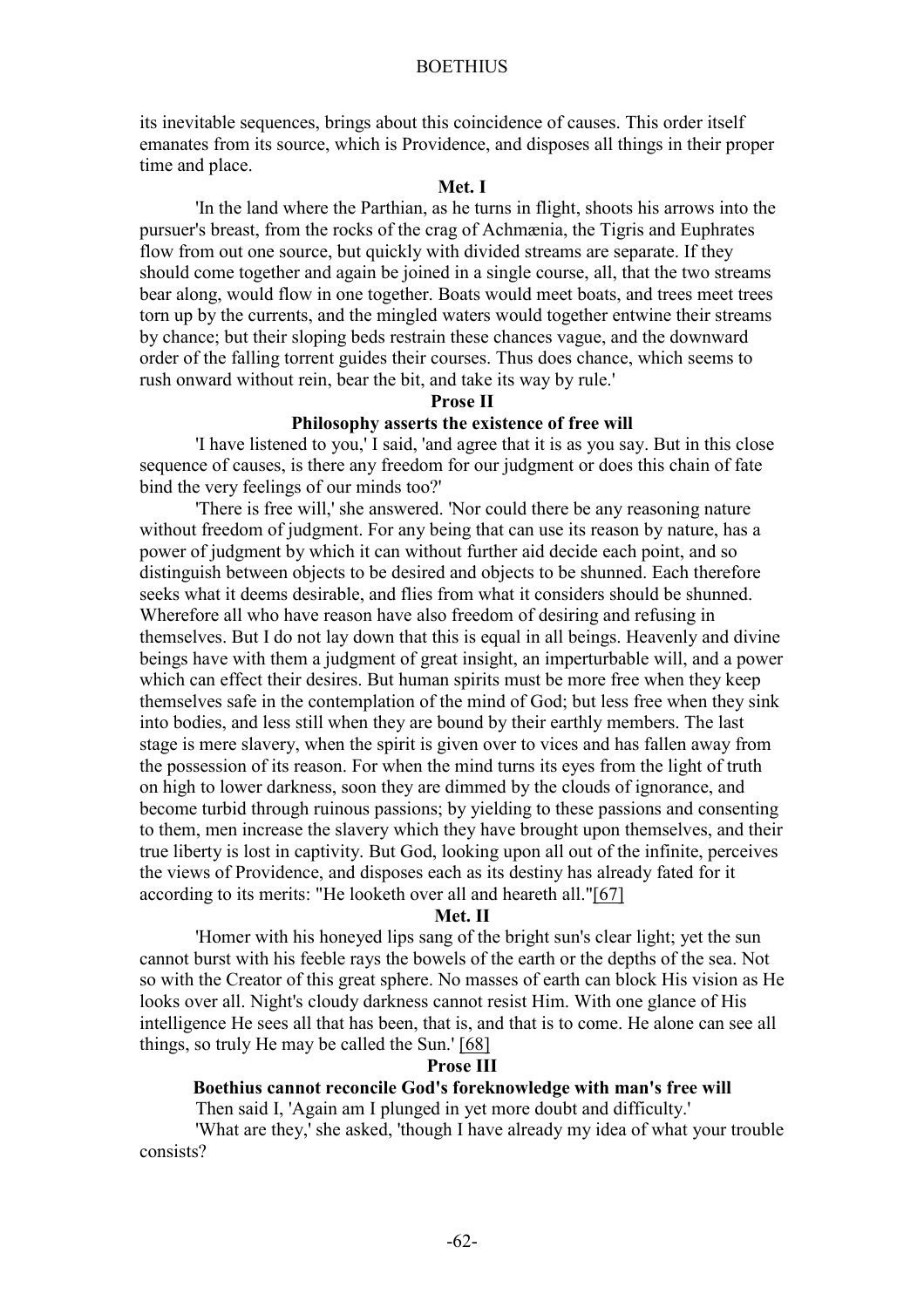# THE CONSOLATION OF PHILOSOPHY

'There seems to me,' I said, 'to be such incompatibility between the existence of God's universal foreknowledge and that of any freedom of judgment. For if God foresees all things and cannot in anything be mistaken, that, which His Providence sees will happen, must result. Wherefore if it knows beforehand not only men's deeds but even their designs and wishes, there will be no freedom of judgment. For there can neither be any deed done, nor wish formed, except such as the infallible Providence of God has foreseen. For if matters could ever so be turned that they resulted otherwise than was foreseen of Providence, this foreknowledge would cease to be sure. But, rather than knowledge, it is opinion which is uncertain; and that, I deem, is not applicable to God. And, further, I cannot approve of an argument by which some men think that they can cut this knot; for they say that a result does not come to pass for the reason that Providence has foreseen it, but the opposite rather, namely, that because it is about to come to pass, therefore it cannot be hidden from God's Providence. In that way it seems to me that the argument must resolve itself into an argument on the other side. For in that case it is not necessary that that should happen which is foreseen, but that that which is about to happen should be foreseen; as though, indeed, our doubt was whether God's foreknowledge is the certain cause of future events, or the certainty of future events is the cause of Providence. But let our aim be to prove that, whatever be the shape which this series of causes takes, the fulfilment of God's foreknowledge is necessary, even if this knowledge may not seem to induce the necessity for the occurrence of future events. For instance, if a man sits down, it must be that the opinion, which conjectures that he is sitting, is true; but conversely, if the opinion concerning the man is true because he is sitting, he must be sitting down. There is therefore necessity in both cases: the man must be sitting, and the opinion must be true. But he does not sit because the opinion is true, but rather the opinion is true because his sitting down has preceded it. Thus, though the cause of the truth of the opinion proceeds from the other fact, yet there is a common necessity on both parts. In like manner we must reason of Providence and future events. For even though they are foreseen because they are about to happen, yet they do not happen because they are foreseen. None the less it is necessary that either what is about to happen should be foreseen of God, or that what has been foreseen should happen; and this alone is enough to destroy all free will.

'Yet how absurd it is that we should say that the result of temporal affairs is the cause of eternal foreknowledge! And to think that God foresees future events because they are about to happen, is nothing else than to hold events of past time to be the cause of that highest Providence. Besides, just as, when I know a present fact, that fact must be so; so also when I know of something that will happen, that must come to pass. Thus it follows that the fulfilment of a foreknown event must be inevitable.

'Lastly, if any one believes that any matter is otherwise than the fact is, he not only has not knowledge, but his opinion is false also, and that is very far from the truth of knowledge. Wherefore, if any future event is such that its fulfilment is not sure or necessary, how can it possibly be known beforehand that it will occur? For just as absolute knowledge has no taint of falsity, so also that which is conceived by knowledge cannot be otherwise than as it is conceived. That is the reason why knowledge cannot lie, because each matter must be just as knowledge knows that it is. What then How can God know beforehand these uncertain future events? For if He thinks inevitable the fulfilment of such things as may possibly not result, He is wrong; and that we may not believe, nor even utter, rightly. But if He perceives that they will result as they are in such a manner that He only knows that they may or may not occur, equally, how is this foreknowledge, this which knows nothing for sure, nothing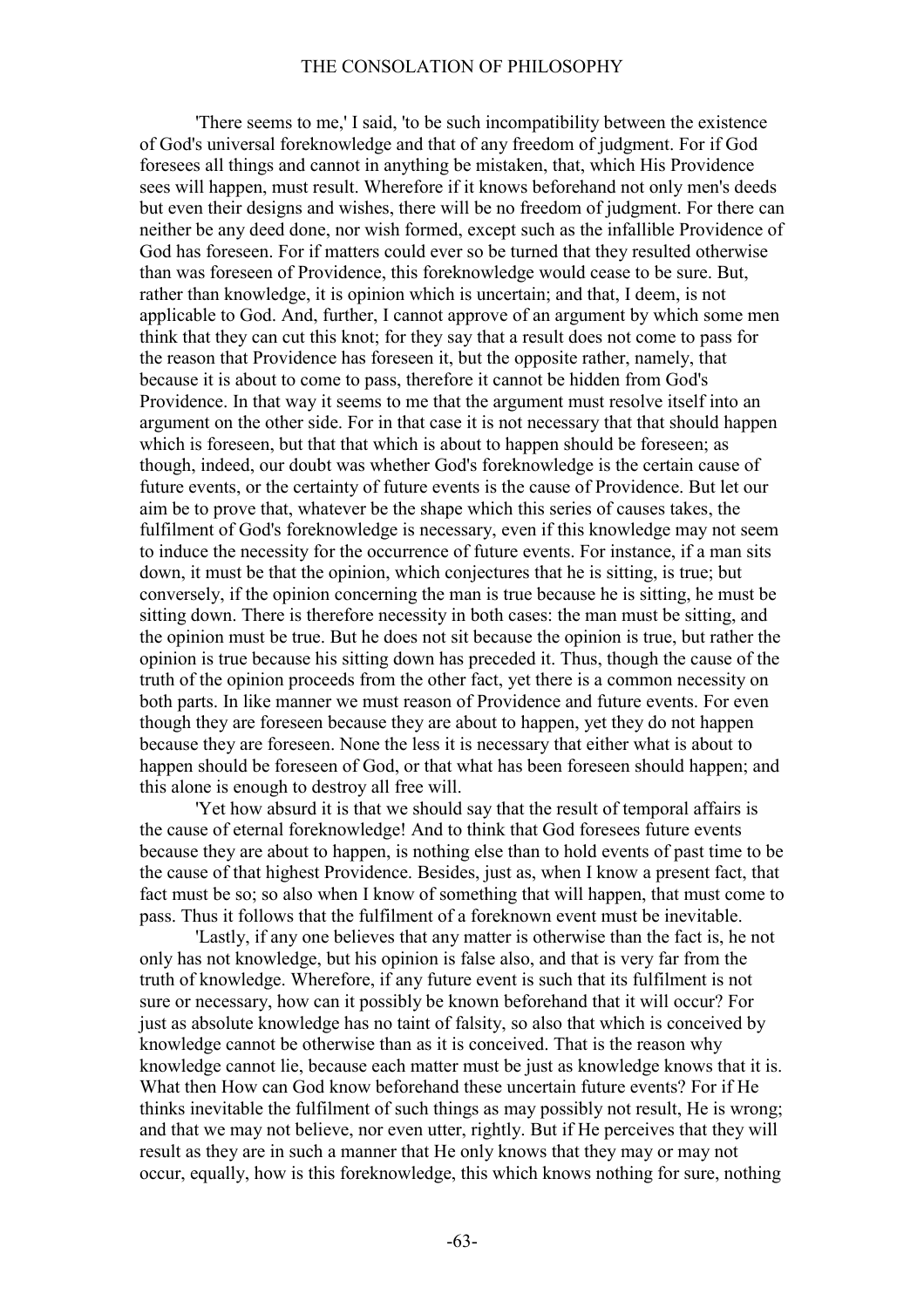absolutely? How is such a fore-knowledge different from the absurd prophecy which Horace puts in the mouth of Tiresias: "Whatever I shall say, will either come to pass, or it will not "?[69] How, too, would God's Providence be better than man's opinion, if, as men do, He only sees to be uncertain such things as have an uncertain result? But if there can be no uncertainty with God, the most sure source of all things, then the fulfilment of all that He has surely foreknown, is certain. Thus we are led to see that there is no freedom for the intentions or actions of men; for the mind of God, foreseeing all things without error or deception, binds all together and controls their results. And when we have once allowed this, it is plain how complete is the fall of all human actions in consequence. In vain are rewards or punishments set before good or bad, for there is no free or voluntary action of the mind to deserve them; and what we just now determined was most fair, will prove to be most unfair of all, namely to punish the dishonest or reward the honest, since their own will does not put them in the way of honesty or dishonesty, but the unfailing necessity of development constrains them. Wherefore neither virtues nor vices are anything, but there is rather an indiscriminate confusion of all deserts. And nothing could be more vicious than this; since the whole order of all comes from Providence, and nothing is left to human intention, it follows that our crimes, as well as our good deeds, must all be held due to the author of all good. Hence it is unreasonable to hope for or pray against aught. For what could any man hope for or pray against, if an undeviating chain links together all that we can desire? Thus will the only understanding between God and man, the right of prayer, be taken away. We suppose that at the price of our deservedly humbling ourselves before Him we may win a right to the inestimable reward of His divine grace: this is the only manner in which men can seem to deal with God, so to speak, and by virtue of prayer to join ourselves to that inaccessible light, before it is granted to us; but if we allow the inevitability of the future, and believe that we have no power, what means shall we have to join ourselves to the Lord of all, or how can we cling to Him? Wherefore, as you sang but a little while ago,[70] the human race must be cut off from its source and ever fall away.

#### **Met. III**

'What cause of discord is it breaks the bonds of agreement here? What heavenly power has set such strife between two truths? Thus, though apart each brings no doubt, yet can they not be linked together. Comes there no discord between these truths? Stand they for ever sure by one another? Yes, 'tis the mind, o'erwhelmed by the body's blindness, which cannot see by the light of that dimmed brightness the finest threads that bind the truth. But wherefore burns the spirit with so strong desire to learn the hidden signs of truth? Knows it the very object of its careful search? Then why seeks it to learn anew what it already knows? If it knows it not, why searches it in blindness? For who would desire aught unwitting? Or who could seek after that which is unknown? How should he find it, or recognise its form when found, if he knows it not? And when the mind of man perceived the mind of God, did it then know the whole and parts alike? Now is the mind buried in the cloudy darkness of the body, yet has not altogether forgotten its own self, and keeps the whole though it has lost the parts. Whosoever, therefore, seeks the truth, is not wholly in ignorance, nor yet has knowledge wholly; for he knows not all, yet is not ignorant of all. He takes thought for the whole which he keeps in memory, handling again what he saw on high, so that he may add to that which he has kept, that which he has forgotten.'

# **Prose IV Philosophy tries to shew how they may be reconciled**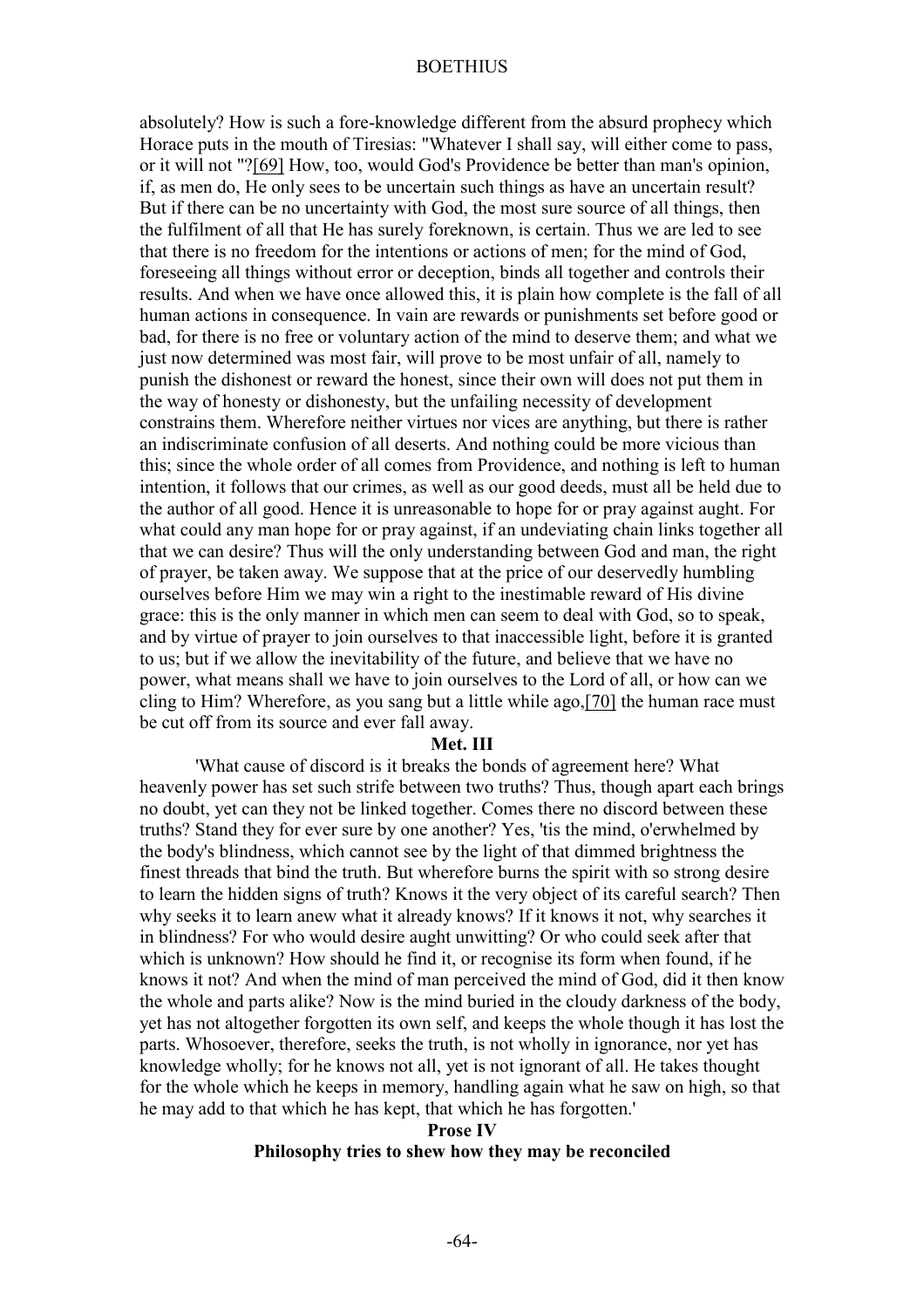Then said she, 'This is the old plaint concerning Providence which was so strongly urged Philosophy by Cicero when treating of Divination,[71] and you yourself have often and at length questioned the same subject. But so far, none of you have explained it with enough diligence or certainty. The cause of this obscurity is that the working of human reason cannot approach the directness of divine foreknowledge. If this could be understood at all, there would be no doubt left. And this especially will I try to make plain, if I can first explain your difficulties.

'Tell me why you think abortive the reasoning of those who solve the question thus; they argue that foreknowledge cannot be held to be a cause for the necessity of future results, and therefore free will is not in any way shackled by foreknowledge.[72] Whence do you draw your proof of the necessity of future results if not from the fact that such things as are known beforehand cannot but come to pass? If, then (as you yourself admitted just now), foreknowledge brings no necessity to bear upon future events, how is it that the voluntary results of such events are bound to find a fixed end? Now for the sake of the argument, that you may turn your attention to what follows, let us state that there is no foreknowledge at all. Then are the events which are decided by free will, bound by any necessity, so far as this goes? Of course not. Secondly, let us state that foreknowledge exists, but brings no necessity to bear upon events; then, I think, the same free will will be left, intact and absolute." But," you will say, "though foreknowledge is no necessity for a result in the future, yet it is a sign that it will necessarily come to pass." Thus, therefore, even if there had been no foreknowledge, it would be plain that future results were under necessity; for every sign can only shew what it is that it points out; it does not bring it to pass. Wherefore we must first prove that nothing happens but of necessity, in order that it may be plain that foreknowledge is a sign of this necessity. Otherwise, if there is no necessity, then foreknowledge will not be a sign of that which does not exist. Now it is allowed that proof rests upon firm reasoning, not upon signs or external arguments; it must be deduced from suitable and binding causes. How can it possibly be that things, which are foreseen as about to happen, should not occur? That would be as though we were to believe that events would not occur which Providence foreknows as about to occur, and as though we did not rather think this, that though they occur, yet they have had no necessity in their own natures which brought them about. We can see many actions developing before our eyes; just as chariot drivers see the development of their actions as they control and guide their chariots, and many other things likewise. Does any necessity compel any of those things to occur as they do? Of course not. All art, craft, and intention would be in vain, if everything took place by compulsion. Therefore, if things have no necessity for coming to pass when they do, they cannot have any necessity to be about to come to pass before they do. Wherefore there are things whose results are entirely free from necessity. For I think not that there is any man who will say this, that things, which are done in the present, were not about to be done in the past, before they are done. Thus these foreknown events have their free results. Just as foreknowledge of present things brings no necessity to bear upon them as they come to pass, so also foreknowledge of future things brings no necessity to bear upon things which are to come.

'But you will say that there is no doubt of this too, whether there can be any foreknowledge of things which have not results bounden by necessity. For they do seem to lack harmony: and you think that if they are foreseen, the necessity follows; if there is no necessity, then they cannot be foreseen; nothing can be perceived certainly by knowledge, unless it be certain. But if things have uncertainty of result, but are foreseen as though certain, this is plainly the obscurity of opinion, and not the truth of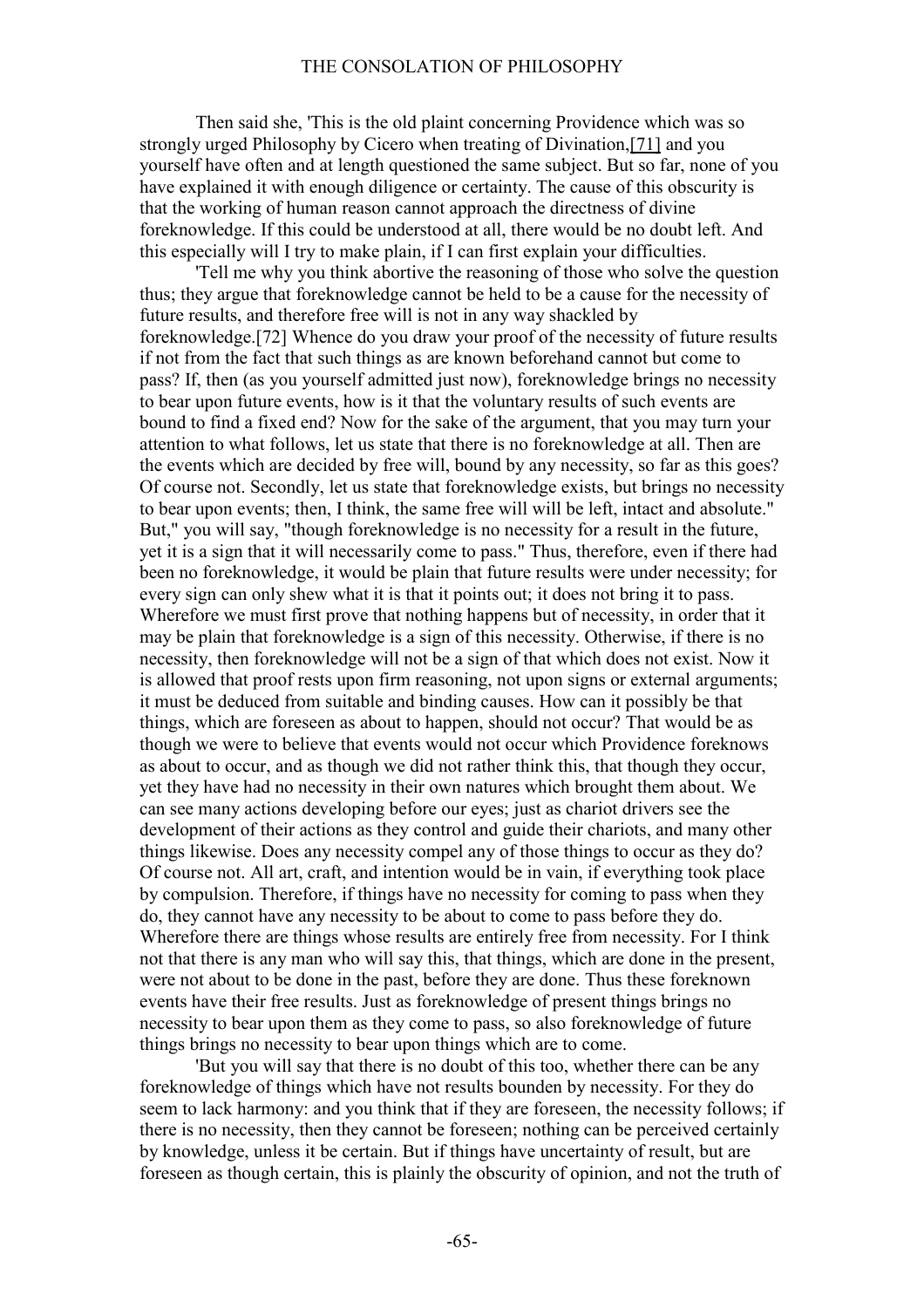knowledge. For you believe that to think aught other than it is, is the opposite of true knowledge. The cause of this error is that every man believes that all the subjects, that he knows, are known by their own force or nature alone, which are known; but it is quite the opposite. For every subject, that is known, is comprehended not according to its own force, but rather according to the nature of those who know it. Let me make this plain to you by a brief example: the roundness of a body may be known in one way by sight, in another way by touch. Sight can take in the whole body at once from a distance by judging its radii, while touch clings, as it were, to the outside of the sphere, and from close at hand perceives through the material parts the roundness of the body as it passes over the actual circumference. A man himself is differently comprehended by the senses, by imagination, by reason, and by intelligence. For the senses distinguish the form as set in the matter operated upon by the form; imagination distinguishes the appearance alone without the matter. Reason goes even further than imagination; by a general and universal contemplation it investigates the actual kind which is represented in individual specimens. Higher still is the view of the intelligence, which reaches above the sphere of the universal, and with the unsullied eye of the mind gazes upon that very form of the kind in its absolute simplicity. Herein the chief point for our consideration is this: the higher power of understanding includes the lower, but the lower never rises to the higher. For the senses are capable of understanding naught but the matter; imagination cannot look upon universal or natural kinds; reason cannot comprehend the absolute form; whereas the intelligence seems to look down from above and comprehend the form, and distinguishes all that lie below, but in such a way that it grasps the very form which could not be known to any other than itself. For it perceives and knows the general kind, as does reason; the appearance, as does the imagination; and the matter, as do the senses, but with one grasp of the mind it looks upon all with a clear conception of the whole. And reason too, as it views general kinds, does not make use of the imagination nor the senses, but yet does perceive the objects both of the imagination and of the senses. It is reason which thus defines a general kind according to its conception: Man, for instance, is an animal, biped and reasoning. This is a general notion of a natural kind, but no man denies that the subject can be approached by the imagination and by the senses, just because reason investigates it by a reasonable conception and not by the imagination or senses. Likewise, though imagination takes its beginning of seeing and forming appearances from the senses, yet without their aid it surveys each subject by an imaginative faculty of distinguishing, not by the distinguishing faculty of the senses.

'Do you see then, how in knowledge of all things, the subject uses its own standard of capability, and not those of the objects known? And this is but reasonable, for every judgment formed is an act of the person who judges, and therefore each man must of necessity perform his own action from his own capability and not the capability of any other.

#### **Met. IV**

In days of old the Porch at Athens[73] gave us men, seeing dimly as in old age, who could believe that the feelings of the senses and the imagination were but impressions on the mind from bodies without them, just as the old custom was to impress with swift-running pens letters upon the surface of a waxen tablet which bore no marks before. But if the mind with its own force can bring forth naught by its own exertions; if it does but lie passive and subject to the marks of other bodies; if it reflects, as does, forsooth, a mirror, the vain reflections of other things; whence thrives there in the soul an all-seeing power of knowledge? What is the force that sees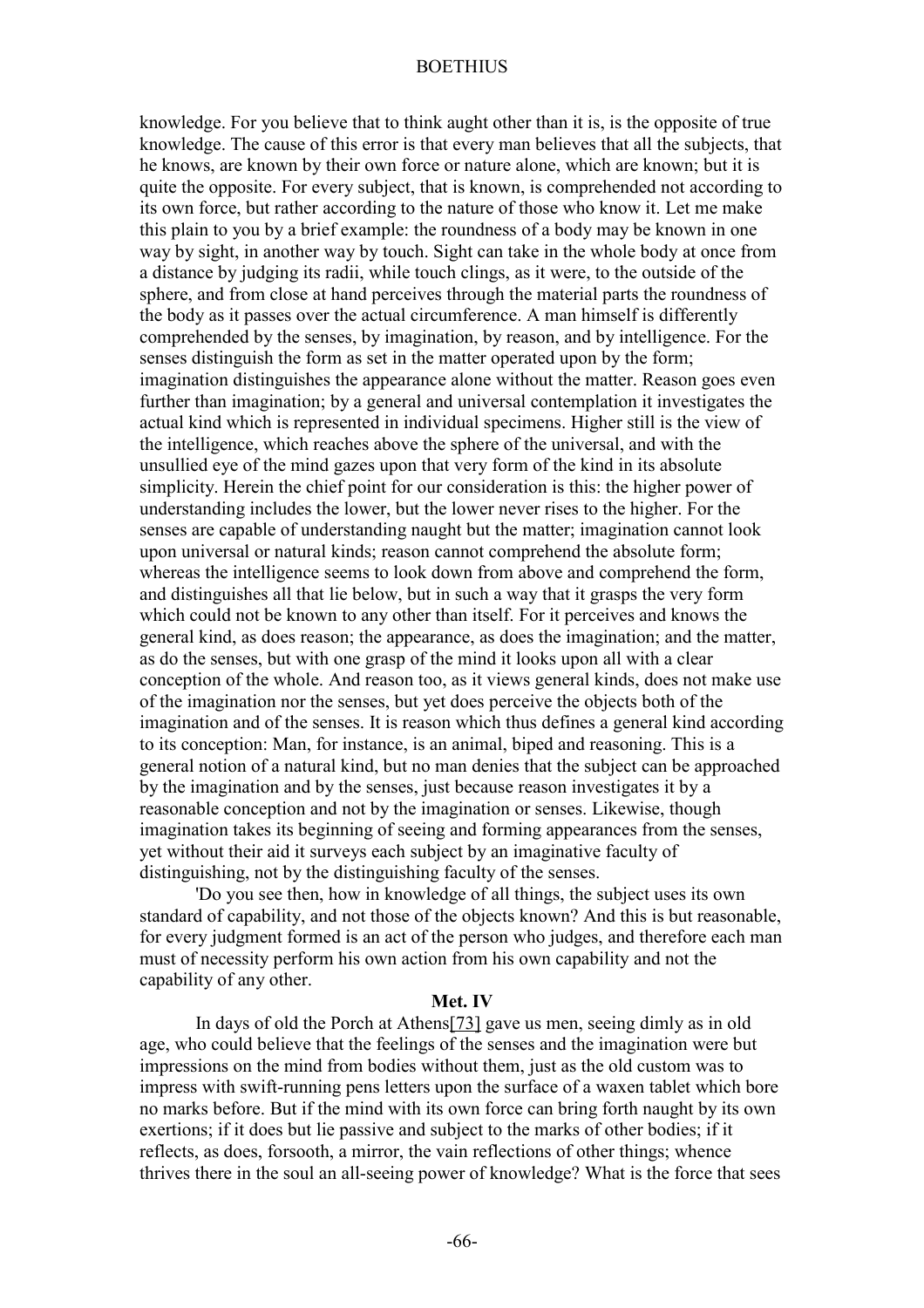#### THE CONSOLATION OF PHILOSOPHY

the single parts, or which distinguishes the facts it knows? What is the force that gathers up the parts it has distinguished, that takes its course in order due, now rises to mingle with the things on high, and now sinks down among the things below, and then to itself brings back itself, and, so examining, refutes the false with truth? This is a cause of greater power, of more effective force by far than that which only receives the impressions of material bodies. Yet does the passive reception come first, rousing and stirring all the strength of the mind in the living body When the eyes are smitten with a light, or the ears are struck with a voice's sound, then is the spirit's energy aroused, and, thus moved, calls upon like forms, such as it holds within itself, fits them to signs without and mingles the forms of its imagination with those which it has stored within.

#### **Prose V**

## **Human reasoning, being lower than divine intelligence, can at best only strive to approach thereto**

'With regard to feeling the effects of bodies, natures which are brought into contact from without may affect the organs of the senses, and the body's passive affection may precede the active energy of the spirit, and call forth to itself the activity of the mind; if then, when the effects of bodies are felt, the mind is not marked in any way by its passive reception thereof, but declares that reception subject to the body of its own force, how much less do those subjects, which are free from all affections of bodies, follow external objects in their perceptions, and how much more do they make clear the way for the action of their mind? By this argument many different manners of understanding have fallen to widely different natures of things. For the senses are incapable of any knowledge but their own, and they alone fall to those living beings which are incapable of motion, as are sea shell-fish, and other low forms of life which live by clinging to rocks; while imagination is granted to animals with the power of motion, who seem to be affected by some desire to seek or avoid certain things. But reason belongs to the human race alone, just as the true intelligence is God's alone. Wherefore that manner of knowledge is better than others, for it can comprehend of its own nature not only the subject peculiar to itself, but also the subjects of the other kinds of knowledge. Suppose that the senses and imagination thus oppose reasoning, saying, "The universal natural kinds, which reason believes that it can perceive, are nothing; for what is comprehensible to the senses and the imagination cannot be universal: therefore either the judgment of reason is true, and that which can be perceived by the senses is nothing; or, since reason knows well that there are many subjects comprehensible to the senses and imagination, the conception of reason is vain, for it holds to be universal what is an individual matter comprehensible to the senses." To this reason might answer, that "it sees from a general point of view what is comprehensible to the senses and the imagination, but they cannot aspire to a knowledge of universals, since their manner of knowledge cannot go further than material or bodily appearances; and in the matter of knowledge it is better to trust to the stronger and more nearly perfect judgment." If such a trial of argument occurred, should not we, who have within us the force of reasoning as well as the powers of the senses and imagination, approve of the cause of reason rather than that of the others? It is in like manner that human reason thinks that the divine intelligence cannot perceive the things of the future except as it conceives them itself. For you argue thus: "If there are events which do not appear to have sure or necessary results, their results cannot be known for certain beforehand: therefore there can be no foreknowledge of these events; for if we believe that there is any foreknowledge thereof, there can exist nothing but such as is brought forth of necessity." If therefore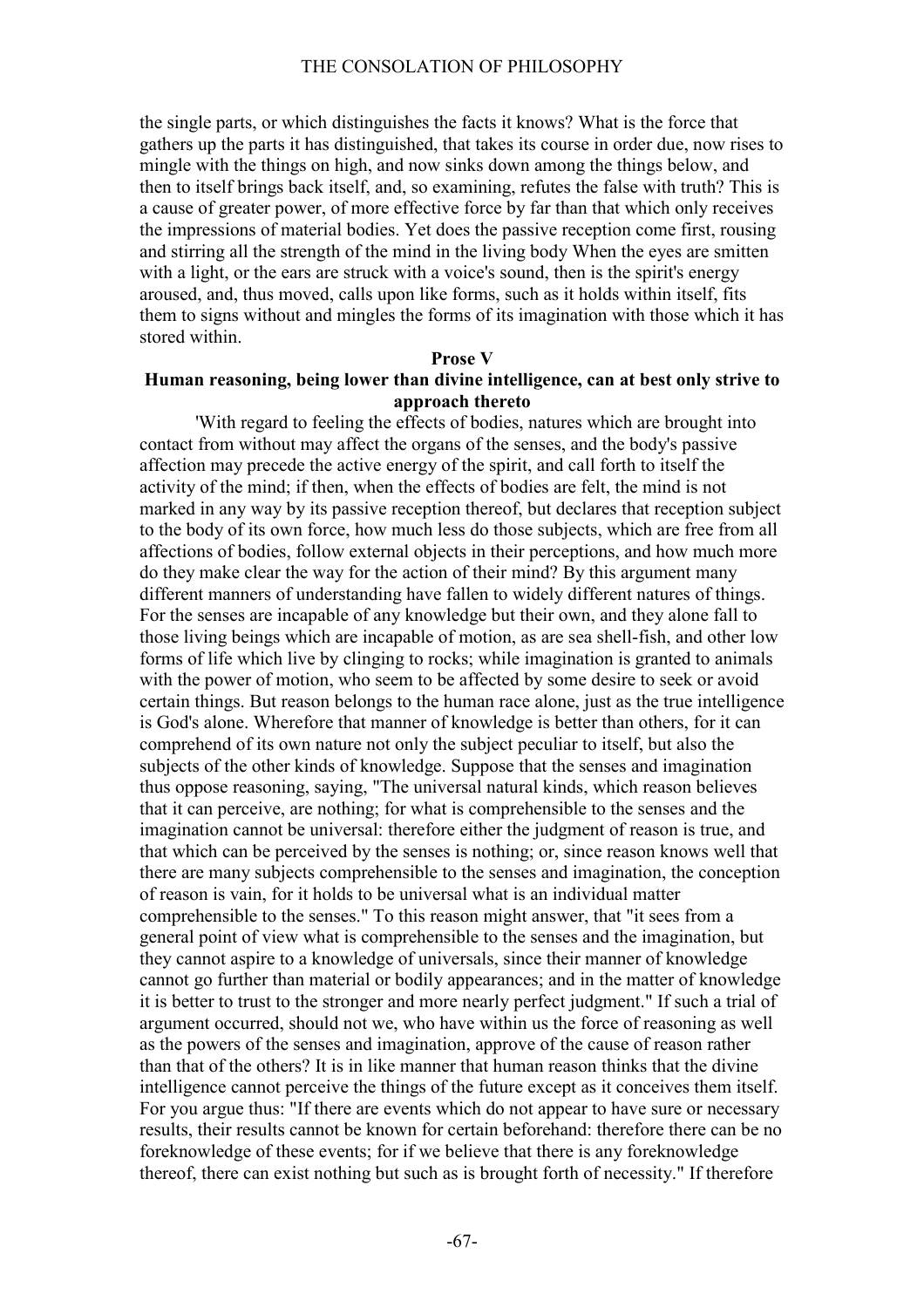we, who have our share in possession of reason, could go further and possess the judgment of the mind of God, we should then think it most just that human reason should yield itself to the mind of God, just as we have determined that the senses and imagination ought to yield to reason.

'Let us therefore raise ourselves, if so be that we can, to that height of the loftiest intelligence. For there reason will see what it cannot of itself perceive, and that is to know how even such things as have uncertain results are perceived definitely and for certain by foreknowledge; and such foreknowledge will not be mere opinion, but rather the single and direct form of the highest knowledge unlimited by any finite bounds.

#### **Met. V**

'In what different shapes do living beings move upon the earth! Some make flat their bodies, sweeping through the dust and using their strength to make therein a furrow without break; some flit here and there upon light wings which beat the breeze, and they float through vast tracks of air in their easy flight. 'Tis others' wont to plant their footsteps on the ground, and pass with their paces over green fields or under trees. Though all these thou seest move in different shapes, yet all have their faces downward along the ground, and this doth draw downward and dull their senses. Alone of all, the human race lifts up its head on high, and stands in easy balance with the body upright, and so looks down to spurn the earth. If thou art not too earthly by an evil folly, this pose is as a lesson. Thy glance is upward, and thou dost carry high thy head, and thus thy search is heavenward: then lead thy soul too upward, lest while the body is higher raised, the mind sink lower to the earth.

#### **Prose VI**

## **Philosophy explains that God's divine intelligence can view all things from its eternal mind, while human reason can only see them from a temporal point of view**

'Since then all that is known is apprehended, as we just now shewed, not according to its nature but according to the nature of the knower, let us examine, so far as we lawfully may, the character of the divine nature, so that we may be able to learn what its knowledge is.

'The common opinion, according to all men living, is that God is eternal. Let us therefore consider what is eternity. For eternity will, I think, make clear to us at the same time the divine nature and knowledge.

'Eternity is the simultaneous and complete possession of infinite life. This will appear more clearly if we compare it with temporal things. All that lives under the conditions of time moves through the present from the past to the future; there is nothing set in time which can at one moment grasp the whole space of its lifetime. It cannot yet comprehend to-morrow; yesterday it has already lost. And in this life of today your life is no more than a changing, passing moment. And as Aristotle<sup>[74]</sup> said of the universe, so it is of all that is subject to time; though it never began to be, nor will ever cease, and its life is co-extensive with the infinity of time, yet it is not such as can be held to be eternal. For though it apprehends and grasps a space of infinite lifetime, it does not embrace the whole simultaneously; it has not yet experienced the future. What we should rightly call eternal is that which grasps and possesses wholly and simultaneously the fulness of unending life, which lacks naught of the future, and has lost naught of the fleeting past; and such an existence must be ever present in itself to control and aid itself, and also must keep present with itself the infinity of changing time. Therefore, people who hear that Plato thought that this universe had no beginning of time and will have no end, are not right in thinking that in this way the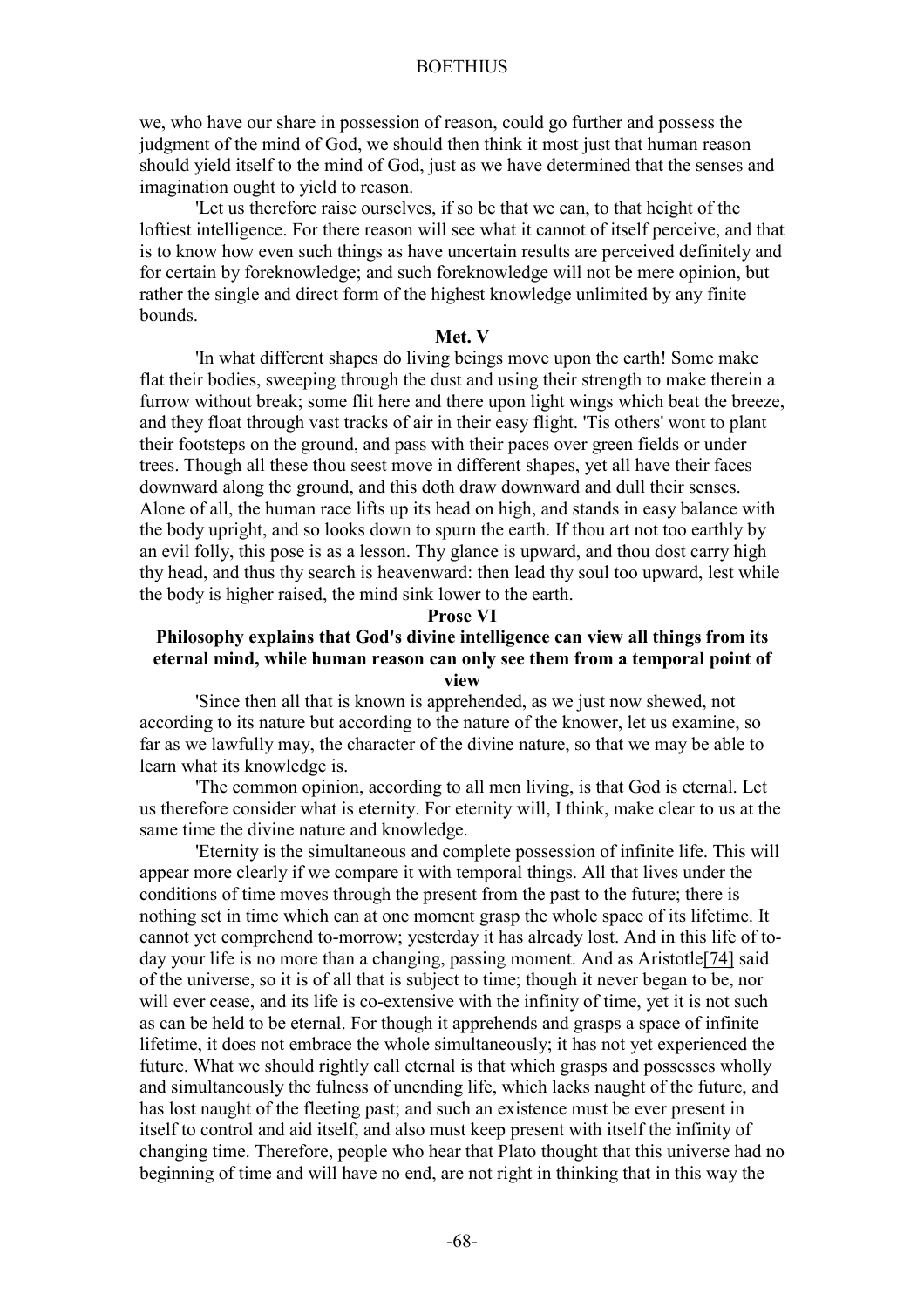created world is co-eternal with its creator.[75] For to pass through unending life, the attribute which Plato ascribes to the universe is one thing; but it is another thing to grasp simultaneously the whole of unending life in the present; this is plainly a peculiar property of the mind of God.

'And further, God should not be regarded as older than His creations by any period of time, but rather by the peculiar property of His own single nature. For the infinite changing of temporal things tries to imitate the ever simultaneously present immutability of His life: it cannot succeed in imitating or equalling this, but sinks from immutability into change, and falls from the single directness of the present into an infinite space of future and past. And since this temporal state cannot possess its life completely and simultaneously, but it does in the same manner exist for ever without ceasing, it therefore seems to try in some degree to rival that which it cannot fulfil or represent, for it binds itself to some sort of present time out of this small and fleeting moment; but inasmuch as this temporal present bears a certain appearance of that abiding present, it somehow makes those, to whom it comes, seem to be in truth what they imitate. But since this imitation could not be abiding, the unending march of time has swept it away, and thus we find that it has bound together, as it passes, a chain of life, which it could not by abiding embrace in its fulness. And thus if we would apply proper epithets to those subjects, we can say, following Plato, that God is eternal, but the universe is continual.

'Since then all judgment apprehends the subjects of its thought according to its own nature, and God has a condition of ever-present eternity, His knowledge, which passes over every change of time, embracing infinite lengths of past and future, views in its own direct comprehension everything as though it were taking place in the present. If you would weigh the foreknowledge by which God distinguishes all things, you will more rightly hold it to be a knowledge of a never-failing constancy in the present, than a foreknowledge of the future. Whence Providence is more rightly to be understood as a looking forth than a looking forward, because it is set far from low matters and looks forth upon all things as from a lofty mountain-top above all. Why then do you demand that all things occur by necessity, if divine light rests upon them, while men do not render necessary such things as they can see? Because you can see things of the present, does your sight therefore put upon them any necessity? Surely not. If one may not unworthily compare this present time with the divine, just as you can see things in this your temporal present, so God sees all things in His eternal present. Wherefore this divine foreknowledge does not change the nature or individual qualities of things: it sees things present in its understanding just as they will result some time in the future. It makes no confusion in its distinctions, and with one view of its mind it discerns all that shall come to pass whether of necessity or not. For instance, when you see at the same time a man walking on the earth and the sun rising in the heavens, you see each sight simultaneously, yet you distinguish between them, and decide that one is moving voluntarily, the other of necessity. In like manner the perception of God looks down upon all things without disturbing at all their nature, though they are present to Him but future under the conditions of time. Wherefore this foreknowledge is not opinion but knowledge resting upon truth, since He knows that a future event is, though He knows too that it will not occur of necessity. If you answer here that what God sees about to happen, cannot but happen, and that what cannot but happen is bound by necessity, you fasten me down to the word necessity, I will grant that we have a matter of most firm truth, but it is one to which scarce any man can approach unless he be a contemplator of the divine. For I shall answer that such a thing will occur of necessity, when it is viewed from the point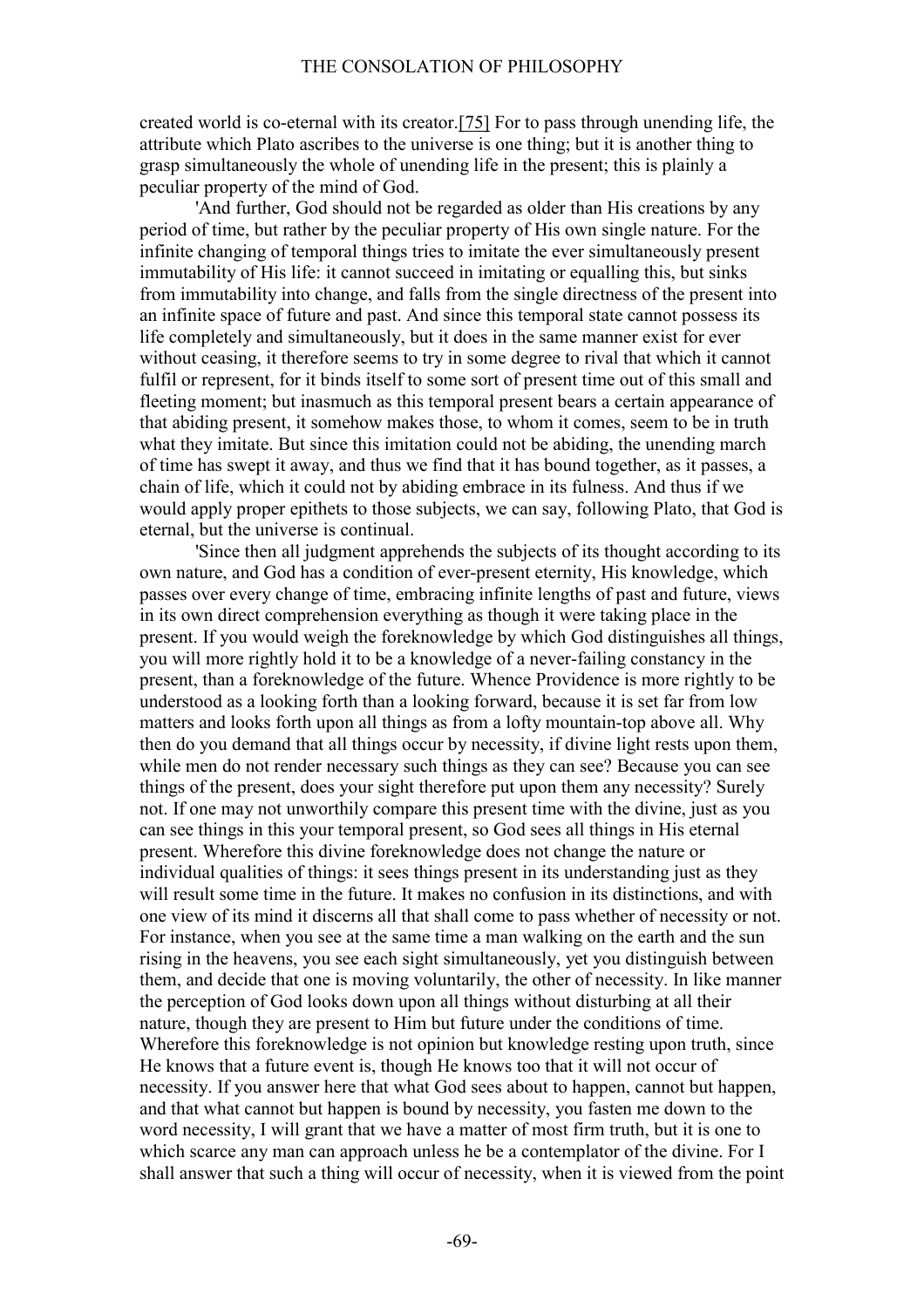of divine knowledge; but when it is examined in its own nature, it seems perfectly free and unrestrained. For there are two kinds of necessities; one is simple: for instance, a necessary fact, "all men are mortal"; the other is conditional; for instance, if you know that a man is walking, he must be walking: for what each man knows cannot be otherwise than it is known to be; but the conditional one is by no means followed by this simple and direct necessity; for there is no necessity to compel a voluntary walker to proceed, though it is necessary that, if he walks, he should be proceeding. In the same way, if Providence sees an event in its present, that thing must be, though it has no necessity of its own nature. And God looks in His present upon those future things which come to pass through free will. Therefore if these things be looked at from the point of view of God's insight, they come to pass of necessity under the condition of divine knowledge; if, on the other hand, they are viewed by themselves, they do not lose the perfect freedom of their nature. Without doubt, then, all things that God foreknows do come to pass, but some of them proceed from free will; and though they result by coming into existence, yet they do not lose their own nature, because before they came to pass they could also not have come to pass.

'"What then," you may ask, "is the difference in their not being bound by necessity, since they result under all circumstances as by necessity, on account of the condition of divine knowledge?" This is the difference, as I just now put forward: take the sun rising and a man walking; while these operations are occurring, they cannot but occur: but the one was bound to occur before it did; the other was not so bound. What God has in His present, does exist without doubt; but of such things some follow by necessity, others by their authors' wills. Wherefore I was justified in saying that if these things be regarded from the view of divine knowledge, they are necessary, but if they are viewed by themselves, they are perfectly free from all ties of necessity: just as when you refer all, that is clear to the senses, to the reason, it becomes general truth, but it remains particular if regarded by itself. "But," you will say, "if it is in my power to change a purpose of mine, I will disregard Providence, since I may change what Providence foresees." To which I answer, "You can change your purpose, but since the truth of Providence knows in its present that you can do so, and whether you do so, and in what direction you may change it, therefore you cannot escape that divine foreknowledge: just as you cannot avoid the glance of a present eye, though you may by your free will turn yourself to all kinds of different actions." "What?" you will say, "can I by my own action change divine knowledge, so that if I choose now one thing, now another, Providence too will seem to change its knowledge?" No; divine insight precedes all future things, turning them back and recalling them to the present time of its own peculiar knowledge. It does not change, as you may think, between this and that alternation of foreknowledge. It is constant in preceding and embracing by one glance all your changes. And God does not receive this ever-present grasp of all things and vision of the present at the occurrence of future events, but from His own peculiar directness. Whence also is that difficulty solved which you laid down a little while ago, that it was not worthy to say that our future events were the cause of God's knowledge. For this power of knowledge, ever in the present and embracing all things in its perception, does itself constrain all things, and owes naught to following events from which it has received naught. Thus, therefore, mortal men have their freedom of judgment intact. And since their wills are freed from all binding necessity, laws do not set rewards or punishments unjustly. God is ever the constant foreknowing overseer, and the ever-present eternity of His sight moves in harmony with the future nature of our actions, as it dispenses rewards to the good, and punishments to the bad. Hopes are not vainly put in God, nor prayers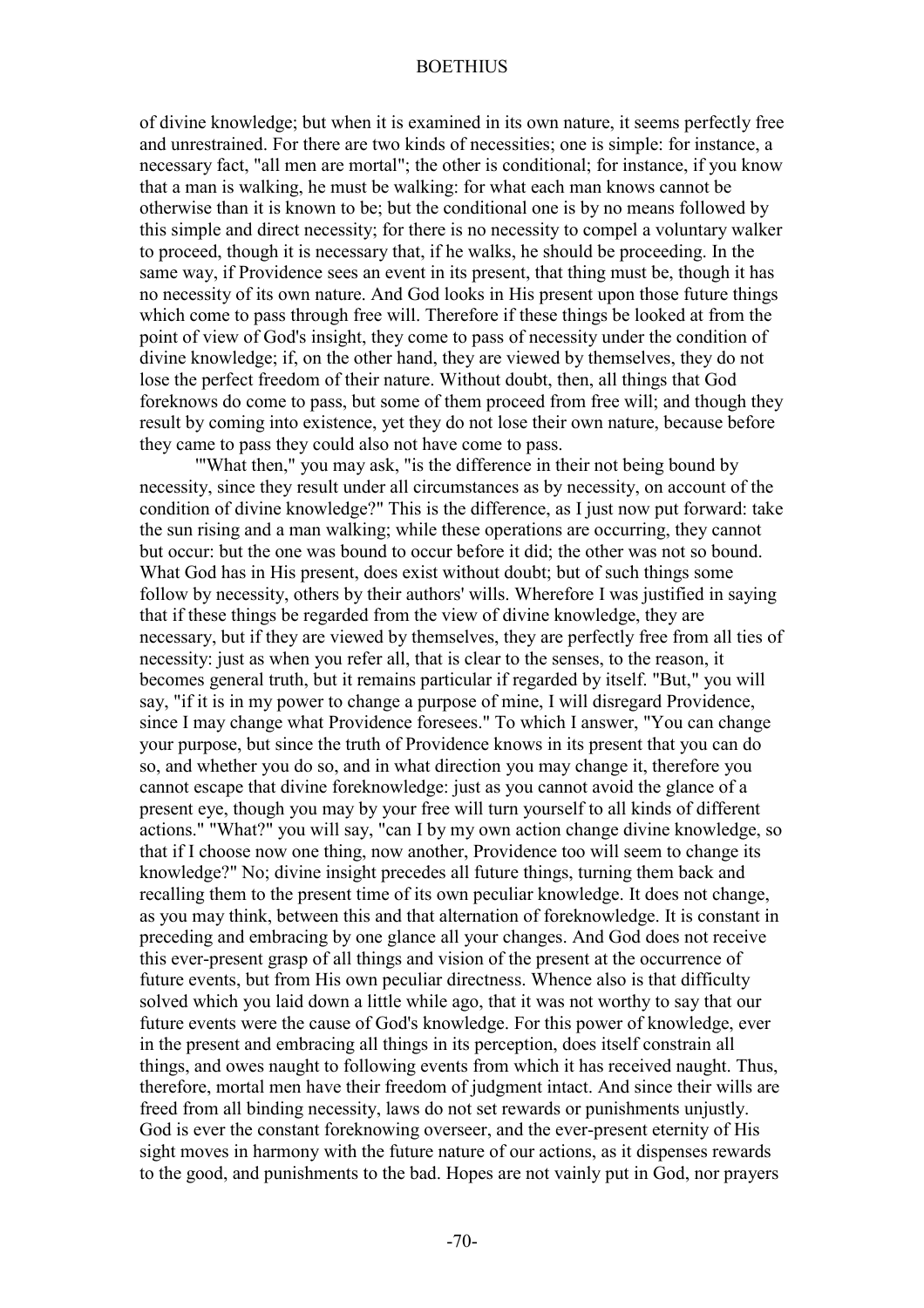in vain offered: if these are right, they cannot but be answered. Turn therefore from vice: ensue virtue: raise your soul to upright hopes: send up on high your prayers from this earth. If you would be honest, great is the necessity enjoined upon your goodness, since all you do is done before the eyes of an all-seeing Judge.'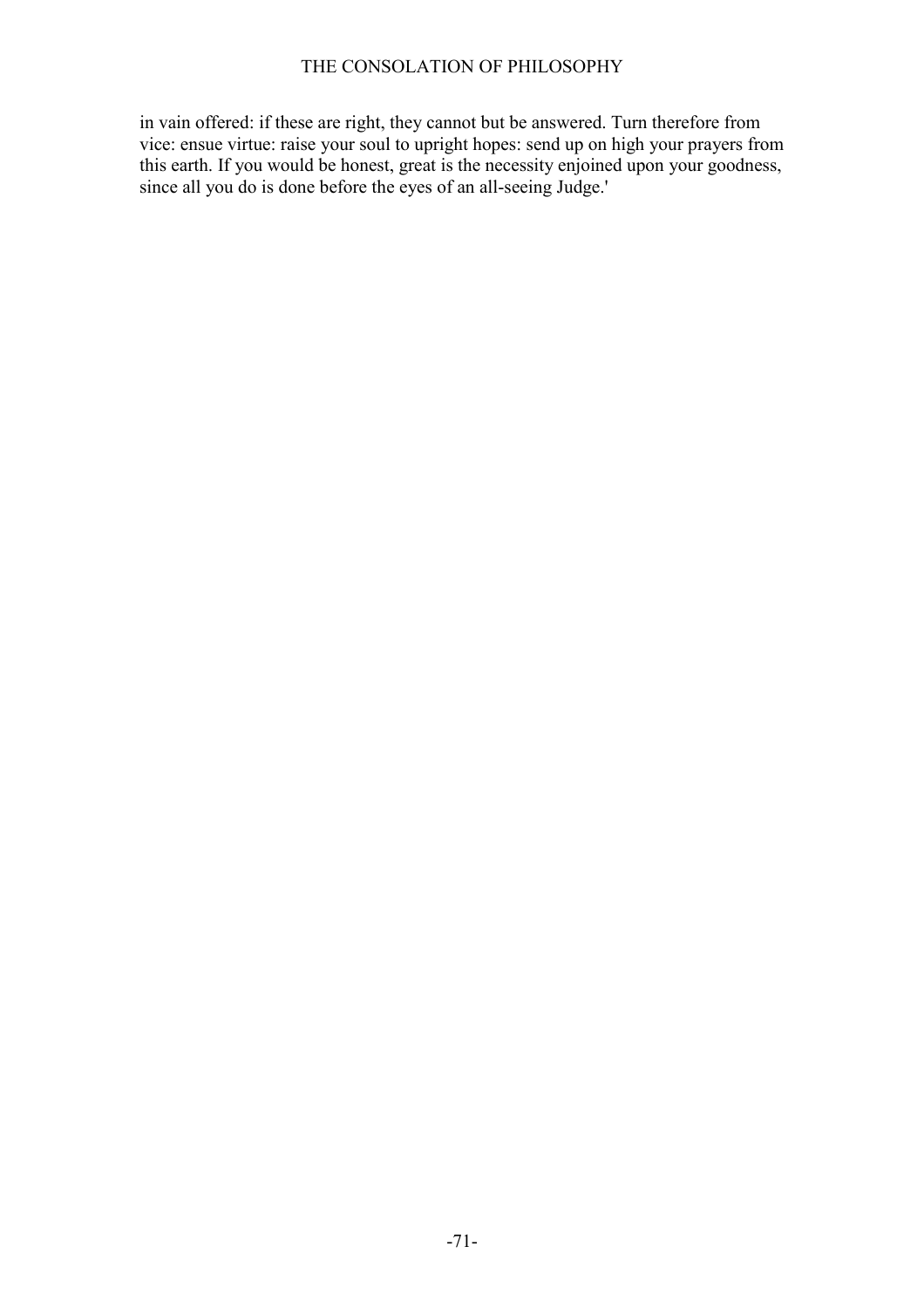# **Publisher's Note**

*The present translation of 'THE CONSOLATION OF PHILOSOPHY' is the work of Mr. W. V. COOPER, B.A., King's College, Cambridge, who has thus carried on the tradition of English renderings of Boethius's famous work, the list of translators beginning with the illustrious name of Alfred the Great. The recent Millenary, celebrated at Winchester, has perhaps justified the issue of this first of twentieth-century versions.*

*The Frontispiece, taken from an Elzevir Sallust printed in 1634, has been chosen by way of illustrating both the fortune of the author and his famous idea of the changeableness of Fortune's Wheel.* I.G.

*December* 19, 1901.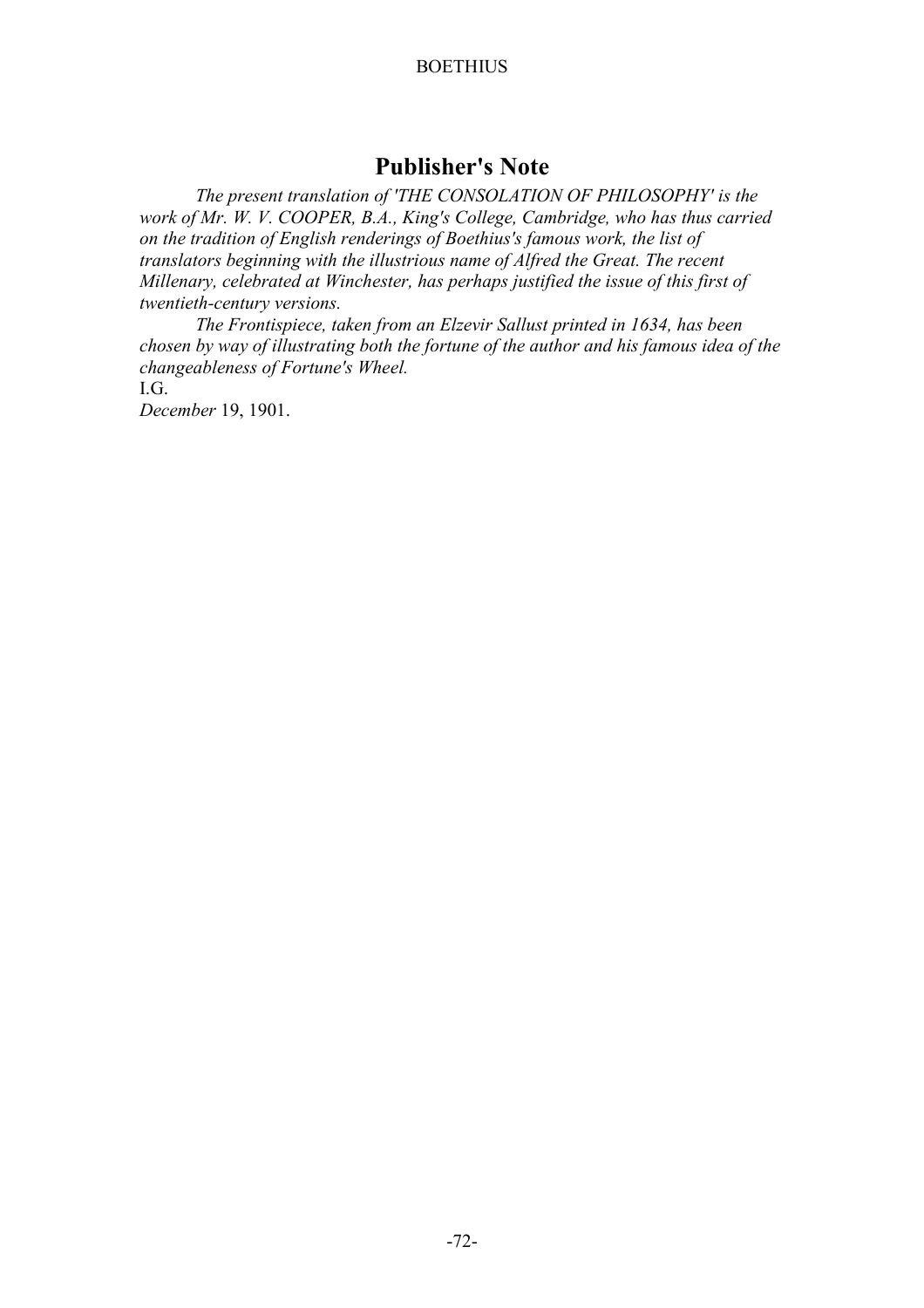#### THE CONSOLATION OF PHILOSOPHY

# **APPENDIX (See Book II, Prose III)**

BOETHIUS'S first wife was Elpis, daughter of Festus. The following epitaph has been handed down as that of Elpis, and has been said by some to have been written by Boethius himself:-- Hope[73] was my name, and Sicily my home, Where I was nursed, until I came from thence An exile for the love I bore my lord: Apart from him my time was full of tears, Heavy the day, laden with care the night, (But with him all was joy and peace and love) [74] And now, my pilgrim's journey o'er, I rest Within this sacred place, and witness bear Before the throne of the Eternal Judge on high.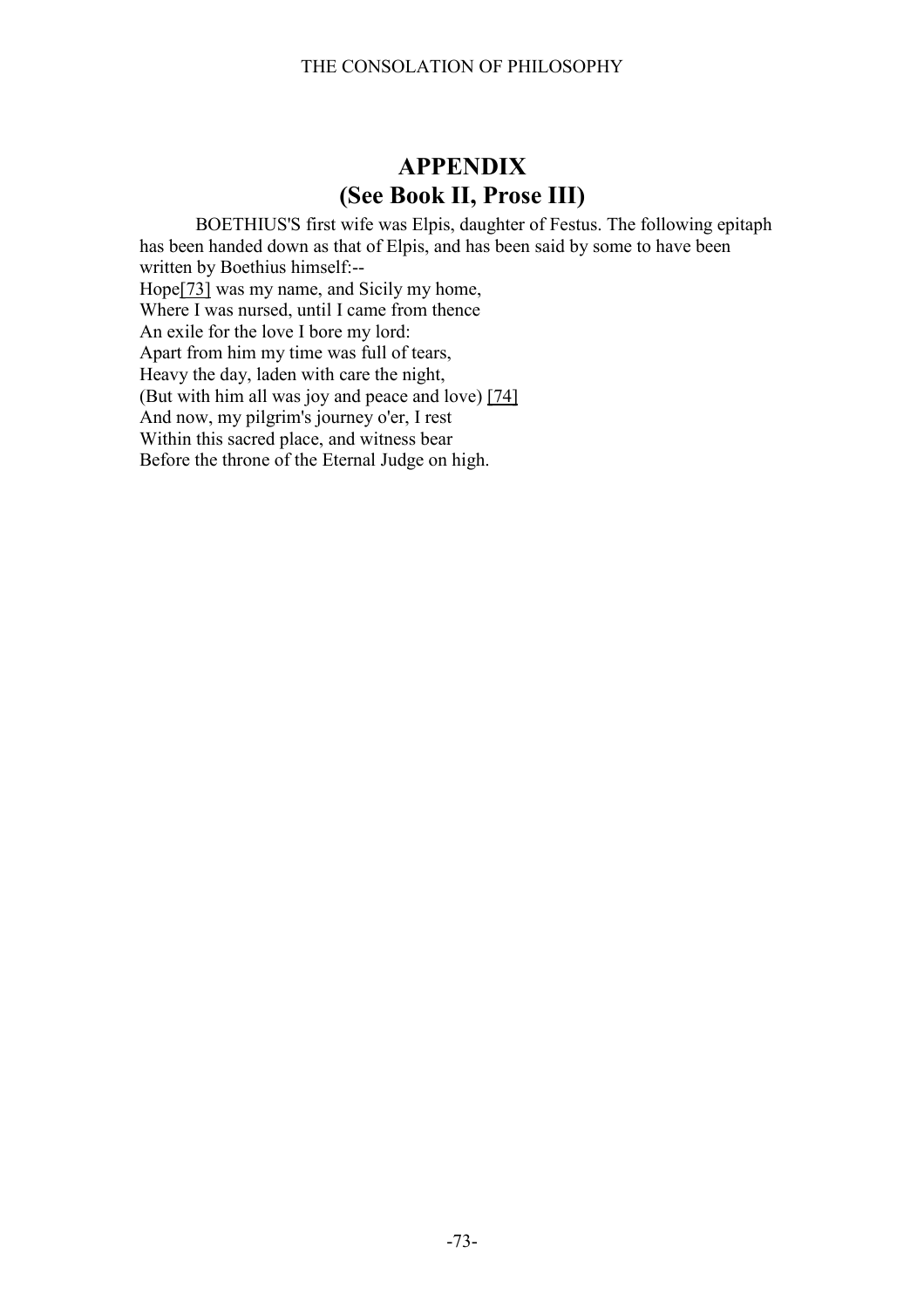## **BOETHIUS**

## **NOTES**

1. Π (Pi) and Θ (Theta) are the first letters of the Greek words denoting Practical and Theoretical, the two divisions of philosophy.

2. Anaxagoras went into exile from Athens about 450 B.C.

3. Socrates was executed by the Athenian state, B.C. 399.

4. Zeno of Elea was tortured by Nearchus, tyrant of Elea, about 440 B.C.

5. Canius was put to death by Caligula, *c*. A.D. 40.

6. Seneca was driven to commit suicide by Nero, A.D. 65.

7. Soranus was condemned to death by Nero, A.D. 66.

8. Boethius means that his chief 'philosophical' studies had been physics, astronomy, and ethics.

9. Plato, Repub. v. 473.

10. Plato, Repub. vi. 488, 489.

11. Conigastus and Trigulla were favourite officers of the Emperor Theodoric, the Goth: they used their influence with him for the oppression of the weak.

12. The Emperor Caligula.

13. Symmachus was executed by Theodoric at the same time as Boethius.

14. *Cp.* Prose iv. of this book, above.

15. The proverbially rich and happy king; defeated and condemned to death by Cyrus, king of Media, in 546 B.C., but spared by him.

16. The last king of Macedonia, defeated at Pydna, 168 B.C., by L. Æmilius Paulus.

17. Boethius's first wife was Elpis, daughter of Festus: his second was Rusticiana, daughter of Symmachus, a senator and consul, A.D.485. His second wife was the mother of the two sons mentioned below. (See Appendix)

18. This is an application of Juvenal's lines (*Sat*. x. 19) which contrast the terror of the money-laden traveller with the careless happiness of the man who meets a highwayman with no purse and empty pockets.

19. This story is told of Anaxagoras and Nicocreon, king of Cyprus, *c.* B.C. 323.

20. Regulus was the Roman general in Sicily in the first Punic War, taken prisoner in 255 B.C., and put to death in 250.

21. Britannicus, son of Nero's father, the Emperor Claudius, put to death A.D. 55.

22. A mathematician, astronomer, and geographer of Alexandria. Fl. 140-160 A.D. Boethius translated one of his works.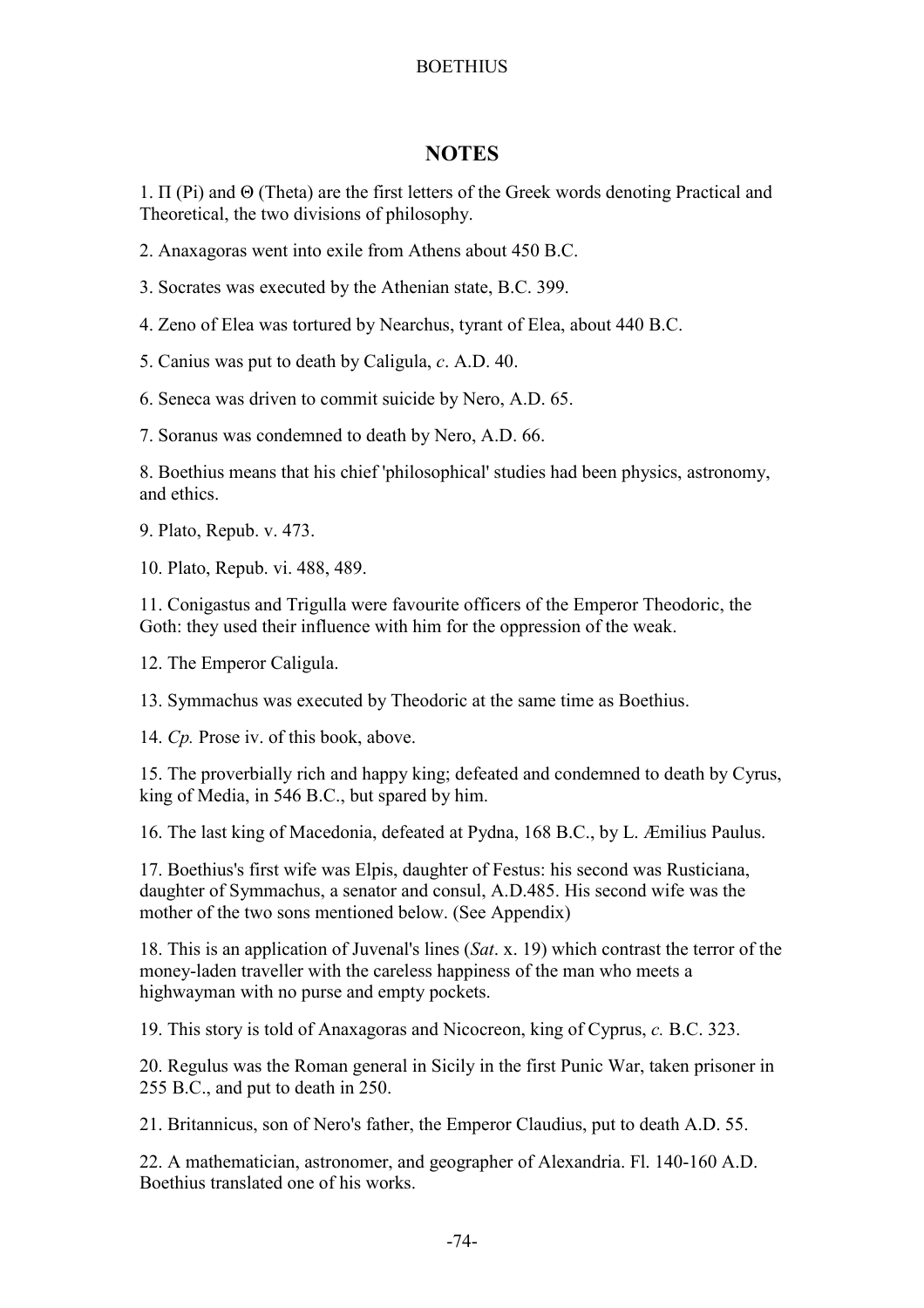## THE CONSOLATION OF PHILOSOPHY

23. Boethius is thinking of Horace, Odes iv. 9. Ere Agamemnon saw the light, There lived brave men: but tearless all Enfolded in eternal night, For lack of sacred minstrels, fall. (Mr. Gladstone's translation.)

24. Fabricius. was the Roman general whom Pyrrhus could neither bribe nor intimidate, B.C. 280.

25. L. Junius Brutus, who led the Romans to expel the last of the kings, and was elected the first consul, B.C. 509.

26. Probably Cato Major, the great censor, B.C. 184, the rigid champion of the stern old Roman morals; or possibly Cato Minor, who committed suicide at Utica after the battle of Thapsus, B.C. 46, because he considered that Cæsar's victory was fatal to the Republic and the liberty of Rome.

27. Boethius in this passage is probably thinking of Empedocles's doctrine of Love which unites, and Strife which divides, the two primal forces in the universe.

28. Cp. Bk. I. Prose iv, above.

29. Epicurus (B.C. 342-270) was the famous founder of the Epicurean school of philosophy. His school had a large following of Romans under the Empire. His own teaching was of a higher nature than might be supposed from this bare statement that he thought 'pleasure was the highest good.'

30. Probably Boethius makes a mistake in his interpretation of Catullus (*Carm.* 52), as Nonius's surname was very likely 'Struma' (which also means a wen); in which case Catullus cannot at most have intended more to be understood than a play upon the man's true name.

31. Decoratus was a minion of Theodoric.

32. Dionysius, tyrant of Syracuse, shewed his flattering courtier Damocles, what it was to be a tyrant, by setting him in his own seat at a sumptuous banquet, but hung a sword above him by a hair.

33. Seneca, the philosopher and wise counsellor of Nero, was by him compelled to commit suicide, A.D. 65.

34. Papinianus, the greatest lawyer of his time, was put to death by the Emperor Antoninus Caracalla, A.D. 212.

35. Euripedes, *Andromache,* l. 319-320.

36. Referring to lines in the *Andromache* (419-420), where Euripides says: 'The man who complains that he has no children suffers less than he who has them, and is blest in his misfortune.'

37. Alcibiades was the most handsome and brilliantly fascinating of all the public men of Athens in her most brilliant period.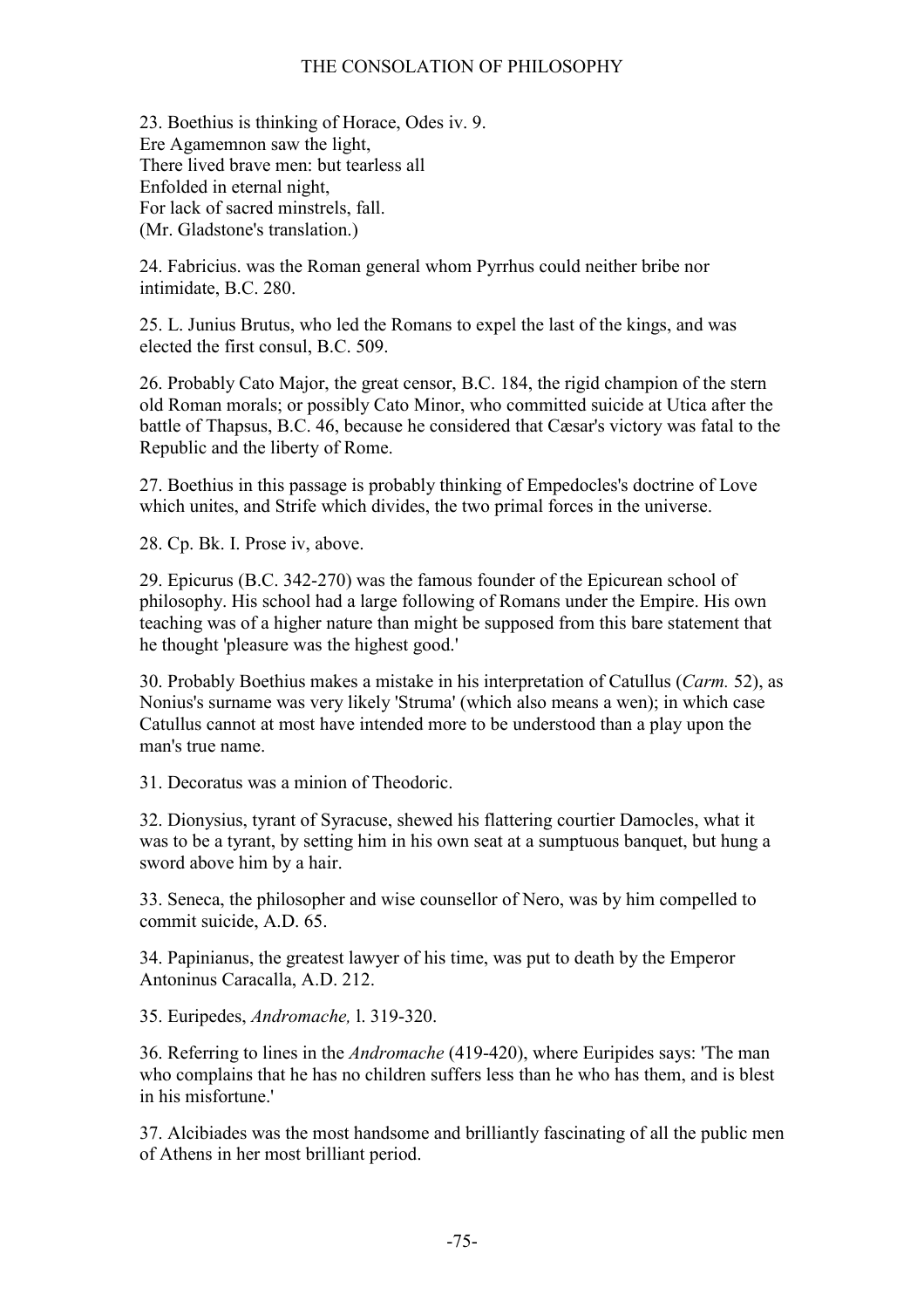## **BOETHIUS**

38. Compare Philosophy's first words about the highest good, above.

39. Plato, *Timæus*, 27 C. (ch. v.) -- 'All those who have even the least share of moderation, on undertaking any enterprise, small or great, always call upon God at the beginning.'

40. This hymn is replete with the highest development of Plato's theory of ideas, as expressed in the *Timæus*, and his theory of the ideal good being the moving spirit of the material world. Compare also the speculative portion of Virgil, *Æneid*, vi.

41. This reasoning hangs upon Plato's theory of ideas and so is the opposite of the theory of evolution.

42. The modern Sarabat, in Asia Minor, formerly auriferous.

43. Boethius is possibly thinking here of passages in Plato's *Republic*, Bk. iv. (439- 441) where Socrates points out the frequent opposition of reason and instinct.

44. Plato's doctrine of remembrance is chiefly treated of in his *Phædo* and *Meno*.

45. This is a verse from the poems in which Parmenides embodied his philosophy: this was the doctrine of the unity which must have been in Boethius's mind above. Parmenides, the founder of the Eleatic school (495 B.C.) was perhaps, considering his early date, the greatest and most original of Greek philosophers. Boethius probably did not make a clear distinction between the philosopher's own poems and the views expressed in Plato's *Parmenides*.

46. Plato in the *Timæus* says, 'The language must also be akin to the subjects of which its words are the interpreters'

47. Orpheus's mother was the Muse Calliope, mistress of the Castalian fount.

48. The dog Cerberus.

49. The Furies.

50. Ixion for his crimes was bound upon a rolling wheel.

51. Tantalus for his crimes was condemned to perpetual hunger and thirst though surrounded by fruits and water which ever eluded his grasp.

52. Tityos for his crimes was for ever fastened to the ground while a vulture devoured his entrails.

53. Pluto.

54. This and some of the following lines allude to some of the theories of the early Physicists.

55. From Plato's *Gorgias* (466). Boethius in this and several other passages in this book has the *Gorgias* in mind; for Plato there discusses the strength and happiness of good men, and the impotence and unhappiness of bad men. Socrates is also there represented as proving that the unjust man is happier punished than unpunished, as Boethius does below.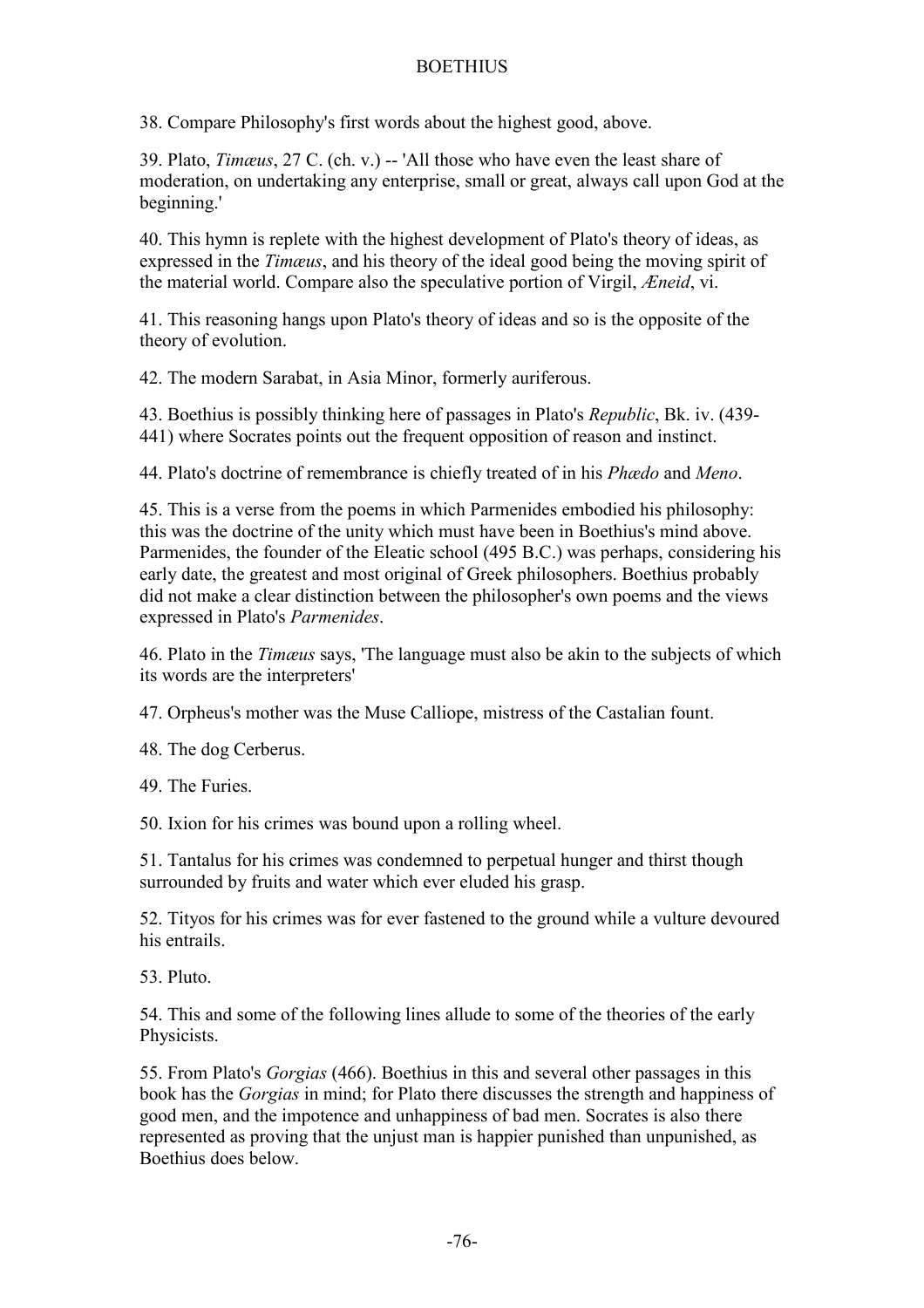56. *Cf*. St. Matthew x. 28.

57. Plato, *Gorgias*, 472 and ff.

58. It must not be supposed from the words 'cleansing mercy' (*purgatoria clementia*) that Boethius held the same views as were held by the Church later concerning purgatory, and as are now taught by the Roman Catholic Church. It is true that St. Augustine had in 407 A.D. hinted at the existence of such a state, but it was not dogmatically inculcated till 604, in the Papacy of Gregory the Great.

59. Plato, *Gorgias*, 474 and ff.

60. Arcturus, the star in Boötes nearest to the Bear, used to be thought the nearest star to our pole. Boötes was also known as the Arctophylax, or Bearward, and so also as the driver of the Wain.

61. The old superstition was that an eclipse meant the withdrawal of the moon, and that by a noise of beaten brass, etc., she could be saved.

62. Lucan, *Pharsalia*, i. 128. This famous line refers to the final triumph of Cæsar at Thapsus, B.C. 46, when Cato considered that the Republican cause was finally doomed and he committed suicide at Utica rather than survive it.

63. The author is supposed to be Hermes Trismegistus, who wrote in the third century after Christ. The word 'powers' was used by many Neo-Platonic philosophers for those beings in the scale of nature, with which they filled the chasm between God and man. But Boethius does not seem to intend the word to have that definite meaning here.

64. Homer, *Iliad*, xii. 176.

65. The Latin word 'virtus' means by its derivation, manly strength.

66. Aristotle, *Physics*, ii. 3.

67. A phrase from Homer (*Iliad*, iii. 277, and *Odyssey*, xi. 1O9), where it is said of the sun.

68. This sentence, besides referring to the application of Homer's words used above, contains also a play on words in the Latin, which can only be clumsily reproduced in English by some such words as 'The sole power which can see all is justly to be called the solar.'

69. Horace, *Satires*, II. v. 59.

70. *Supra*, Book IV. Met. vi.

71. Cicero, *De Divinatione*, II.

72. Referring to Boethius's words in Prose III. of this book

73. Zeno, of Citium (342-270 B.C), the founder of the Stoic school, taught in the Stoa Poekile, whence the name of the school. The following lines refer to their doctrine of presentations and impressions.